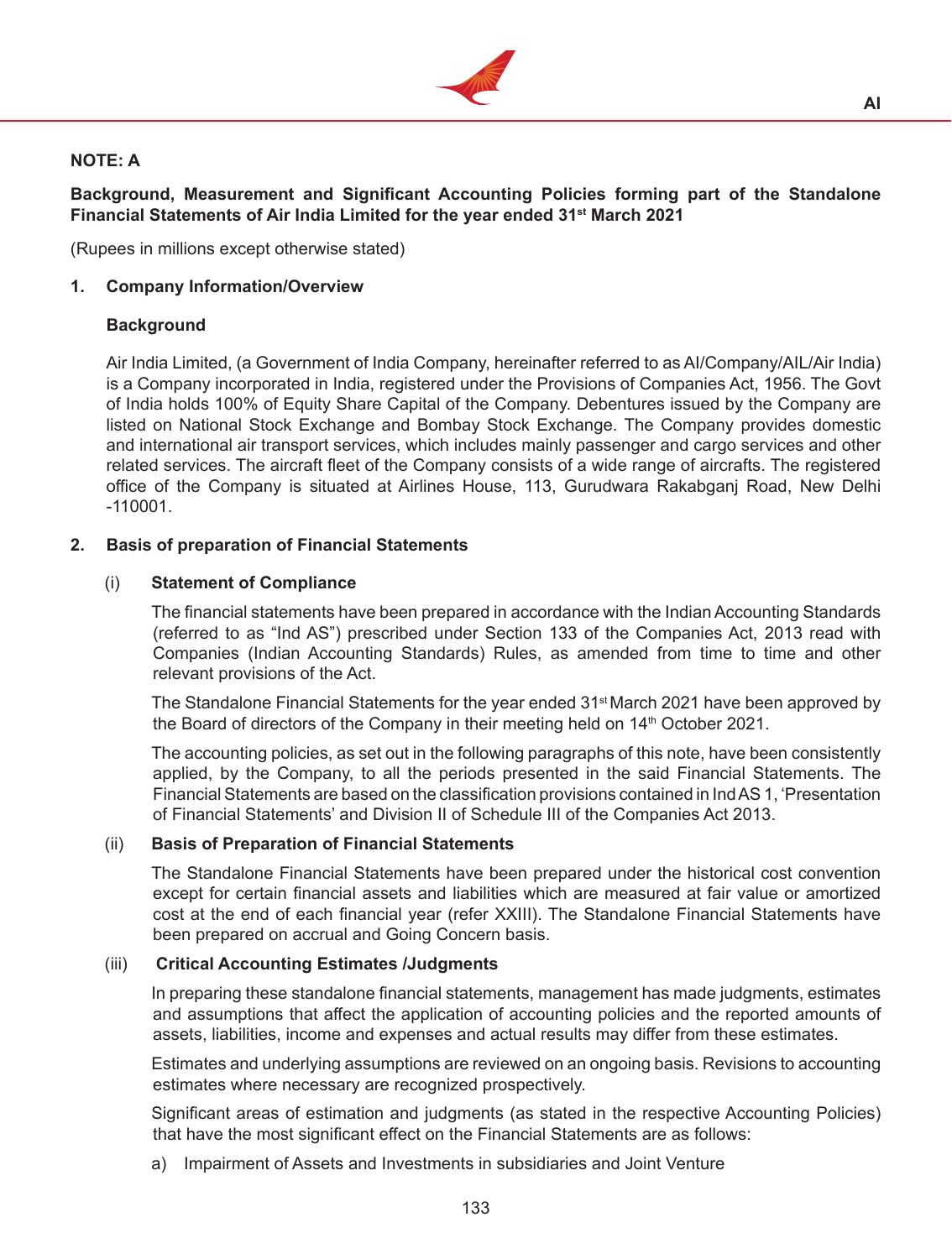

- b) Estimate of revenue recognition from "Forward Sales Account"
- c) Fair value of Liability on account of Frequent Flyer Programme (FFP)
- d) Measurement of useful life and residual values of property, plant and equipment and components thereof and Intangible Assets
- e) Basis of classification of a Property as Investment Property
- f) Basis of classification of Non-Current Assets held for sale
- g) Estimation of Costs of Re-delivery, provision of maintenance redelivery and overhaul cost
- h) Recognition of Deferred Tax Assets
- i) Recognition and measurement of employee defined benefit obligations
- j) Judgement required for ascertainment of contracts in the nature of lease, lease terms, incremental borrowing rates and fair value of lease as per Ind AS 116
- k) Measurement of Fair Values and Expected Credit Loss (ECL) in case of financial instruments
- I) Judgement required in ascertaining whether it is probable or not that an outflow of resources embodying economic benefits will be required to settle the taxation disputes and legal claim.
- m) Estimation uncertainties on account of the global health pandemic Covid-19

### (iv) **Functional Currency**

Currency of the primary economic environment in which the Company operates ("the Functional Currency") is Indian Rupee (Rs.) in which the Company primarily generates and expends cash. Accordingly, the Management has assessed its functional currency to be Indian Rupee (Rs.) The Stand-alone Financial Statements are presented in Indian Rupees (INR) which is Company's Presentation and Functional currency and all amounts disclosed in the Financial Statements and Notes have been rounded off to the nearest Million (up to one decimal), unless otherwise stated.

## (v) **Operating cycle & Classification of Current & Non-Current**

Presentation of assets and liabilities in the financial statement has been made based on current / non-current classification provided under the Companies Act, 2013. The Company being in service sector, there is no specific operating cycle; however, 12 months period has been adopted as "the Operating Cycle" in-terms of the provisions of Schedule III to the Companies Act 2013. Accordingly, current liabilities and current assets include the current portion of non-current liabilities and assets.

#### **3. Significant Accounting Policies**

## **I. Property, Plant and Equipment (PPE)**

- a) An item is recognized as a property, plant or equipment, if and only if, it is probable that the future economic benefits associated with the item will flow to the Company and its cost can be measured reliably. Items of property, plant and equipment are measured at cost, less accumulated depreciation and impairment losses, if any.
- b) Property, plant and equipment are stated at cost including incidental costs incurred pertaining to the acquisition and bringing them to the location for use and interest on loans borrowed where ever applicable, up to the date of putting the concerned asset to its working condition for its intended use.
- c) The major cost incurred on modernization/modification/conversion of aircraft and overhauling of engines have been capitalized as a separate component.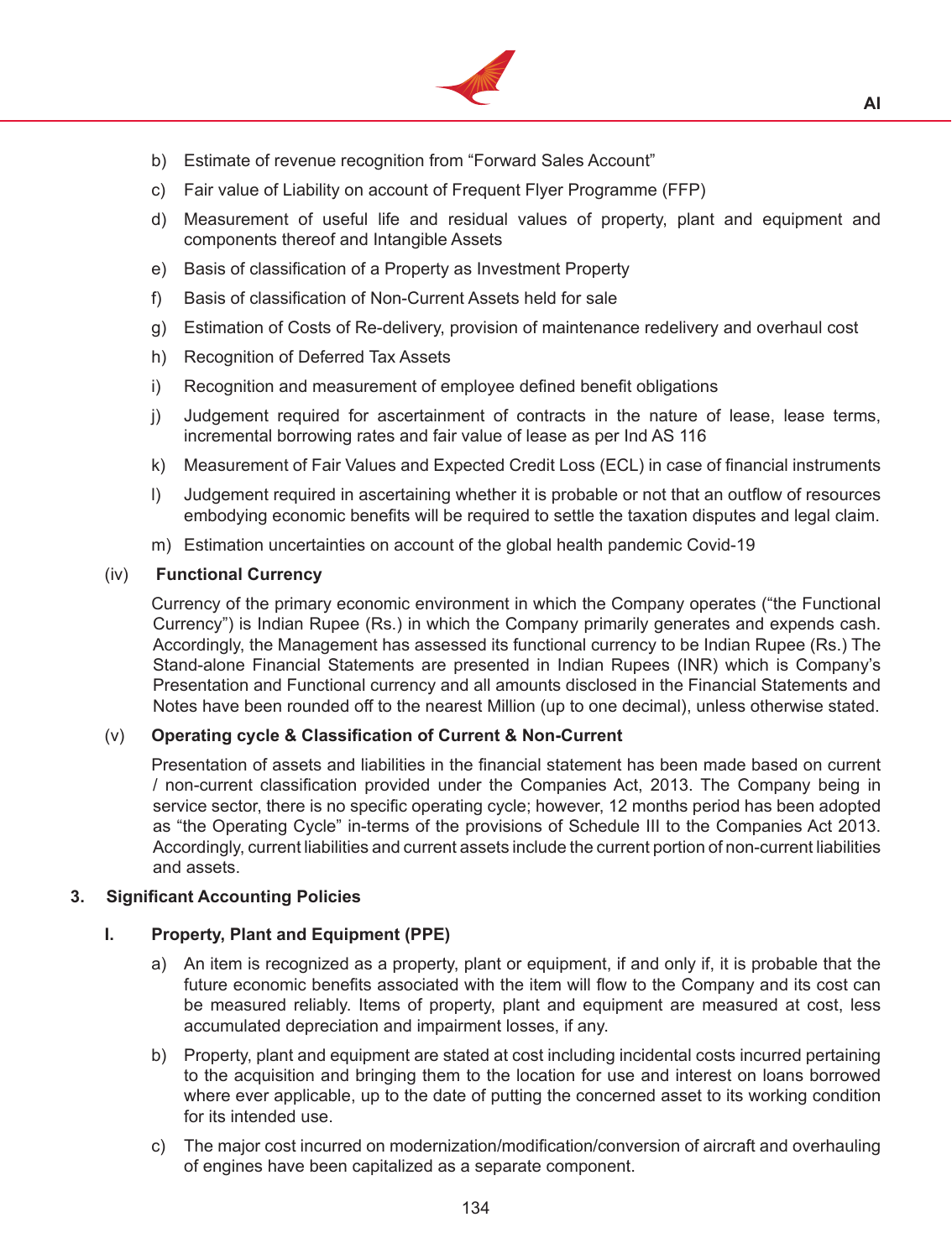

- d) Physical Verification of Assets is done on a rotational basis so that every asset is verified in block of two years and the discrepancies observed in the course of the verification adjusted in the year in which report is finalized.
- e) An item of PPE is de-recognized upon disposal or when no future economic benefits are expected to arise from the continued use of the asset. Any gain or loss arising on the disposal or retirement of an item of PPE is determined as the difference between the sales proceeds and the carrying amount of the asset and is recognized in the Statement of Profit and Loss.
- f) Property Plant and Equipment received free of cost/in exchange of any previously discarded asset shall be recognized at fair value/cost of acquisition and bringing them to the location of use.

#### **II. Depreciation / Amortization**

- a) Depreciation is provided on straight-line method over the useful life of the Property, plant and equipment as prescribed in the Schedule II of the Companies Act, 2013 (except as otherwise stated below), keeping a residual value of 5% of the original cost, except in case of capitalization of major overhaul costs relating to engines and airframes which are identified as separate components. Depreciation method, useful lives and residual value are reviewed by the management at each year end.
- b) On the basis of technical assessment, the useful life of B-777, B-787 and A-320 family aircraft (procured from 2006-07 onwards) are considered as 25 years (instead of the life of 20 years as prescribed under Schedule II of the Companies Act 2013) keeping a residual value of 5% of the original cost.
- c) In the case where life of the Property, plant and equipment, has not been prescribed under Schedule II of the Companies Act 2013 the same have been determined by technically qualified persons and approved by the Board of Directors keeping a residual value of 5% of the original cost as under**:**
	- 1. Rotables**:**
		- (i) Aircraft Rotables relating to Airbus family are depreciated over the residual average useful life of the aircraft fleet relating to the respective family and of the respective engineering base, from the relevant year of purchase.
		- (ii) Aircraft Rotables relating to Boeing family are depreciated over the residual average useful life of the related aircraft fleet from the relevant year of purchase.
	- 2. Aircraft Repairables**:**

Repairable which are serially controlled are recognized as Property, Plant & Equipment and are accordingly depreciated over a period of 10 years.

- d) Depreciation on additions to "Rotables" and "Repairables" is provided from the date of receipts of Property, Plant and Equipment.
- e) In respect of leases of aircraft/engines in which the Company acquires, a residual right in the aircraft by paying a termination/release sum, such amount is treated as PPE and amortized over the remaining useful life of the aircraft/engines.
- f) Major overhaul costs relating to engine and airframe are identified as separate components for owned aircrafts and aircrafts under finance lease and are fully depreciated over the expected lives between major overhauls.
- g) Cost incurred on major modifications/refurbishment, modernization/conversion carried out to owned and leased assets are depreciated over the useful life/period of lease of the asset.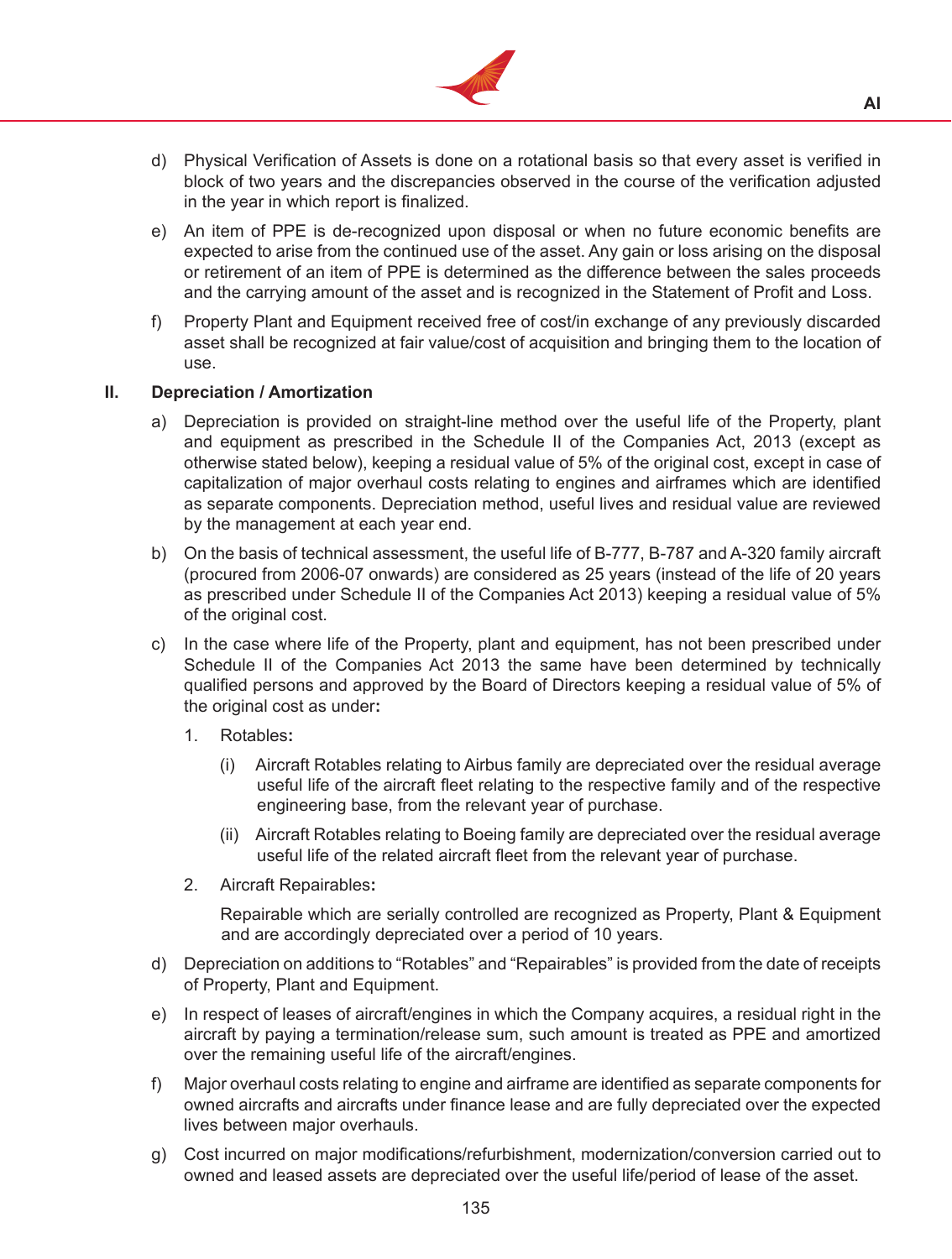

### **III. Assets Held for Sale**

 Assets included and identified for divestment purposes are classified as held for sale if it is highly probable that they will be recovered primarily through sale in its present condition rather than through continuing use and are measured at the lower of carrying amount and fair value less costs incurred to sell. No depreciation is provided, once the asset is transferred to Assets Held for Sale.

#### **IV. Investment Properties**

Investment Properties are properties held to earn rentals and / or for capital appreciation. Investment properties are measured initially at cost including transaction cost. Subsequently, Investment properties are stated at cost less accumulated depreciation and impairment losses, if any. Depreciation is provided as per Note No 3(II). Any gain or loss on disposal is recognized in Statement of Profit & Loss.

#### **V. Intangible Assets**

 Intangible assets are recognized when it is probable that the future economic benefits that are attributable to the assets will flow to the enterprises and the cost of the assets can be measured reliably. Intangible assets are recorded at cost of acquisition including incidental costs related to acquisition and installation and are carried at cost less accumulated amortization and impairment losses, if any.

 Intangible assets which have finite useful lives are amortized on straight line method over the estimated useful life, which is reviewed by the management every year i.e.

- a) Software of Passenger Services System, over 10 years, and
- b) Other software/website, over 5 years.

#### **VI. Capital work-in-progress**

 Cost of property, plant and equipment not ready for use as at the reporting date are disclosed as capital work-in-progress**.**

#### **VII. Leases**

#### **As a Lessee**

The Company assesses whether a contract contains a lease, at inception of a contract. A contract is, or contains, a lease if the contract conveys the right to control the use of an identified asset for a period of time in exchange for consideration. To assess whether a contract conveys the right to control the use of an identified asset, the Company assesses whether: (i) the contract involves the use of an identified asset, (ii) the Company has substantially all of the economic benefits from use of the asset through the period of the lease and (iii) the Company has the right to direct the use of such asset. The Company's leased asset classes primarily consist of leases for Aircrafts, Engines and Leasehold Land.

 At the date of commencement of the lease, the Company recognizes a Right-of-Use asset ("ROU") and a corresponding lease liability for all lease arrangements in which it is a lessee, except for leases with a term of twelve months or less (short-term leases) and low value leases. For these short-term and low value leases, the Company recognizes the lease payments as an operating expense on a straight-line basis over the term of the lease or another systematic basis which is more representative of the pattern of use of the underlying asset.

 Certain lease arrangements include the options to extend or terminate the lease before the end of the lease term. ROU assets and lease liabilities include these options when it is reasonably certain that they will be exercised.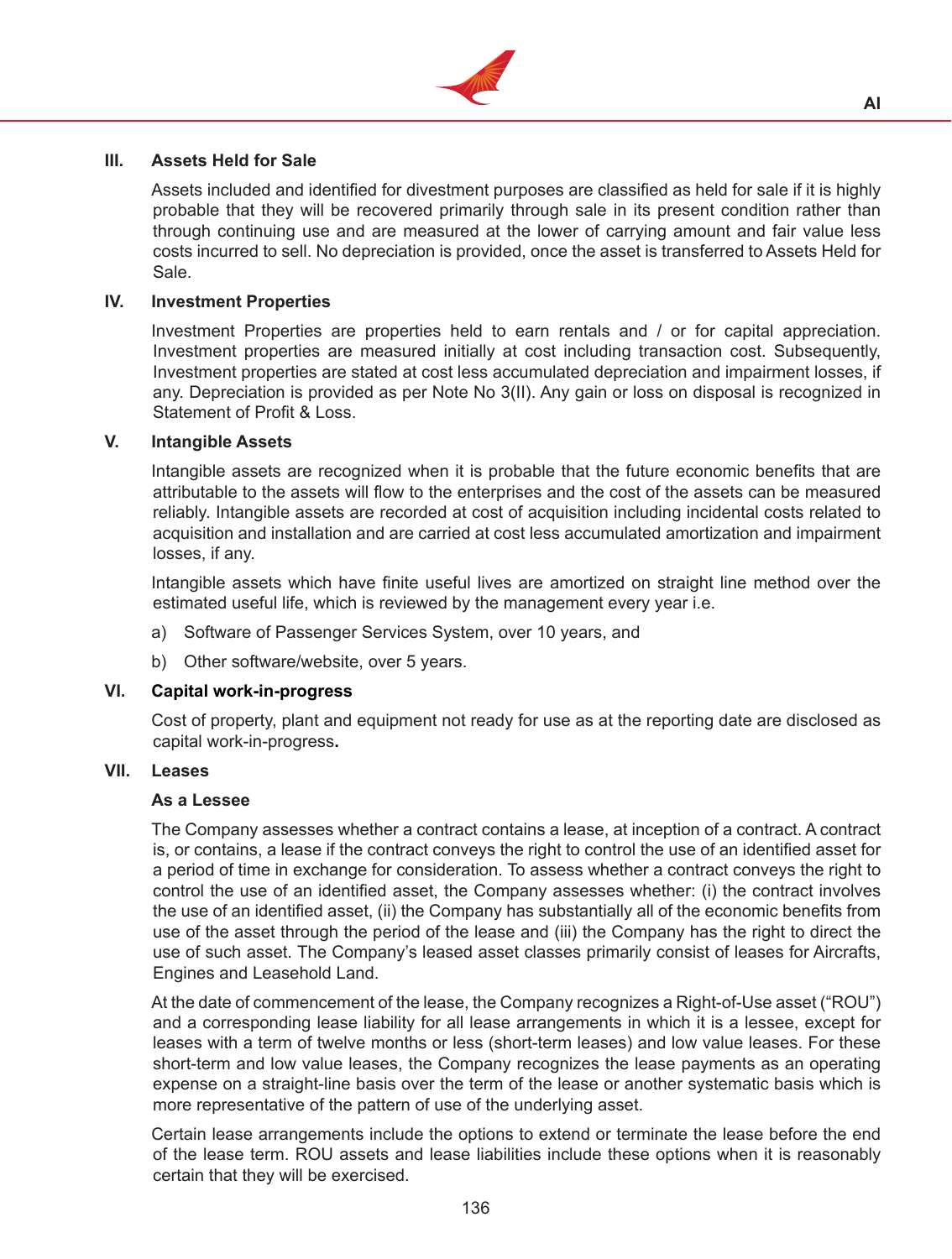

 ROU assets are initially recognized at cost, which comprises the initial amount of the lease liability adjusted for any lease payments made at or prior to the commencement date of the lease plus any initial direct costs and estimated cost for re-delivery/removing/restoration of the underlying asset less any lease incentives. They are subsequently measured at cost less accumulated depreciation and impairment losses.

 ROU Assets are depreciated from the commencement date on a straight-line basis over the lease term. For the purpose of impairment testing, the recoverable amount (i.e. the higher of the fair value less cost to sell and the value-in-use) is determined on an individual asset basis unless the asset does not generate cash flows that are largely independent of those from other assets. In such cases, the recoverable amount is determined for the Cash Generating Unit (CGU) to which the asset belongs. Lease liabilities are re-measured with a corresponding adjustment to the related right of use asset when there is a modification, a change in the lease term, a change in the 'in substance fixed' lease payments or as a result of a rent review or change in the relevant index or rate or if the Company changes its assessment and exercises an extension or a termination option.

#### **As a Lessor**

In the case of any leased assets transferred/sub-leased to Subsidiary Cos, the Subsidiaries recognize the lease liability, as such transfer/sub-lease directly related to the business of the respective Subsidiaries.

#### **Sale and Lease Back (SLB)Transactions**

Profit or losses arise on sale at fair value and leaseback transactions of asset resulting in an operating lease of such assets, are recognized immediately in the statement of Profit and Loss. Where the sale price is below fair value, any profits/ losses are immediately recognized in the Statement of Profit and Loss except where the loss is compensated by future lease payments at below market price. In such cases loss is deferred and amortized in proportion to the lease payments over the initial period for which the asset is expected to be used. In the case where the sale price is above fair value of the asset, the excess over fair value is amortized over the initial period of the lease period for which the asset is expected to be used.

#### **VIII. Inventories**

- a) Inventories primarily consists of stores and spares and loose tools (other than those which meet the criteria of property, plant and equipment). Cost of inventories comprise all costs of purchase after deducting non-refundable rebates and discounts at the time of purchase and all other costs incurred in bringing the inventories to their present location and condition and is determined on weighted average basis.
- b) Inventories are valued at lower of cost and Net Realizable Value ('NRV'). NRV for stores and spares, loose tools and fuel used in rendering of services are not written down below cost except in cases where the price of such materials have declined and it is estimated that the cost of rendering of services will exceed their selling price.
- c) Expendables/consumables are charged off at the time of initial issue, except those meant for repairs of repairable items which are expensed off when the work order is closed on the completion of repair work.
- d) Obsolescence provision for aircraft stores and spare parts
	- Provision is made for the non-moving inventory exceeding a period of five years (net of realizable value of 5%) except for (ii) & (iii) below and netted off from the value of inventory.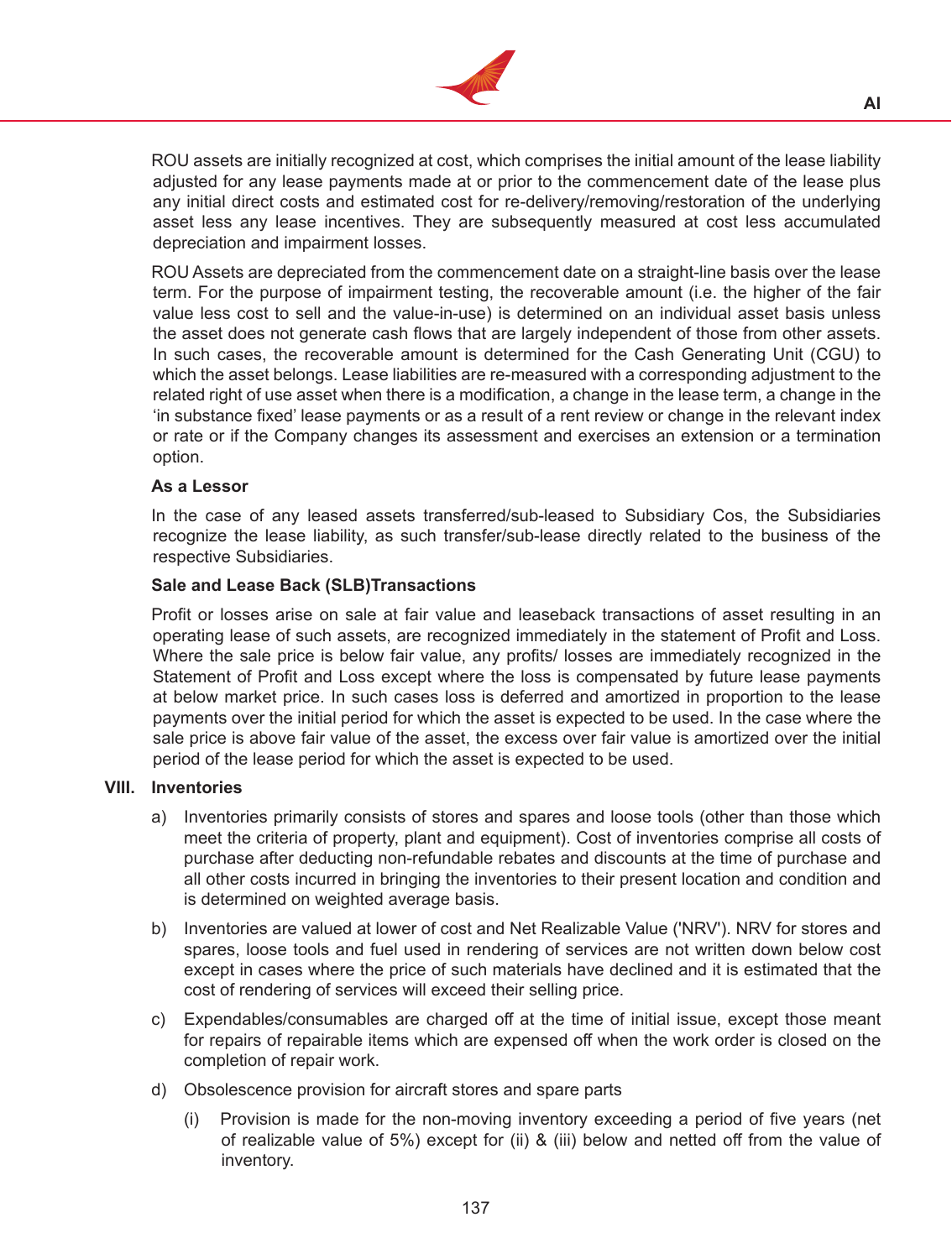

- (ii) Inventory of Aircraft Fleet which has been phased out, is shown at estimated realizable value unless the same can be used in other Aircrafts.
- (iii) Provision in respect of inventories exclusively relating to aircraft on dry/wet lease, is made on the basis of the completed lease period compared to the total lease period as at the year-end.
- e) Full Obsolescence Provision for non-aircraft stores and spares is made for non-moving inventory exceeding a period of five years.
- f) Spares retrieved from the cannibalization of the scrapped aircraft are accounted for at Rupee One.

#### **IX. Investments in Subsidiaries, Associates & Joint Ventures**

Investments in Subsidiaries, Associates and Joint Ventures are carried at cost, less impairment losses, if any, in the value of investments. Where an indication of impairment exists, the carrying amount of the investment is assessed and written down immediately to its recoverable amount. On disposal of investments in subsidiaries, associates and joint venture, the difference between net disposal proceeds and the carrying amounts are recognized in the statement of profit and loss.

#### **X. Impairment of Non-Financial Assets**

The Company assesses at each Balance Sheet date whether there is any indication that carrying amount of its non- financial asset has been impaired. If any such indication exists, the provision for impairment is made in accordance with IND AS-36.

 An impairment loss is recognized for the amount by which the asset's carrying amount exceeds its recoverable amount. The recoverable amount is the higher of an asset's fair value less costs of disposal and value in use. In assessing value in use, the estimated future cash flows are discounted to their present value using a discount rate that reflects current market assessments. For impairment testing, assets are grouped together into the smallest group of assets that generates cash inflows from continuing use that are largely independent of the cash inflows of other assets or Cash Generating Units (CGUs). Non-financial assets that suffered an impairment are reviewed for possible reversal of the impairment at the end of each reporting period.

#### **XI. Government Grants**

Government Grants are recognized where there is reasonable assurance that the grant will be received and all attached conditions will be complied with.

 Government Grants are recognized in profit or loss on a systematic basis over the periods in which the Company recognizes as expenses the related costs for which the grants are intended to compensate.

 Government Grants that become receivable as compensation for expenses or losses incurred in a previous period are recognized in profit or loss of the period in which it becomes receivable.

 Government Grants related to assets are presented in the balance sheet as deferred income and are recognized in profit or loss on a systematic basis over the expected useful life of the related assets.

#### **XII. Revenue Recognition**

The Company recognizes revenue in accordance with Ind- AS 115. Revenue is recognized upon transfer of control of promised products or services to customers in an amount that reflects the consideration that the Company expects to receive in exchange for those products or services. The Company presents revenues net of indirect taxes in its Statement of Profit and loss.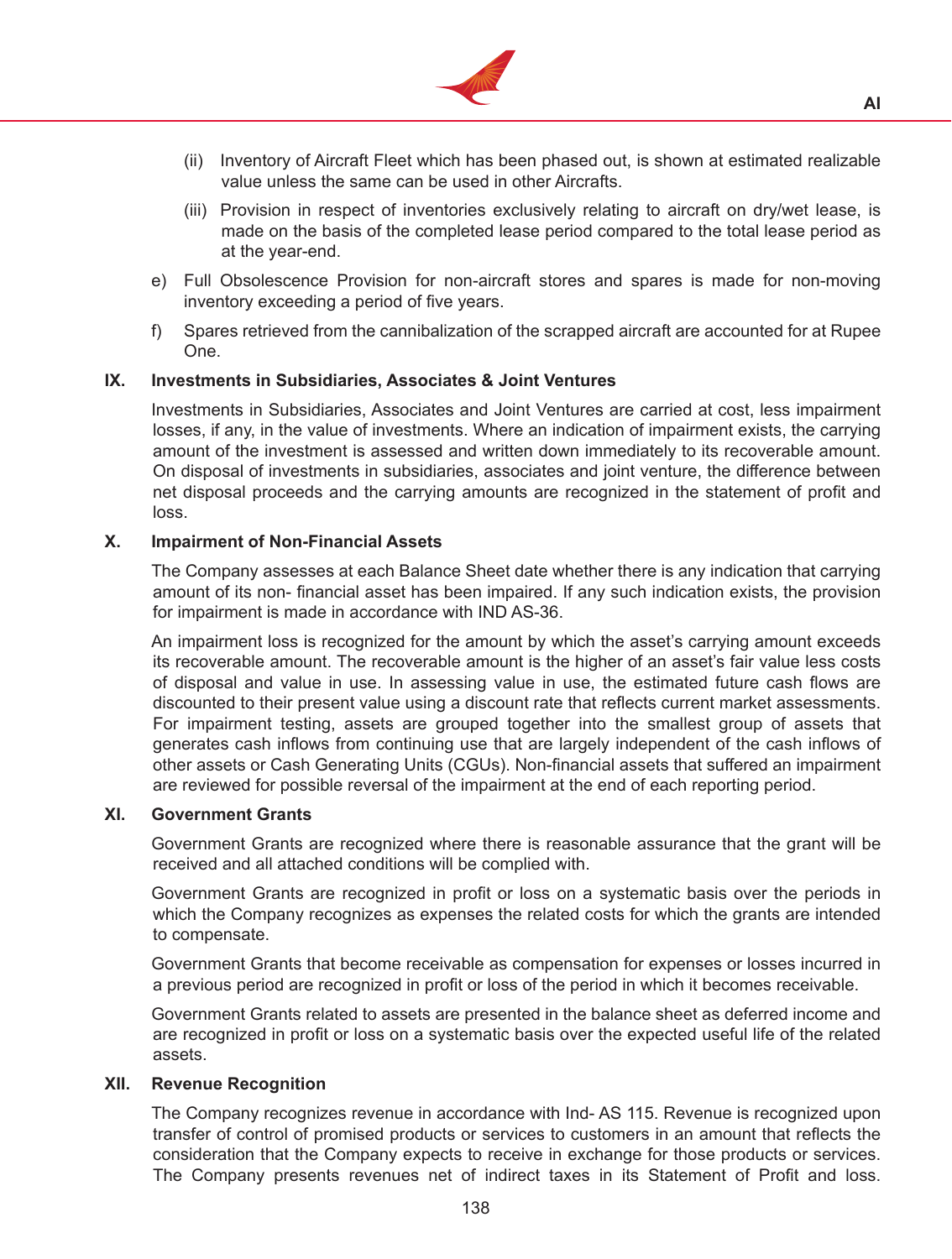

Revenue is recognized to the extent that it is probable that the economic benefits will flow to the Company and the revenue can be reliably measured, regardless of when the payment is being made and Revenue is recorded when the recovery of consideration is probable and determinable.

- a) The Company's revenue primarily derives from transportation services for Passengers, Cargo and Mail Revenue. Revenue is recognized when the transportation service has been provided. Passengers tickets paid for in advance of transportation are recognized, net of discounts, as deferred revenue on ticket sales in current liabilities until the customer has flown. At the end of each financial year, unutilized balance in Forward sales for more than two years is fully recognized as Revenue and for balance amount Revenue is recognized at a certain estimated percentage of the value of tickets/airway bills sold based on available historical statistical data. The Company considers whether it is an agent or a principal in relation to transportation services by considering whether it has a performance obligation to provide services to the customer or whether the obligation is to arrange for the services to be provided by a third party. Other operating revenues are recognized as the related performance obligation is satisfied (over the time) using an appropriate methodology which reflects the activity that has been undertaken to satisfy the related obligation.
- b) The Company operates Frequent Flyer Programme that provides loyalty points based on accumulated mileage points to those who have joined this facility. The revenue recognized when the transportation service is provided is reduced by the estimated fair value of the mileage points issued in the year such loyalty points are earned. The fair value attributed to the awarded loyalty points is treated as a deferred liability and recognized as revenue on redemption of the points. The liability for FFP is provided based upon Actuarial Valuation at the year end.
- c) Loss or gain on reissue/refund/involuntary transfer of passengers to other carriers is also deducted or included, as the case may be, in the transport revenue.
- d) Blocked Space arrangements/Code share revenue/expenditure is recognized on an actual basis, based on uplift data received from the code share partners. Wherever details from code share partners are not available, revenue/expenditure is booked to the extent of documents/ information received, and adjustments, if any, required are carried out at the time of availability of such information.
- e) Income from Interest is recognized using the effective interest method on a time proportion basis. Income from Rentals is recognized on a time proportion basis.
- f) Dividend is recognized as, income, if the right to receive is established before the close of the year.
- g) The claims receivable from Insurance Company are accounted for on the acceptance by the Insurance Company of such claims.
- h) Warranty claims/credit notes received from vendors are recognized on acceptance of claim/ receipt of credit note.
- i) Gain or loss arising out of sale/scrap of PPE including aircraft over the net depreciated value is taken to Statement of Profit & Loss as Non-Operating Revenue or Expenses.
- i) Other Items:
	- i) Scrap sales, reimbursement from employees availing medical, educational and other leave without pay, claims of interest from suppliers, other staff claims and lost baggage claims, are recognized on cash basis.
	- ii) Liability/ Claims for amounts payable towards IATA dues are recognized to the extent of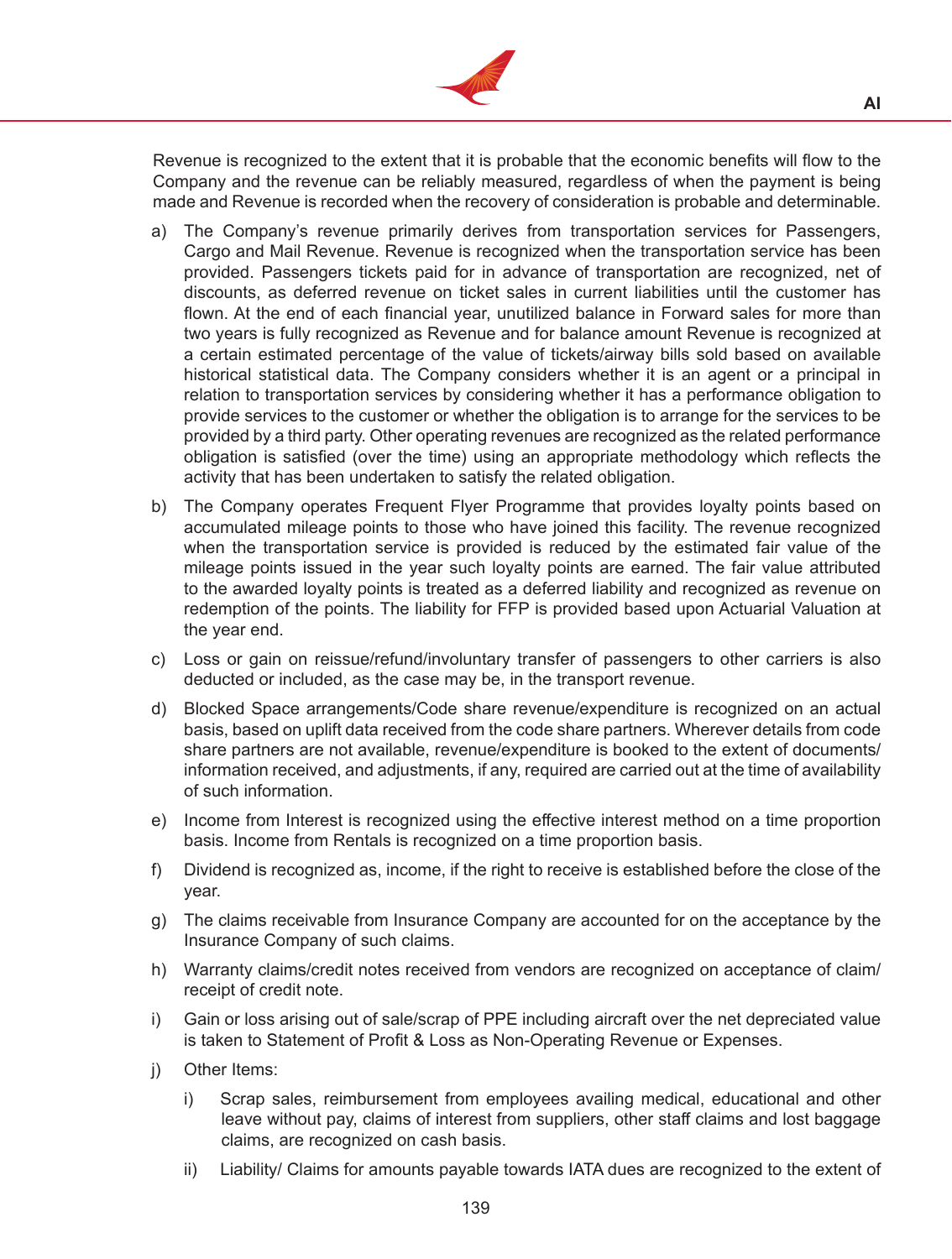

claims/ invoices received.

### **XIII. Segment Reporting**

The Company is engaged in airline related business which is the only reportable segment. Hence, the Company considers only geographical area wise revenue earned for the purposes of Segment Reporting.

 Operating segments are reported in a manner consistent with the internal financial reporting to the Chief Operating Decision Maker "CODM" of the Company i.e. the Board of Directors of the Company under Ind AS 108 "Operating Segments".

## **XIV. Manufacturer's Credit (Cash & Non-Cash Incentives)**

Manufacturer's credit entitlements are accounted for on accrual basis and credited to 'Incidental Revenue' by contra debit to 'Advances'. When the credit entitlement is used, the 'advances' are adjusted against the liability created for either acquiring an asset or incurring an expenditure.

### **XV. Borrowing Costs**

- a) Borrowing cost that are directly attributable to acquisition, construction of qualifying assets including capital work–in-progress are capitalized, as part of the cost of assets, up to the date of commencement of commercial use of the assets. Other borrowing costs are recognized as expenses in the period in which they are incurred.
- b) Interest incurred on borrowed funds or other temporary borrowings in anticipation of the receipt of long-term borrowings that are used for acquisition of qualifying assets exceeding the value of Rs.10.0 million is capitalized at the weighted average borrowing rate on loans outstanding at the time of acquisition.

## **XVI. Foreign Currency Transactions**

- a) Foreign Currency Monetary Items:
	- i) Foreign currency Revenue and Expenditure transactions relating to Foreign Stations are recorded at established monthly rates (based on published IATA rates). Interline settlement with Airlines for transportation is carried out at the exchange rate published by IATA for respective month.
	- ii) Foreign currency monetary items are translated using the exchange rate circulated by Foreign Exchange Dealers Association of India (FEDAI). Gains/ (losses) arising on account of realization/settlement of foreign exchange transactions and on translation of monetary foreign currency assets and liabilities are recognized in the Statement of Profit and Loss.
	- iii) In respect of long term foreign currency monetary items originating before  $1<sup>st</sup>$  April, 2016, the effect of exchange differences arising on settlement or reporting of long term monetary items at the rates different from those at which they were initially recorded during the period, or reported in previous financial statements, is accounted as addition or deduction to the cost of the assets so far as it relates to acquisition of depreciable capital assets and is depreciated over the balance useful life of the concerned asset and in other cases such difference is accumulated by transfer to "Foreign Currency Monetary Items Translation Difference Account" to be amortized over the balance period of such long term Assets or Liability.
- b) Foreign Currency Non-Monetary Items

Non-monetary items denominated in Foreign Currency are stated at the rates prevailing on the date of the transaction/exchange rate at which transaction is actually affected.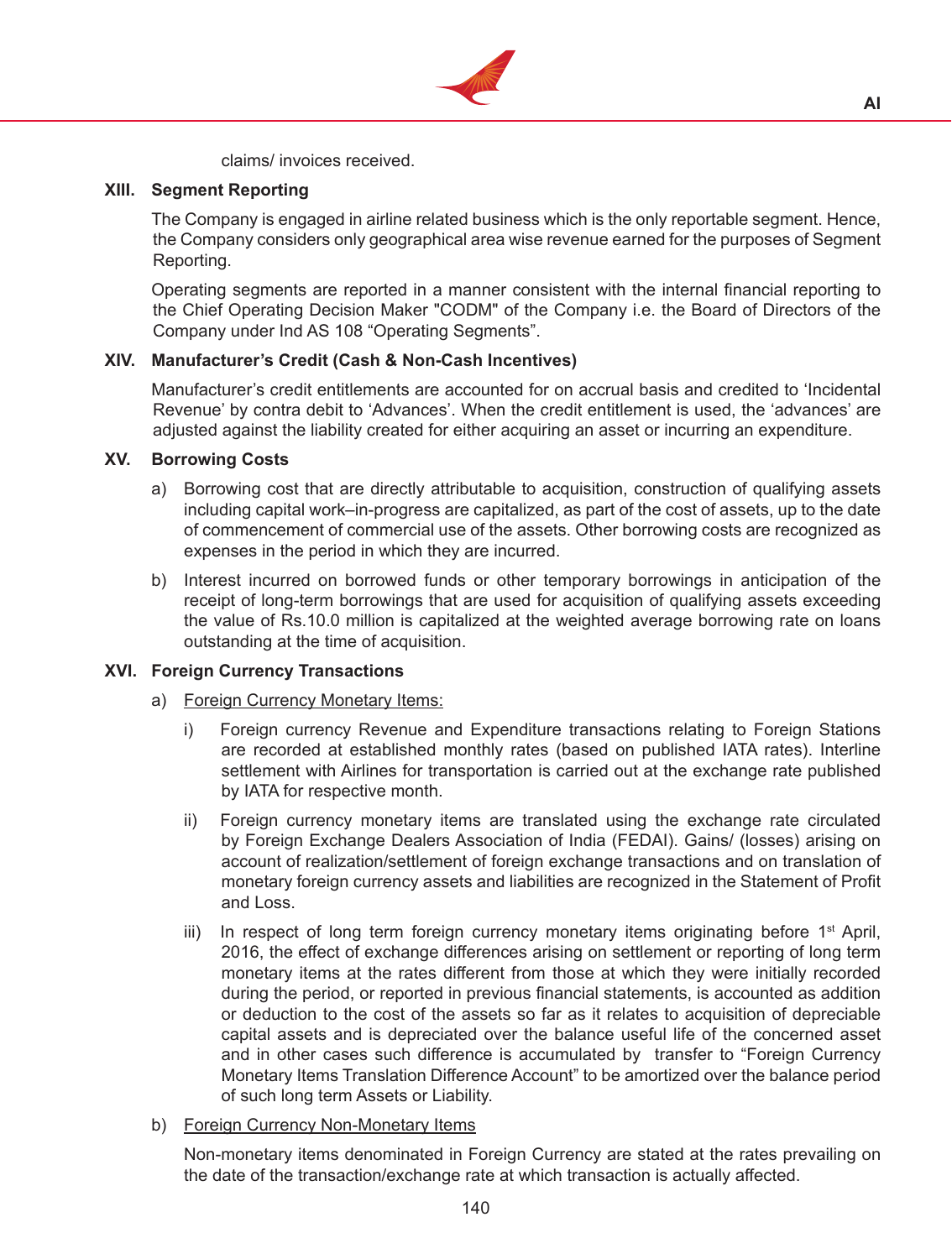

c) Exchange variation is not considered at the year-end in respect of Debts and Loans & Advances for which doubtful provision exists since they are not expected to be realized.

#### **XVII. Employee Benefits**

The Retirement Benefits to the employees comprise of Defined Contribution Plans and Defined Benefit Plans.

- a) **Defined Contribution Plans** consist of contributions to Employees Provident Fund and Employees State Insurance Scheme. The Company has created separate Trusts to administer Provident Fund contributions to which contributions are made regularly. ESI dues are regularly deposited with government authorities.
- b) **Defined Benefit Plans** which are not funded, consist of Gratuity, and Post-Retirement Medical Benefits and other benefits. The liability for these benefits is actuarially determined under the Projected Unit Credit Method at the year end as per Indian Laws.

 The obligation is measured at the present value of estimated future cash flows. The discount rates used for determining the present value of obligation under defined benefit plans, is based on the market yields on Government securities as at the balance sheet date, having maturity periods approximating to the terms of related obligations. Re-measurements gains and losses arising from experience adjustments and changes in actuarial assumptions are recognized in the period in which they occur, directly in Other Comprehensive Income. They are included in "Other Equity" in the Statement of Changes in Equity and in the Balance Sheet.

 Changes in the present value of the defined benefit obligation resulting from settlement or curtailments are recognized immediately in Statement of Profit and Loss as past service cost.

 Liability for Gratuity, Pension and other retirement Benefits for staff directly recruited at foreign stations is provided in compliance with local laws prevailing in the respective countries based on available information as at the year end.

c) **Other Long-Term Employee Benefits:** The Company's net obligation in respect of Leave Encashment is the amount of benefit to be settled in future, that employees have earned in return for their service in the current and previous years. The benefit is discounted to determine its present value. The obligation is measured on the basis of an actuarial valuation using the projected unit credit method. Re-measurements are recognized in Statement of Profit and Loss in the period in which they arise.

#### d) **Short Term Benefits**

Short Term Employee Benefits are accounted for in the period during which the services have been rendered.

#### **XVIII. Taxes on Income**

#### (i) **Current Tax**

Current tax comprises the expected tax payable or receivable on the taxable income or loss for the year and any adjustment to the tax payable or receivable in respect of previous years. The amount of current tax reflects the best estimate of the tax amount expected to be paid or received after considering the uncertainty, if any, related to income taxes. It is measured using tax rates (and tax laws) enacted or substantively enacted by the reporting date. Current tax assets and current tax liabilities are offset only if there is a legally enforceable right to set off the recognized amounts, and it is intended to realize the asset and settle the liability on a net basis or simultaneously.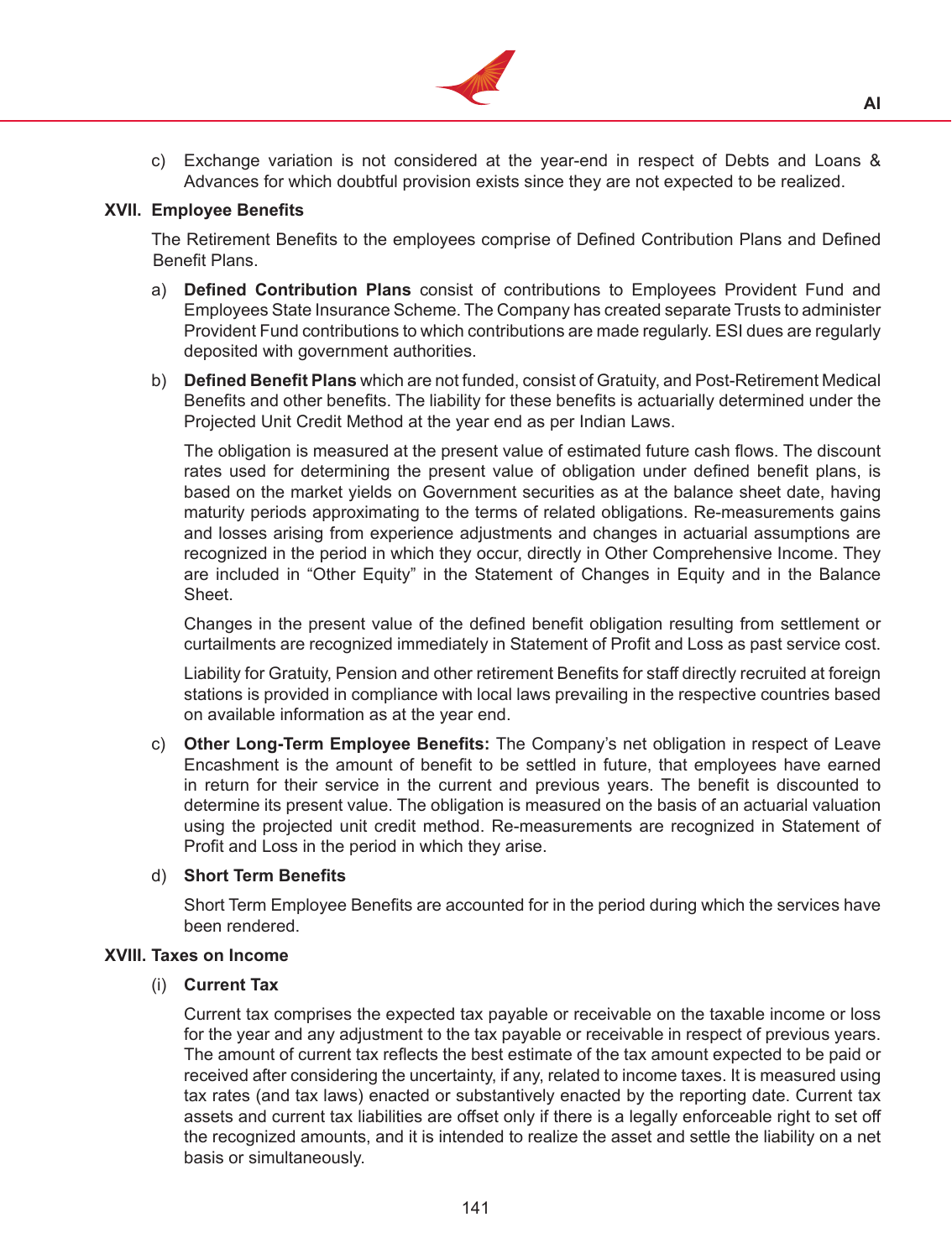

## (ii) **Deferred tax**

Deferred tax is recognized in respect of temporary differences between the carrying amounts of assets and liabilities for financial reporting purposes and the corresponding amounts used for taxation purposes.

 Deferred tax liabilities are recognized for all taxable temporary differences. Deferred tax assets are recognized for unused tax losses, unused tax credits and deductible temporary differences to the extent that is probable that future taxable profits will be available against which they can be used. The carrying amount of deferred tax assets is reviewed at the end of each reporting period and reduced to the extent that it is no longer probable that sufficient taxable profits will be available to allow all or part of the asset to be recovered.

Deferred tax is measured at the tax rates that are expected to apply to the period when the assets are realized or liability is settled, based on the laws that have been enacted or substantively enacted by the reporting date.

 The measurement of deferred tax reflects the tax consequences that would follow from the manner in which the Company expects, at the reporting date, to recover or settle the carrying amount of its assets and liabilities.

 Deferred tax assets and liabilities are offset if there is a legally enforceable right to offset current tax liabilities and assets, and they relate to income taxes levied by the same tax authority, but they intend to settle current tax liabilities and assets on a net basis or their tax assets and liabilities will be realized simultaneously.

#### **XIX. Provisions, Contingent Liabilities/Capital Commitments & Contingent Assets**

- a) Provisions involving a substantial degree of estimation in measurement are recognized when there is a present obligation (legal or constructive) as a result of past events and it is probable that there will be an outflow of resources. If the effect of the time value of money is material, provisions are discounted using a current pre-tax rate that reflects, when appropriate, the risks specific to the liability. When discounting is used, the increase in the provision due to the passage of time is recognized as finance cost. These estimates are reviewed at each reporting date and adjusted to reflect the current best estimates. The expense relating to a provision is presented in the statement of profit and loss.
- b) Contingent liabilities are disclosed by way of a note in respect of possible obligations that may arise from past events but their existence is confirmed by the occurrence or non-occurrence of one or more uncertain future events not wholly within the control of the Company.
- c) Contingent assets are possible assets that arises from past events and whose existence will be confirmed only by the occurrence or non-occurrence of one or more uncertain future events not wholly within the control of the Company. A contingent asset is disclosed, when an inflow of economic benefits is probable.

#### **XX. Cash and Cash Equivalents**

Cash and cash equivalents consist of cash at banks and in hand, cheques-on-hand and short-term deposits with an original maturity of three months or less, which are subject to an insignificant risk of changes in value.

#### **XXI. Earnings per Share**

The Company presents basic and diluted earnings/ (loss) per share (EPS) data for its equity shares. Basic earnings per equity share is computed by dividing the net profit/loss after tax attributable to the equity shareholders by the weighted average number of equity shares outstanding during the year. Diluted earnings per equity share is computed by dividing adjusted net profit/loss after tax by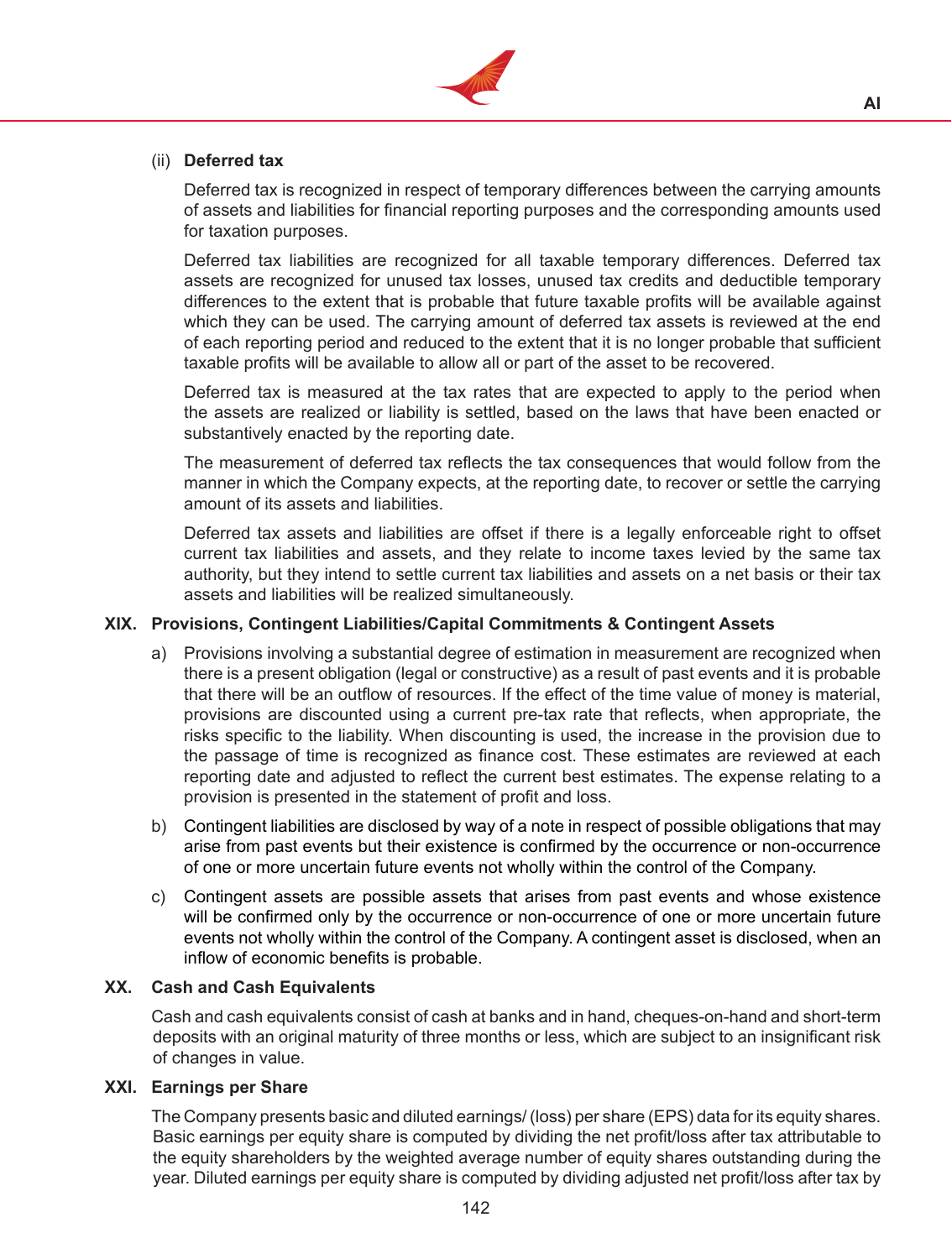

the aggregate of weighted average number of equity shares and effects of dilutive potential equity shares outstanding during the year.

**AI**

#### **XXII. Fair Value Measurement**

The Company measures financial instruments and specific investments (other than subsidiary, joint venture and associates), at fair value at each balance sheet date.

 All assets and liabilities for which fair value is measured or disclosed in the financial statements are categorized within the fair value hierarchy, described as below, based on the lowest level input that is significant to the fair value measurement as a whole:

Level 1: Quoted (unadjusted) market prices in active markets for identical assets or liabilities

Level 2: Valuation techniques for which the lowest level input that is significant to the fair value measurement is directly or indirectly observable

Level 3: Valuation techniques for which the lowest level input that is significant to the fair value measurement is unobservable.

 For assets and liabilities that are recognized in the balance sheet on a recurring basis, the Company determines whether transfers have occurred between levels in the hierarchy by re-assessing categorization (based on the lowest level input that is significant to the fair value measurement as a whole) at the end of each reporting period.

 For the purpose of fair value disclosures, the Company has determined classes of assets and liabilities on the basis of the nature, characteristics and risks of the asset or liability and the level of the fair value hierarchy as explained above.

#### **XXIII. Financial Instruments**

Afinancial instrument is any contract that gives rise to a financial asset of one entity and a financial liability or equity instrument of another entity.

#### **A. Financial Assets**

#### **(i) Classification**

The Company classifies financial assets as subsequently measured at amortized cost, fair value through other comprehensive income or fair value through Statement of Profit and Loss on the basis of its business model for managing the financial assets and the contractual cash flows characteristics of the financial asset.

### **(ii) Initial recognition and measurement**

All financial assets are recognized initially at fair value plus, in the case of financial assets not recorded at fair value through Statement of Profit and Loss, transaction costs that are attributable to the acquisition of the financial asset.

#### **(iii) Subsequent measurement**

For purposes of subsequent measurement, financial assets are classified in below categories:

a) **Financial assets carried at amortized cost:** Afinancial asset other than derivatives and specific investments, is subsequently measured at amortized cost if it is held within a business model whose objective is to hold the asset in order to collect contractual cash flows and the contractual terms of the financial asset give rise on specified dates to cash flows that are solely payments of principal and interest on the principal amount outstanding.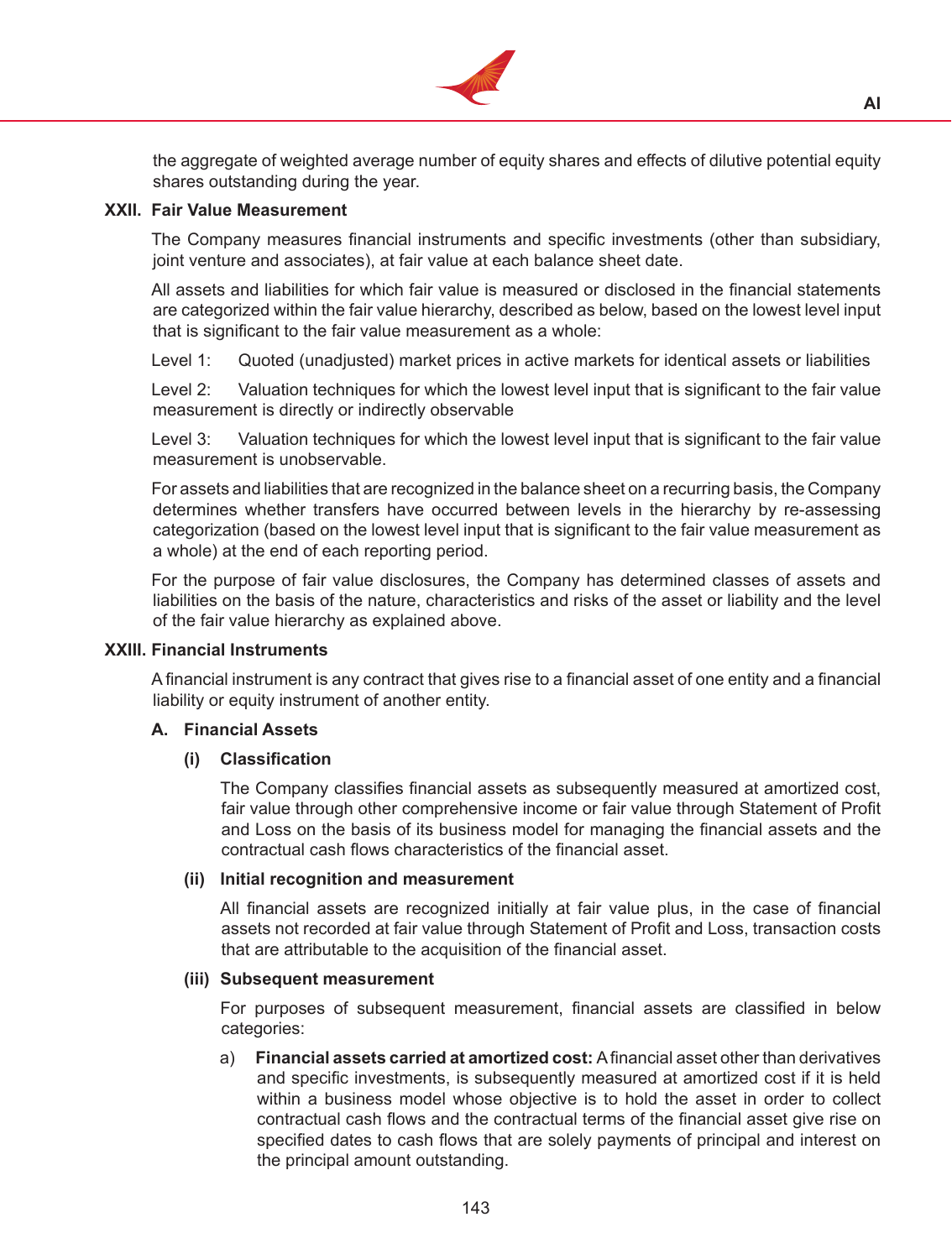

- b) **Financial assets at fair value through other comprehensive income:** A financial asset comprising specific investment is subsequently measured at fair value through other comprehensive income if it is held within a business model whose objective is achieved by both collecting contractual cash flows and selling financial assets and the contractual terms of the financial asset give rise on specified dates to cash flows that are solely payments of principal and interest on the principal amount outstanding. The Company has made an irrevocable election for its investments which are classified as equity instruments to present the subsequent changes in fair value in other comprehensive income based on its business model.
- c) **Financial assets at fair value through Statement of Profit and Loss:** A financial asset comprising derivatives which is not classified in any of the above categories are subsequently fair valued through profit or loss.

#### **(iv) De-recognition**

A financial asset is primarily derecognized when the rights to receive cash flows from the asset have expired or the Company has transferred its rights to receive cash flows from the asset.

### **(v) Investment in Subsidiaries and Joint Ventures**

The Company has accounted for its investment in Subsidiaries and Joint Ventures at cost. The Company assesses whether there is any indication that these investments may be impaired. If any such indication exists, the investment is considered for impairment based on the fair value thereof.

#### **(vi) Impairment of other Financial Assets**

The Company assesses impairment based on expected credit losses (ECL) model for measurement and recognition of impairment loss on the financial assets that are trade receivables or contract revenue receivables. The changes in loss allowance computed using ECL model are recognized in Statement of Profit and Loss.

#### **(vii) Write-off**

The gross carrying amount of a financial asset is written off (either partially or in full) to the extent that there is no realistic prospect of recovery. This is generally the case when the Company determines that the counterparty does not have assets or sources of income that could generate sufficient cash flows to repay the amounts subject to the write-off. However, financial assets that are written off could still be subject to enforcement activities in order to comply with the Company's procedures for recovery of amounts due.

#### **B. Financial Liabilities**

#### (i) **Initial recognition and measurement**

All financial liabilities are recognized initially at fair value and, in the case of loans & borrowings and payables, net of directly attributable transaction costs. The Company's financial liabilities include trade and other payables, loans and borrowings including bank overdrafts, and derivative financial instruments.

#### (ii) **Classification**

The Company classifies all financial liabilities as subsequently measured at amortized cost, except for financial liabilities at fair value through Statement of Profit and Loss. Such liabilities, including derivatives shall be subsequently measured at fair value.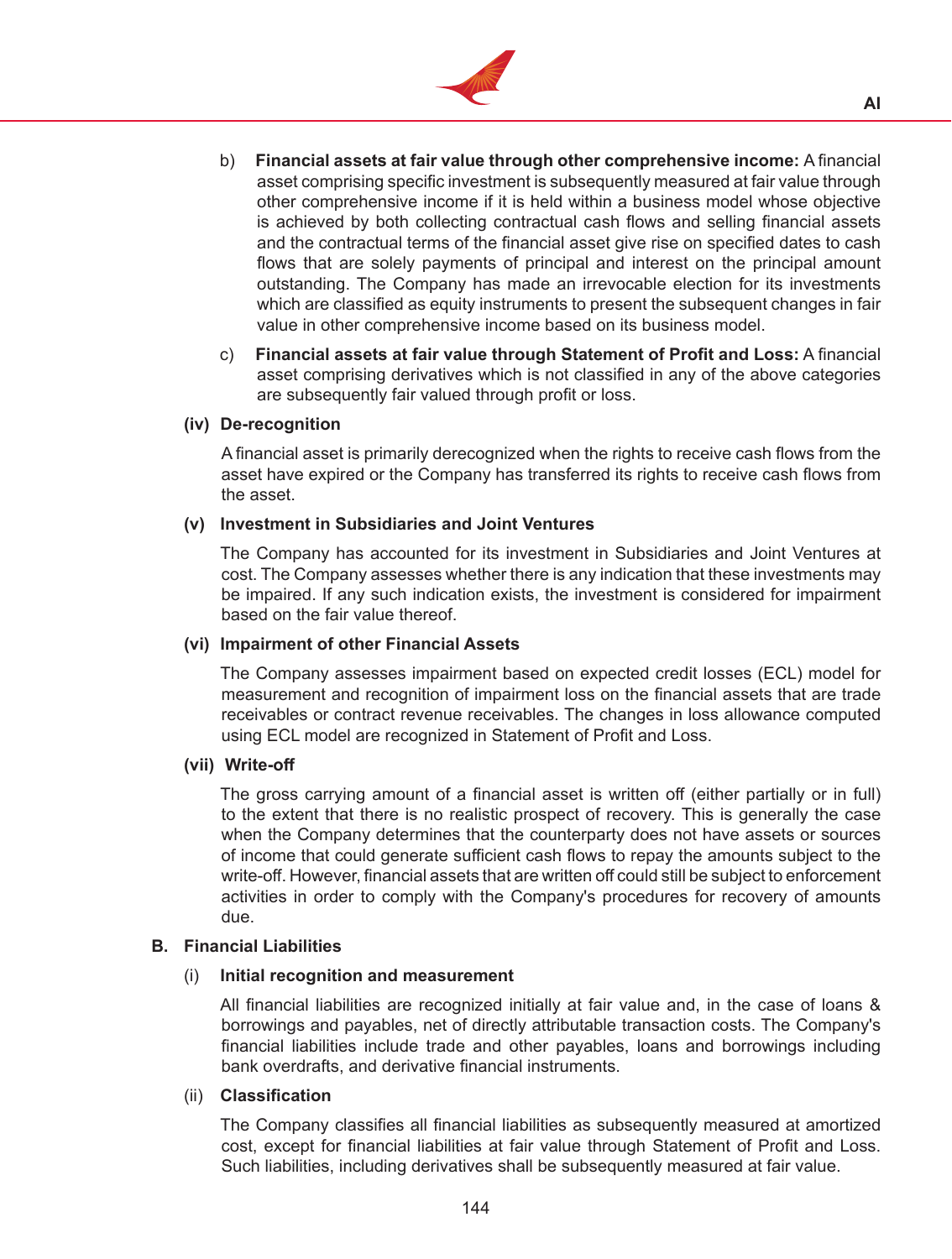

### (iii) **Subsequent measurement**

The measurement of financial liabilities depends on their classification, as described below.

### a) **Financial Liabilities at amortized cost**

 After initial recognition, interest-bearing loans and borrowings are subsequently measured at amortized cost using the Effective Interest Rate (EIR) method. Gains and losses are recognized in Statement of Profit and Loss when the liabilities are derecognized as well as through the EIR amortization process. Amortized cost is calculated by taking into account any discount or premium on acquisition and fees or costs that are an integral part of the EIR. The EIR amortization is included as finance costs in the Statement of Profit and Loss.

### b) **Financial liabilities at fair value through Statement of Profit and Loss**

Financial liabilities at fair value through Statement of Profit and Loss include financial liabilities held for trading and financial liabilities designated upon initial recognition as at fair value through Statement of Profit and Loss. Financial liabilities are classified as held for trading if they are incurred for the purpose of repurchasing in the near term. This category comprises derivative financial instruments entered into by the Company that are not designated as hedging instruments in hedge relationships as defined by Ind AS 109. Separated embedded derivatives are also classified as held for trading unless they are designated as effective hedging instruments. Gains or losses on liabilities held for trading are recognized in the Statement of Profit and Loss.

#### (iv) **De-recognition**

A financial liability is derecognized when the obligation under the liability is discharged or cancelled or expires.

#### (v) **Off-setting of financial instruments**

Financial assets and financial liabilities are offset, and the net amount is reported in the balance sheet if there is a currently enforceable legal right to offset the recognized amounts and there is an intention to sell on a net basis, to realize the assets and sell the liabilities simultaneously.

#### **XXIV. Threshold Limits**

The Company has adopted following materiality threshold limits in the recognition of expenses/ incomes:

|              |                                                | (Rs in Million)                           |
|--------------|------------------------------------------------|-------------------------------------------|
| <b>No</b>    | <b>Threshold Items</b>                         | <b>Threshold Value</b>                    |
| (i)          | <b>Fair Valuation of Financial Instruments</b> | 50.0                                      |
| (ii)         | <b>Prior Period Items</b>                      |                                           |
| a            | Identification based on individual limits      | 25.0                                      |
| $\mathsf{b}$ | Restatement based on overall limits            | 1% of Total Revenue of<br>the Previous FY |

#### **XXV. Recent Accounting and Other Pronouncements**

a) **New standards/amendments notified and adopted by the Company:**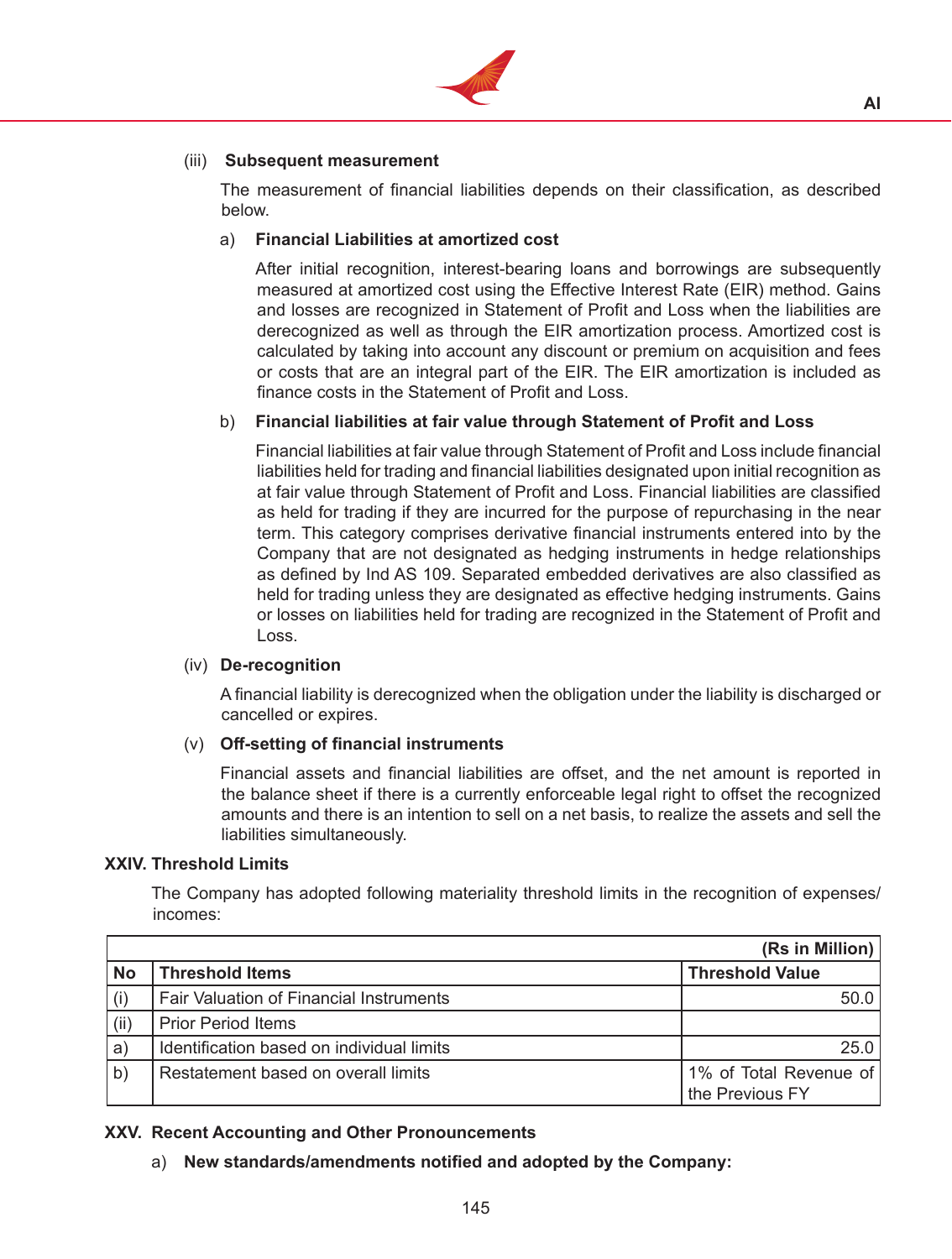

The following Accounting Standards have been modified on miscellaneous issues with effect from 24<sup>th</sup> July 2020. Such changes include clarification/guidance on:

- i) Ind AS 1 Presentation of Financial Statements Substitution of the definition of term 'Material'
- ii) Ind AS 8 Accounting Policies, Changes in Accounting Estimates and Errors In order to maintain consistency with Ind AS 1, the respective changes have been made to Ind AS 8 also.
- iii) Ind AS 10 Events after the Reporting Period Clarification on the disclosures requirements to be made in case of a material non- adjusting event.
- iv) Ind AS 34 Interim Financial Reporting In order to maintain consistency with the amendments made in other Ind AS, respective changes have been made to Ind AS 34.
- v) Ind AS 37 Provisions, Contingent Liabilities and Contingent Assets Clarification on the accounting treatment for restructuring plans.
- vi) Ind AS 103 Business Combination Detailed guidance on term 'Business' and 'Business Combination' along with providing an Optional test to identify concentration of Fair Value.
- vii) Ind AS 107 Financial Instruments: Disclosures Clarification on certain disclosures to be made in respect of uncertainty arising from interest rate benchmark reforms.
- viii) Ind AS 109 Financial Instruments Clarification on temporary exceptions from applying specific hedge accounting requirements along with providing guidance on transition for hedge accounting.
- ix) Ind AS 116 Leases Clarification on whether rent concessions as a direct consequence of COVID- 19 pandemic can be accounted as lease modification or not.

None of these amendments have any material effect on the Company's financial statements.

#### b) New Standards/Amendments notified but not yet effective:

- i) Ind AS 107 Financial Instruments: Disclosures Additional disclosures relating to interest rate benchmark reform (IBOR reform) including nature and extent of risks to which the entity is exposed due to financial instruments subject to interest rate benchmark reform and how the Company manages those risks; the Company's progress in completing the transition to alternative benchmark rates and how the Company is managing the transition.
- ii) Ind AS 109 Financial Instruments Guidance provided on accounting for modifications of contracts resulting from changes in the basis for determining the contractual cash flows as a result of the IBOR reform; various exceptions and relaxations have been provided in relation to the hedge accounting.
- iii) Ind AS 116 Leases Extension of optional practical expedient in case of rent concessions as a direct consequence of COVID-19 pandemic till 30th June, 2022 and guidance on accounting for modification of lease contracts resulting from the IBOR reform.
- iv) Ind AS 102 Share based payments Alignment of liabilities definition with the Conceptual Framework for Financial Reporting under Indian Accounting Standards (Conceptual Framework) issued by the Institute of Chartered Accountants of India.
- v) Ind AS 103 Business Combination Alignment of assets and liabilities definition with the Framework for Preparation and Presentation of Financial Statements with Indian Accounting Standards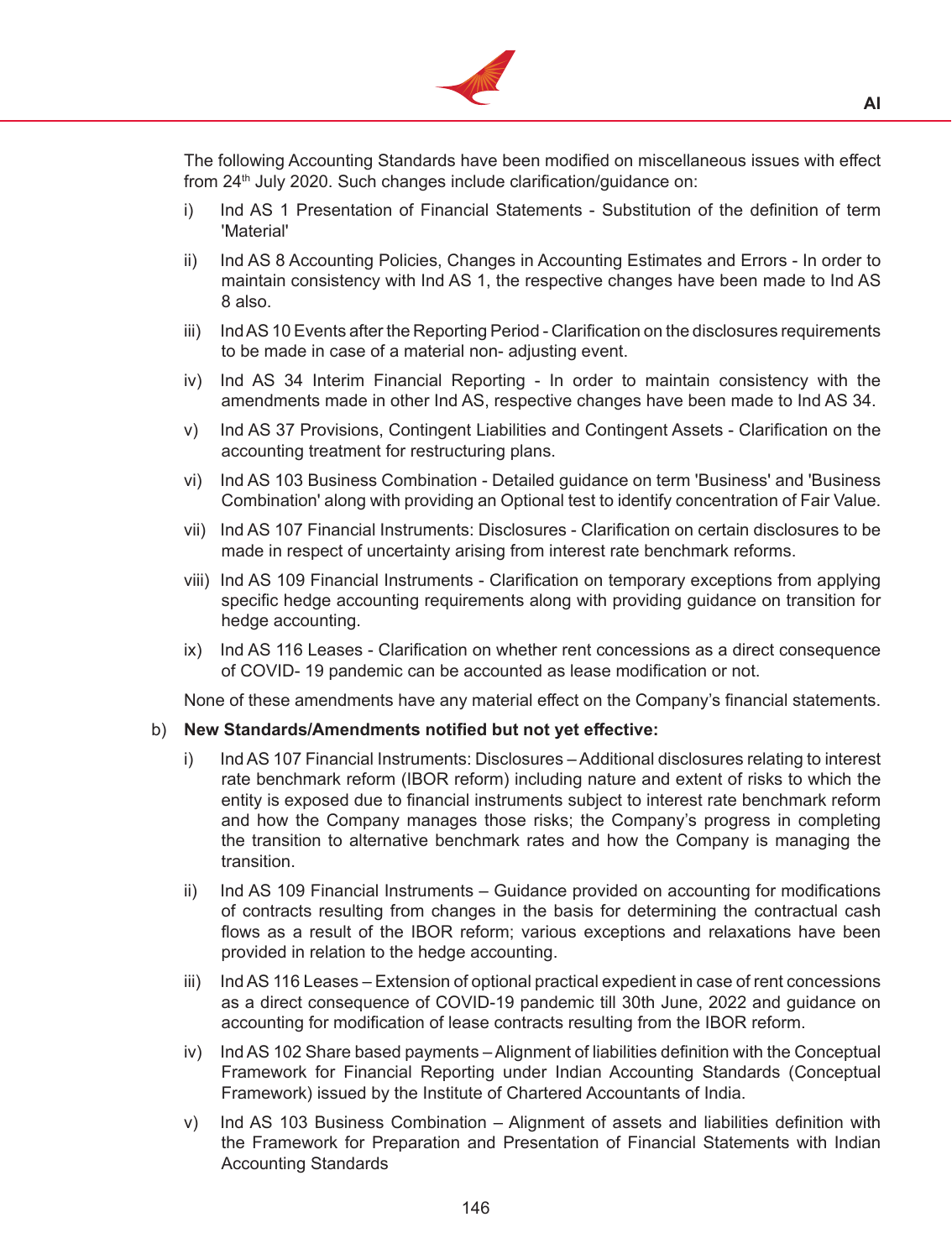

vi) Amendment of definition of term 'recoverable amount' in Ind AS 105, Ind AS 16 and Ind AS 36 from 'fair value less cost to sell' to 'fair value less cost of disposal'.

The Company is currently evaluating the requirements of these amendments and the effect of the disclosure on the financial statements, especially in case of IBOR reform.

### c) **Changes in Schedule III Division II of Companies Act, 2013 effective after 31st March 2021:**

On 24<sup>th</sup> March 2021, the Ministry of Corporate Affairs ("MCA") through a notification, amended Schedule III of the Companies Act, 2013 to be effective from 1<sup>st</sup> April 2021. Key amendments relating to Division II which relate to companies whose financial statements are required to comply with Companies (Indian Accounting Standards) Rules 2015 are:

#### In Balance Sheet:

- i) Lease liabilities should be separately disclosed under the head duly distinguished as current or non-current.
- ii) Certain additional disclosures in the statement of changes in equity.
- iii) Specified format for disclosure of shareholding of promoters.
- iv) Specified format for ageing schedule of trade receivables, trade payables, capital workin-progress and intangible asset under development.
- v) If a company has not used funds for the specific purpose for which it was borrowed from banks and financial institutions, then disclosure of details of where it has been used.
- vi) Specific disclosure under regulatory such as compliance with approved schemes of arrangements, compliance with number of layers of companies, title deeds of immovable property not held in name of company, loans and Advances to Promoters, Directors, Key Managerial Personnel (KMP) and related parties, details of benami property held etc.

#### In Statement of Profit and Loss:

i) Additional disclosures relating to Corporate Social Responsibility (CSR), undisclosed income and crypto or virtual currency specified under the head "additional information" in the notes forming part of standalone financial statements.

 The amendments are extensive, and the Company will evaluate the same to give effect to them as required by law.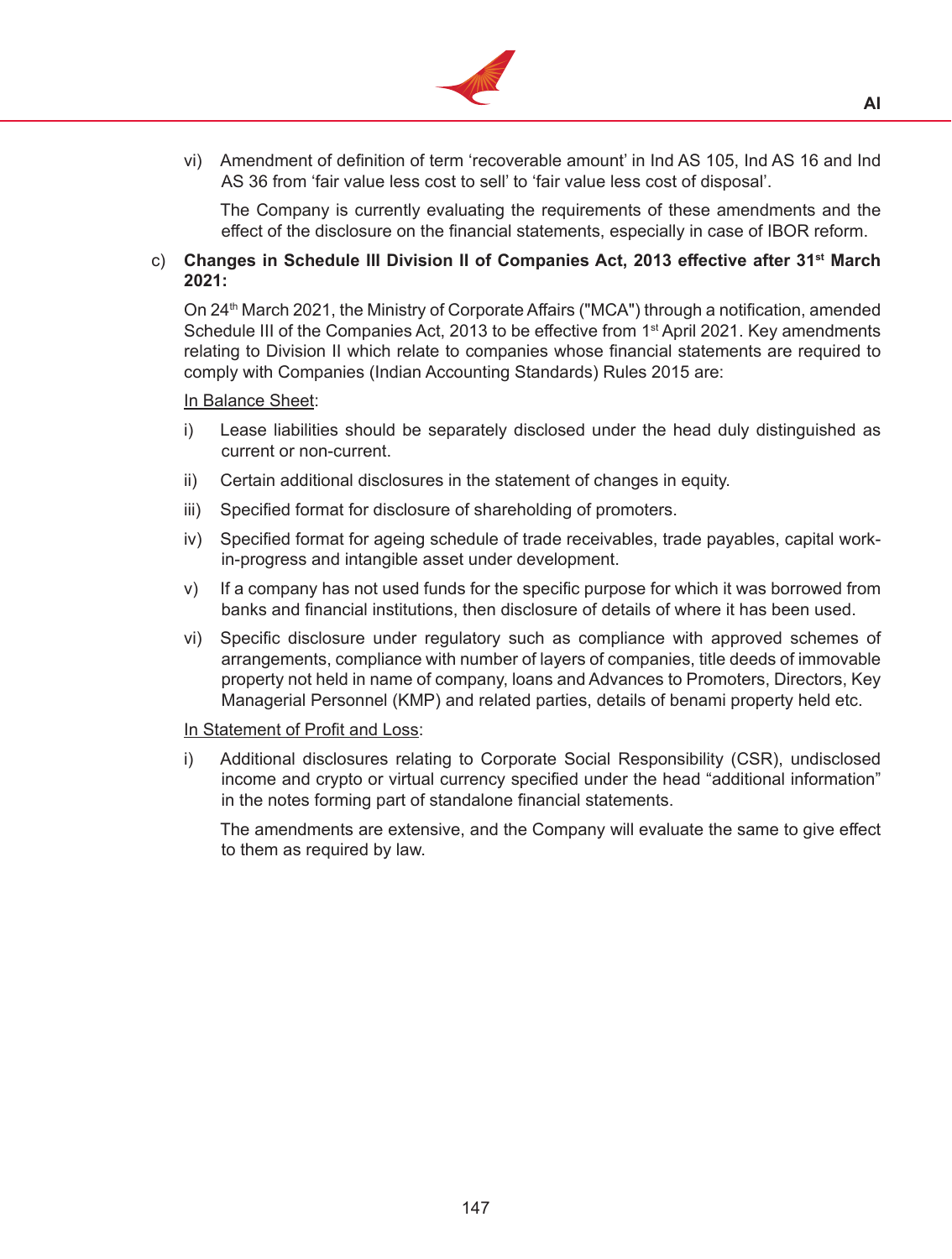

# **NOTE "1" :**

#### **(Rupees in Million)**

**AI**

| Additi-<br>Adjust-<br>As at<br>Upto<br>For the<br><b>Deductions</b><br>Adjust-<br>Upto<br>As at<br>As at<br>As at<br>Deducti-<br>ments<br>March 31.<br>April 01,<br>March<br>March 31,<br>April 01,<br>ons/<br>ons/<br>year<br>/ Reclassi-<br>ments<br>March 31,<br>31, 2021<br>2020<br>relating to<br>2021<br>2020<br><b>Reclassi</b><br>Reclassi-<br>fication<br>relating to<br>2021<br>2020<br>fication<br>fication<br><b>Ind AS 116</b><br><b>Ind AS 116</b><br>PROPERTY, PLANT & EQUIPMENT<br>LAND & BUILDINGS @<br>Land-Freehold<br>282.6<br>282.6<br>282.6<br>282.6<br>8,696.9<br>3,383.6<br>5,313.3<br>4.565.4<br>7,795.2<br><b>Buildings</b><br>901.7<br>354.7<br>508.5<br>747.9<br><b>SUB TOTAL "A"</b><br>8,979.5<br>3,383.6<br>5,595.9<br>901.7<br>354.7<br>508.5<br>747.9<br>4,848.0<br>8.077.8<br>B.<br>AIRCRAFT FLEET, ROTABLES &<br><b>REPAIRABLES</b><br>1.<br>Airframes<br>143,599.0<br>Owned<br>174,567.3<br>11,951.3<br>162,616.0<br>30,968.3<br>8,421.6<br>3,027.8<br>36,362.1<br>126,253.9<br>Aero Engines & Power Plants<br><b>Fixed Cost</b><br>1,605.4<br>72,302.5<br>11,994.1<br>3,381.2<br>868.7<br>14,506.6<br>57,795.9<br>61,913.8<br>73,907.9<br>Variable Cost (Component)<br>3,231.5<br>3,231.5<br>3,050.9<br>127.1<br>3,178.0<br>180.6<br>(b)<br>53.5<br>1.193.7<br>4,202.6<br>7.455.6<br>12,038.2<br>Repair Cost (Component)<br>18,087.1<br>3,328.1<br>15,952.7<br>6,048.9<br>1,754.4<br>8,497.1<br>2,732.4<br>2,732.4<br>2,294.1<br>Simulators & Link Trainers<br>438.3<br>158.6<br>596.9<br>2.135.5<br>11,099.4<br>221.3<br>2,070.3<br>651.8<br>8.1<br>8,565.1<br>9,029.1<br>Airframe Rotables<br>41.6<br>11,279.1<br>2,714.0<br>5.<br>757.0<br>757.0<br>242.0<br>60.5<br>302.5<br>454.5<br>515.0<br>Aero-Engine Rotables<br>6.<br>12,510.1<br>450.4<br>205.4<br>12,755.1<br>1,205.2<br>56.2<br>8,667.0<br><b>Aircraft Repairables</b><br>3,843.1<br>4,992.1<br>7,763.0<br>Simulator Rotables<br><b>Block</b><br>(Net<br>Rs.2,269.54)<br>296,892.7<br>1,865.4<br>17,131.8<br>281,626.3<br>58,655.9<br>18,208.6<br>5,715.2<br>71,149.3<br>210,477.0<br>238,236.8<br><b>SUB TOTAL "B"</b><br>c.<br>OTHERS <sup>*</sup><br>1.<br>Workshop Equipment, Instruments,<br>5,489.2<br>5.8<br>3,695.4<br>1,799.6<br>1,370.9<br>452.3<br>1,170.7<br>652.5<br>1,147.1<br>4,118.3<br>Plant & Machinery and Vehicles<br>2.<br>1.1<br>15.7<br>396.2<br>294.2<br>3.8<br>286.0<br>116.6<br>Ground Support & Ramp Equipment<br>410.8<br>12.0<br>110.2<br>3.<br>Furniture & Fixtures<br>228.1<br>3.4<br>73.1<br>158.4<br>106.1<br>21.3<br>25.8<br>56.8<br>122.0<br>101.6<br>Office Appliances & Equipment<br>180.2<br>6.0<br>7.2<br>179.0<br>95.1<br>18.2<br>4.1<br>109.2<br>69.8<br>85.1<br>5.<br>230.2<br><b>Computer System</b><br>428.1<br>12.6<br>4.2<br>436.5<br>197.9<br>63.4<br>3.2<br>258.1<br>178.4<br>6.<br>431.3<br>300.5<br>Electrical Fittings & Installations<br>491.0<br>0.3<br>60.0<br>190.5<br>55.5<br>213.3<br>27.3<br>32.7<br>7.<br>Object D'art (Net Block Rs.36,241.57)^<br>0.6<br>0.6<br>0.6<br>0.6<br>4,972.7<br>29.2<br>4,226.9<br>1.589.6<br><b>SUB TOTAL "C"</b><br>7,228.0<br>3.030.3<br>2,255.3<br>614.5<br>1,429.1<br>1.440.7<br><b>TOTAL</b><br>PROPERTY,<br><b>PLANT</b><br>313,100.2<br>1,894.6<br>24,742.3<br>290,252.5<br>61,812.9<br>19,177.8<br>7,652.8<br>73,337.9<br>216,914.6<br>251,287.3<br>ا &<br><b>EQUIPMENT</b><br><b>RIGHT OF USE ASSETS #</b><br>Aircraft Fleet<br>228.477.6<br>1.746.7<br>316.4<br>229.907.9<br>25.752.2<br>25.752.8<br>316.4<br>51.188.6<br>178.719.3<br>202.725.4<br>1.<br>180.0<br>180.0<br>180.0<br>2.<br>Land-Leasehold<br>316.4<br>TOTAL RIGHT OF USE ASSETS<br>228,657.6<br>1,746.7<br>496.4<br>229,907.9<br>25,752.2<br>25,752.8<br>51,188.6<br>178,719.3<br>202,905.4<br><b>INVESTMENT PROPERTY</b><br>191.7<br>191.7<br>191.7<br>191.7<br>1.<br>Investment Property Land - Freehold<br>4,104.6<br>4,104.6<br>4,104.6<br>4,104.6<br>2.<br>Investment Property Land - Leasehold<br>102.4<br>102.4<br>2.0<br>3.<br>Investment Property - Buildings<br>23.0<br>25.0<br>77.4<br>79.4<br>TOTAL FOR INVESTMENT PROPERTY<br>4,398.7<br>23.0<br>2.0<br>25.0<br>4,373.7<br>4,375.7<br>4,398.7<br><b>INTANGIBLE ASSETS:</b><br>50.2<br>64.3<br><b>COMPUTER SOFTWARE</b><br>950.3<br>950.3<br>886.0<br>936.2<br>14.1<br>А.<br>383.6<br>383.6<br>B.<br><b>OTHERS</b><br>383.6<br>383.6<br><b>TOTAL FOR INTANGIBLE ASSETS</b><br>1.333.9<br>1,333.9<br>1.269.6<br>50.2<br>1,319.8<br>14.1<br>64.3<br>25.238.7<br>7,969.2<br>400.021.7<br>458.632.7<br><b>TOTAL ASSETS</b><br>547.490.4<br>3,641.3<br>525,893.0<br>88,857.7<br>44.982.8<br>125,871.3<br>Capital Work-in-Progress<br>1,001.1<br>134.4<br>1,135.4<br>0.1<br>1.001.1<br>0.1<br>Intangible Assets under Development<br>12.5<br>12.5<br>12.5<br>12.5 | SI. | <b>Particulars</b> |  | <b>GROSS BLOCK</b> |  | <b>DEPRECIATION</b> |  |  |  | <b>NET BLOCK</b> |
|---------------------------------------------------------------------------------------------------------------------------------------------------------------------------------------------------------------------------------------------------------------------------------------------------------------------------------------------------------------------------------------------------------------------------------------------------------------------------------------------------------------------------------------------------------------------------------------------------------------------------------------------------------------------------------------------------------------------------------------------------------------------------------------------------------------------------------------------------------------------------------------------------------------------------------------------------------------------------------------------------------------------------------------------------------------------------------------------------------------------------------------------------------------------------------------------------------------------------------------------------------------------------------------------------------------------------------------------------------------------------------------------------------------------------------------------------------------------------------------------------------------------------------------------------------------------------------------------------------------------------------------------------------------------------------------------------------------------------------------------------------------------------------------------------------------------------------------------------------------------------------------------------------------------------------------------------------------------------------------------------------------------------------------------------------------------------------------------------------------------------------------------------------------------------------------------------------------------------------------------------------------------------------------------------------------------------------------------------------------------------------------------------------------------------------------------------------------------------------------------------------------------------------------------------------------------------------------------------------------------------------------------------------------------------------------------------------------------------------------------------------------------------------------------------------------------------------------------------------------------------------------------------------------------------------------------------------------------------------------------------------------------------------------------------------------------------------------------------------------------------------------------------------------------------------------------------------------------------------------------------------------------------------------------------------------------------------------------------------------------------------------------------------------------------------------------------------------------------------------------------------------------------------------------------------------------------------------------------------------------------------------------------------------------------------------------------------------------------------------------------------------------------------------------------------------------------------------------------------------------------------------------------------------------------------------------------------------------------------------------------------------------------------------------------------------------------------------------------------------------------------------------------------------------------------------------------------------------------------------------------------------------------------------------------------------------------------------------------------------------------------------------------------------------------------------------------------------------------------------------------------------------------------------------------------------------------------------------------------------------------------------------------------------------------------------------------------------------------------------------------------------------------------------------|-----|--------------------|--|--------------------|--|---------------------|--|--|--|------------------|
|                                                                                                                                                                                                                                                                                                                                                                                                                                                                                                                                                                                                                                                                                                                                                                                                                                                                                                                                                                                                                                                                                                                                                                                                                                                                                                                                                                                                                                                                                                                                                                                                                                                                                                                                                                                                                                                                                                                                                                                                                                                                                                                                                                                                                                                                                                                                                                                                                                                                                                                                                                                                                                                                                                                                                                                                                                                                                                                                                                                                                                                                                                                                                                                                                                                                                                                                                                                                                                                                                                                                                                                                                                                                                                                                                                                                                                                                                                                                                                                                                                                                                                                                                                                                                                                                                                                                                                                                                                                                                                                                                                                                                                                                                                                                                                                             | No. |                    |  |                    |  |                     |  |  |  |                  |
|                                                                                                                                                                                                                                                                                                                                                                                                                                                                                                                                                                                                                                                                                                                                                                                                                                                                                                                                                                                                                                                                                                                                                                                                                                                                                                                                                                                                                                                                                                                                                                                                                                                                                                                                                                                                                                                                                                                                                                                                                                                                                                                                                                                                                                                                                                                                                                                                                                                                                                                                                                                                                                                                                                                                                                                                                                                                                                                                                                                                                                                                                                                                                                                                                                                                                                                                                                                                                                                                                                                                                                                                                                                                                                                                                                                                                                                                                                                                                                                                                                                                                                                                                                                                                                                                                                                                                                                                                                                                                                                                                                                                                                                                                                                                                                                             |     |                    |  |                    |  |                     |  |  |  |                  |
|                                                                                                                                                                                                                                                                                                                                                                                                                                                                                                                                                                                                                                                                                                                                                                                                                                                                                                                                                                                                                                                                                                                                                                                                                                                                                                                                                                                                                                                                                                                                                                                                                                                                                                                                                                                                                                                                                                                                                                                                                                                                                                                                                                                                                                                                                                                                                                                                                                                                                                                                                                                                                                                                                                                                                                                                                                                                                                                                                                                                                                                                                                                                                                                                                                                                                                                                                                                                                                                                                                                                                                                                                                                                                                                                                                                                                                                                                                                                                                                                                                                                                                                                                                                                                                                                                                                                                                                                                                                                                                                                                                                                                                                                                                                                                                                             |     |                    |  |                    |  |                     |  |  |  |                  |
|                                                                                                                                                                                                                                                                                                                                                                                                                                                                                                                                                                                                                                                                                                                                                                                                                                                                                                                                                                                                                                                                                                                                                                                                                                                                                                                                                                                                                                                                                                                                                                                                                                                                                                                                                                                                                                                                                                                                                                                                                                                                                                                                                                                                                                                                                                                                                                                                                                                                                                                                                                                                                                                                                                                                                                                                                                                                                                                                                                                                                                                                                                                                                                                                                                                                                                                                                                                                                                                                                                                                                                                                                                                                                                                                                                                                                                                                                                                                                                                                                                                                                                                                                                                                                                                                                                                                                                                                                                                                                                                                                                                                                                                                                                                                                                                             |     |                    |  |                    |  |                     |  |  |  |                  |
|                                                                                                                                                                                                                                                                                                                                                                                                                                                                                                                                                                                                                                                                                                                                                                                                                                                                                                                                                                                                                                                                                                                                                                                                                                                                                                                                                                                                                                                                                                                                                                                                                                                                                                                                                                                                                                                                                                                                                                                                                                                                                                                                                                                                                                                                                                                                                                                                                                                                                                                                                                                                                                                                                                                                                                                                                                                                                                                                                                                                                                                                                                                                                                                                                                                                                                                                                                                                                                                                                                                                                                                                                                                                                                                                                                                                                                                                                                                                                                                                                                                                                                                                                                                                                                                                                                                                                                                                                                                                                                                                                                                                                                                                                                                                                                                             |     |                    |  |                    |  |                     |  |  |  |                  |
|                                                                                                                                                                                                                                                                                                                                                                                                                                                                                                                                                                                                                                                                                                                                                                                                                                                                                                                                                                                                                                                                                                                                                                                                                                                                                                                                                                                                                                                                                                                                                                                                                                                                                                                                                                                                                                                                                                                                                                                                                                                                                                                                                                                                                                                                                                                                                                                                                                                                                                                                                                                                                                                                                                                                                                                                                                                                                                                                                                                                                                                                                                                                                                                                                                                                                                                                                                                                                                                                                                                                                                                                                                                                                                                                                                                                                                                                                                                                                                                                                                                                                                                                                                                                                                                                                                                                                                                                                                                                                                                                                                                                                                                                                                                                                                                             | А.  |                    |  |                    |  |                     |  |  |  |                  |
|                                                                                                                                                                                                                                                                                                                                                                                                                                                                                                                                                                                                                                                                                                                                                                                                                                                                                                                                                                                                                                                                                                                                                                                                                                                                                                                                                                                                                                                                                                                                                                                                                                                                                                                                                                                                                                                                                                                                                                                                                                                                                                                                                                                                                                                                                                                                                                                                                                                                                                                                                                                                                                                                                                                                                                                                                                                                                                                                                                                                                                                                                                                                                                                                                                                                                                                                                                                                                                                                                                                                                                                                                                                                                                                                                                                                                                                                                                                                                                                                                                                                                                                                                                                                                                                                                                                                                                                                                                                                                                                                                                                                                                                                                                                                                                                             | 1.  |                    |  |                    |  |                     |  |  |  |                  |
|                                                                                                                                                                                                                                                                                                                                                                                                                                                                                                                                                                                                                                                                                                                                                                                                                                                                                                                                                                                                                                                                                                                                                                                                                                                                                                                                                                                                                                                                                                                                                                                                                                                                                                                                                                                                                                                                                                                                                                                                                                                                                                                                                                                                                                                                                                                                                                                                                                                                                                                                                                                                                                                                                                                                                                                                                                                                                                                                                                                                                                                                                                                                                                                                                                                                                                                                                                                                                                                                                                                                                                                                                                                                                                                                                                                                                                                                                                                                                                                                                                                                                                                                                                                                                                                                                                                                                                                                                                                                                                                                                                                                                                                                                                                                                                                             | 2   |                    |  |                    |  |                     |  |  |  |                  |
|                                                                                                                                                                                                                                                                                                                                                                                                                                                                                                                                                                                                                                                                                                                                                                                                                                                                                                                                                                                                                                                                                                                                                                                                                                                                                                                                                                                                                                                                                                                                                                                                                                                                                                                                                                                                                                                                                                                                                                                                                                                                                                                                                                                                                                                                                                                                                                                                                                                                                                                                                                                                                                                                                                                                                                                                                                                                                                                                                                                                                                                                                                                                                                                                                                                                                                                                                                                                                                                                                                                                                                                                                                                                                                                                                                                                                                                                                                                                                                                                                                                                                                                                                                                                                                                                                                                                                                                                                                                                                                                                                                                                                                                                                                                                                                                             |     |                    |  |                    |  |                     |  |  |  |                  |
|                                                                                                                                                                                                                                                                                                                                                                                                                                                                                                                                                                                                                                                                                                                                                                                                                                                                                                                                                                                                                                                                                                                                                                                                                                                                                                                                                                                                                                                                                                                                                                                                                                                                                                                                                                                                                                                                                                                                                                                                                                                                                                                                                                                                                                                                                                                                                                                                                                                                                                                                                                                                                                                                                                                                                                                                                                                                                                                                                                                                                                                                                                                                                                                                                                                                                                                                                                                                                                                                                                                                                                                                                                                                                                                                                                                                                                                                                                                                                                                                                                                                                                                                                                                                                                                                                                                                                                                                                                                                                                                                                                                                                                                                                                                                                                                             |     |                    |  |                    |  |                     |  |  |  |                  |
|                                                                                                                                                                                                                                                                                                                                                                                                                                                                                                                                                                                                                                                                                                                                                                                                                                                                                                                                                                                                                                                                                                                                                                                                                                                                                                                                                                                                                                                                                                                                                                                                                                                                                                                                                                                                                                                                                                                                                                                                                                                                                                                                                                                                                                                                                                                                                                                                                                                                                                                                                                                                                                                                                                                                                                                                                                                                                                                                                                                                                                                                                                                                                                                                                                                                                                                                                                                                                                                                                                                                                                                                                                                                                                                                                                                                                                                                                                                                                                                                                                                                                                                                                                                                                                                                                                                                                                                                                                                                                                                                                                                                                                                                                                                                                                                             |     |                    |  |                    |  |                     |  |  |  |                  |
|                                                                                                                                                                                                                                                                                                                                                                                                                                                                                                                                                                                                                                                                                                                                                                                                                                                                                                                                                                                                                                                                                                                                                                                                                                                                                                                                                                                                                                                                                                                                                                                                                                                                                                                                                                                                                                                                                                                                                                                                                                                                                                                                                                                                                                                                                                                                                                                                                                                                                                                                                                                                                                                                                                                                                                                                                                                                                                                                                                                                                                                                                                                                                                                                                                                                                                                                                                                                                                                                                                                                                                                                                                                                                                                                                                                                                                                                                                                                                                                                                                                                                                                                                                                                                                                                                                                                                                                                                                                                                                                                                                                                                                                                                                                                                                                             |     |                    |  |                    |  |                     |  |  |  |                  |
|                                                                                                                                                                                                                                                                                                                                                                                                                                                                                                                                                                                                                                                                                                                                                                                                                                                                                                                                                                                                                                                                                                                                                                                                                                                                                                                                                                                                                                                                                                                                                                                                                                                                                                                                                                                                                                                                                                                                                                                                                                                                                                                                                                                                                                                                                                                                                                                                                                                                                                                                                                                                                                                                                                                                                                                                                                                                                                                                                                                                                                                                                                                                                                                                                                                                                                                                                                                                                                                                                                                                                                                                                                                                                                                                                                                                                                                                                                                                                                                                                                                                                                                                                                                                                                                                                                                                                                                                                                                                                                                                                                                                                                                                                                                                                                                             |     |                    |  |                    |  |                     |  |  |  |                  |
|                                                                                                                                                                                                                                                                                                                                                                                                                                                                                                                                                                                                                                                                                                                                                                                                                                                                                                                                                                                                                                                                                                                                                                                                                                                                                                                                                                                                                                                                                                                                                                                                                                                                                                                                                                                                                                                                                                                                                                                                                                                                                                                                                                                                                                                                                                                                                                                                                                                                                                                                                                                                                                                                                                                                                                                                                                                                                                                                                                                                                                                                                                                                                                                                                                                                                                                                                                                                                                                                                                                                                                                                                                                                                                                                                                                                                                                                                                                                                                                                                                                                                                                                                                                                                                                                                                                                                                                                                                                                                                                                                                                                                                                                                                                                                                                             | 2.  |                    |  |                    |  |                     |  |  |  |                  |
|                                                                                                                                                                                                                                                                                                                                                                                                                                                                                                                                                                                                                                                                                                                                                                                                                                                                                                                                                                                                                                                                                                                                                                                                                                                                                                                                                                                                                                                                                                                                                                                                                                                                                                                                                                                                                                                                                                                                                                                                                                                                                                                                                                                                                                                                                                                                                                                                                                                                                                                                                                                                                                                                                                                                                                                                                                                                                                                                                                                                                                                                                                                                                                                                                                                                                                                                                                                                                                                                                                                                                                                                                                                                                                                                                                                                                                                                                                                                                                                                                                                                                                                                                                                                                                                                                                                                                                                                                                                                                                                                                                                                                                                                                                                                                                                             | (a) |                    |  |                    |  |                     |  |  |  |                  |
|                                                                                                                                                                                                                                                                                                                                                                                                                                                                                                                                                                                                                                                                                                                                                                                                                                                                                                                                                                                                                                                                                                                                                                                                                                                                                                                                                                                                                                                                                                                                                                                                                                                                                                                                                                                                                                                                                                                                                                                                                                                                                                                                                                                                                                                                                                                                                                                                                                                                                                                                                                                                                                                                                                                                                                                                                                                                                                                                                                                                                                                                                                                                                                                                                                                                                                                                                                                                                                                                                                                                                                                                                                                                                                                                                                                                                                                                                                                                                                                                                                                                                                                                                                                                                                                                                                                                                                                                                                                                                                                                                                                                                                                                                                                                                                                             |     |                    |  |                    |  |                     |  |  |  |                  |
|                                                                                                                                                                                                                                                                                                                                                                                                                                                                                                                                                                                                                                                                                                                                                                                                                                                                                                                                                                                                                                                                                                                                                                                                                                                                                                                                                                                                                                                                                                                                                                                                                                                                                                                                                                                                                                                                                                                                                                                                                                                                                                                                                                                                                                                                                                                                                                                                                                                                                                                                                                                                                                                                                                                                                                                                                                                                                                                                                                                                                                                                                                                                                                                                                                                                                                                                                                                                                                                                                                                                                                                                                                                                                                                                                                                                                                                                                                                                                                                                                                                                                                                                                                                                                                                                                                                                                                                                                                                                                                                                                                                                                                                                                                                                                                                             | (c) |                    |  |                    |  |                     |  |  |  |                  |
|                                                                                                                                                                                                                                                                                                                                                                                                                                                                                                                                                                                                                                                                                                                                                                                                                                                                                                                                                                                                                                                                                                                                                                                                                                                                                                                                                                                                                                                                                                                                                                                                                                                                                                                                                                                                                                                                                                                                                                                                                                                                                                                                                                                                                                                                                                                                                                                                                                                                                                                                                                                                                                                                                                                                                                                                                                                                                                                                                                                                                                                                                                                                                                                                                                                                                                                                                                                                                                                                                                                                                                                                                                                                                                                                                                                                                                                                                                                                                                                                                                                                                                                                                                                                                                                                                                                                                                                                                                                                                                                                                                                                                                                                                                                                                                                             | 3.  |                    |  |                    |  |                     |  |  |  |                  |
|                                                                                                                                                                                                                                                                                                                                                                                                                                                                                                                                                                                                                                                                                                                                                                                                                                                                                                                                                                                                                                                                                                                                                                                                                                                                                                                                                                                                                                                                                                                                                                                                                                                                                                                                                                                                                                                                                                                                                                                                                                                                                                                                                                                                                                                                                                                                                                                                                                                                                                                                                                                                                                                                                                                                                                                                                                                                                                                                                                                                                                                                                                                                                                                                                                                                                                                                                                                                                                                                                                                                                                                                                                                                                                                                                                                                                                                                                                                                                                                                                                                                                                                                                                                                                                                                                                                                                                                                                                                                                                                                                                                                                                                                                                                                                                                             | 4.  |                    |  |                    |  |                     |  |  |  |                  |
|                                                                                                                                                                                                                                                                                                                                                                                                                                                                                                                                                                                                                                                                                                                                                                                                                                                                                                                                                                                                                                                                                                                                                                                                                                                                                                                                                                                                                                                                                                                                                                                                                                                                                                                                                                                                                                                                                                                                                                                                                                                                                                                                                                                                                                                                                                                                                                                                                                                                                                                                                                                                                                                                                                                                                                                                                                                                                                                                                                                                                                                                                                                                                                                                                                                                                                                                                                                                                                                                                                                                                                                                                                                                                                                                                                                                                                                                                                                                                                                                                                                                                                                                                                                                                                                                                                                                                                                                                                                                                                                                                                                                                                                                                                                                                                                             |     |                    |  |                    |  |                     |  |  |  |                  |
|                                                                                                                                                                                                                                                                                                                                                                                                                                                                                                                                                                                                                                                                                                                                                                                                                                                                                                                                                                                                                                                                                                                                                                                                                                                                                                                                                                                                                                                                                                                                                                                                                                                                                                                                                                                                                                                                                                                                                                                                                                                                                                                                                                                                                                                                                                                                                                                                                                                                                                                                                                                                                                                                                                                                                                                                                                                                                                                                                                                                                                                                                                                                                                                                                                                                                                                                                                                                                                                                                                                                                                                                                                                                                                                                                                                                                                                                                                                                                                                                                                                                                                                                                                                                                                                                                                                                                                                                                                                                                                                                                                                                                                                                                                                                                                                             |     |                    |  |                    |  |                     |  |  |  |                  |
|                                                                                                                                                                                                                                                                                                                                                                                                                                                                                                                                                                                                                                                                                                                                                                                                                                                                                                                                                                                                                                                                                                                                                                                                                                                                                                                                                                                                                                                                                                                                                                                                                                                                                                                                                                                                                                                                                                                                                                                                                                                                                                                                                                                                                                                                                                                                                                                                                                                                                                                                                                                                                                                                                                                                                                                                                                                                                                                                                                                                                                                                                                                                                                                                                                                                                                                                                                                                                                                                                                                                                                                                                                                                                                                                                                                                                                                                                                                                                                                                                                                                                                                                                                                                                                                                                                                                                                                                                                                                                                                                                                                                                                                                                                                                                                                             | 7.  |                    |  |                    |  |                     |  |  |  |                  |
|                                                                                                                                                                                                                                                                                                                                                                                                                                                                                                                                                                                                                                                                                                                                                                                                                                                                                                                                                                                                                                                                                                                                                                                                                                                                                                                                                                                                                                                                                                                                                                                                                                                                                                                                                                                                                                                                                                                                                                                                                                                                                                                                                                                                                                                                                                                                                                                                                                                                                                                                                                                                                                                                                                                                                                                                                                                                                                                                                                                                                                                                                                                                                                                                                                                                                                                                                                                                                                                                                                                                                                                                                                                                                                                                                                                                                                                                                                                                                                                                                                                                                                                                                                                                                                                                                                                                                                                                                                                                                                                                                                                                                                                                                                                                                                                             |     |                    |  |                    |  |                     |  |  |  |                  |
|                                                                                                                                                                                                                                                                                                                                                                                                                                                                                                                                                                                                                                                                                                                                                                                                                                                                                                                                                                                                                                                                                                                                                                                                                                                                                                                                                                                                                                                                                                                                                                                                                                                                                                                                                                                                                                                                                                                                                                                                                                                                                                                                                                                                                                                                                                                                                                                                                                                                                                                                                                                                                                                                                                                                                                                                                                                                                                                                                                                                                                                                                                                                                                                                                                                                                                                                                                                                                                                                                                                                                                                                                                                                                                                                                                                                                                                                                                                                                                                                                                                                                                                                                                                                                                                                                                                                                                                                                                                                                                                                                                                                                                                                                                                                                                                             |     |                    |  |                    |  |                     |  |  |  |                  |
|                                                                                                                                                                                                                                                                                                                                                                                                                                                                                                                                                                                                                                                                                                                                                                                                                                                                                                                                                                                                                                                                                                                                                                                                                                                                                                                                                                                                                                                                                                                                                                                                                                                                                                                                                                                                                                                                                                                                                                                                                                                                                                                                                                                                                                                                                                                                                                                                                                                                                                                                                                                                                                                                                                                                                                                                                                                                                                                                                                                                                                                                                                                                                                                                                                                                                                                                                                                                                                                                                                                                                                                                                                                                                                                                                                                                                                                                                                                                                                                                                                                                                                                                                                                                                                                                                                                                                                                                                                                                                                                                                                                                                                                                                                                                                                                             |     |                    |  |                    |  |                     |  |  |  |                  |
|                                                                                                                                                                                                                                                                                                                                                                                                                                                                                                                                                                                                                                                                                                                                                                                                                                                                                                                                                                                                                                                                                                                                                                                                                                                                                                                                                                                                                                                                                                                                                                                                                                                                                                                                                                                                                                                                                                                                                                                                                                                                                                                                                                                                                                                                                                                                                                                                                                                                                                                                                                                                                                                                                                                                                                                                                                                                                                                                                                                                                                                                                                                                                                                                                                                                                                                                                                                                                                                                                                                                                                                                                                                                                                                                                                                                                                                                                                                                                                                                                                                                                                                                                                                                                                                                                                                                                                                                                                                                                                                                                                                                                                                                                                                                                                                             |     |                    |  |                    |  |                     |  |  |  |                  |
|                                                                                                                                                                                                                                                                                                                                                                                                                                                                                                                                                                                                                                                                                                                                                                                                                                                                                                                                                                                                                                                                                                                                                                                                                                                                                                                                                                                                                                                                                                                                                                                                                                                                                                                                                                                                                                                                                                                                                                                                                                                                                                                                                                                                                                                                                                                                                                                                                                                                                                                                                                                                                                                                                                                                                                                                                                                                                                                                                                                                                                                                                                                                                                                                                                                                                                                                                                                                                                                                                                                                                                                                                                                                                                                                                                                                                                                                                                                                                                                                                                                                                                                                                                                                                                                                                                                                                                                                                                                                                                                                                                                                                                                                                                                                                                                             |     |                    |  |                    |  |                     |  |  |  |                  |
|                                                                                                                                                                                                                                                                                                                                                                                                                                                                                                                                                                                                                                                                                                                                                                                                                                                                                                                                                                                                                                                                                                                                                                                                                                                                                                                                                                                                                                                                                                                                                                                                                                                                                                                                                                                                                                                                                                                                                                                                                                                                                                                                                                                                                                                                                                                                                                                                                                                                                                                                                                                                                                                                                                                                                                                                                                                                                                                                                                                                                                                                                                                                                                                                                                                                                                                                                                                                                                                                                                                                                                                                                                                                                                                                                                                                                                                                                                                                                                                                                                                                                                                                                                                                                                                                                                                                                                                                                                                                                                                                                                                                                                                                                                                                                                                             |     |                    |  |                    |  |                     |  |  |  |                  |
|                                                                                                                                                                                                                                                                                                                                                                                                                                                                                                                                                                                                                                                                                                                                                                                                                                                                                                                                                                                                                                                                                                                                                                                                                                                                                                                                                                                                                                                                                                                                                                                                                                                                                                                                                                                                                                                                                                                                                                                                                                                                                                                                                                                                                                                                                                                                                                                                                                                                                                                                                                                                                                                                                                                                                                                                                                                                                                                                                                                                                                                                                                                                                                                                                                                                                                                                                                                                                                                                                                                                                                                                                                                                                                                                                                                                                                                                                                                                                                                                                                                                                                                                                                                                                                                                                                                                                                                                                                                                                                                                                                                                                                                                                                                                                                                             |     |                    |  |                    |  |                     |  |  |  |                  |
|                                                                                                                                                                                                                                                                                                                                                                                                                                                                                                                                                                                                                                                                                                                                                                                                                                                                                                                                                                                                                                                                                                                                                                                                                                                                                                                                                                                                                                                                                                                                                                                                                                                                                                                                                                                                                                                                                                                                                                                                                                                                                                                                                                                                                                                                                                                                                                                                                                                                                                                                                                                                                                                                                                                                                                                                                                                                                                                                                                                                                                                                                                                                                                                                                                                                                                                                                                                                                                                                                                                                                                                                                                                                                                                                                                                                                                                                                                                                                                                                                                                                                                                                                                                                                                                                                                                                                                                                                                                                                                                                                                                                                                                                                                                                                                                             | 4.  |                    |  |                    |  |                     |  |  |  |                  |
|                                                                                                                                                                                                                                                                                                                                                                                                                                                                                                                                                                                                                                                                                                                                                                                                                                                                                                                                                                                                                                                                                                                                                                                                                                                                                                                                                                                                                                                                                                                                                                                                                                                                                                                                                                                                                                                                                                                                                                                                                                                                                                                                                                                                                                                                                                                                                                                                                                                                                                                                                                                                                                                                                                                                                                                                                                                                                                                                                                                                                                                                                                                                                                                                                                                                                                                                                                                                                                                                                                                                                                                                                                                                                                                                                                                                                                                                                                                                                                                                                                                                                                                                                                                                                                                                                                                                                                                                                                                                                                                                                                                                                                                                                                                                                                                             |     |                    |  |                    |  |                     |  |  |  |                  |
|                                                                                                                                                                                                                                                                                                                                                                                                                                                                                                                                                                                                                                                                                                                                                                                                                                                                                                                                                                                                                                                                                                                                                                                                                                                                                                                                                                                                                                                                                                                                                                                                                                                                                                                                                                                                                                                                                                                                                                                                                                                                                                                                                                                                                                                                                                                                                                                                                                                                                                                                                                                                                                                                                                                                                                                                                                                                                                                                                                                                                                                                                                                                                                                                                                                                                                                                                                                                                                                                                                                                                                                                                                                                                                                                                                                                                                                                                                                                                                                                                                                                                                                                                                                                                                                                                                                                                                                                                                                                                                                                                                                                                                                                                                                                                                                             |     |                    |  |                    |  |                     |  |  |  |                  |
|                                                                                                                                                                                                                                                                                                                                                                                                                                                                                                                                                                                                                                                                                                                                                                                                                                                                                                                                                                                                                                                                                                                                                                                                                                                                                                                                                                                                                                                                                                                                                                                                                                                                                                                                                                                                                                                                                                                                                                                                                                                                                                                                                                                                                                                                                                                                                                                                                                                                                                                                                                                                                                                                                                                                                                                                                                                                                                                                                                                                                                                                                                                                                                                                                                                                                                                                                                                                                                                                                                                                                                                                                                                                                                                                                                                                                                                                                                                                                                                                                                                                                                                                                                                                                                                                                                                                                                                                                                                                                                                                                                                                                                                                                                                                                                                             |     |                    |  |                    |  |                     |  |  |  |                  |
|                                                                                                                                                                                                                                                                                                                                                                                                                                                                                                                                                                                                                                                                                                                                                                                                                                                                                                                                                                                                                                                                                                                                                                                                                                                                                                                                                                                                                                                                                                                                                                                                                                                                                                                                                                                                                                                                                                                                                                                                                                                                                                                                                                                                                                                                                                                                                                                                                                                                                                                                                                                                                                                                                                                                                                                                                                                                                                                                                                                                                                                                                                                                                                                                                                                                                                                                                                                                                                                                                                                                                                                                                                                                                                                                                                                                                                                                                                                                                                                                                                                                                                                                                                                                                                                                                                                                                                                                                                                                                                                                                                                                                                                                                                                                                                                             |     |                    |  |                    |  |                     |  |  |  |                  |
|                                                                                                                                                                                                                                                                                                                                                                                                                                                                                                                                                                                                                                                                                                                                                                                                                                                                                                                                                                                                                                                                                                                                                                                                                                                                                                                                                                                                                                                                                                                                                                                                                                                                                                                                                                                                                                                                                                                                                                                                                                                                                                                                                                                                                                                                                                                                                                                                                                                                                                                                                                                                                                                                                                                                                                                                                                                                                                                                                                                                                                                                                                                                                                                                                                                                                                                                                                                                                                                                                                                                                                                                                                                                                                                                                                                                                                                                                                                                                                                                                                                                                                                                                                                                                                                                                                                                                                                                                                                                                                                                                                                                                                                                                                                                                                                             |     |                    |  |                    |  |                     |  |  |  |                  |
|                                                                                                                                                                                                                                                                                                                                                                                                                                                                                                                                                                                                                                                                                                                                                                                                                                                                                                                                                                                                                                                                                                                                                                                                                                                                                                                                                                                                                                                                                                                                                                                                                                                                                                                                                                                                                                                                                                                                                                                                                                                                                                                                                                                                                                                                                                                                                                                                                                                                                                                                                                                                                                                                                                                                                                                                                                                                                                                                                                                                                                                                                                                                                                                                                                                                                                                                                                                                                                                                                                                                                                                                                                                                                                                                                                                                                                                                                                                                                                                                                                                                                                                                                                                                                                                                                                                                                                                                                                                                                                                                                                                                                                                                                                                                                                                             |     |                    |  |                    |  |                     |  |  |  |                  |
|                                                                                                                                                                                                                                                                                                                                                                                                                                                                                                                                                                                                                                                                                                                                                                                                                                                                                                                                                                                                                                                                                                                                                                                                                                                                                                                                                                                                                                                                                                                                                                                                                                                                                                                                                                                                                                                                                                                                                                                                                                                                                                                                                                                                                                                                                                                                                                                                                                                                                                                                                                                                                                                                                                                                                                                                                                                                                                                                                                                                                                                                                                                                                                                                                                                                                                                                                                                                                                                                                                                                                                                                                                                                                                                                                                                                                                                                                                                                                                                                                                                                                                                                                                                                                                                                                                                                                                                                                                                                                                                                                                                                                                                                                                                                                                                             |     |                    |  |                    |  |                     |  |  |  |                  |
|                                                                                                                                                                                                                                                                                                                                                                                                                                                                                                                                                                                                                                                                                                                                                                                                                                                                                                                                                                                                                                                                                                                                                                                                                                                                                                                                                                                                                                                                                                                                                                                                                                                                                                                                                                                                                                                                                                                                                                                                                                                                                                                                                                                                                                                                                                                                                                                                                                                                                                                                                                                                                                                                                                                                                                                                                                                                                                                                                                                                                                                                                                                                                                                                                                                                                                                                                                                                                                                                                                                                                                                                                                                                                                                                                                                                                                                                                                                                                                                                                                                                                                                                                                                                                                                                                                                                                                                                                                                                                                                                                                                                                                                                                                                                                                                             |     |                    |  |                    |  |                     |  |  |  |                  |
|                                                                                                                                                                                                                                                                                                                                                                                                                                                                                                                                                                                                                                                                                                                                                                                                                                                                                                                                                                                                                                                                                                                                                                                                                                                                                                                                                                                                                                                                                                                                                                                                                                                                                                                                                                                                                                                                                                                                                                                                                                                                                                                                                                                                                                                                                                                                                                                                                                                                                                                                                                                                                                                                                                                                                                                                                                                                                                                                                                                                                                                                                                                                                                                                                                                                                                                                                                                                                                                                                                                                                                                                                                                                                                                                                                                                                                                                                                                                                                                                                                                                                                                                                                                                                                                                                                                                                                                                                                                                                                                                                                                                                                                                                                                                                                                             |     |                    |  |                    |  |                     |  |  |  |                  |
|                                                                                                                                                                                                                                                                                                                                                                                                                                                                                                                                                                                                                                                                                                                                                                                                                                                                                                                                                                                                                                                                                                                                                                                                                                                                                                                                                                                                                                                                                                                                                                                                                                                                                                                                                                                                                                                                                                                                                                                                                                                                                                                                                                                                                                                                                                                                                                                                                                                                                                                                                                                                                                                                                                                                                                                                                                                                                                                                                                                                                                                                                                                                                                                                                                                                                                                                                                                                                                                                                                                                                                                                                                                                                                                                                                                                                                                                                                                                                                                                                                                                                                                                                                                                                                                                                                                                                                                                                                                                                                                                                                                                                                                                                                                                                                                             |     |                    |  |                    |  |                     |  |  |  |                  |
|                                                                                                                                                                                                                                                                                                                                                                                                                                                                                                                                                                                                                                                                                                                                                                                                                                                                                                                                                                                                                                                                                                                                                                                                                                                                                                                                                                                                                                                                                                                                                                                                                                                                                                                                                                                                                                                                                                                                                                                                                                                                                                                                                                                                                                                                                                                                                                                                                                                                                                                                                                                                                                                                                                                                                                                                                                                                                                                                                                                                                                                                                                                                                                                                                                                                                                                                                                                                                                                                                                                                                                                                                                                                                                                                                                                                                                                                                                                                                                                                                                                                                                                                                                                                                                                                                                                                                                                                                                                                                                                                                                                                                                                                                                                                                                                             |     |                    |  |                    |  |                     |  |  |  |                  |
|                                                                                                                                                                                                                                                                                                                                                                                                                                                                                                                                                                                                                                                                                                                                                                                                                                                                                                                                                                                                                                                                                                                                                                                                                                                                                                                                                                                                                                                                                                                                                                                                                                                                                                                                                                                                                                                                                                                                                                                                                                                                                                                                                                                                                                                                                                                                                                                                                                                                                                                                                                                                                                                                                                                                                                                                                                                                                                                                                                                                                                                                                                                                                                                                                                                                                                                                                                                                                                                                                                                                                                                                                                                                                                                                                                                                                                                                                                                                                                                                                                                                                                                                                                                                                                                                                                                                                                                                                                                                                                                                                                                                                                                                                                                                                                                             |     |                    |  |                    |  |                     |  |  |  |                  |
|                                                                                                                                                                                                                                                                                                                                                                                                                                                                                                                                                                                                                                                                                                                                                                                                                                                                                                                                                                                                                                                                                                                                                                                                                                                                                                                                                                                                                                                                                                                                                                                                                                                                                                                                                                                                                                                                                                                                                                                                                                                                                                                                                                                                                                                                                                                                                                                                                                                                                                                                                                                                                                                                                                                                                                                                                                                                                                                                                                                                                                                                                                                                                                                                                                                                                                                                                                                                                                                                                                                                                                                                                                                                                                                                                                                                                                                                                                                                                                                                                                                                                                                                                                                                                                                                                                                                                                                                                                                                                                                                                                                                                                                                                                                                                                                             |     |                    |  |                    |  |                     |  |  |  |                  |
|                                                                                                                                                                                                                                                                                                                                                                                                                                                                                                                                                                                                                                                                                                                                                                                                                                                                                                                                                                                                                                                                                                                                                                                                                                                                                                                                                                                                                                                                                                                                                                                                                                                                                                                                                                                                                                                                                                                                                                                                                                                                                                                                                                                                                                                                                                                                                                                                                                                                                                                                                                                                                                                                                                                                                                                                                                                                                                                                                                                                                                                                                                                                                                                                                                                                                                                                                                                                                                                                                                                                                                                                                                                                                                                                                                                                                                                                                                                                                                                                                                                                                                                                                                                                                                                                                                                                                                                                                                                                                                                                                                                                                                                                                                                                                                                             |     |                    |  |                    |  |                     |  |  |  |                  |
|                                                                                                                                                                                                                                                                                                                                                                                                                                                                                                                                                                                                                                                                                                                                                                                                                                                                                                                                                                                                                                                                                                                                                                                                                                                                                                                                                                                                                                                                                                                                                                                                                                                                                                                                                                                                                                                                                                                                                                                                                                                                                                                                                                                                                                                                                                                                                                                                                                                                                                                                                                                                                                                                                                                                                                                                                                                                                                                                                                                                                                                                                                                                                                                                                                                                                                                                                                                                                                                                                                                                                                                                                                                                                                                                                                                                                                                                                                                                                                                                                                                                                                                                                                                                                                                                                                                                                                                                                                                                                                                                                                                                                                                                                                                                                                                             |     |                    |  |                    |  |                     |  |  |  |                  |
|                                                                                                                                                                                                                                                                                                                                                                                                                                                                                                                                                                                                                                                                                                                                                                                                                                                                                                                                                                                                                                                                                                                                                                                                                                                                                                                                                                                                                                                                                                                                                                                                                                                                                                                                                                                                                                                                                                                                                                                                                                                                                                                                                                                                                                                                                                                                                                                                                                                                                                                                                                                                                                                                                                                                                                                                                                                                                                                                                                                                                                                                                                                                                                                                                                                                                                                                                                                                                                                                                                                                                                                                                                                                                                                                                                                                                                                                                                                                                                                                                                                                                                                                                                                                                                                                                                                                                                                                                                                                                                                                                                                                                                                                                                                                                                                             |     |                    |  |                    |  |                     |  |  |  |                  |
|                                                                                                                                                                                                                                                                                                                                                                                                                                                                                                                                                                                                                                                                                                                                                                                                                                                                                                                                                                                                                                                                                                                                                                                                                                                                                                                                                                                                                                                                                                                                                                                                                                                                                                                                                                                                                                                                                                                                                                                                                                                                                                                                                                                                                                                                                                                                                                                                                                                                                                                                                                                                                                                                                                                                                                                                                                                                                                                                                                                                                                                                                                                                                                                                                                                                                                                                                                                                                                                                                                                                                                                                                                                                                                                                                                                                                                                                                                                                                                                                                                                                                                                                                                                                                                                                                                                                                                                                                                                                                                                                                                                                                                                                                                                                                                                             |     |                    |  |                    |  |                     |  |  |  |                  |
|                                                                                                                                                                                                                                                                                                                                                                                                                                                                                                                                                                                                                                                                                                                                                                                                                                                                                                                                                                                                                                                                                                                                                                                                                                                                                                                                                                                                                                                                                                                                                                                                                                                                                                                                                                                                                                                                                                                                                                                                                                                                                                                                                                                                                                                                                                                                                                                                                                                                                                                                                                                                                                                                                                                                                                                                                                                                                                                                                                                                                                                                                                                                                                                                                                                                                                                                                                                                                                                                                                                                                                                                                                                                                                                                                                                                                                                                                                                                                                                                                                                                                                                                                                                                                                                                                                                                                                                                                                                                                                                                                                                                                                                                                                                                                                                             |     |                    |  |                    |  |                     |  |  |  |                  |
|                                                                                                                                                                                                                                                                                                                                                                                                                                                                                                                                                                                                                                                                                                                                                                                                                                                                                                                                                                                                                                                                                                                                                                                                                                                                                                                                                                                                                                                                                                                                                                                                                                                                                                                                                                                                                                                                                                                                                                                                                                                                                                                                                                                                                                                                                                                                                                                                                                                                                                                                                                                                                                                                                                                                                                                                                                                                                                                                                                                                                                                                                                                                                                                                                                                                                                                                                                                                                                                                                                                                                                                                                                                                                                                                                                                                                                                                                                                                                                                                                                                                                                                                                                                                                                                                                                                                                                                                                                                                                                                                                                                                                                                                                                                                                                                             |     |                    |  |                    |  |                     |  |  |  |                  |
|                                                                                                                                                                                                                                                                                                                                                                                                                                                                                                                                                                                                                                                                                                                                                                                                                                                                                                                                                                                                                                                                                                                                                                                                                                                                                                                                                                                                                                                                                                                                                                                                                                                                                                                                                                                                                                                                                                                                                                                                                                                                                                                                                                                                                                                                                                                                                                                                                                                                                                                                                                                                                                                                                                                                                                                                                                                                                                                                                                                                                                                                                                                                                                                                                                                                                                                                                                                                                                                                                                                                                                                                                                                                                                                                                                                                                                                                                                                                                                                                                                                                                                                                                                                                                                                                                                                                                                                                                                                                                                                                                                                                                                                                                                                                                                                             |     |                    |  |                    |  |                     |  |  |  |                  |
|                                                                                                                                                                                                                                                                                                                                                                                                                                                                                                                                                                                                                                                                                                                                                                                                                                                                                                                                                                                                                                                                                                                                                                                                                                                                                                                                                                                                                                                                                                                                                                                                                                                                                                                                                                                                                                                                                                                                                                                                                                                                                                                                                                                                                                                                                                                                                                                                                                                                                                                                                                                                                                                                                                                                                                                                                                                                                                                                                                                                                                                                                                                                                                                                                                                                                                                                                                                                                                                                                                                                                                                                                                                                                                                                                                                                                                                                                                                                                                                                                                                                                                                                                                                                                                                                                                                                                                                                                                                                                                                                                                                                                                                                                                                                                                                             |     |                    |  |                    |  |                     |  |  |  |                  |
| 548,504.0<br>3,775.7<br>26,374.1<br>525,905.6<br>88,857.7 44,982.8<br>7,969.2<br>125,871.3 400,034.3<br>459,646.3<br><b>GRAND TOTAL</b>                                                                                                                                                                                                                                                                                                                                                                                                                                                                                                                                                                                                                                                                                                                                                                                                                                                                                                                                                                                                                                                                                                                                                                                                                                                                                                                                                                                                                                                                                                                                                                                                                                                                                                                                                                                                                                                                                                                                                                                                                                                                                                                                                                                                                                                                                                                                                                                                                                                                                                                                                                                                                                                                                                                                                                                                                                                                                                                                                                                                                                                                                                                                                                                                                                                                                                                                                                                                                                                                                                                                                                                                                                                                                                                                                                                                                                                                                                                                                                                                                                                                                                                                                                                                                                                                                                                                                                                                                                                                                                                                                                                                                                                     |     |                    |  |                    |  |                     |  |  |  |                  |

1 During the year, the Company has capitalized translation difference of Rs.NIL (Previous Year : Rs.874.0 Million) arising on settlement and reporting of long term monetary items. Additions to "Aircraft Fleet, Rotables & Repairables" includes Exchange Rate Fluctuations (Net of Debit & Credit) on underlying loans in foreign currency : Rs. NIL (Previous Year: Rs. (874.0 Million).

2 Borrowing costs capitalized during the year are Rs.55.8 Million (Previous Year : Rs.35.0 Million)

3 Depreciation includes debit of Rs.459.7 Million (Previous Year : Debit of Rs.459.7 Million) to Capital Reserve.

4 As per Accounting Policy, the Company has carried out impairment of assets as required under Ind AS 36.

5 Special tools included in "Property, Plant & Equipment" under the sub head "Others" are being Depreciated at year wise total Block Amount.

6 Leasehold land on long term basis with the option to extend the same are identified as perpetual lease and are not amortised during the period of Lease.

7 "Intangible Asset - Others" represents Membership Fees for joining Star Alliance. 

8 Object D'art reflected in "Property, Plant & Equipment" Note as a separate line item are old assets and have been fully depreciated retaining residual value Rs.1 each.

9 Refer Note 18.1 and 18.2 for "Property, Plant & Equipment" / "Right of Use Assets" pledged as security

^ Object D'art planned to be transferred to AIAHL / NGMA 

@ Land and Building identified for monetization amounting to Rs.NIL (Previous Year : Rs.3,181.9 Million) have been reclassified as Asset Held for Sale

Property, Plant & Equipment identified for transfer to AIESL/AIAHL. (Refer Note 30(iv))

# "During the year, the Company has received concession in lease payments for a period in the range of 18 months to end of the lease terms for certain aircraft and engines identified as ROU Assets. In accordance with Ind AS 116, the same is accounted for as modification of lease and accordingly the lease liabilities are remeasured by discounting the revised lease payments using a revised discount rate and incremental liabilities amounting to Rs.1,746.7 Million recognised as addition to Right of Use Assets. '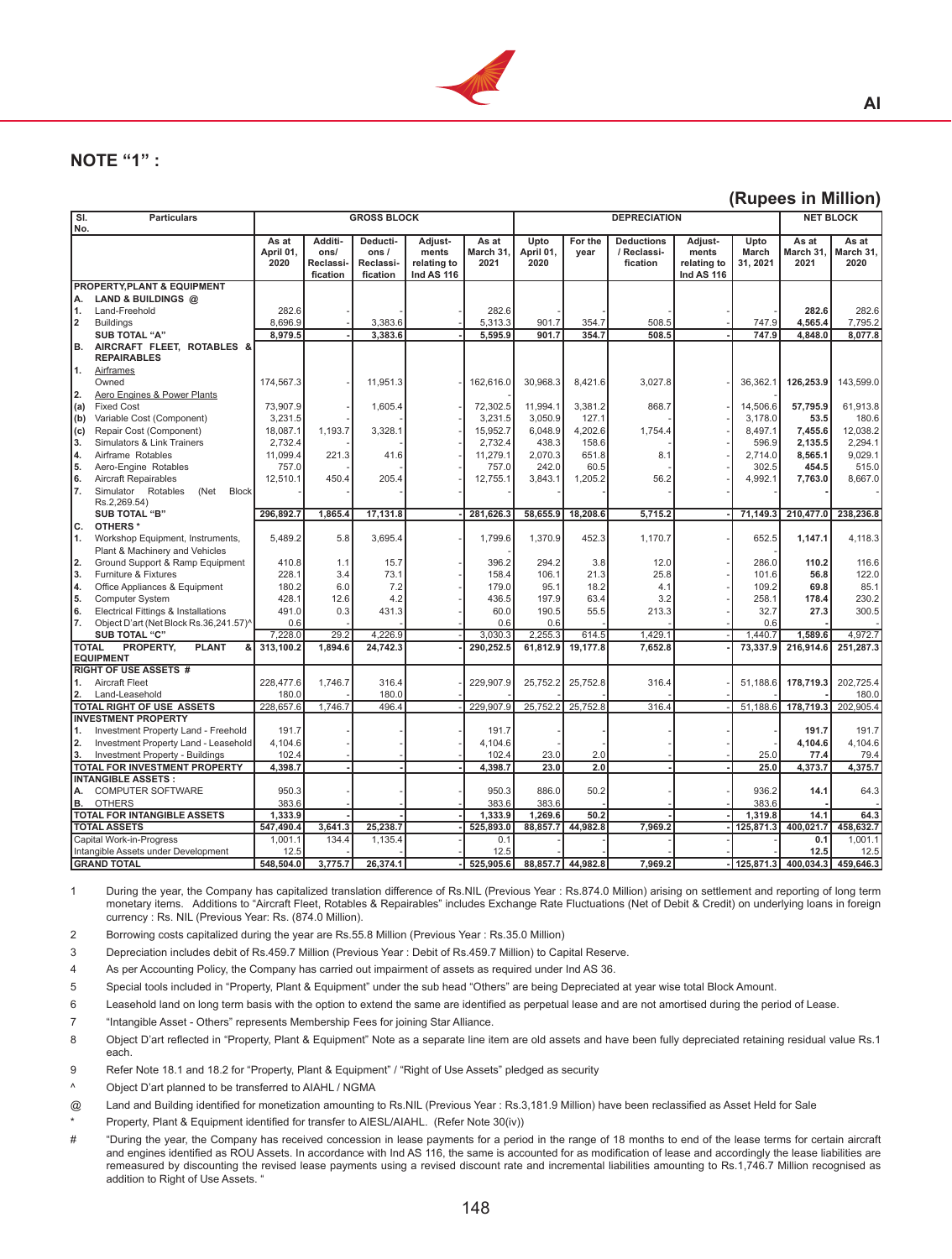

## **NOTE "1"**

#### **(Rupees in Million)**

**AI**

| $\overline{\mathsf{SI}}$ . | <b>Particulars</b>                                         |           |                 | <b>GROSS BLOCK</b> |                          |                     |           |                   | <b>DEPRECIATION</b> |                   | <b>NET BLOCK</b> |           |                     |
|----------------------------|------------------------------------------------------------|-----------|-----------------|--------------------|--------------------------|---------------------|-----------|-------------------|---------------------|-------------------|------------------|-----------|---------------------|
| No.                        |                                                            | As at     | Additi-         | Deducti-           | Adjust-                  | As at               | Upto      | For the           | <b>Deductions</b>   | Adjust-           | Upto             | As at     | As at               |
|                            |                                                            | April 01, | ons/            | ons/               | ments                    | March 31,           | April 01, | year              | / Reclassi-         | ments             | March            | March 31, | March 31,           |
|                            |                                                            | 2019      | <b>Reclassi</b> | Reclassi-          | relating to              | 2020                | 2019      |                   | fication            | relating to       | 31, 2020         | 2020      | 2019                |
|                            |                                                            |           | fication        | fication           | <b>Ind AS 116</b>        |                     |           |                   |                     | <b>Ind AS 116</b> |                  |           |                     |
|                            | PROPERTY, PLANT & EQUIPMENT                                |           |                 |                    |                          |                     |           |                   |                     |                   |                  |           |                     |
| А.                         | LAND & BUILDINGS * @                                       |           |                 |                    |                          |                     |           |                   |                     |                   |                  |           |                     |
| 1.                         | Land-Freehold                                              | 2,994.0   |                 | 2,711.4            |                          | 282.6               |           |                   |                     |                   |                  | 282.6     | 2,994.0             |
| 2.                         | Land-Leasehold                                             | 643.9     |                 | 463.9              | (180.0)                  |                     |           |                   |                     |                   |                  |           | 643.9               |
| 3.                         | <b>Buildings</b>                                           | 8,722.7   |                 | 25.8               |                          | 8,696.9             | 546.2     | 361.7             | 6.2                 |                   | 901.7            | 7,795.2   | 8,176.5             |
|                            | <b>SUB TOTAL "A"</b>                                       | 12,360.6  |                 | 3,201.1            | (180.0)                  | 8,979.5             | 546.2     | 361.7             | 6.2                 |                   | 901.7            | 8.077.8   | 11,814.4            |
| B.                         | AIRCRAFT FLEET, ROTABLES &<br><b>REPAIRABLES</b>           |           |                 |                    |                          |                     |           |                   |                     |                   |                  |           |                     |
| 1.                         | <b>Airframes</b>                                           |           |                 |                    |                          |                     |           |                   |                     |                   |                  |           |                     |
|                            | Owned                                                      | 174,014.3 |                 | 553.0 (144,807.7)  | $(144, 807.7)$ 174,567.3 |                     | 22,565.9  | 5,318.1           | (62, 914.5)         | (59, 830.2)       | 30,968.3         | 143,599.0 | 151,448.4           |
| 2.                         | Aero Engines & Power Plants                                |           |                 |                    |                          |                     |           |                   |                     |                   |                  |           |                     |
| (a)                        | <b>Fixed Cost</b>                                          | 72,415.3  | 1.492.6         | (52, 187.8)        | (52, 187.8)              | 73,907.9            | 8,628.2   | 2.283.0           | (22, 161.3)         | (21, 078.4)       | 11,994.1         | 61.913.8  | 63,787.1            |
| (b)                        | Variable Cost (Component)                                  | 3,231.5   |                 |                    |                          | 3,231.5             | 2,862.7   | 188.2             |                     |                   | 3,050.9          | 180.6     | 368.8               |
| (c)                        | Repair Cost (Component)                                    | 7,603.9   | 10.483.2        |                    |                          | 18,087.1            | 3,472.7   | 2,576.2           |                     |                   | 6,048.9          | 12,038.2  | 4,131.2             |
| 3.                         | Simulators & Link Trainers                                 | 2,732.4   |                 |                    |                          | 2,732.4             | 279.7     | 158.6             |                     |                   | 438.3            | 2,294.1   | 2,452.7             |
| 4.                         | Airframe Rotables                                          | 9,314.8   | 1.792.2         | 7.6                |                          | 11,099.4            | 1.414.4   | 656.7             | 0.8                 |                   | 2.070.3          | 9.029.1   | 7.900.4             |
| 5.                         | Aero-Engine Rotables                                       | 757.0     |                 |                    |                          | 757.0               | 181.5     | 60.5              |                     |                   | 242.0            | 515.0     | 575.5               |
| 6.                         | Aircraft Repairables                                       | 10,379.9  | 2.774.3         | 644.1              |                          | 12,510.1            | 2,829.4   | 1,124.6           | 110.9               |                   | 3,843.1          | 8,667.0   | 7,550.5             |
| 7.                         | Simulator Rotables<br>(Net<br><b>Block</b><br>Rs.2,269.54) |           |                 |                    |                          |                     |           |                   |                     |                   |                  |           |                     |
|                            | <b>SUB TOTAL "B"</b>                                       | 280,449.1 | 17,095.3        | (196, 343.8)       | (196, 995.5)             | 296,892.7           | 42,234.5  | 12,365.9          | (84, 964.1          | (80, 908.6)       | 58,655.9         | 238,236.8 | 238,214.6           |
| c.                         | OTHERS *                                                   |           |                 |                    |                          |                     |           |                   |                     |                   |                  |           |                     |
| 1.                         | Workshop Equipment, Instruments,                           | 5,272.2   | 222.3           | 5.3                |                          | 5,489.2             | 932.6     | 439.2             | 0.9                 |                   | 1,370.9          | 4,118.3   | 4,339.6             |
|                            | Plant & Machinery and Vehicles                             |           |                 |                    |                          |                     |           |                   |                     |                   |                  |           |                     |
| 2.                         | Ground Support & Ramp Equipment                            | 426.5     | 2.2             | 17.9               |                          | 410.8               | 303.2     | 5.8               | 14.8                |                   | 294.2            | 116.6     | 123.3               |
| 3.                         | Furniture & Fixtures                                       | 223.3     | 4.9             | 0.1                |                          | 228.1               | 84.9      | 21.3              | 0.1                 |                   | 106.1            | 122.0     | 138.4               |
| 4.                         | Office Appliances & Equipment                              | 169.9     | 10.7            | 0.4                |                          | 180.2               | 75.3      | 19.9              | 0.1                 |                   | 95.1             | 85.1      | 94.6                |
| 5.                         | <b>Computer System</b>                                     | 343.6     | 85.0            | 0.5                |                          | 428.1               | 138.0     | 59.9              |                     |                   | 197.9            | 230.2     | 205.6               |
| 6.                         | Electrical Fittings & Installations                        | 488.8     | 2.4             | 0.2                |                          | 491.0               | 134.7     | 56.0              | 0.2                 |                   | 190.5            | 300.5     | 354.1               |
| 7.                         | Object D'art (Net Block Rs.37,168.97)                      | 0.6       |                 |                    |                          | 0.6                 | 0.6       |                   |                     |                   | 0.6              |           |                     |
|                            | SUB TOTAL "C"                                              | 6.924.9   | 327.5           | 24.4               |                          | 7,228.0             | 1.669.3   | 602.1             | 16.1                |                   | 2,255.3          | 4.972.7   | 5.255.6             |
|                            | <b>TOTAL</b><br><b>PLANT</b><br>PROPERTY,<br>&             | 299,734.6 | 17,422.8        | (193, 118.3)       | (197, 175.5)             | 313,100.2           | 44,450.0  | 13,329.7          | (84, 941.8)         | (80, 908.6)       | 61,812.9         | 251,287.3 | 255,284.6           |
|                            | <b>EQUIPMENT</b>                                           |           |                 |                    |                          |                     |           |                   |                     |                   |                  |           |                     |
|                            | <b>RIGHT OF USE ASSETS #</b>                               |           |                 |                    |                          |                     |           |                   |                     |                   |                  |           |                     |
| 1.                         | <b>Aircraft Fleet</b>                                      |           | 811.6           | 197,807.2          | 425,473.2                | 228,477.6           |           | 29,919.4          | 85,075.8            | 80,908.6          | 25,752.2         | 202,725.4 |                     |
| 2.                         | Land-Leasehold                                             |           |                 |                    | 180.0                    | 180.0               |           |                   |                     |                   |                  | 180.0     |                     |
|                            | TOTAL RIGHT OF USER ASSETS                                 |           | 811.6           | 197.807.2          |                          | 425,653.2 228,657.6 |           | 29,919.4          | 85,075.8            | 80.908.6          | 25,752.2         | 202.905.4 |                     |
|                            | <b>INVESTMENT PROPERTY*</b>                                |           |                 |                    |                          |                     |           |                   |                     |                   |                  |           |                     |
| 11.                        | Investment Property Land - Freehold                        | 191.7     |                 |                    |                          | 191.7               |           |                   |                     |                   |                  | 191.7     | 191.7               |
| 2.                         | Investment Property Land - Leasehold                       | 4,104.6   |                 |                    |                          | 4,104.6             |           |                   |                     |                   |                  | 4,104.6   | 4,104.6             |
|                            | Investment Property - Buildings                            | 102.4     |                 |                    |                          | 102.4               | 21.0      | 2.0               |                     |                   | 23.0             | 79.4      | 81.4                |
|                            | TOTAL FOR INVESTMENT PROPERTY                              | 4,398.7   |                 |                    |                          | 4,398.7             | 21.0      | 2.0               |                     |                   | 23.0             | 4,375.7   | 4,377.7             |
|                            | <b>INTANGIBLE ASSETS:</b>                                  |           |                 |                    |                          |                     |           |                   |                     |                   |                  |           |                     |
| А.                         | <b>COMPUTER SOFTWARE</b>                                   | 950.3     |                 |                    |                          | 950.3               | 755.6     | 130.4             |                     |                   | 886.0            | 64.3      | 194.7               |
| В.                         | <b>OTHERS</b>                                              | 383.6     |                 |                    |                          | 383.6               | 383.6     |                   |                     |                   | 383.6            |           |                     |
|                            | <b>TOTAL FOR INTANGIBLE ASSETS</b>                         | 1,333.9   |                 |                    |                          | 1,333.9             | 1,139.2   | 130.4             |                     |                   | 1,269.6          | 64.3      | 194.7               |
|                            | <b>TOTAL ASSETS</b>                                        | 305,467.2 | 18,234.4        | 4.688.9            | 228,477.7                | 547,490.4           | 45,610.2  | 43,381.5          | 134.0               |                   | 88,857.7         | 458,632.7 | 259,857.0           |
|                            | <b>Capital Work-in-Progress</b>                            | 726.7     | 274.4           |                    |                          | 1,001.1             |           |                   |                     |                   |                  | 1.001.1   | 726.7               |
|                            | Intangible Assets under Development                        | 12.5      |                 |                    |                          | 12.5                |           |                   |                     |                   |                  | 12.5      | 12.5                |
|                            | <b>GRAND TOTAL</b>                                         | 306,206.4 | 18,508.8        | 4,688.9            |                          | 228,477.7 548,504.0 |           | 45,610.2 43,381.5 | 134.0               |                   | 88,857.7         |           | 459,646.3 260,596.2 |

1 During the year, the Company has capitalized translation difference of Rs.874.0 Million (Previous Year : Rs.4,047.0 Million) arising on settlement and reporting of long term monetary items. Additions to "Aircraft Fleet, Rotables & Repairables" includes Exchange Rate Fluctuations (Net of Debit & Credit) on underlying loans in foreign currency : Rs. 874.0 Million (Previous Year: Rs. (4,047.0 Million).

2 37 Aircraft (Carrying Value of Rs.197,807.2 Million) taken on lease earlier, were transferred to "Property, Plant & Equipment" during the year upon discharge of loan to lenders. However, the title of 15 Aircraft have not yet been transferred due to the cross default clause in other facilities.

3 Borrowing costs capitalized during the year are Rs.35.0 Million (Previous Year : Rs.21.0 Million) 

4 Depreciation includes debit of Rs.459.7 Million (Previous Year : Debit of Rs.454.6 Million) to Capital Reserve. 

5 As per Accounting Policy, the Company has carried out impairment of assets as required under Ind AS 36.

6 Special tools included in "Property, Plant & Equipment" under the sub head "Others" are being Depreciated at year wise total Block Amount.

7 Leasehold land on long term basis with the option to extend the same are identified as perpetual lease and are not amortised during the period of Lease.

8 "Intangible Asset - Others" represents Membership Fees for joining Star Alliance.

9 Object D'art reflected in "Property, Plant & Equipment" Note as a separate line item are old assets and have been fully depreciated retaining residual value Rs.1 each.

Property, Plant & Equipment identified for transfer to AI Engineering Services Ltd. (Refer Note 30(iv))

^ Object D'art planned to be transferred to AIAHL / NGMA

@ Land and Building identified for monetization amounting to Rs.3,181.9 Million (Previous Year : Rs.68,066.3 Million) have been reclassified as Asset Held for Sale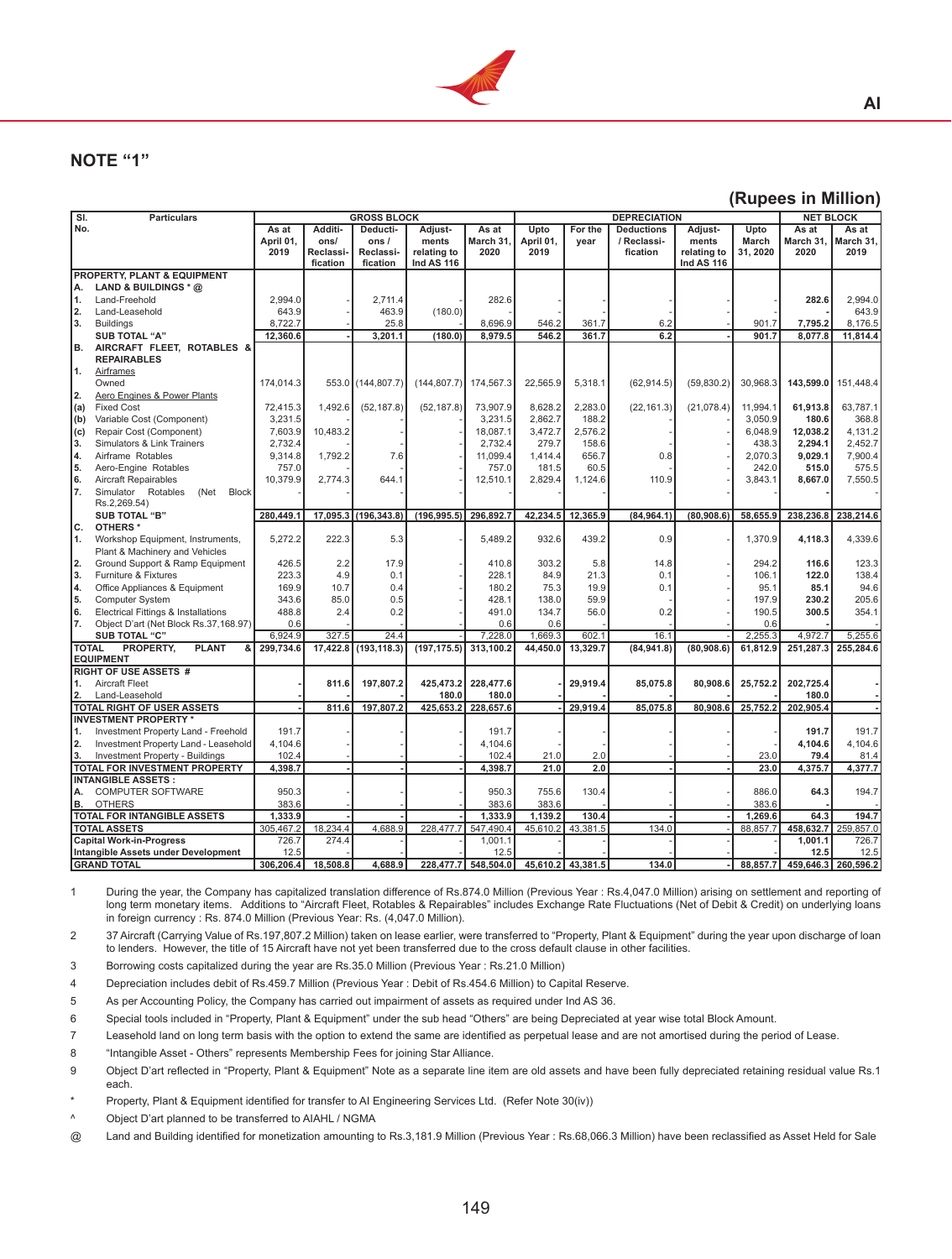

# **NOTE "2" : NON-CURRENT INVESTMENTS**

|                 |                                                                                                                                                      |                                | (Rupees in Million)            |
|-----------------|------------------------------------------------------------------------------------------------------------------------------------------------------|--------------------------------|--------------------------------|
|                 | <b>Particulars</b>                                                                                                                                   | <b>As at March</b><br>31, 2021 | <b>As at March</b><br>31, 2020 |
| $\mathbf{1}$    | <b>INVESTMENTS at Cost</b>                                                                                                                           |                                |                                |
| 1.1             | <b>EQUITY INSTRUMENTS - UNQUOTED</b>                                                                                                                 |                                |                                |
| A               | <b>IN SUBSIDIARIES</b>                                                                                                                               |                                |                                |
| i)              | 78,000,000 Equity Shares (Previous Year: 78,000,000 Equity Shares)<br>of Rs. 100 each fully paid up in Air India Express Limited.                    | 7,800.0                        | 7,800.0                        |
|                 | <b>SUB TOTAL</b>                                                                                                                                     | 7,800.0                        | 7,800.0                        |
| B               | <b>IN JOINT VENTURE</b>                                                                                                                              |                                |                                |
|                 | 40,424,975 Equity Shares (Previous Year: 40,424,975 Equity Shares)<br>of Rs.10 each fully paid up in Air India SATS Airport Services Private<br>Ltd. | 436.2                          | 436.2                          |
|                 | (40,419,975 Equity Shares of Rs.10 each issued at a premium of<br>Rs.0.79 per share)                                                                 |                                |                                |
|                 | <b>SUB TOTAL</b>                                                                                                                                     | 436.2                          | 436.2                          |
|                 | <b>TOTAL INVESTMENT at Cost (A)</b>                                                                                                                  | 8,236.2                        | 8,236.2                        |
| 2.              | <b>INVESTMENTS AT FAIR VALUE THROUGH OTHER</b>                                                                                                       |                                |                                |
|                 | <b>COMPREHENSIVE INCOME (FVTOCI)</b>                                                                                                                 |                                |                                |
| 2.1             | <b>EQUITY INSTRUMENTS (QUOTED)</b>                                                                                                                   |                                |                                |
|                 | 375,407 Equity Shares (Previous Year: 375,407 Equity Shares) of<br>EUR 0.48 each fully paid up in Orange S.A. (formerly known as<br>France Telecom)  | 338.2                          | 346.0                          |
|                 | <b>SUB TOTAL</b>                                                                                                                                     | 338.2                          | 346.0                          |
|                 | 2.2 EQUITY INSTRUMENTS WITH OTHERS / STRUCTURED ENTITIES<br>(UNQUOTED)                                                                               |                                |                                |
|                 | <b>TRADE INVESTMENTS</b>                                                                                                                             |                                |                                |
| $\mathsf{i}$    | 2,617,098 Equity Shares (Previous Year: 2,617,098 Equity Shares) of<br>MAR 10 each fully paid up in Air Mauritius Ltd.                               | 131.4                          | 131.4                          |
| $\mathsf{ii}$ ) | 2,301,244 Equity Shares (Previous Year: 2,301,244 Equity Shares)<br>of MAR 10 each fully paid up in Air Mauritius Holding Ltd.                       | 45.5                           | 45.5                           |
|                 |                                                                                                                                                      | 176.9                          | 176.9                          |
|                 | Less: Provision for Diminution                                                                                                                       | 176.9                          | 176.9                          |
| iii)            | 12,500,000 Equity Shares (Previous Year: 12,500,000 Equity Shares)                                                                                   | 415.6                          | 477.2                          |
|                 | of Rs. 10 each fully paid up in Cochin International Airport Limited. #                                                                              |                                |                                |
|                 | (Includes 2,500,000 Equity Shares of Rs.10 issued and subscribed at<br>a premium of Rs.40 per share)                                                 |                                |                                |
| iv)             | 325 Equity Shares (Previous Year: 302 Equity Shares) of EUR 5.00 ^                                                                                   | 0.1                            | 0.1                            |
|                 | each fully paid up in SITA (Societe Internationale de Telecommunications                                                                             |                                |                                |
|                 | Aeronautiques). (23 Shares (Previous Year: 25 shares) allotted<br>during the year))                                                                  |                                |                                |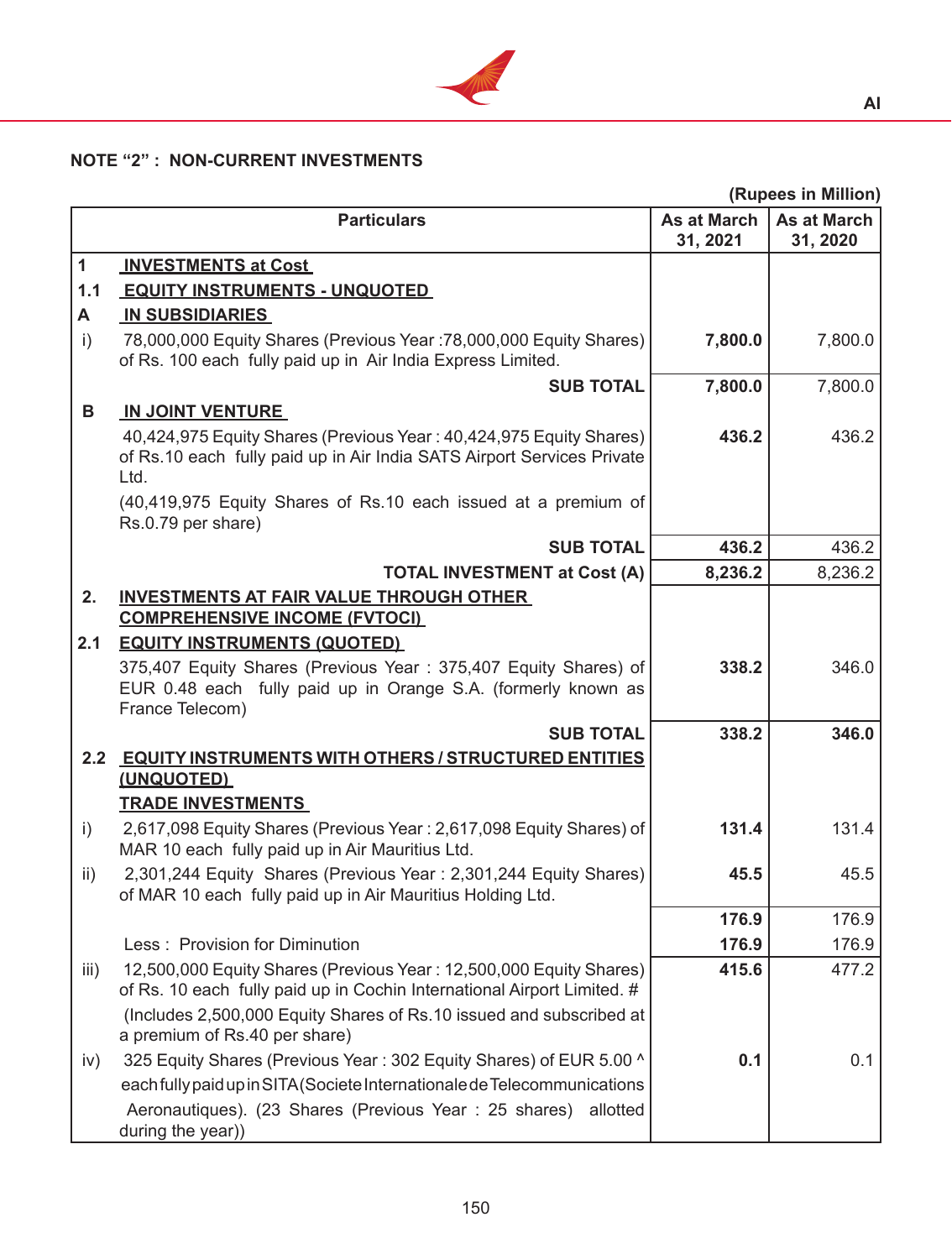

| V)   | 890,139 Depository Certificates of SITA Information Network          | 42.7   | 42.7   |
|------|----------------------------------------------------------------------|--------|--------|
|      | Computing N.V. ^                                                     |        |        |
|      | (Previous Year: 890139)                                              |        |        |
| vi)  | 1195 class B Shares (Previous Year: 2299 Shares) of BHT 100 ^        | 0.2    | 0.4    |
|      | each fully paid up in Aeronautical Radio of Thailand Ltd.            |        |        |
|      | (1104 Shares redeemed during the year)                               |        |        |
| vii) | 50 Equity Shares (Previous Year: 50 Equity Shares) of EUR 152.45     | 0.4    | 0.4    |
|      | each ^                                                               |        |        |
|      | fully paid up in Association Sportive Du Golf Isabella.              |        |        |
|      |                                                                      |        |        |
|      | <b>SUB TOTAL</b>                                                     | 459.0  | 520.8  |
| 2.3  | DEBENTURES (UNQUOTED)                                                |        |        |
|      | 6% Debenture Bonds of Banco De Roma face value EUR 15.49 ^           | $*0.0$ | $*0.0$ |
|      | guaranteed by the Government of Italy (Deposited with Civil Aviation |        |        |
|      | Department, Italy) (* Rs.3,057.69)                                   |        |        |
|      | <b>SUB TOTAL</b>                                                     |        |        |
|      | <b>TOTAL INVESTMENTS AT FAIR VALUE THROUGH OTHER</b>                 | 797.2  | 866.8  |
|      | <b>COMPREHENSIVE INCOME (FVTOCI) (B)</b>                             |        |        |

| Aggregate amount of unquoted investments                               | 8,872.1 | 8,933.9 |
|------------------------------------------------------------------------|---------|---------|
| Aggregate provision for diminution in value of investments             | 176.9   | 176.9   |
| Aggregate amount of quoted investments Market value : Rs.338.2 Million | 338.2   | 346.0   |
| (Previous Year: Rs.346.0 Million)) (Equivalent to EUR 3.9 Million      |         |         |
| (Previous Year: EUR 4.2 Million))                                      |         |         |

- # Fair valuation of Investments carried out at net asset value based on latest available Audited Financial Statements of the entity.
- ^ Investments carried at cost.

# **NOTE "3" : TRADE RECEIVABLES**

| \;\\~pvvv :.:: \;\:\;\;\;\;                                           |                    |                    |                    |                    |  |  |
|-----------------------------------------------------------------------|--------------------|--------------------|--------------------|--------------------|--|--|
| <b>Particulars</b>                                                    |                    | <b>Non-current</b> |                    | <b>Current</b>     |  |  |
|                                                                       | <b>As at March</b> | <b>As at March</b> | <b>As at March</b> | <b>As at March</b> |  |  |
|                                                                       | 31, 2021           | 31, 2020           | 31, 2021           | 31, 2020           |  |  |
| Considered Good - Unsecured *                                         |                    |                    | 11,368.1           | 13,756.1           |  |  |
| Receivables having<br>significant<br>Trade<br>increase in credit risk |                    |                    | 2,624.0            | 1,128.6            |  |  |
| Trade Receivables - Credit Impaired                                   | 8,337.2            | 10,283.9           |                    |                    |  |  |
|                                                                       | 8,337.2            | 10,283.9           | 13,992.1           | 14,884.7           |  |  |
| Less: Allowance for Significant increase<br>in credit risk            |                    |                    | 2,624.0            | 1,128.6            |  |  |

#### **(Rupees in Million)**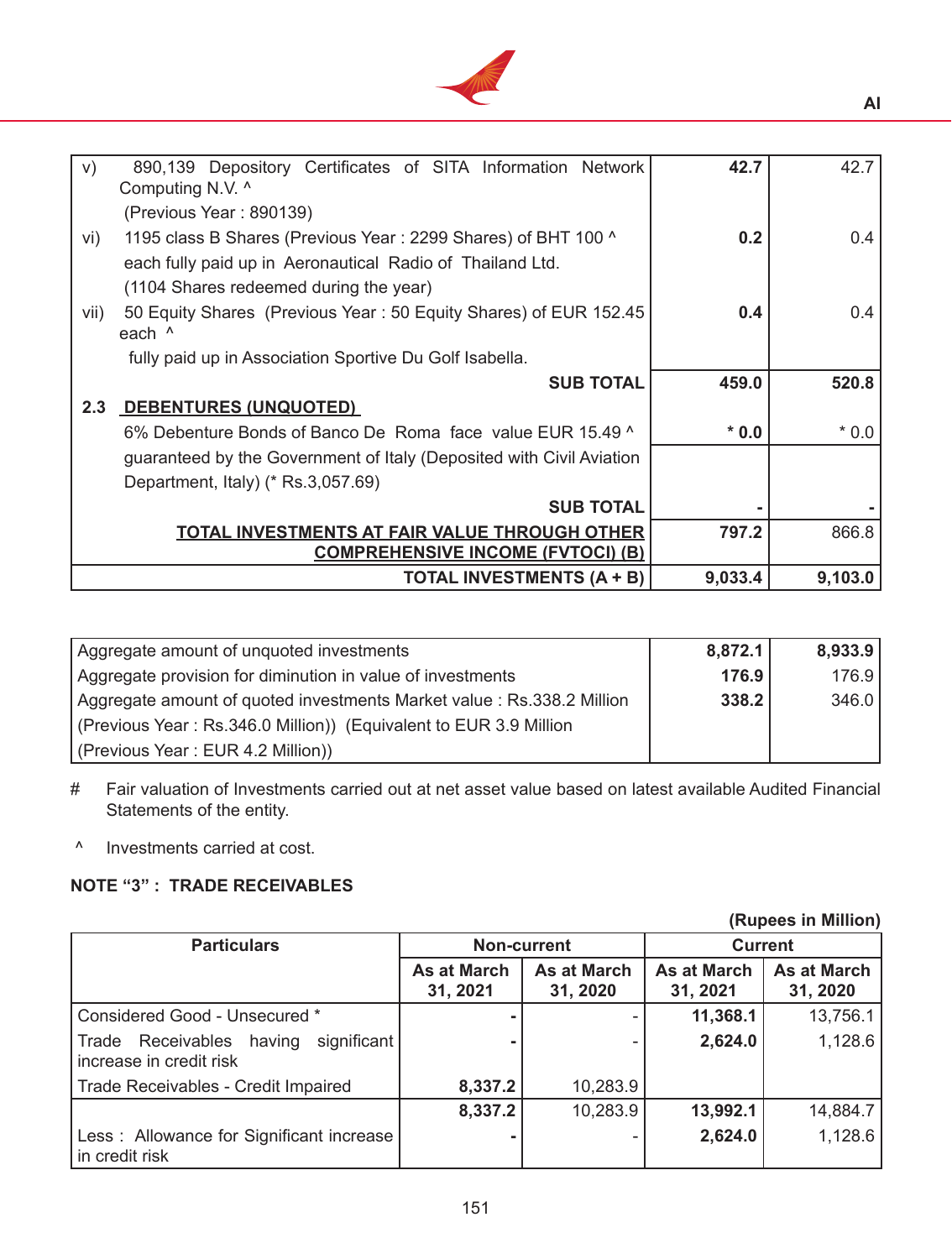

| <b>Particulars</b>                  | <b>Non-current</b>             |                         | <b>Current</b>                 |                                |  |
|-------------------------------------|--------------------------------|-------------------------|--------------------------------|--------------------------------|--|
|                                     | <b>As at March</b><br>31, 2021 | As at March<br>31, 2020 | <b>As at March</b><br>31, 2021 | <b>As at March</b><br>31, 2020 |  |
| Less: Allowance for Credit Impaired | 8,337.2                        | 10,283.9                |                                |                                |  |
| <b>TOTAL</b>                        |                                |                         | 11,368.1                       | 13,756.1                       |  |

- a) Also refer Note 57(i) for further details.
- \* Trade Receivables amounting to Rs.828.4 Million (Previous Year Rs. 81.8 Million ) are backed by Bank Guarantees.

## **NOTE "4" : LOANS**

|                                       |                                |                                |                                | (Rupees in Million)            |
|---------------------------------------|--------------------------------|--------------------------------|--------------------------------|--------------------------------|
| <b>Particulars</b>                    |                                | <b>Non-current</b>             | <b>Current</b>                 |                                |
|                                       | <b>As at March</b><br>31, 2021 | <b>As at March</b><br>31, 2020 | <b>As at March</b><br>31, 2021 | <b>As at March</b><br>31, 2020 |
| <b>Security Deposits</b>              |                                |                                |                                |                                |
| <b>Considered Good - Unsecured</b>    | 4,477.2                        | 4,039.9                        | 86.3                           | 175.5                          |
| <b>Considered Doubtful</b>            | 47.7                           | 45.2                           |                                |                                |
|                                       | 4,524.9                        | 4,085.1                        | 86.3                           | 175.5                          |
| Less: Allowance for Doubtful Deposits | 47.7                           | 45.2                           |                                |                                |
|                                       | 4,477.2                        | 4,039.9                        | 86.3                           | 175.5                          |
| <b>TOTAL</b>                          | 4,477.2                        | 4,039.9                        | 86.3                           | 175.5                          |

## **NOTE "5" : OTHER FINANCIAL ASSETS**

**(Rupees in Million)**

| <b>Particulars</b>                                                   |                                | <b>Non-current</b>             | <b>Current</b>          |                                |  |
|----------------------------------------------------------------------|--------------------------------|--------------------------------|-------------------------|--------------------------------|--|
|                                                                      | <b>As at March</b><br>31, 2021 | <b>As at March</b><br>31, 2020 | As at March<br>31, 2021 | <b>As at March</b><br>31, 2020 |  |
| 1<br><b>Recoverable</b><br><b>Advances</b><br>from<br><b>Parties</b> |                                |                                |                         |                                |  |
| <b>Unsecured Considered Good</b>                                     |                                |                                | 332.4                   | 567.2                          |  |
| Unsecured Considered Doubtful                                        | 75.1                           | 69.1                           |                         |                                |  |
|                                                                      | 75.1                           | 69.1                           | 332.4                   | 567.2                          |  |
| Allowance<br>for<br><b>Doubtful</b><br>Less<br>$\sim$<br>Advances    | 75.1                           | 69.1                           |                         |                                |  |
| (A)                                                                  |                                |                                | 332.4                   | 567.2                          |  |
| 2<br><b>Recoverable</b><br><b>Advances</b><br>from<br>Employees ^    |                                |                                |                         |                                |  |
| Advances<br>Considered<br>Unsecured<br>Good                          | 204.6                          | 102.5                          | 478.7                   | 563.1                          |  |
| <b>Unsecured Considered Doubtful</b>                                 | 182.6                          | 182.6                          |                         |                                |  |
|                                                                      | 387.2                          | 285.1                          | 478.7                   | 563.1                          |  |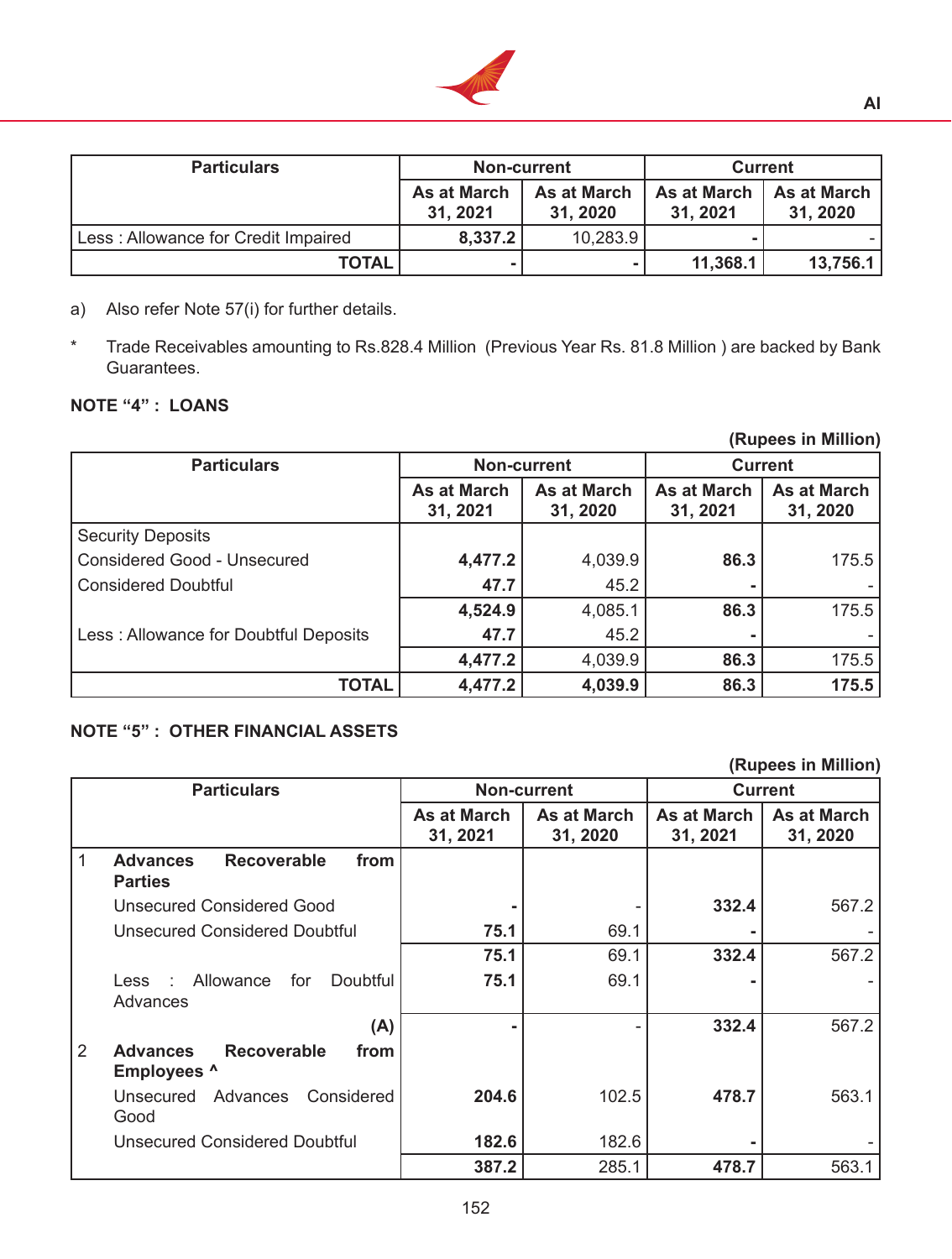

| <b>Particulars</b>                                                  | Non-current                    |                                |                                | <b>Current</b>                 |
|---------------------------------------------------------------------|--------------------------------|--------------------------------|--------------------------------|--------------------------------|
|                                                                     | <b>As at March</b><br>31, 2021 | <b>As at March</b><br>31, 2020 | <b>As at March</b><br>31, 2021 | <b>As at March</b><br>31, 2020 |
| Doubtful<br>Allowance<br>for<br>Less<br>Advances                    | 182.6                          | 182.6                          |                                |                                |
| (B)                                                                 | 204.6                          | 102.5                          | 478.7                          | 563.1                          |
| $\mathfrak{S}$<br><b>Advance to Subsidiary Companies</b>            |                                |                                |                                |                                |
| <b>Unsecured Considered Good</b>                                    | 11,537.8                       | 10,362.7                       |                                |                                |
| (C)                                                                 | 11,537.8                       | 10,362.7                       |                                |                                |
| Deposit-Others (having maturity of<br>4<br>more than 12 months) *** | 22.1                           | 203.7                          |                                |                                |
| Less :<br>Allowance for Doubtful<br>Deposits                        | 1.8                            | 1.9                            |                                |                                |
| (D)                                                                 | 20.3                           | 201.8                          |                                |                                |
| 5<br><b>Interest Accrued on</b>                                     |                                |                                |                                |                                |
| i) Fixed Deposits                                                   |                                | 9.1                            | 107.1                          | 44.7                           |
| ii) Loan to Employees                                               | 1.7                            | 0.6                            | 2.7                            | 7.6                            |
| iii) Advances to Subsidiary Companies<br>$***$                      |                                |                                | 1,029.8                        | 984.3                          |
| (E)                                                                 | 1.7                            | 9.7                            | 1,139.6                        | 1,036.6                        |
| 6<br>Other Non-Trade Receivables ^                                  |                                |                                |                                |                                |
| <b>Unsecured Considered Good</b>                                    |                                |                                | 889.1                          | 707.7                          |
| <b>Unsecured Considered Doubtful</b>                                | 1,827.6                        | 1,874.6                        |                                |                                |
|                                                                     | 1,827.6                        | 1,874.6                        | 889.1                          | 707.7                          |
| Less: Allowance for Doubtful Non<br><b>Trade Receivables</b>        | 1,827.6                        | 1,874.6                        |                                |                                |
| (F)                                                                 |                                |                                | 889.1                          | 707.7                          |
| TOTAL $(A + B + C + D + E + F)$                                     | 11,764.4                       | 10,676.7                       | 2,839.8                        | 2,874.6                        |

\* Details of Advances given to Subsidiary Companies are as under :

| Name of the Subsidiary Company | As at March   As at March  <br>31.2021 | 31.2020  |
|--------------------------------|----------------------------------------|----------|
| 1. Air India Express Limited   | 11,537.8                               | 10,362.7 |
| Total                          | 11,537.8                               | 10,362.7 |

\*\* Details of Interest Accrued on Advances to Subsidiary Companies are as under :

| Name of the Subsidiary Company | As at March   As at March  <br>31.2021 | 31.2020 |
|--------------------------------|----------------------------------------|---------|
| 1. Air India Express Limited   | 1,029.8                                | 984.3   |
| Total                          | 1.029.8                                | 984.3   |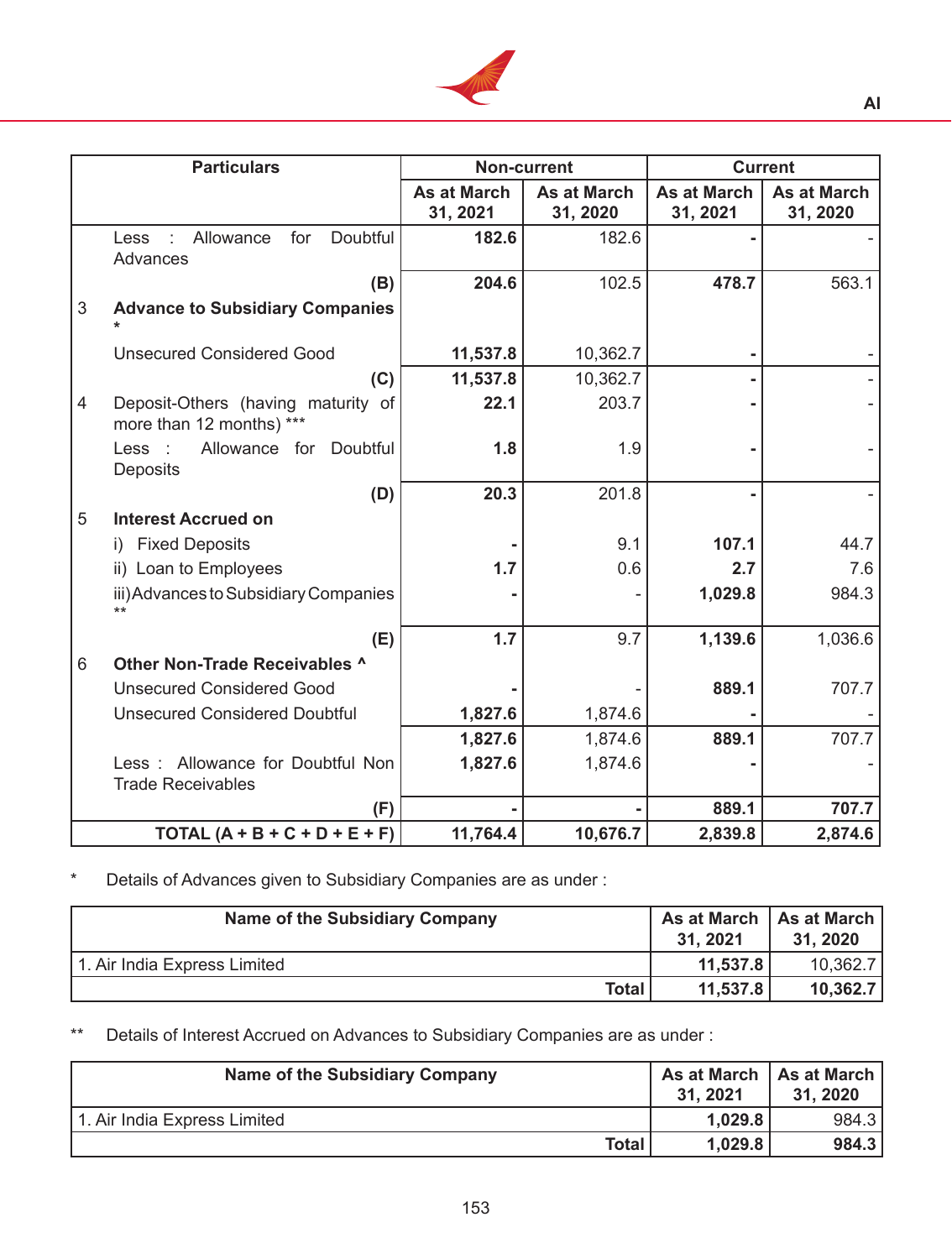

- \*\*\* Includes Rs.1.8 Million (Previous Year : Rs.1.9 Million) towards blocked fund in bank accounts for repatriation.
- ^ Previous Year figure has been regrouped by Rs.171.8 Million on account of transfer of Pilot Training Cost Recoverable alongwith doubtful provision from "Other Non-trade Receivables" to "Advances Recoverable from Employees".

# **NOTE "6" : OTHER NON-FINANCIAL ASSETS**

**(Rupees in Million)**

| <b>Particulars</b>                                         | <b>Non-Current</b>      |                                | <b>Current</b>                 |                                |
|------------------------------------------------------------|-------------------------|--------------------------------|--------------------------------|--------------------------------|
|                                                            | As at March<br>31, 2021 | <b>As at March</b><br>31, 2020 | <b>As at March</b><br>31, 2021 | <b>As at March</b><br>31, 2020 |
| <b>Capital Advances</b>                                    |                         |                                |                                |                                |
| <b>Unsecured Considered Good</b>                           | 114.4                   | 89.6                           |                                |                                |
| Doubtful                                                   | 21.2                    | 21.2                           |                                |                                |
|                                                            | 135.6                   | 110.8                          |                                |                                |
| Less: Allowance for Doubtful Advances                      | 21.2                    | 21.2                           |                                |                                |
| (A)                                                        | 114.4                   | 89.6                           |                                |                                |
| <b>Advances other than Capital Advances</b>                |                         |                                |                                |                                |
| <b>Unsecured Considered Good</b>                           | 38.1                    | 0.2                            | 3,544.9                        | 6,230.6                        |
| Doubtful                                                   | 451.8                   | 630.2                          |                                |                                |
|                                                            | 489.9                   | 630.4                          | 3,544.9                        | 6,230.6                        |
| Less: Allowance for Doubtful Advances                      | 451.8                   | 630.2                          |                                |                                |
| (B)                                                        | 38.1                    | 0.2                            | 3,544.9                        | 6,230.6                        |
| <b>Non-Trade Receivable</b>                                |                         |                                |                                |                                |
| <b>Unsecured Considered Good</b>                           |                         |                                |                                | 493.4                          |
| Doubtful                                                   | 493.1                   | 12.5                           |                                |                                |
|                                                            | 493.1                   | 12.5                           |                                | 493.4                          |
| Less: Allowance for Doubtful Non-Trade<br>Receivable       | 493.1                   | 12.5                           |                                |                                |
| (C)                                                        |                         |                                |                                | 493.4                          |
| <b>Other Advances</b>                                      |                         |                                |                                |                                |
| <b>Unsecured Considered Good</b>                           |                         |                                |                                |                                |
| <b>Prepaid Expenses</b>                                    | 114.0                   | 79.9                           | 1,204.0                        | 768.5                          |
| Balances with Statutory / Government<br><b>Authorities</b> |                         |                                | 5,178.9                        | 5,771.9                        |
| (D)                                                        | 114.0                   | 79.9                           | 6,382.9                        | 6,540.4                        |
| TOTAL $(A + B + C + D)$                                    | 266.5                   | 169.7                          | 9,927.8                        | 13,264.4                       |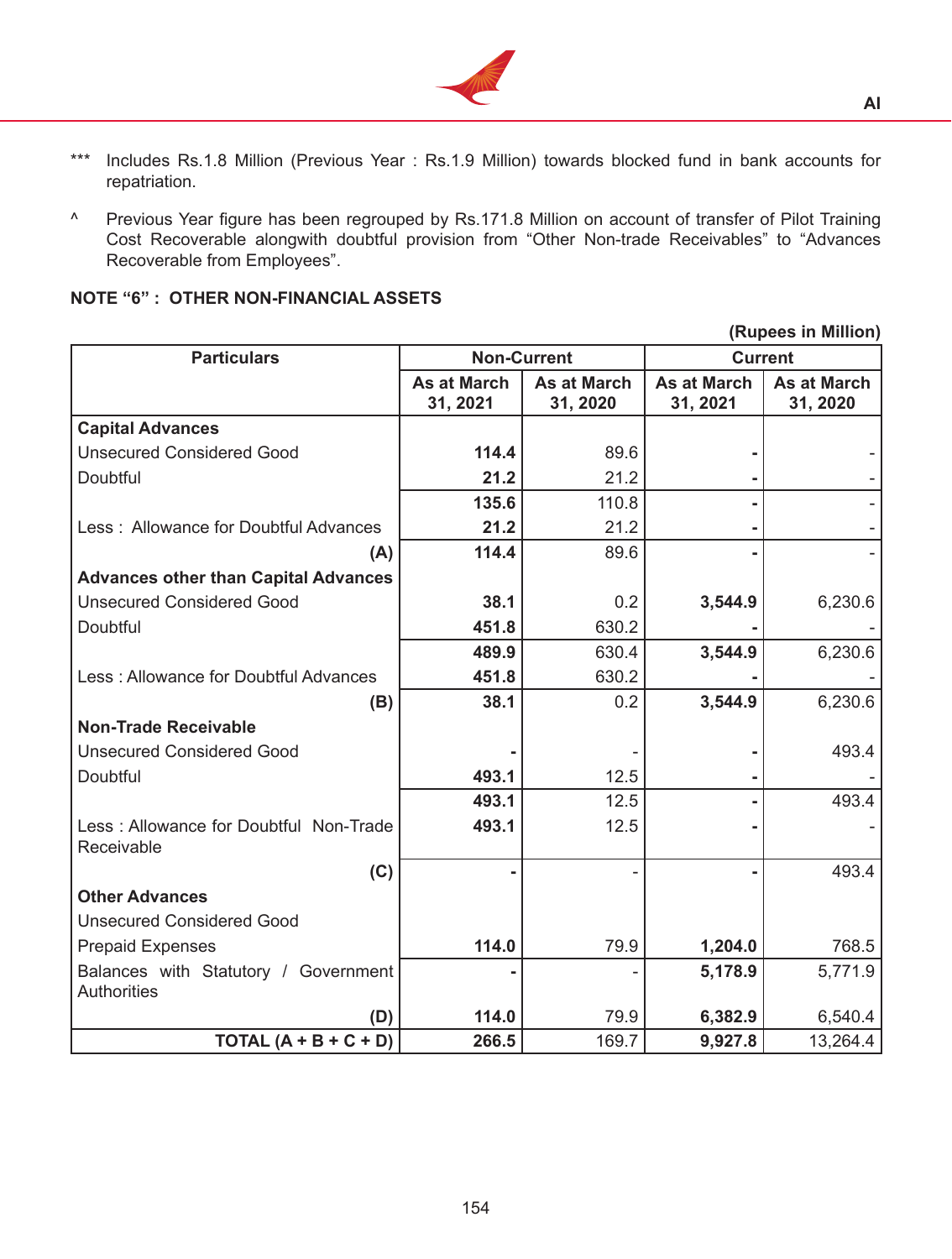

# **NOTE "7" : INCOME TAX ASSETS (NET)**

|                                                                          |                                |                                |                                | (Rupees in Million)            |
|--------------------------------------------------------------------------|--------------------------------|--------------------------------|--------------------------------|--------------------------------|
| <b>Particulars</b>                                                       |                                | <b>Non-Current</b>             | <b>Current</b>                 |                                |
|                                                                          | <b>As at March</b><br>31, 2021 | <b>As at March</b><br>31, 2020 | <b>As at March</b><br>31, 2021 | <b>As at March</b><br>31, 2020 |
| Advance Payment of Income Tax and TDS<br>(net of provision for taxation) | 1,046.2                        | 1,918.1                        |                                | 746.2                          |
| <b>TOTAL</b>                                                             | 1,046.2                        | 1,918.1                        |                                | 746.2                          |

### **NOTE "8" : INVENTORIES \***

|                                                             |                    | (Rupees in Million) |
|-------------------------------------------------------------|--------------------|---------------------|
| <b>Particulars</b>                                          | <b>As at March</b> | As at March         |
|                                                             | 31, 2021           | 31, 2020            |
| Stores and Spare Parts **                                   | 12,779.7           | 15,319.9            |
| Loose Tools                                                 | 67.7               | 60.2                |
|                                                             | 12,847.4           | 15,380.1            |
| Less: Provision for Obsolescence / Inventory Reconciliation | 6,242.5            | 6,107.2             |
|                                                             | 6,604.9            | 9,272.9             |
| Goods-in-Transit - Stores and Spare Parts                   | 21.7               | 198.4               |
| <b>TOTAL</b>                                                | 6,626.6            | 9,471.3             |

\* Valued at cost or NRV whichever is lower

- \*\* Stores and Spare Parts includes an amount of Rs.1,274.7 Million (Previous Year : Rs.1,367.5 Million) as Work Order Suspense account which represents inventories lying with a subsidiary company i.e. Air India Engineering Services Ltd. and Rs.238.4 Million (Previous Year : Rs. 180.9 Million) with third party for repair work for Air India Ltd.
- \* Refer Note 18.1 for inventories hypothecated as security against bank borrowings.

# **NOTE : "9" : CASH AND CASH EQUIVALENTS**

|    |                                                               |                    | (Rupees in Million) |
|----|---------------------------------------------------------------|--------------------|---------------------|
|    | <b>Particulars</b>                                            | <b>As at March</b> | <b>As at March</b>  |
|    |                                                               | 31, 2021           | 31, 2020            |
|    | <b>Cash and Cash Equivalents</b>                              |                    |                     |
|    | <b>Balances with Banks:</b>                                   |                    |                     |
|    | a) In Current Accounts                                        | 3,335.4            | 5,943.1             |
|    | b) In Deposit Accounts (Original maturity less than 3 months) | 1,943.7            | 259.3               |
| 2. | Cheques, Drafts on Hand                                       |                    | 26.0                |
| 3. | Cash on Hand                                                  | 15.0               | 20.0                |
|    | TOTAL $(A + B)$                                               | 5,294.1            | 6,248.4             |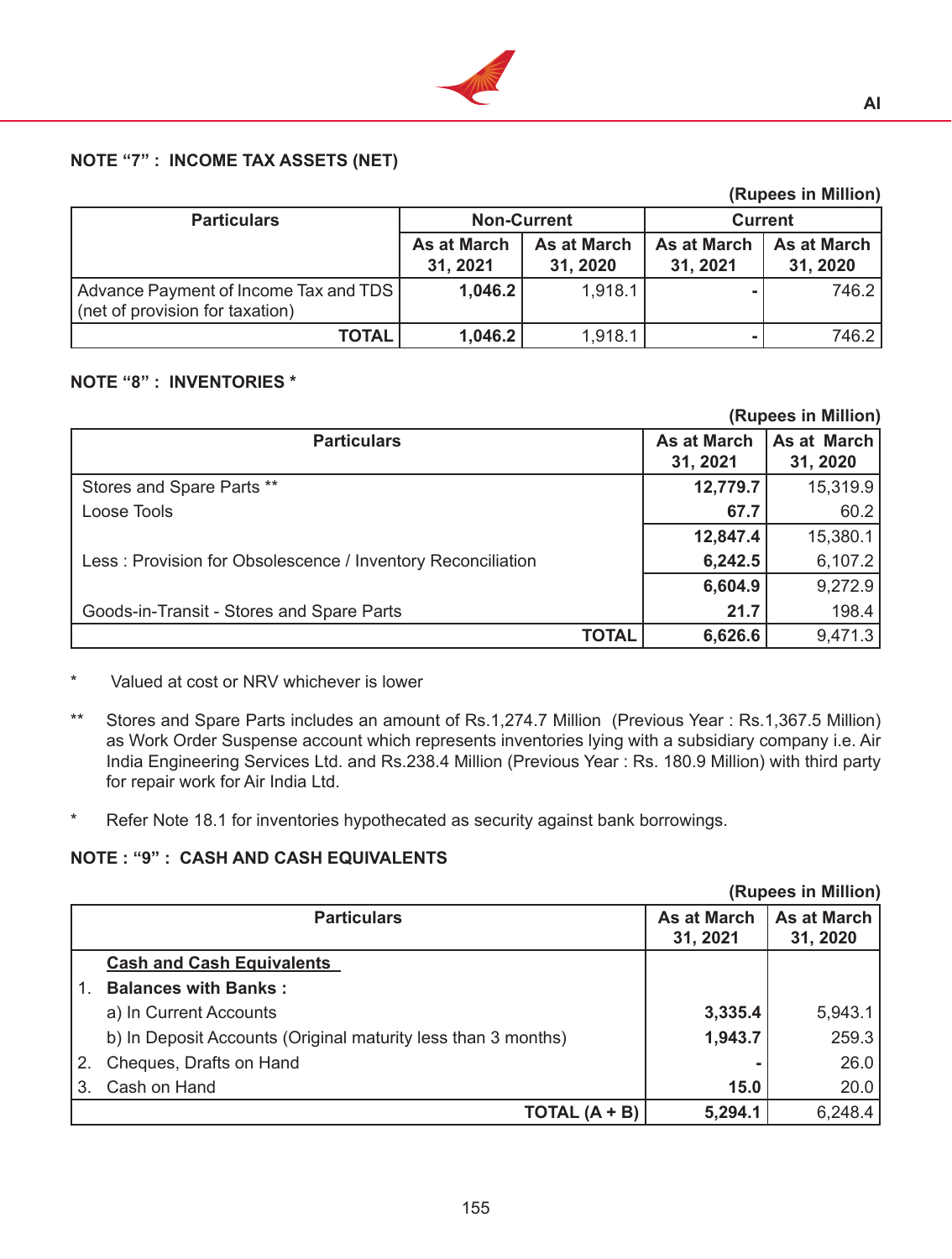

# **NOTE : "10" : BANK BALANCES OTHER THAN CASH AND CASH EQUIVALENTS**

|    |                             |                            | (Rupees in Million)        |
|----|-----------------------------|----------------------------|----------------------------|
|    | <b>Particulars</b>          | As at<br>March 31,<br>2021 | As at<br>March 31,<br>2020 |
|    | <b>Other Bank Balances</b>  |                            |                            |
|    | Margin money deposits       | 5,053.1                    | 5,085.7                    |
| 2. | Deposits - Others           | 2,007.0                    | 1,770.0                    |
|    | (Maturity within 12 Months) |                            |                            |
|    | <b>TOTAL</b>                | 7,060.1                    | 6,855.7                    |

# **NOTE "10.1" : ASSETS HELD FOR SALE**

|                                                                                                       |           | (Rupees in Million) |
|-------------------------------------------------------------------------------------------------------|-----------|---------------------|
| <b>Particulars</b>                                                                                    | As at     | As at               |
|                                                                                                       | March 31, | March 31,           |
|                                                                                                       | 2021      | 2020                |
| 1. Properties ^                                                                                       | 70,830.8  | 70,677.5            |
| Less: Diminution in Value of Assets                                                                   | 1,869.1   | 94.3                |
|                                                                                                       | 68,961.7  | 70,583.2            |
| 2. Investment in Subsidiary Companies                                                                 |           |                     |
| a) 138,424,200 Equity Shares of Rs.10 each fully paid up in Al Airport<br><b>Services Limited</b>     | 1,384.2   | 1,384.2             |
| (Previous Year: 138,424,200 Equity Shares)                                                            |           |                     |
| b) 166,666,500 Equity Shares of Rs.10 each fully paid up in AI Engineering<br><b>Services Limited</b> | 1,666.7   | 1,666.7             |
| (Previous Year: 166,666,500 Equity Shares)                                                            |           |                     |
| c) 40,225,000 Equity Shares of Rs 100/- each fully paid up in Alliance Air<br><b>Aviation Limited</b> | 4,022.5   | 4,022.5             |
|                                                                                                       |           |                     |
| (Previous Year: 40,225,000 Equity Shares)                                                             |           |                     |
| d) 11,060,000 Equity Shares of Rs.100 each fully paid up in Hotel<br>Corporation of India Limited     | 1,106.0   | 1,106.0             |
| (Previous Year: 11,060,000 Equity Shares)                                                             |           |                     |
|                                                                                                       | 8,179.4   | 8,179.4             |
| 3. Advance to Subsidiary Companies (net) *                                                            |           |                     |
| a) Al Engineering Services Limited                                                                    | 15,043.7  | 14,942.5            |
| b) Alliance Air Aviation Limited                                                                      | 20,586.2  | 17,060.7            |
| c) Hotel Corporation of India Limited                                                                 | 4,092.9   | 3,433.8             |
|                                                                                                       | 39,722.8  | 35,437.0            |
| 4. Others **                                                                                          | 18,058.4  | 35,864.7            |
| Less: Diminution in Value of Assets                                                                   |           | 11.4                |
|                                                                                                       | 18,058.4  | 35,853.3            |
| <b>TOTAL</b>                                                                                          | 134,922.3 | 150,052.9           |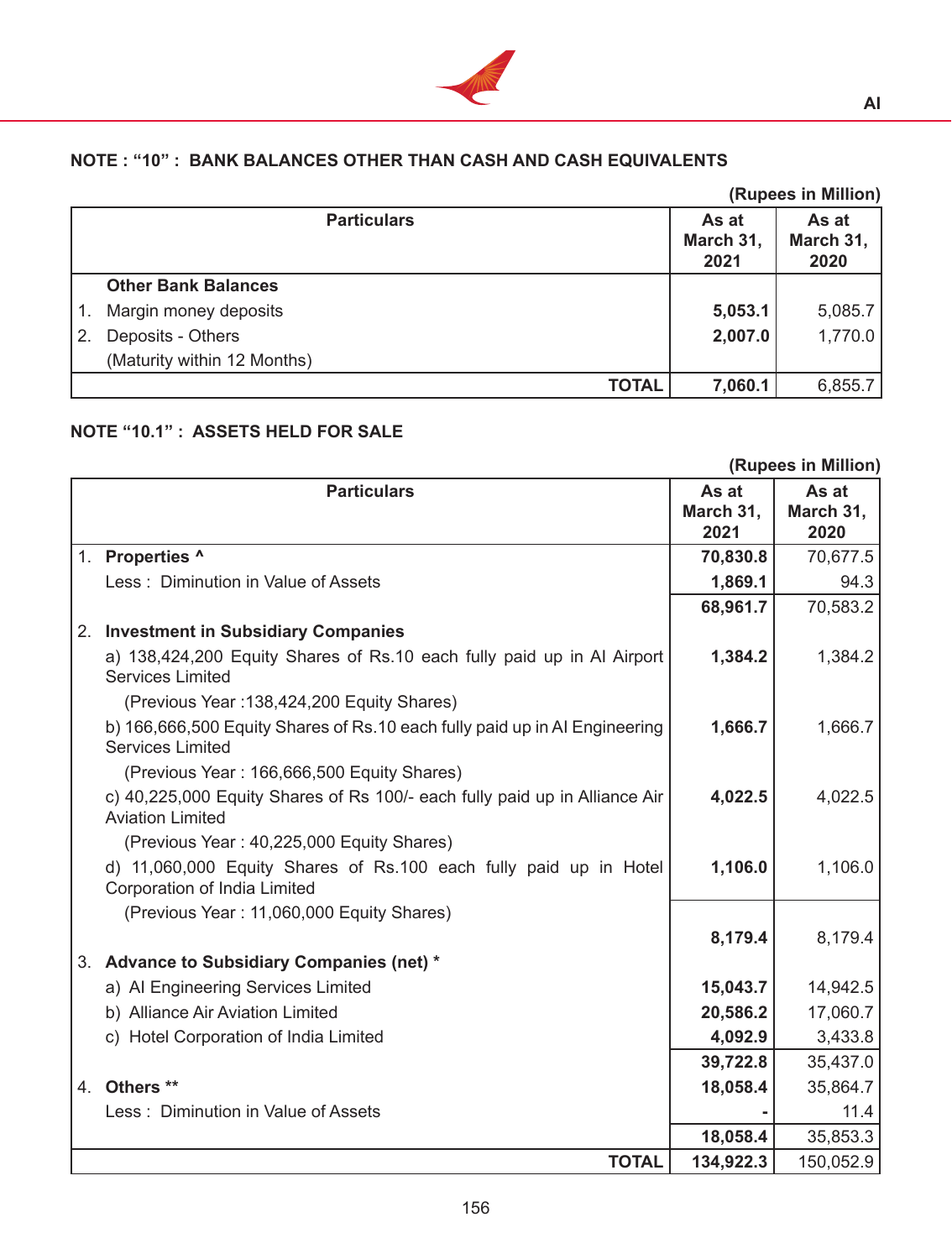

- \* Advances to Subsidiary Companies includes Interest Accrued amounting to Rs.3,257.2 Million (PreviousYear Rs.3,088.7 Million)
- \*\* Others includes :

 2 B777-300 SESF aircraft along with one Spare Engine, QEC Kit, VTC Encriptor and other assets amounting to Rs.NIL (Previous Year : Rs.35,514.2 Million) (Refer Note 31(v))

 7 old aircraft including engines and APU amounting to Rs.10,959.7 Million (Previous Year : Rs. NIL)

 MRO Nagpur Facility amounting to Rs.6,740.0 Million (Previous Year : Rs. NIL) (Refer Note 30(v))

 $\textsuperscript{\textdegree}$  The Charges over immovable properties are not yet released from ROC as NOC from few banks is awaited. (Refer Note 18.1)

### **NOTE "11" : SHARE CAPITAL**

|    | (Rupees in Million)                                            |                                |                                |  |
|----|----------------------------------------------------------------|--------------------------------|--------------------------------|--|
|    | <b>Particulars</b>                                             | <b>As at March</b><br>31, 2021 | <b>As at March</b><br>31, 2020 |  |
| А. | <b>AUTHORISED</b>                                              |                                |                                |  |
|    | 35,000.0 Million Equity Shares of Rs.10 each                   | 350,000.0                      | 350,000.0                      |  |
|    | (Previous Year: 35,000.0 Million Equity Shares of Rs.10 each)  |                                |                                |  |
|    |                                                                | 350,000.0                      | 350,000.0                      |  |
| В. | <b>ISSUED, SUBSCRIBED AND FULLY PAID-UP SHARES</b>             |                                |                                |  |
|    | 32,665.22 Million Equity Shares of Rs. 10 each                 | 326,652.2                      | 326,652.1                      |  |
|    | (Previous Year: 32,665.21 Million Equity Shares of Rs.10 each) |                                |                                |  |
|    | <b>TOTAL</b>                                                   | 326,652.2                      | 326,652.1                      |  |

#### **B.i) Reconciliation of number of shares :**

| (Number of Shares in<br><b>Millions)</b>    |           |           |           | (Share Value Rupees in<br><b>Millions)</b> |
|---------------------------------------------|-----------|-----------|-----------|--------------------------------------------|
| <b>Particulars</b>                          | 2020-21   | 2019-20   | 2020-21   | 2019-20                                    |
| Equity Shares at the beginning of the year  | 32,665.21 | 32,665.21 | 326,652.1 | 326,652.1                                  |
| Add: Equity Shares Allotted during the year | 0.01      |           | 0.1       |                                            |
| Equity Shares at the end of the year        | 32,665.22 | 32,665.21 | 326,652.2 | 326,652.1                                  |

#### **ii) Terms/rights attached to equity shares :**

The Company has single class of shares i.e. Equity Shares having a par value of Rs. 10 per share. Each holder of equity share is entitled to one vote per share and is entitled to dividend declared, if any. The paid up equity shares of the Company rank pari-pasu in all respects, including dividend.

 In the event of liquidation of the Company, the holders of equity shares will be entitled to receive remaining assets of the Company, after all the creditors have been paid. The distribution will be in proportion to the number of equity shares held by the shareholders.

## **iii) Share Holding Pattern :**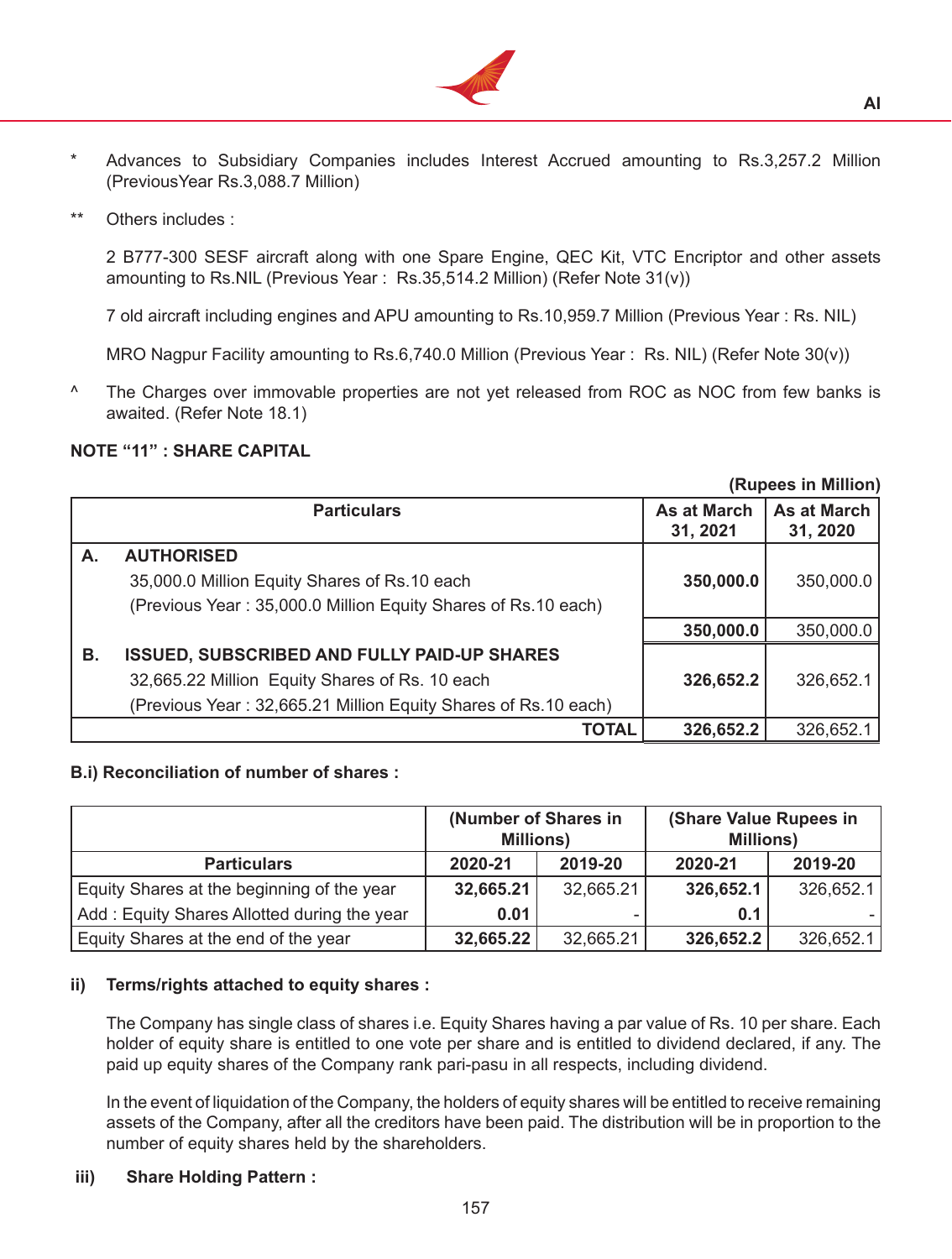

 The Company is a Government Company with 100% shares (Previous Year : 100% shares) held by the President of India and his nominees, through administrative control of Ministry of Civil Aviation.

### **iv) Non-Cash, Bonus shares & Shares bought back :**

Aggregate number and class of shares allotted as fully paid-up in previous year pursuant to contracts without payment being received in cash, bonus shares and shares bought back for a period of 5 years immediately preceding the balance sheet date NIL (previous year NIL).

# **NOTE "12" : OTHER EQUITY**

|    |                                                                                    |                                | (Rupees in Million)            |
|----|------------------------------------------------------------------------------------|--------------------------------|--------------------------------|
|    | <b>Particulars</b>                                                                 | <b>As at March</b><br>31, 2021 | <b>As at March</b><br>31, 2020 |
| 1. | <b>Share Application Money Pending Allotment *</b>                                 |                                |                                |
|    | Balance as per Last Balance Sheet                                                  | 0.1                            |                                |
|    | Add: Additions during the year                                                     |                                | 0.1                            |
|    |                                                                                    | 0.1                            | 0.1                            |
|    | Less: Shares allotted during the year                                              | 0.1                            |                                |
|    |                                                                                    |                                | 0.1                            |
| 2. | <b>CAPITAL RESERVE</b>                                                             |                                |                                |
|    | Balance as per Last Balance Sheet                                                  | 7,314.5                        | 7,587.6                        |
|    | Add: Additions during the year **                                                  | 78.7                           | 186.6                          |
|    |                                                                                    | 7,393.2                        | 7,774.2                        |
|    | Less: Transfer to the Statement of Profit and Loss to offset                       | 459.7                          | 459.7                          |
|    | Depreciation (Refer Note 24)                                                       |                                |                                |
|    | <b>Closing Balance</b>                                                             | 6,933.5                        | 7,314.5                        |
| 3. | <b>OTHER RESERVES</b>                                                              |                                |                                |
|    | <b>Foreign Currency Monetary Item Translation Difference Account</b>               |                                |                                |
|    | (FCMITDA)                                                                          |                                |                                |
|    | Balance as per last Balance Sheet                                                  | (322.4)                        | (2,759.1)                      |
|    | Add: Exchange gain/(loss) during the year                                          |                                | (315.1)                        |
|    |                                                                                    | (322.4)                        | (3,074.2)                      |
|    | Less: Amortization during the year                                                 | 322.4                          | 2,751.8                        |
|    | <b>Closing Balance</b>                                                             |                                | (322.4)                        |
| 4. | <b>Surplus / (Deficit)</b>                                                         |                                |                                |
|    | Balance at the beginning of the reporting period                                   | (708, 759.8)                   | (626, 936.3)                   |
|    | Add: Transition impact of Ind AS 116 - Leases                                      |                                | (2,223.0)                      |
|    | Restated balance at the beginning of the reporting period                          | (708, 759.8)                   | (629, 159.3)                   |
|    | (Loss) for the year                                                                | (70, 174.2)                    | (77, 657.3)                    |
|    | Re-measurements of the Defined Benefit Plans through Other<br>Comprehensive Income | (595.5)                        | (1,943.2)                      |
|    | <b>Net deficit</b>                                                                 | (779, 529.5)                   | (708, 759.8)                   |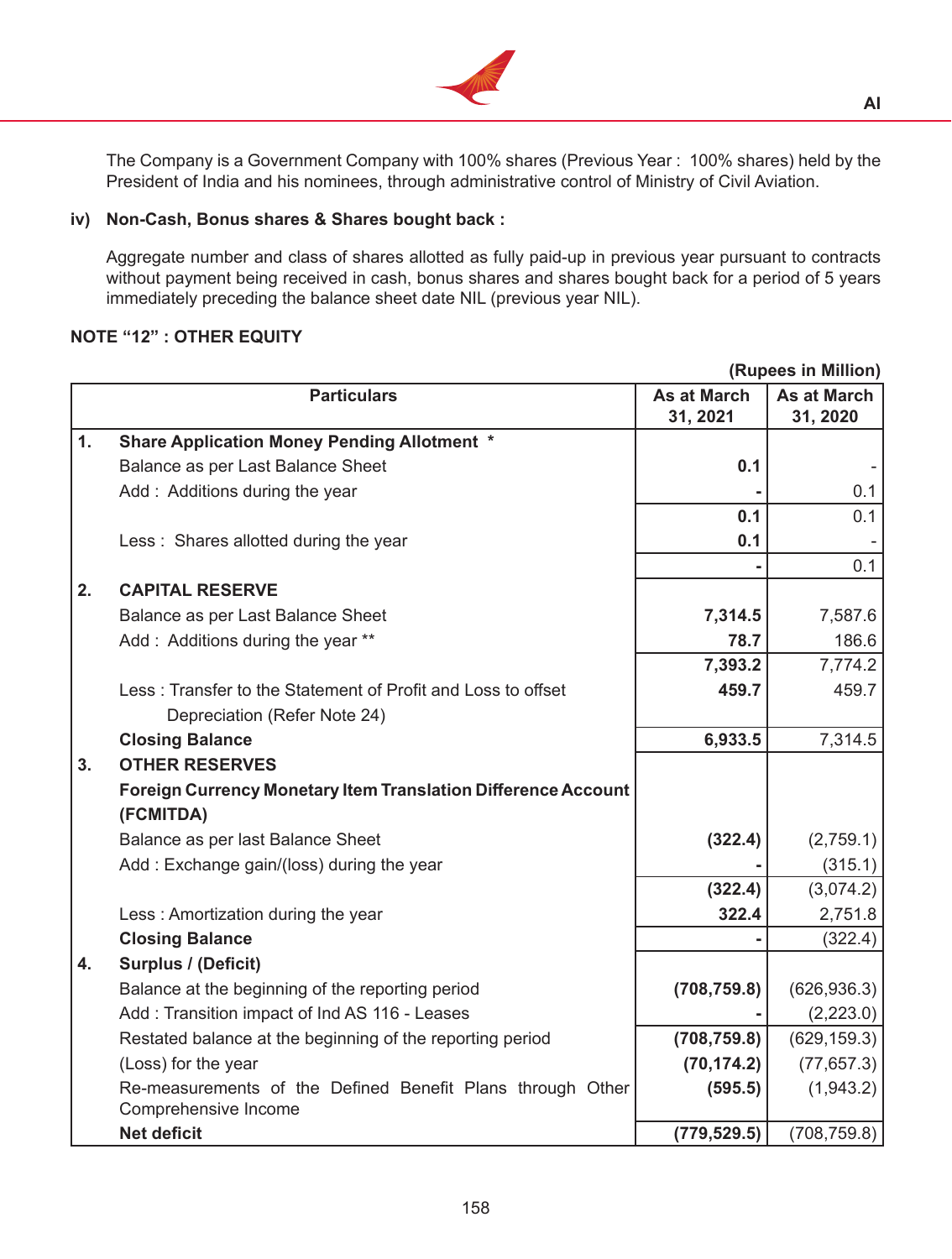

|    | <b>Particulars</b>                                                                       | <b>As at March</b><br>31, 2021 | <b>As at March</b><br>31, 2020 |
|----|------------------------------------------------------------------------------------------|--------------------------------|--------------------------------|
| 5. | Fair value changes on Equity Instruments through<br>Other<br><b>Comprehensive Income</b> |                                |                                |
|    | <b>Opening Balance</b>                                                                   | 564.4                          | 792.1                          |
|    | For the year                                                                             | (69.4)                         | (227.7)                        |
|    |                                                                                          | 495.0                          | 564.4                          |
|    | TOTAL (1+2+3+4+5)                                                                        | (772, 101.0)                   | (701, 203.2)                   |

# **\* Share Application Money :**

 Share application money amounting to Rs.NIL (Previous Year: Rs.0.1 Million) represents money paid by the Government of India towards capital infusion.

\*\* Represents MRO Allowance received from GE towards construction of Test Cell Facility at Nagpur.

### **NOTE "13" : BORROWINGS - NON CURRENT**

|                    | <b>INDRES III MILITOIL</b>        |                                |                                        |                                |                                |
|--------------------|-----------------------------------|--------------------------------|----------------------------------------|--------------------------------|--------------------------------|
| <b>Particulars</b> |                                   |                                | <b>Current</b> *<br><b>Non-Current</b> |                                |                                |
|                    |                                   | <b>As at March</b><br>31, 2021 | <b>As at March</b><br>31, 2020         | <b>As at March</b><br>31, 2021 | <b>As at March</b><br>31, 2020 |
|                    | <b>Debentures (Unsecured)</b>     | 55,000.0                       | 55,000.0                               | 74,000.0                       | 74,000.0                       |
| IШ                 | <b>Term Loans</b>                 |                                |                                        |                                |                                |
|                    | a) from Banks (Unsecured)         |                                |                                        |                                | 3,662.2                        |
|                    | b) from Other Parties (Unsecured) | 110.7                          | 118.4                                  | 13.5                           | 13.9                           |
|                    | <b>TOTAL</b>                      | 55,110.7                       | 55,118.4                               | 74,013.5                       | 77,676.1                       |

### **13.1 Debentures**

a) 129,000 Redeemable, Unsecured Non-convertible Debentures of face value of Rs.1 Million each (Previous Year : 129,000 Debentures of face value of Rs.1 Million each), are guaranteed by Government of India. Maturity Profile and Rate of interest are as set out below :

| (Rupees in Million)        |                              |                         |  |  |  |
|----------------------------|------------------------------|-------------------------|--|--|--|
| <b>Month of Redemption</b> | <b>Amount to be Redeemed</b> | <b>Rate of Interest</b> |  |  |  |
| Dec-2031                   | 4,714.0                      | 9.08%                   |  |  |  |
| Nov-2031                   | 10,086.0                     | 9.08%                   |  |  |  |
| Sep-2031                   | 15,000.0                     | 10.05%                  |  |  |  |
| Dec-2030                   | 4,714.0                      | 9.08%                   |  |  |  |
| Nov-2030                   | 10,086.0                     | 9.08%                   |  |  |  |
| Dec-2029                   | 4,714.0                      | 9.08%                   |  |  |  |
| Nov-2029                   | 10,086.0                     | 9.08%                   |  |  |  |
| Dec-2028                   | 4,714.0                      | 9.08%                   |  |  |  |
| Nov-2028                   | 10,086.0                     | 9.08%                   |  |  |  |
| Dec-2027                   | 4,714.0                      | 9.08%                   |  |  |  |

**(Rupees in Million)**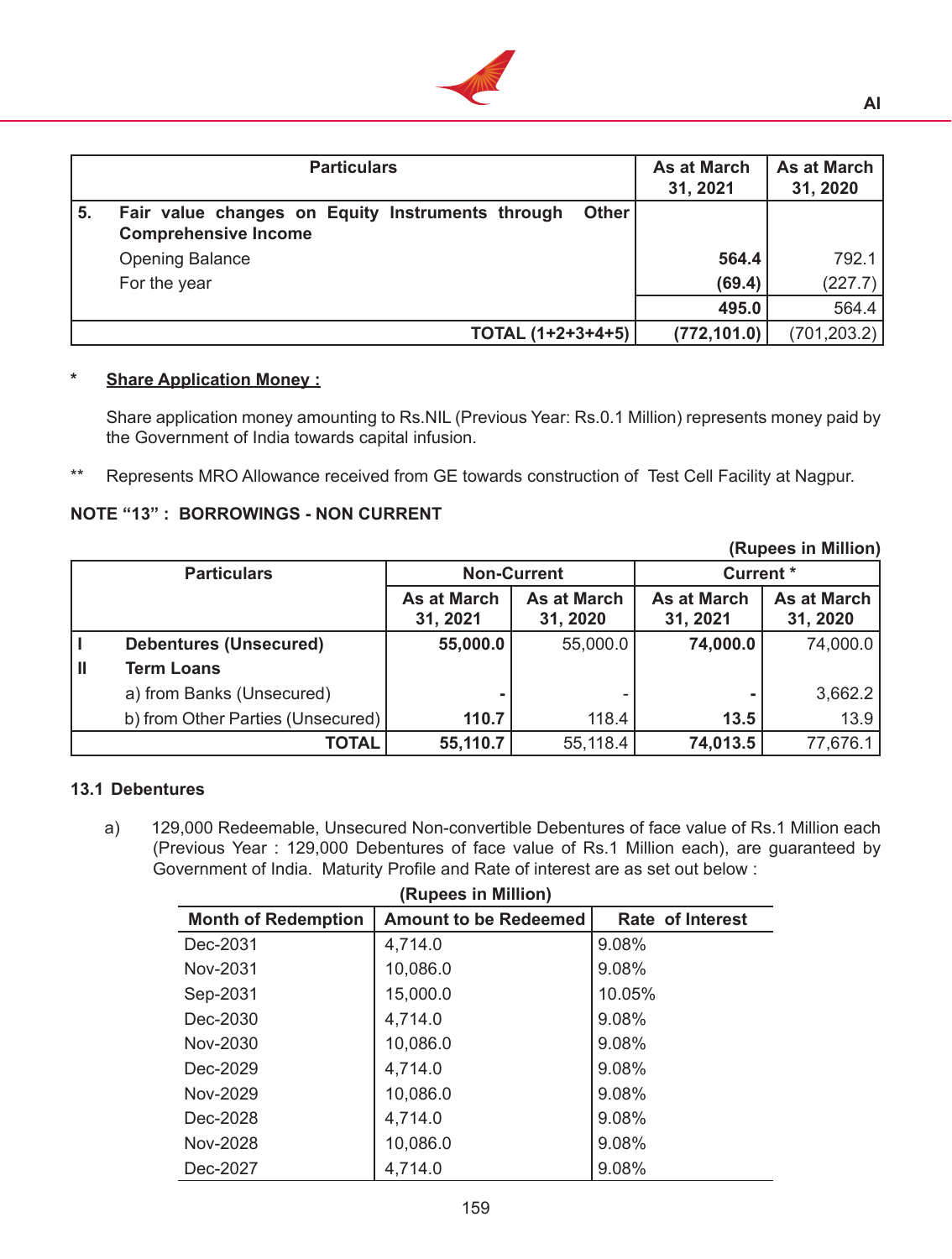

|          | Month of Redemption   Amount to be Redeemed | <b>Rate of Interest</b> |
|----------|---------------------------------------------|-------------------------|
| Nov-2027 | 10,086.0                                    | 19.08%                  |
| Sep-2026 | 40,000.0                                    | 19.84%                  |
| Total    | 129,000.0                                   |                         |

- b) Debenture Redemption Reserve as required under Section 71(4) of the Companies Act, 2013 has not been created in the absence of earned profits by the Company.
- c) Current borrowings includes 74,000 Redeemable, Unsecured Non-convertible Debentures of face value of Rs.1 Million each amounting to Rs.74,000.0 Million (Previous Year : Rs. 74,000.0 Million) identified for tranfer to SPV Air India Asset Holding Limited by way of Novation Agreement (Refer Note 28(iii) (b))
- **13.2(a)**Total Unsecured Term Loan from Banks of Rs.NIL (Previous Year Rs.3,662.2 Million) has been guaranteed by the Government of India.
- **13.2(b)** Unsecured Term Loan from Others of Rs.124.2 Million (Previous Year Rs.132.3 Million) are guaranteed by the Government of India.

|                                                       |                                                  |                                                            |                            |                                                        | (Rupees in Million)                |
|-------------------------------------------------------|--------------------------------------------------|------------------------------------------------------------|----------------------------|--------------------------------------------------------|------------------------------------|
| <b>Equal Number</b><br>of Loan<br><b>Installments</b> | <b>Amount of Loan</b><br>as at March 31,<br>2021 | <b>Discounted As</b><br>per Ind AS as at<br>March 31, 2021 | Rate of<br><b>Interest</b> | <b>Starting</b><br><b>Month of</b><br><b>Repayment</b> | <b>Month of</b><br><b>Maturity</b> |
| 38                                                    | 163.9                                            | 84.8                                                       | <b>Interest Free</b>       | Oct-1990                                               | Oct-2039                           |
| 31                                                    | 66.7                                             | 39.4                                                       | <b>Interest Free</b>       | Oct-1987                                               | Mar-2037                           |
| <b>TOTAL</b>                                          | 230.6                                            | 124.2                                                      |                            |                                                        |                                    |

- **13.3** Disclosure as regards Bank wise rate of interest and period of default is not made due to complexity of data & confidentiality clause with the banks. (Also refer Note 15)
- **\***  Current maturities of long term borrowings have been grouped under the head Other Current Financial Liabilities (Refer Note No.15)

## **NOTE "14" : TRADE PAYABLES**

#### **(Rupees in Million)**

| <b>Particulars</b>                                                                                  | <b>Non Current</b>             |                                | <b>Current</b>                 |                                |
|-----------------------------------------------------------------------------------------------------|--------------------------------|--------------------------------|--------------------------------|--------------------------------|
|                                                                                                     | <b>As at March</b><br>31, 2021 | <b>As at March</b><br>31, 2020 | <b>As at March</b><br>31, 2021 | <b>As at March</b><br>31, 2020 |
| Total<br>outstanding<br>micro<br>dues of<br>enterprises and small enterprises                       |                                |                                | 157.8                          | 267.1                          |
| outstanding dues of creditors<br>  Total<br>other than micro enterprises and small<br>enterprises * | -                              |                                | 92,558.2                       | 100,667.7                      |
| <b>TOTAL</b>                                                                                        | $\blacksquare$                 |                                | 92,716.0                       | 100,934.8                      |

Trade Payable includes :

 Net payable to Joint Venture AI-SATS Rs. 612.2 Million net of TDS (Previous Year : Rs. 1,344.7 Million)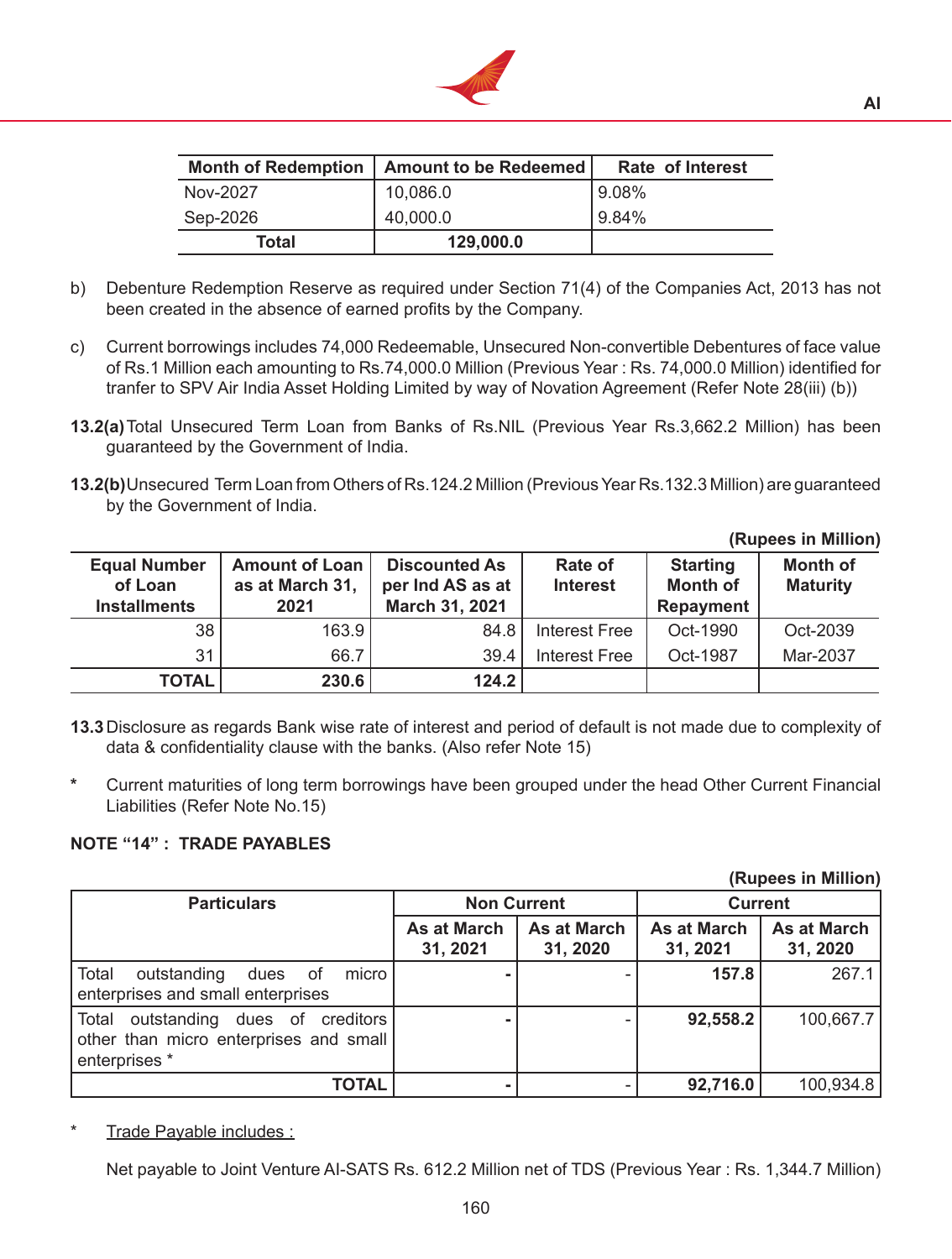

 Net payable to wholly owned subsidiary company AI Airport Services Ltd. (AIASL) Rs.808.5 Million ( Previous Year : Rs. 1,833.0 Million) (Refer Note 28(iii) (a))

 Also Refer Note No.51 - Identification of Micro and Small Enterprises.

## **NOTE "15" : OTHER FINANCIAL LIABILITIES**

| (Rupees in Million)                           |                                |                                |                                |                                |
|-----------------------------------------------|--------------------------------|--------------------------------|--------------------------------|--------------------------------|
| <b>Particulars</b>                            | <b>Non Current</b>             |                                | <b>Current</b>                 |                                |
|                                               | <b>As at March</b><br>31, 2021 | <b>As at March</b><br>31, 2020 | <b>As at March</b><br>31, 2021 | <b>As at March</b><br>31, 2020 |
| <b>Other Liabilities</b>                      |                                |                                |                                |                                |
| a) Current maturities of long-term debts *    |                                |                                | 74,013.5                       | 77,676.1                       |
| b) Interest accrued but not due on borrowings | ۰                              |                                | 6,290.6                        | 5,452.8                        |
| c) Interest accrued and due on borrowings **  | $\blacksquare$                 |                                | 11,519.4                       | 7,728.2                        |
| d) Other Liabilities (Net) ***                | 51.3                           | 43.5                           | 55,620.2                       | 52,205.0                       |
| <b>TOTAL</b>                                  | 51.3                           | 43.5                           | 147,443.7                      | 143,062.1                      |

For details of Current maturities of long term debts Refer Note 13.

### **Interest accrued and due includes :**

 Rs.340.6 Million (Previous Year : Rs.663.1 Million) being interest on Secured Loans repayable on demand from Banks (Refer Note 18).

 Rs.11,178.8 Million (Previous Year : Rs. 7,065.1 Million) being interest on Unsecured Loans repayable on demand from Banks (Refer Note 18).

#### **Other Liabilities (Net) includes :**

 Rs.21,595.2 Million (Previous Year : Rs.18,275.0 Million) towards Guarantee Fee Liability.

 Rs.18,481.9 Million (Previous Year : Rs.19,399.5 Million) towards Provision for Employees including JDC impact and dues to Employee Provident Fund Trust (Refer Note 47).

Rs.6,902.0 Million (Previous Year: Rs.4,702.8 Million) towards Delayed Payment Interest to Oil Marketing Companies.

# **NOTE "16" : PROVISIONS**

| <b>Particulars</b>                                        |          | <b>Non Current</b> |          | <b>Current</b>                                        |
|-----------------------------------------------------------|----------|--------------------|----------|-------------------------------------------------------|
|                                                           |          |                    |          | As at March   As at March   As at March   As at March |
|                                                           | 31, 2021 | 31, 2020           | 31, 2021 | 31, 2020                                              |
| Provision for Employee Benefits (Refer<br><b>Note 48)</b> |          |                    |          |                                                       |
| a) Gratuity                                               | 5,859.2  | 6,489.1            | 1,064.2  | 1,024.0                                               |
| b) Leave Encashment                                       | 3,510.3  | 3,963.8            | 537.6    | 503.5                                                 |

**(Rupees in Million)**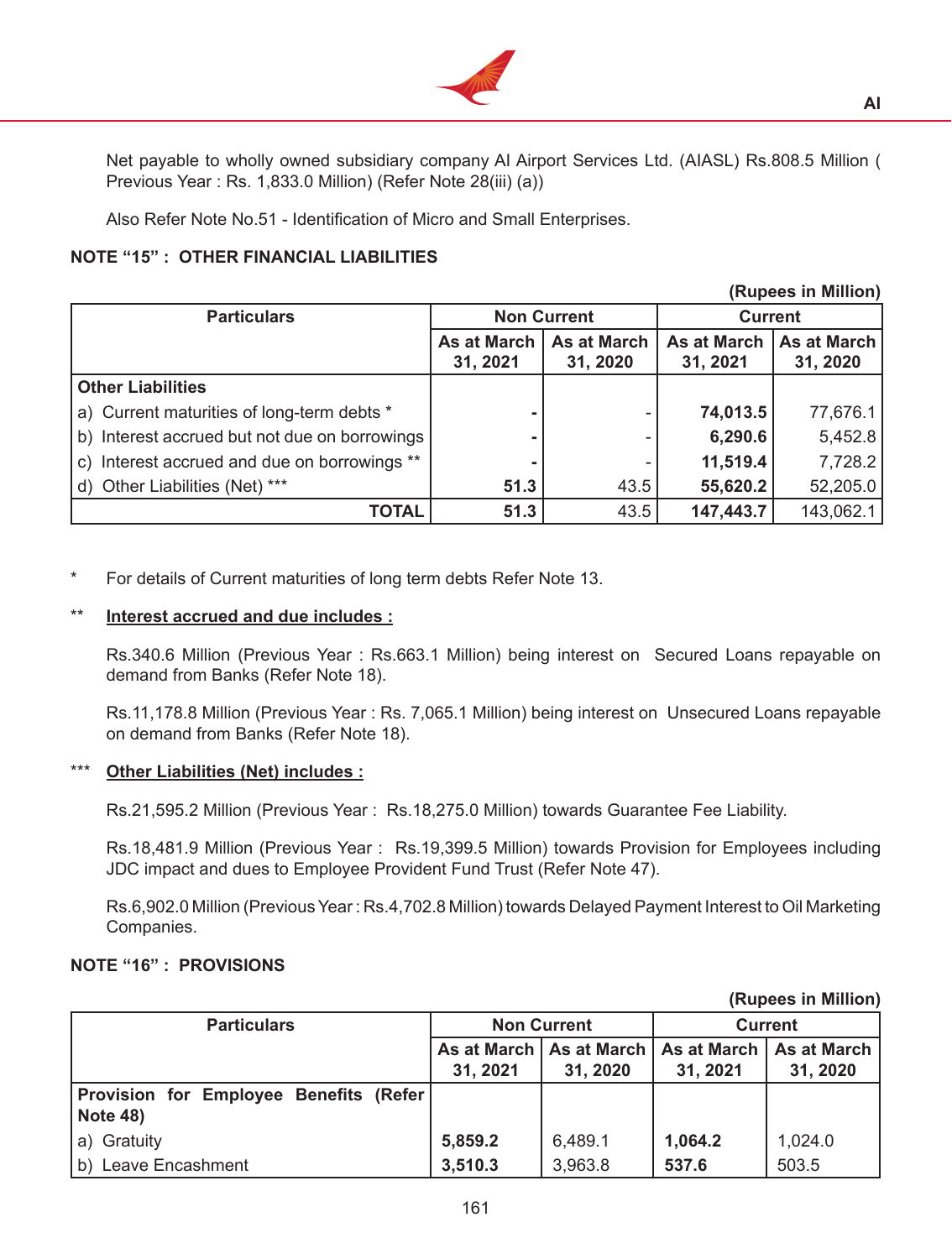

| <b>Particulars</b>                                                     | <b>Non Current</b>      |                                | <b>Current</b>                 |                                |
|------------------------------------------------------------------------|-------------------------|--------------------------------|--------------------------------|--------------------------------|
|                                                                        | As at March<br>31, 2021 | <b>As at March</b><br>31, 2020 | <b>As at March</b><br>31, 2021 | <b>As at March</b><br>31, 2020 |
| $\mathsf{C}$ )<br>Post Employment Medical and Other<br><b>Benefits</b> | 13,366.5                | 12,787.6                       | 917.7                          | 645.3                          |
| (A)                                                                    | 22,736.0                | 23,240.5                       | 2,519.5                        | 2,172.8                        |
| <b>Other Provisions</b>                                                |                         |                                |                                |                                |
| a) Re-delivery of Aircraft (Refer Note 45)                             | 13,664.4                | 14,336.0                       |                                |                                |
| (B)                                                                    | 13,664.4                | 14,336.0                       |                                |                                |
| TOTAL $(A + B)$                                                        | 36,400.4                | 37,576.5                       | 2,519.5                        | 2,172.8                        |

## **NOTE "17" : OTHER NON FINANCIAL LIABILITIES**

**(Rupees in Million)**

| <b>Particulars</b>                          | <b>Non Current</b>         |                         |                                |                                | <b>Current</b> |  |
|---------------------------------------------|----------------------------|-------------------------|--------------------------------|--------------------------------|----------------|--|
|                                             | As at<br>March 31,<br>2021 | As at March<br>31, 2020 | <b>As at March</b><br>31, 2021 | <b>As at March</b><br>31, 2020 |                |  |
| a) Forward Sales (Net) [Passenger / Cargo]  |                            |                         | 26,946.2                       | 22,090.6                       |                |  |
| b) Advance from customers (Net) *           |                            |                         | 4,338.5                        | 39,909.9                       |                |  |
| c) Others Liabilities (Net) **              | $\blacksquare$             |                         | 1,060.7                        | 3,399.8                        |                |  |
| d) Frequent Flyer Programme (Refer Note 58) | 1,121.0                    | 401.9                   | 589.9                          | 834.1                          |                |  |
| TOTAL (A + B)                               | 1,121.0                    | 401.9                   | 32,935.3                       | 66,234.4                       |                |  |

- \* Advance from customers (Net) includes Rs.NIL (Pevious Year : Rs.37,398.6 Million) pertaining to 2 B777-300 SESF Aircraft.
- \*\* Other Liabilities (Net) includes Govt. Taxes / Statutory Dues amounting to Rs.688.8 Million (Previous Year : Rs.2,942.9 Million)

# **NOTE "18" : BORROWINGS - CURRENT**

|                                          |                         | (Rupees in Million)            |
|------------------------------------------|-------------------------|--------------------------------|
| <b>Particulars</b>                       | As at March<br>31, 2021 | <b>As at March</b><br>31, 2020 |
| Loans repayable on demand :              |                         |                                |
| a) from Banks (Secured) #                | 83,783.5                | 74,479.2                       |
| b) from Banks (Unsecured) #              | 147,022.0               | 150,030.2                      |
| c) from Other Parties (NSSF) (Unsecured) | 76,360.0                | 26,360.0                       |
| <b>TOTAL</b>                             | 307,165.5               | 250,869.4                      |

1. Secured loans repayable on demand from Banks are to the tune of Rs.22,931.0 Million (Previous Year Rs.22,724.3 Million). Details are as under :

162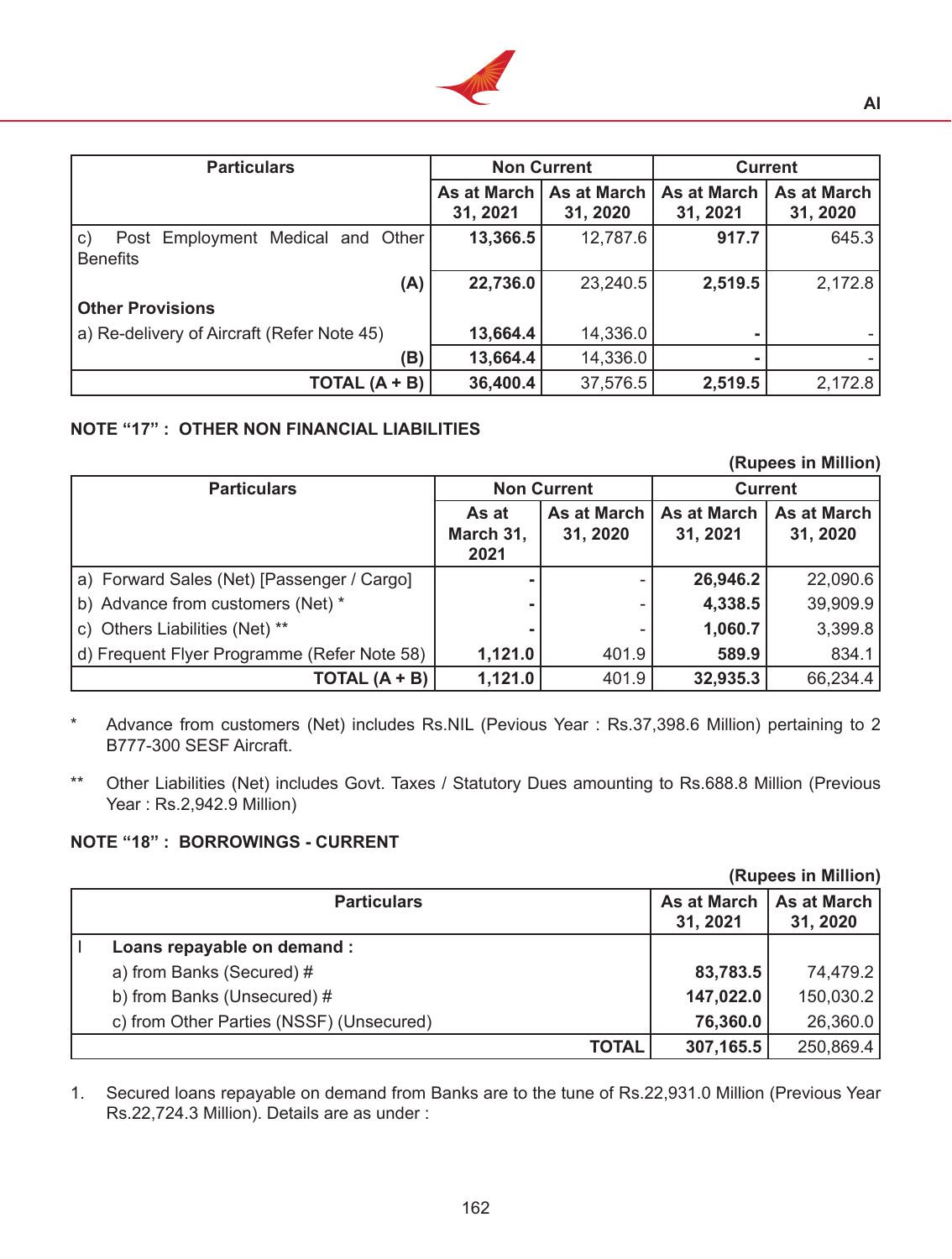

| Sr.<br>No.    | <b>Name of the Lender</b>                     |           | <b>As at March</b><br>31, 2021 | <b>As at March</b><br>31, 2020 |
|---------------|-----------------------------------------------|-----------|--------------------------------|--------------------------------|
| 1             | Indian Bank (earlier known as Allahabad Bank) |           | 2,250.0                        | 2,250.0                        |
| $\mathcal{P}$ | <b>Bank of Baroda</b>                         |           | 13,500.0                       | 13,140.0                       |
| 3             | Canara Bank                                   |           | 2,000.0                        | 2,000.0                        |
| 4             | State Bank of India                           |           | 2,179.0                        | 2,184.3                        |
| 5             | <b>UCO Bank</b>                               |           | 2,750.0                        | 2,750.0                        |
| 6             | PNB (Bill Discounting)                        |           | 252.0                          | 400.0                          |
|               |                                               | TOTAL (1) | 22,931.0                       | 22,724.3                       |

 The loans to the tune of Rs.22,931.0 Million (Previous Year : Rs.22,724.3 Million) are secured by Hypothecation of 20 aircraft, 2 engines, 11 immovable properties at market value, FRP Assets, Inventory and Book Debts & Fixed Deposit with State Bank of India held as margin money. (Previous Year : 27 aircraft, 2 engines, 11 immovable properties and all Current Assets). In case of 10 properties (offered under FRP) to State Bank of India / SBI Cap Trustee Company Limited as Facility Agent / Security Trustee are not released by Indian Bank (earlier known as Allahabad Bank) (WCF Lender) for STL of Rs.2,250.0 Million as of 31.03.2021.

2. Secured loan repayable on demand from Bank is to the tune of Rs.60,852.5 Million (Previous Year Rs.51,754.9 Million). Details of Secured Loans from Banks are as under :

| Sr. No. | <b>Name of the Lender</b>   | <b>As at March</b><br>31, 2021 | As at March<br>31, 2020 |
|---------|-----------------------------|--------------------------------|-------------------------|
|         | <b>Investec Bank</b>        | 17,985.1                       | 35,865.2                |
| 2       | <b>First Gulf Bank</b>      |                                | 15,889.7                |
| 3       | State Bank of India         | 26,050.0                       |                         |
| 4       | <b>Punjab National Bank</b> | 9,050.9                        |                         |
| 5       | Union Bank of India         | 7,766.5                        |                         |
|         | TOTAL (2)                   | 60,852.5                       | 51,754.9                |
|         | TOTAL $(1 + 2)$             | 83,783.5                       | 74,479.2                |

 The loans to the tune of Rs.60,852.5 Million (Previous Year : Rs.51,754.9 Million) are secured by Hypothecation of 7 aircraft (Previous Yeat : 6 aircraft) at market value.

3. Unsecured loans repayable on demand from Bank of Rs.147,022.0 Million (Previous Year : Rs.150,030.2 Million) has been guaranteed by the Government of India to the extent of Rs.143,352.8 Million (Previous Year : Rs.143,927.6 Million).

| Sr. No.        | <b>Name of the Lender</b>                    | <b>As at March</b><br>31, 2021 | <b>As at March</b><br>31, 2020 |
|----------------|----------------------------------------------|--------------------------------|--------------------------------|
|                | <b>Bank of Baroda</b>                        | 21,750.0                       | 21,750.0                       |
| $\overline{2}$ | <b>Bank of Baroda</b>                        | 15,000.0                       | 15,000.0                       |
| 3              | Bank of Baroda OD NYC *not guaranteed by GOI | 3,669.2                        | 3,770.4                        |
| 4              | Bank of India                                | 15,000.0                       | 15,000.0                       |
| 5              | <b>Federal Bank</b>                          | 240.0                          |                                |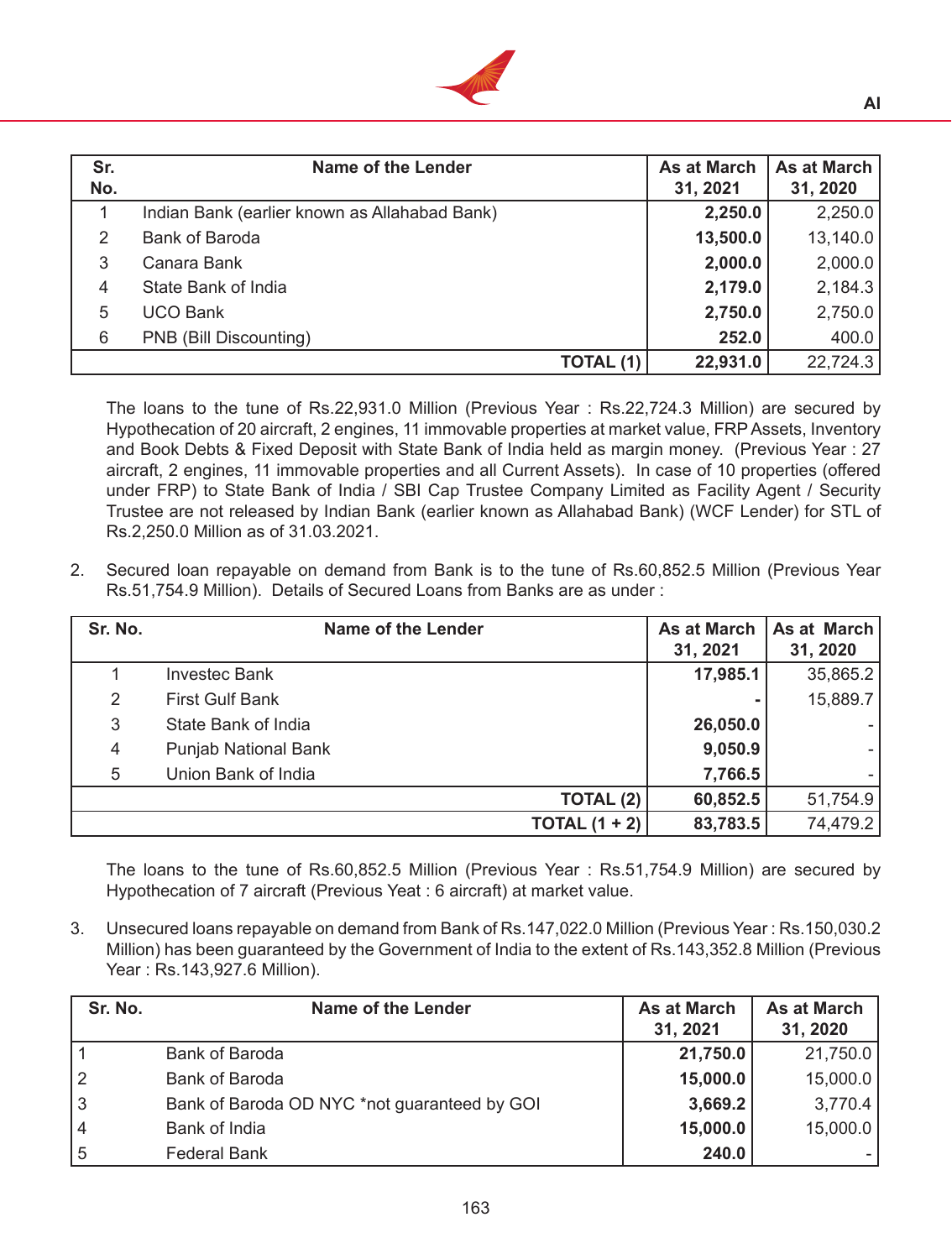

| l 6 | <b>Indusind Bank</b>                               | 4,212.8   | 4,212.8   |
|-----|----------------------------------------------------|-----------|-----------|
| 7   | Punjab national Bank                               | 22,500.0  | 22,500.0  |
| 8   | <b>Punjab National Bank</b>                        | 15,000.0  | 15,000.0  |
| l 9 | <b>Punjab National Bank</b>                        | 4,400.0   |           |
| 10  | Uco Bank                                           | 10,000.0  | 10,000.0  |
| 11  | Uco Bank                                           | 8,250.0   | 8,250.0   |
| 12  | Union Bank of India (earlier known as Andhra Bank) | 7,000.0   | 7,000.0   |
| 13  | Punjab & Sind Bank                                 | 2,000.0   | 2,000.0   |
| 14  | Punjab & Sind Bank                                 | 8,000.0   | 8,000.0   |
| 15  | Punjab & Sind Bank                                 | 5,000.0   | 5,000.0   |
| 16  | State Bank of India                                | 5,000.0   |           |
| 17  | SBI (Bill Discounting) *not guaranteed by GOI      |           | 2,332.2   |
| 18  | SCB/FAB/Meshreq Bridge Loan                        |           | 10,214.8  |
|     | <b>TOTAL</b>                                       | 147,022.0 | 150,030.2 |

4 During the year, the Company has availed unsecured loans of Rs.50,000.0 Million at an interest rate of 7.49% per annum from NSSF which is repayable on disinvestment or 5 years from loan disbursement date, whichever is earlier.

# Disclosure as regards Bank wise rate of interest and period of default is not made due to complexity of data & confidentiality clause with the banks. (Also refer Note 13 & 15)

# **NOTE "19" : REVENUE FROM OPERATIONS**

|                | (Rupees in Million)                                |     |          |           |
|----------------|----------------------------------------------------|-----|----------|-----------|
|                | <b>Particulars</b>                                 |     | 2020-21  | 2019-20   |
|                | i) Scheduled Traffic Services                      |     |          |           |
|                | Passenger                                          |     | 73,721.3 | 226,197.0 |
| 2              | Excess Baggage                                     |     | 949.3    | 1,449.4   |
| 3              | Mail                                               |     | 794.3    | 535.7     |
| 4              | Cargo                                              |     | 8,611.3  | 14,850.6  |
|                |                                                    | (A) | 84,076.2 | 243,032.7 |
| ii)            | <b>Non-Scheduled Traffic Services</b>              |     |          |           |
| 1              | Charter                                            |     | 12,096.6 | 16,111.1  |
| 2              | <b>Block Seat Arrangement</b>                      |     | 55.5     | 1,048.0   |
|                |                                                    | (B) | 12,152.1 | 17,159.1  |
|                | iii) Other Operating Revenue                       |     |          |           |
| 1              | <b>Handling and Servicing</b>                      |     | 718.0    | 1,987.9   |
| $\overline{2}$ | <b>Manufacturers Credit</b>                        |     | 81.8     | 674.4     |
| 3              | Incidental ^                                       |     | 4,002.5  | 10,752.0  |
| 4              | Revenue Share from Air India Express Ltd.          |     | 2,402.4  | 3,500.0   |
|                | (Wholly Owned Subsidiary Company)                  |     |          |           |
| 5              | Revenue Share from Air India Airport Services Ltd. |     | 213.6    | 342.5     |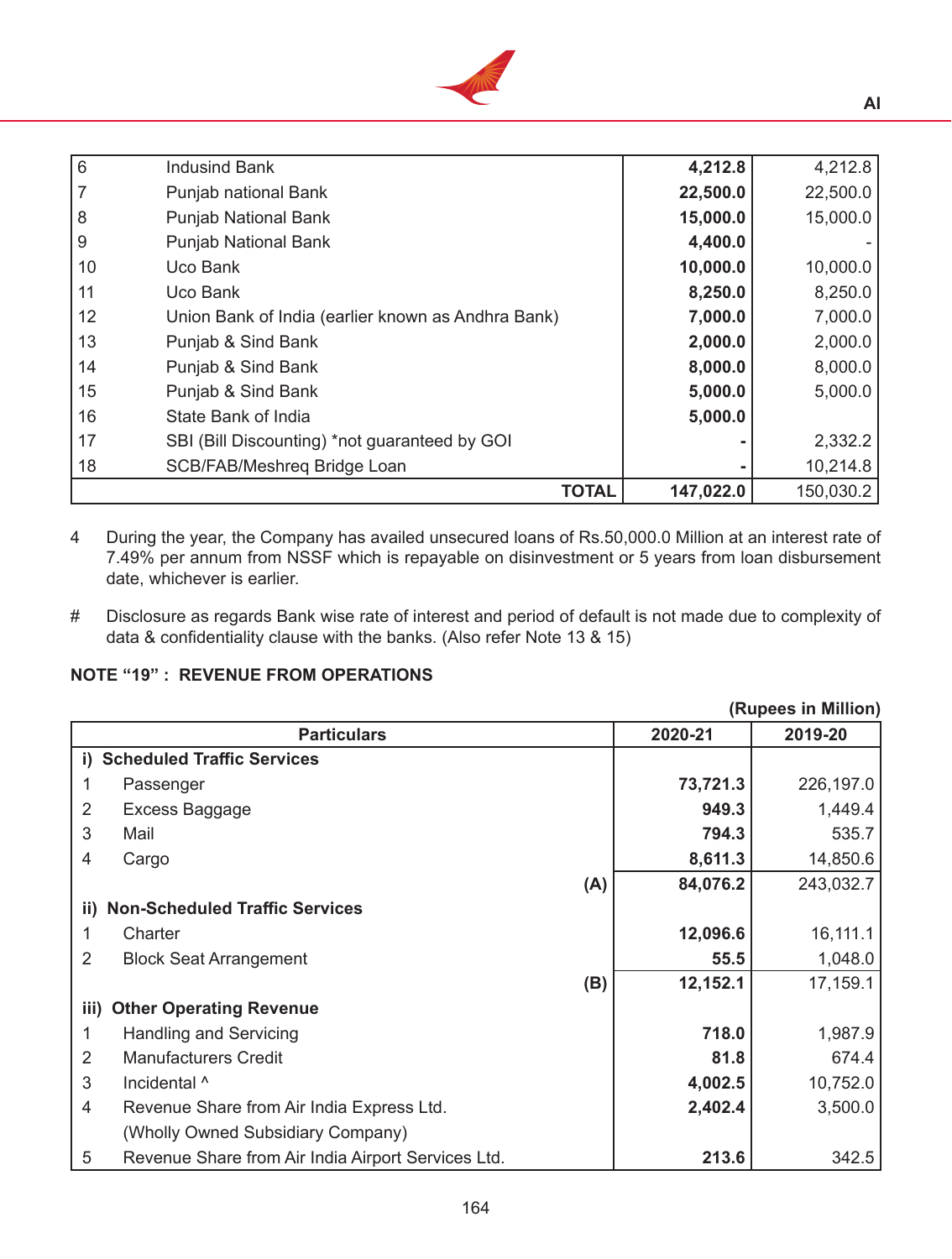

| (Wholly Owned Subsidiary Company) |                     |           |           |
|-----------------------------------|---------------------|-----------|-----------|
| Less: Transferred to AIAHL        |                     | (213.6)   | (342.5)   |
|                                   | (C)                 | 7,204.7   | 16,914.3  |
|                                   | TOTAL $(A + B + C)$ | 103,433.0 | 277,106.1 |

^ Identified income of Rs.41.4 Million (Previous Year : Rs.72.6 Million) transferred to AIAHL (Refer Note 25)

# **NOTE "20" : OTHER INCOME**

|   |                                                        |           | (Rupees in Million) |
|---|--------------------------------------------------------|-----------|---------------------|
|   | <b>Particulars</b>                                     | 2020-21   | 2019-20             |
|   | Interest Income on:                                    |           |                     |
|   | a) Bank Deposits                                       | 339.3     | 447.1               |
|   | b) Others *                                            | 454.6     | 595.3               |
|   | c) Advances to Subsidiary Companies                    | 4,287.0   | 4,073.0             |
| 2 | Dividend from Long Term Investments (Trade)            | 53.1      | 66.5                |
| 3 | <b>Rental Income</b>                                   | 1,212.5   | 976.8               |
|   | Less: Transferred to AIAHL                             | (1,211.1) | (975.2)             |
|   |                                                        | 1.4       | 1.6                 |
| 4 | Profit / (Loss) on Sale of Assets and AHFS (Net)       | 58.2      | 409.0               |
| 5 | Provisions/Liabilities No Longer Required written back | 3,427.7   | 2,545.8             |
| 6 | Foreign Exchange Gain (Net) **                         | 8,986.2   |                     |
|   |                                                        |           |                     |
|   | <b>TOTAL</b>                                           | 17,607.5  | 8,138.3             |

\* Interest Income on Others includes interest pertaining to discounting of Security Deposits as per Ind AS amounting to Rs.319.6 Million (Previous Year : Rs.286.9 Million)

\*\* Includes impact of foreign exchange gain/loss on bridge loans amounting to Rs.1,674.2 Million (Previous Year : Rs. NIL). Also refer Note 44 for foreign exchange gain/loss relating to Lease Liability.

# **NOTE "21" : OTHER OPERATING EXPENSES**

|    |                                          |          | (Rupees in Million) |
|----|------------------------------------------|----------|---------------------|
|    | <b>Particulars</b>                       | 2020-21  | 2019-20             |
|    | Insurance                                | 1,178.5  | 1,581.9             |
| -2 | <b>Material Consumed - Aircraft</b>      | 2,010.7  | 5,947.8             |
| 3  | <b>Outside Repairs - Aircraft</b>        | 18,879.1 | 32,722.8            |
| 4  | Navigation, Landing, Housing and Parking | 9,507.9  | 19,423.7            |
| 5  | <b>Handling Charges</b>                  | 7,250.3  | 16,519.8            |
| 6  | <b>Passenger Amenities</b>               | 3,153.8  | 9,887.3             |
|    | <b>Booking Agency Commission (Net)</b>   | 2,235.2  | 6,288.7             |
| 8  | <b>Communication Charges</b>             |          |                     |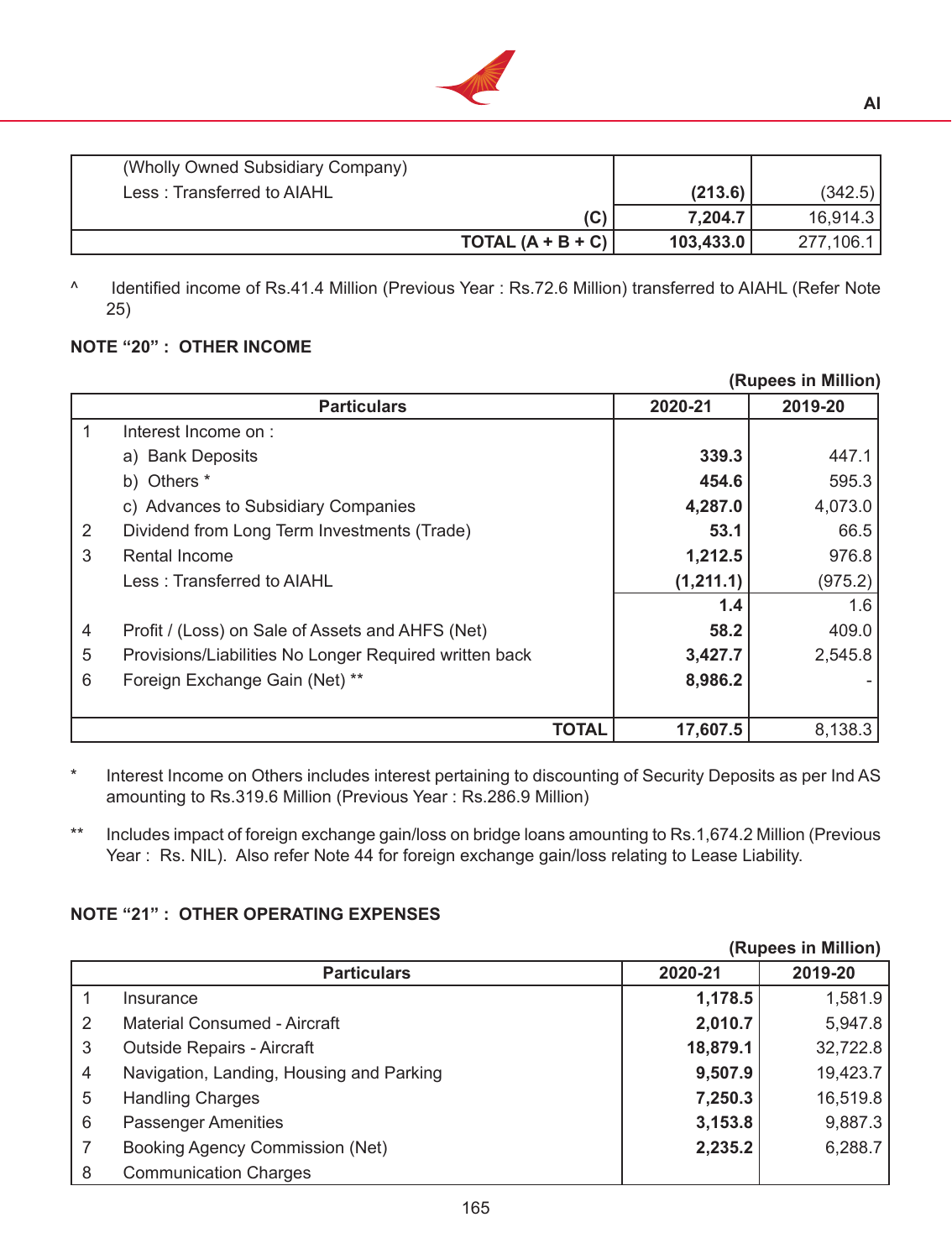

## **NOTE "22" : EMPLOYEE BENEFIT EXPENSES**

|   |                                             |              | (Rupees in Million) |          |  |
|---|---------------------------------------------|--------------|---------------------|----------|--|
|   | <b>Particulars</b>                          |              | 2020-21             | 2019-20  |  |
|   | Salaries, Wages and Bonus                   |              | 14,091.7            | 15,859.3 |  |
|   | <b>Crew Allowances</b>                      |              | 3,233.5             | 11,449.1 |  |
| 3 | Contribution to Provident and Other Funds * |              | 2,429.8             | 1,005.5  |  |
|   | <b>Staff Welfare Expenses</b>               |              | 890.9               | 714.5    |  |
| 5 | <b>Provision for Gratuity</b>               |              | 657.0               | 740.5    |  |
| 6 | <b>Provision for Leave Encashment</b>       |              | 220.7               | 1,416.6  |  |
|   | <b>Provision for Retirement Benefit</b>     |              | 1,033.5             | 1,068.2  |  |
|   |                                             |              |                     |          |  |
|   |                                             | <b>TOTAL</b> | 22,557.1            | 32,253.7 |  |

\* Includes an amount of Rs.1,423.6 Million (Previous Year : Rs. NIL) towards provision for PF Trust Investment shortfall (Refer Note 47)

#### **NOTE "23" : FINANCE COST**

|                |                                                             |          | (Rupees in Million) |
|----------------|-------------------------------------------------------------|----------|---------------------|
|                | <b>Particulars</b>                                          | 2020-21  | 2019-20             |
|                | Interest on :                                               |          |                     |
|                | a) Debentures                                               | 12,162.7 | 12,798.7            |
|                | b) Short Term and Long Term Loans                           | 22,293.4 | 26,894.1            |
|                |                                                             | 34,456.1 | 39,692.8            |
|                | Less: Interest Cost Reimbursement through AIAHL (Refer Note | 6,688.2  | 15,574.7            |
|                | 28(iii)                                                     |          |                     |
|                |                                                             | 27,767.9 | 24,118.1            |
| 2              | <b>Other Borrowing Costs</b>                                | 3,979.0  | 4,560.5             |
| $\mathfrak{S}$ | Interest on Right of Use Assets (Refer Note 44)             | 3,485.8  | 6,675.0             |
| 4              | Interest on Delayed Payment other than borrowings *         | 3,131.0  | 3,839.0             |
|                | <b>TOTAL</b>                                                | 38,363.7 | 39,192.6            |

\* Includes an amount of Rs.113.7 Million (Previous Year : Rs.105.0 Million) interest charged by Subsidiary Company, AIASL on outstanding balances. 

a) Exchange rate difference in the nature of interest cost has not been reclassified due to complexity of transactions.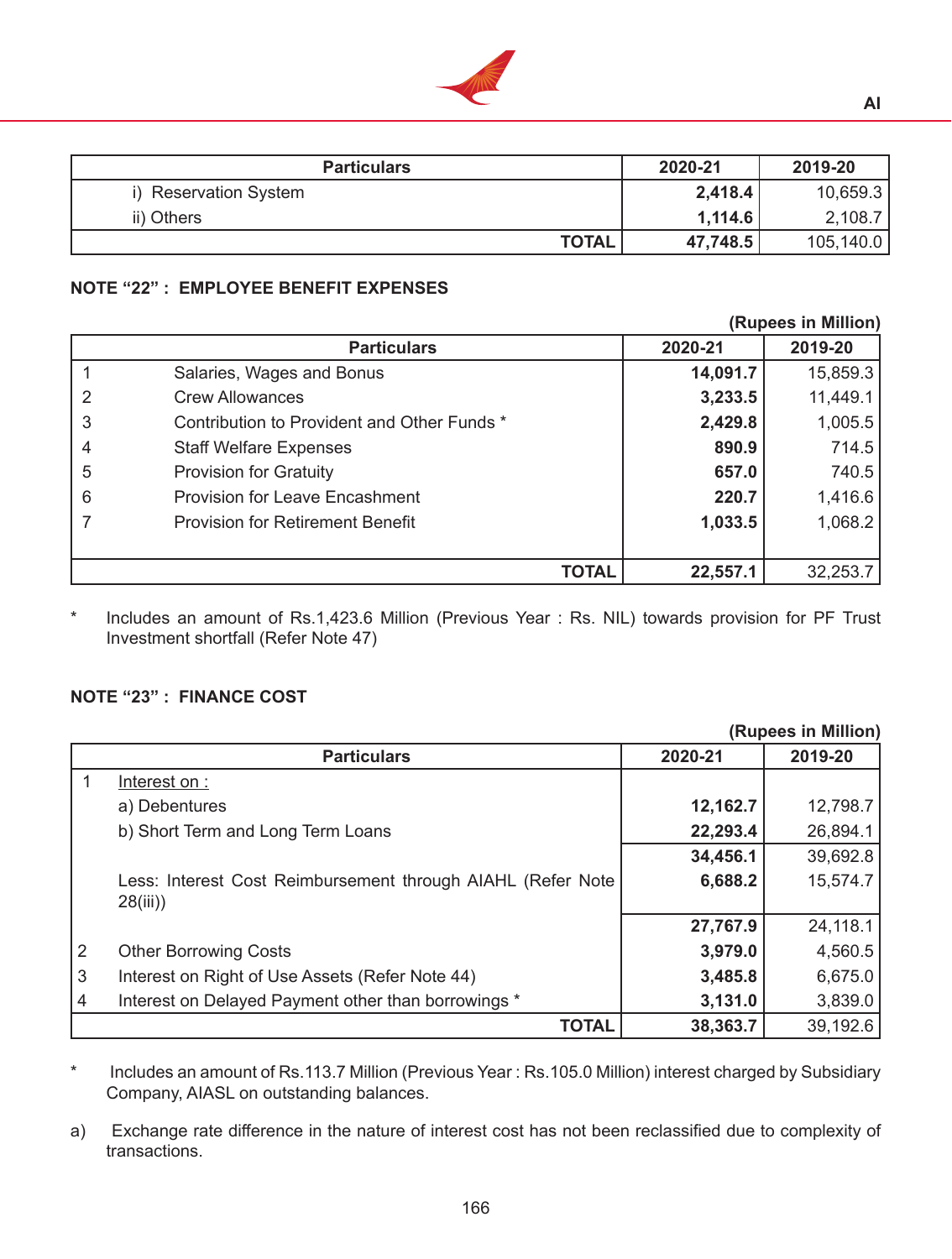

# **NOTE "24" : DEPRECIATION AND AMORTIZATION EXPENSE**

|   | (Rupees in Million)                                   |          |          |  |
|---|-------------------------------------------------------|----------|----------|--|
|   | <b>Particulars</b>                                    | 2020-21  | 2019-20  |  |
|   |                                                       |          |          |  |
|   | Depreciation of Tangible Assets                       | 19,177.8 | 13,329.7 |  |
| 2 | Depreciation of Right of Use Assets                   | 25,752.8 | 29,919.4 |  |
| 3 | Depreciation of Investment Property                   | 2.0      | 2.0      |  |
| 4 | Amortization of Intangible Assets                     | 50.2     | 130.4    |  |
|   | (A)                                                   | 44,982.8 | 43,381.5 |  |
|   | Less: Recoupment from Capital Reserve (Refer Note 12) | 459.7    | 459.7    |  |
|   | (B)                                                   | 459.7    | 459.7    |  |
|   | <b>TOTAL (A-B)</b>                                    | 44,523.1 | 42,921.8 |  |

# **NOTE "25" : OTHER EXPENSES**

|                | (Rupees in Million)                                          |         |         |  |         |
|----------------|--------------------------------------------------------------|---------|---------|--|---------|
|                | <b>Particulars</b>                                           | 2020-21 |         |  | 2019-20 |
| $\mathbf{1}$   | <b>Travelling Expenses</b>                                   |         |         |  |         |
|                | i) Crew                                                      |         | 1,029.7 |  | 2,555.1 |
|                | ii) Others                                                   |         | 186.3   |  | 475.8   |
| 2              | Rent <sup>^</sup>                                            |         | 892.9   |  | 991.5   |
| 3              | Rates and Taxes * ^                                          |         | 153.4   |  | 429.9   |
| $\overline{4}$ | Repairs to : ^                                               |         |         |  |         |
|                | i) Buildings                                                 |         | 145.9   |  | 171.3   |
|                | ii) Others                                                   |         | 1,152.6 |  | 1,039.5 |
| 5              | Hire of Transport                                            |         | 483.0   |  | 775.4   |
| 6              | Electricity & Heating Charges ^                              |         | 239.6   |  | 459.6   |
| $\overline{7}$ | Water Charges ^                                              |         | 45.6    |  | 27.6    |
| 8              | <b>Directors' Sitting Fees</b>                               |         | 0.2     |  | 0.5     |
| 9              | <b>Publicity and Sales Promotion</b>                         |         | 366.9   |  | 884.3   |
| 10             | <b>Printing and Stationery</b>                               |         | 56.5    |  | 135.4   |
| 11             | <b>Legal Charges</b>                                         |         | 158.0   |  | 126.8   |
| 12             | Payments to the Auditors' (Refer Note 52)                    |         |         |  |         |
|                | i) Audit Fees                                                |         | 16.5    |  | 16.5    |
|                | ii) Other Expenses                                           |         | 2.3     |  | 2.3     |
| 13             | Provision for Bad & Doubtful Receivables and                 |         | 26.9    |  | 979.3   |
|                | Advances                                                     |         |         |  |         |
| 14             | <b>Bad Debts and Advances Written Off</b>                    |         | 2,095.3 |  |         |
| 15             | Provision for Obsolete Inventory                             |         | 266.2   |  | 32.8    |
| 16             | Provision for Diminution in Value of Assets Held for<br>Sale |         | 1,774.8 |  | 94.3    |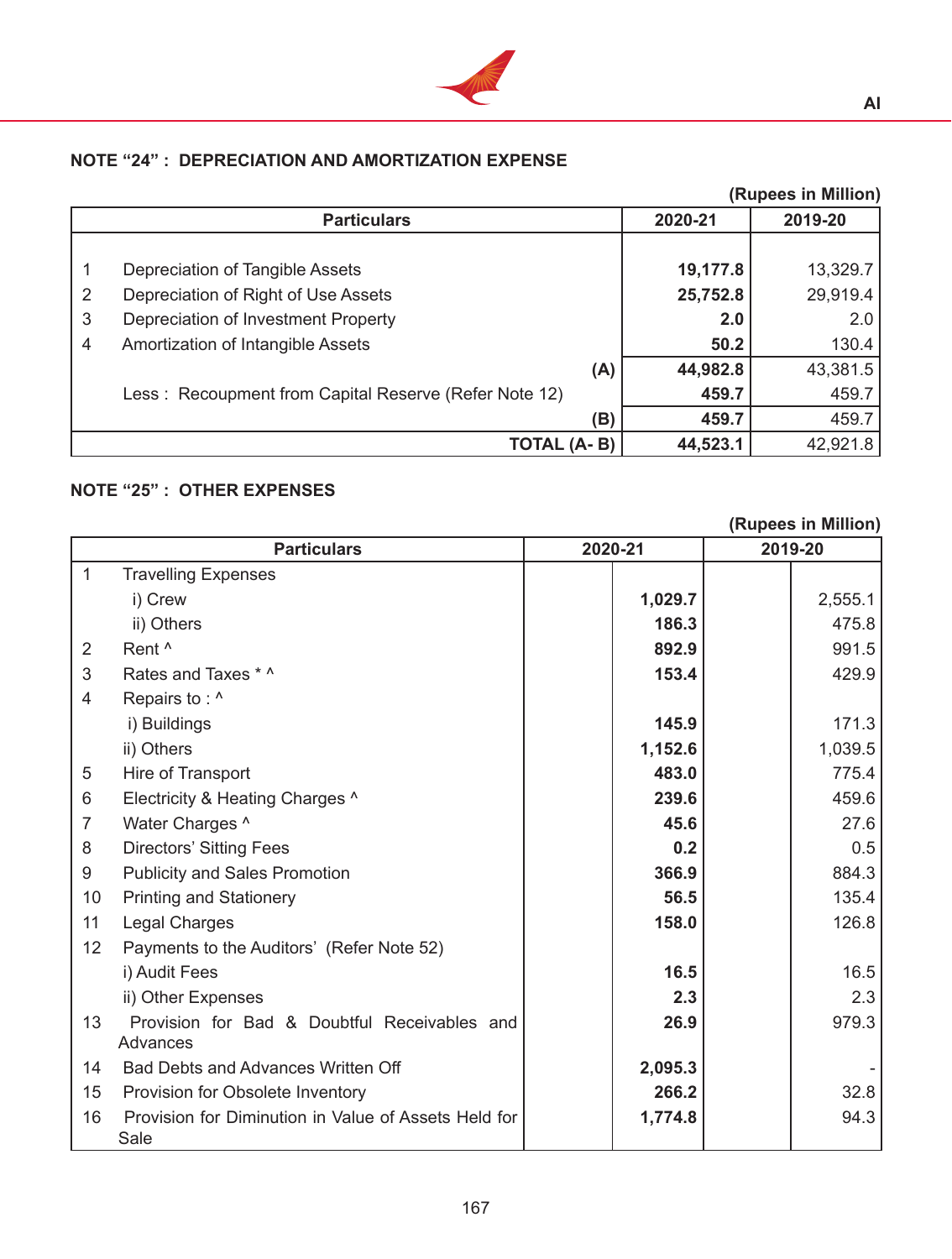

| 17 | <b>Expenses on Block Seat Arrangements</b>          | 34.8     |         | 778.1    |
|----|-----------------------------------------------------|----------|---------|----------|
| 18 | Foreign Exchange Loss (Net) **                      |          |         | 32,283.6 |
|    |                                                     |          |         |          |
| 19 | Loss on Sale of Investment                          |          |         | 0.5      |
| 20 | <b>Bank Charges / Credit Card Discounts</b>         | 688.1    |         | 2,638.2  |
| 21 | Professional / Consultation Fees & Expenses         | 244.8    |         | 542.1    |
| 22 | <b>Miscellaneous Expenses</b>                       | 2,221.9  |         | 3,372.2  |
| 23 | <b>Identified Income to be Transferred to AIAHL</b> |          |         |          |
|    | (Refer Note 28(iii))                                |          |         |          |
|    | i) Revenue Share                                    |          | 545.8   |          |
|    | il) Rental Income                                   |          | 1,424.8 |          |
|    |                                                     |          | 1,970.6 |          |
|    | Less: Revenue Share (Refer Note 19)                 |          | 342.5   |          |
|    | Less: Rental Income (Refer Note 20)                 |          | 975.2   |          |
|    |                                                     |          | 652.9   |          |
|    | Less: Identified cost to be recovered from AIAHL ^  |          | 64.6    |          |
|    |                                                     |          |         | 588.3    |
|    | TOTAL                                               | 12,282.2 |         | 49,400.9 |

Includes Rs.NIL (Previous Year : Rs. 221.8 Million) settled under Sabka Vishwas (Legacy Dispute Resolution) Scheme 2019 of Govt. of India

\*\* Includes exchange variation on bridge loans amounting to Rs.NIL (Previous Year : Rs. 5,654.8 Million). Also refer Note 44 for exchange variation relating to Lease Liability.

^ Includes identified cost of Rs.77.6 Million (Previous Year : Rs.137.2 Million) transferred to AIAHL

**Details of Identified cost to be recovered from AIAHL for the period 1st Apr 2020 to 31st March 2021 included in the following respective heads :** 

| <b>Particulars</b>                       | 2020-21 | 2019-20 |
|------------------------------------------|---------|---------|
| Rates & Taxes                            | 21.4    | 32.4    |
| Ground Rent - Al Building                | 0.2     |         |
| <b>Repairs to Buildings</b>              | 2.5     | 11.8    |
| Repairs to Others                        | 15.4    | 14.8    |
| <b>Electricity &amp; Heating Charges</b> | 34.1    | 72.7    |
| <b>Water Charges</b>                     | 4.0     | 5.5     |
| Incidental (Refer Note 19)               | (41.4)  | (72.6)  |
| <b>TOTAL</b>                             | 36.2    | 64.6    |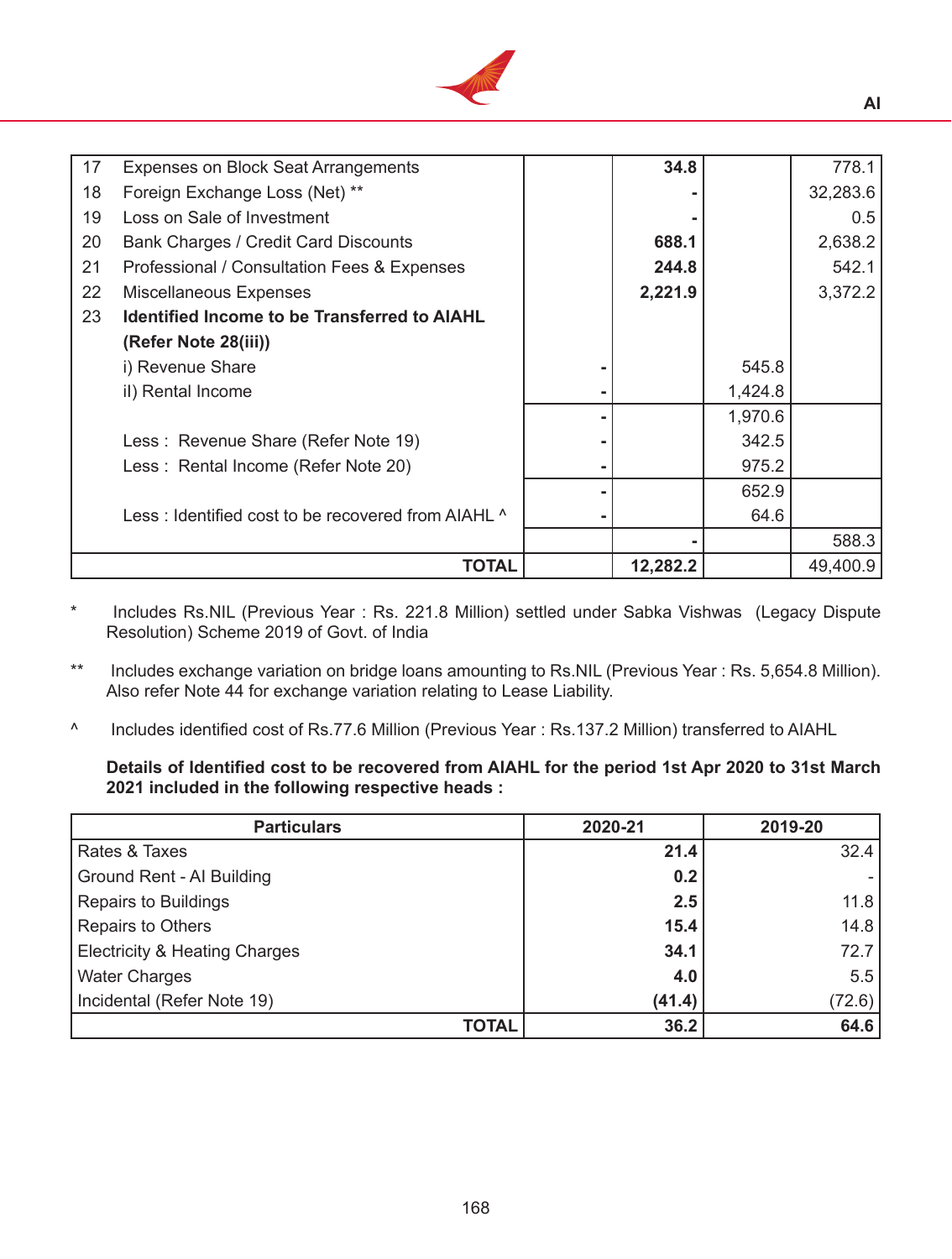

**Notes forming part of the Standalone Financial Statements of Air India Limited for the year ended 31st March 2021**

# **(Rupees in Million except otherwise stated)**

# **26. Contingent Liabilities (to the extent not provided for):**

 Claims against Company not acknowledged as debts (excluding interest and penalty, in certain cases) and the required information, in compliance of Ind AS 37, are as under**:**

|           |                                                                                                          |                                         | (Rs in million)                                |
|-----------|----------------------------------------------------------------------------------------------------------|-----------------------------------------|------------------------------------------------|
| <b>No</b> | <b>Description</b>                                                                                       | Balance as on 31st<br><b>March 2021</b> | <b>Balance as on</b><br><b>31st March 2020</b> |
| (i)       | Pax Claims on account of Misc. Commercial<br>Reasons.                                                    | 739.6                                   | 405.6                                          |
| (ii)      | Income Tax Demand Notices received by the<br>Company which are under Appeal                              | 183.4                                   | 1,122.4                                        |
| (iii)     | 15,187.2<br>Customs Duty, Octroi, Entry Tax, Service Tax, VAT<br>and GST demanded by the Tax Authorities |                                         | 10,292.5                                       |
| (iv)      | Property Taxes/House Tax demanded by the<br><b>Municipal Authorities</b>                                 | 134.5                                   | 107.7                                          |
| (v)       | Claims of Airport Operators/Oil Companies (*)                                                            | 795.1                                   | 1,250.0                                        |
| (vi)      | Other Claims on account of Staff/Civil/Arbitration/<br>Labour Cases pending in Courts                    | 1,620.2                                 | 1,627.4                                        |
| (vii)     | Additional Govt Guarantee Fee (**)                                                                       | 24,123.0                                | 20,769.9                                       |
|           | <b>Total</b>                                                                                             | 42,783.0                                | 35,575.5                                       |

# **Explanatory Statement in respect of Contingent Liabilities**

**Claims of Airport Operators/Oil Companies** (\*): Represents the unreconciled difference in the reconciliation of balances with respective parties.

**Government Guarantee Fee** (\*\*): The Company has taken up the issue of waiver of guarantee fee and related penal charges with the Ministry of Finance through the Ministry of Civil Aviation. As regards the penal charges on the delayed payments of Guarantee Fee, the Company has disclosed a Contingent Liability for the same amounting to Rs 24,123.0 million (PY: Rs. 20,769.9 million).

# **27. Commitments:**

# (i) **Capital Commitments**

Estimated amount of contracts remaining to be executed on Capital Account are given hereunder:

| <b>Particulars</b>      |                                                                              | (Rs in Million) |  |
|-------------------------|------------------------------------------------------------------------------|-----------------|--|
|                         | As on 31 <sup>st</sup> March<br>As on 31 <sup>st</sup> March<br>2021<br>2020 |                 |  |
| <b>Aircraft Related</b> | 2,637.6                                                                      | 5,645.1         |  |
| <b>Others</b>           | 12.5                                                                         | 607.9           |  |
| <b>Total</b>            | 2,650.1                                                                      | 6,253.0         |  |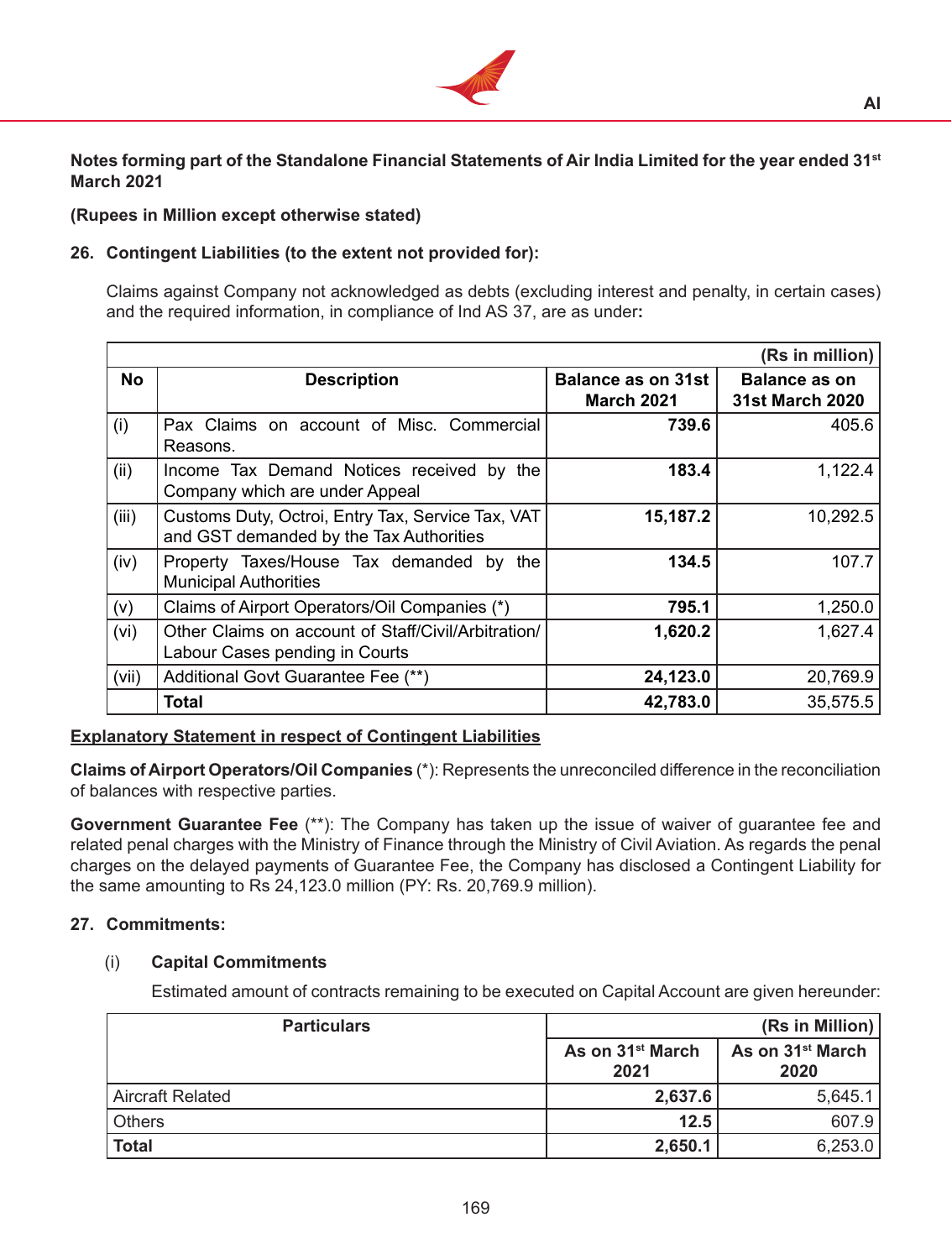

# (ii) **Other Long-Term Commitments**

 Corporate Guarantees, Letters of Comfort given by the Company on behalf of its Subsidiary Companies:

| <b>Particulars</b>        | (Rs in Million)                   |                                           |  |
|---------------------------|-----------------------------------|-------------------------------------------|--|
|                           | As on 31 <sup>st</sup> March 2021 | $\vert$ As on 31 <sup>st</sup> March 2020 |  |
| Air India Express Ltd     | 9,419.6                           | 8,530.8                                   |  |
| Alliance Air Aviation Ltd | 4,400.6                           | 4,554.4                                   |  |

 Against the above Guarantees given by Company, guarantee fee/commission has been charged by the Company at the rate of 0.5%.

#### **28. Disinvestment of Air India Limited**

#### **(i) Background to Disinvestment**

- a) The Government of India (GoI) had given an 'In-Principle' approval for the Strategic Disinvestment of Air India by way of transfer of management control and sale of 100% equity share capital of Air India held by GoI which will include AI's shareholding interest of 100% in AIXL and 50% in AISATS. The GoI has appointed the Transaction Advisor, Legal Advisor and Asset Valuer to guide the GoI and to carry forward the process of Disinvestment.
- b) A Special Purpose Vehicle (SPV) was created for warehousing accumulated working capital loans not backed by any asset along-with four subsidiaries AIATSL, AIASL, AIESL, HCI, noncore assets, paintings and artifacts and other non-operational assets. Accordingly, AIAHL, Air India Assets Holding Ltd (AIAHL) was formed.
- c) The First Preliminary Information Memorandum (PIM) was published in March 2018 to invite the Expression of Interest (EoI) from interested parties to bid for the Disinvestment of the Company. However, no bids were received for this EoI. The Air India Specific Alternate Mechanism (AISAM) in its meeting held on 18<sup>th</sup> June 2018 decided that the option of strategic disinvestment of Air India should be brought before AISAM, for deliberating the future course of action in this regard, once the global economic indicators including oil prices and the forex regime stabilizes.
- d) Accordingly, in the meantime, in line with the above decisions conveyed by AISAM, and in view of the deteriorating financial health of Air India Ltd, a Strategic Revival Plan was formulated to take AI back on the path of profitability. The main modalities/directions of this Plan were discussed in the meeting chaired by the then Hon'ble Finance Minister to discuss the "Plan for Operational & Financial Efficiency in Air India" on  $7<sup>th</sup>$  September 2018 and in the subject meeting, apart other measures suggested to improve the functioning of Air India, it was decided that Debt amounting to Rs 294,640.0 million to be transferred from Air India Ltd to AIAHL viz Air India Assets Holding Ltd effective 1<sup>st</sup> October 2018.
- e) A Framework Agreement has been executed between Air India Ltd and AIAHL on 23<sup>rd</sup> November 2020 to give effect to the various transactions relating to AIAHL. The agreement covers the issue of payment of identified loans from the funds to be provided by AIAHL, novation of the NCDs, transfer of the four Subsidiary Companies, the transfer of identified assets/liabilities, transfer of the proceeds of monetization of properties etc to AIAHL.
- f) Accordingly, the various decisions of the GoI on the disinvestment of AI, amounts to vesting to AIAHL of debt to the extent of Rs 294,640.0 million against transfer of subsidiaries, noncore assets, paintings and artifacts. The specially formed SPV-AIAHL has therefore accepted liabilities of Air India against the Investments/Assets being transferred. The exact value would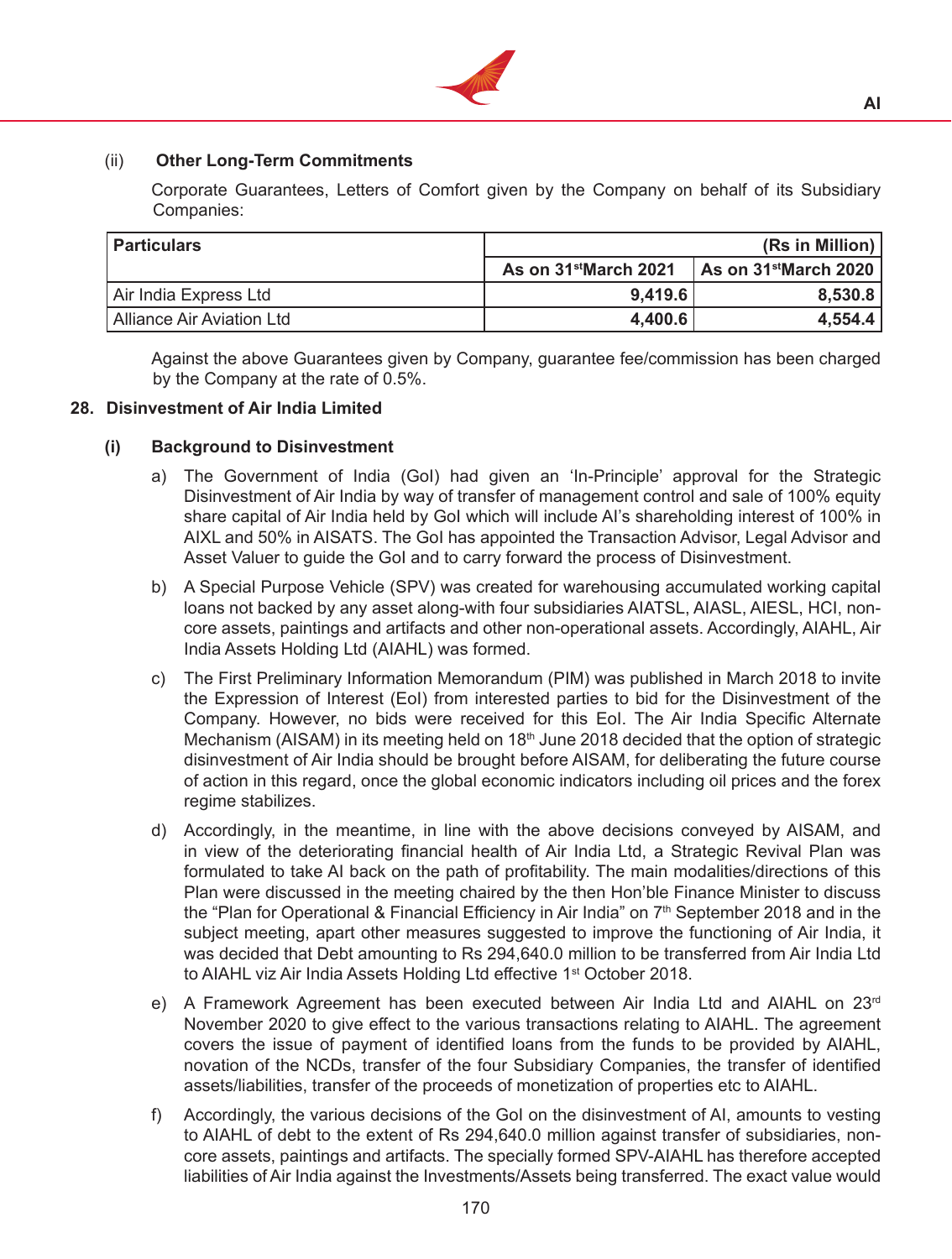

be determined only after the actual monetization of properties and transfer of subsidiaries is completed.

## **(ii) Revised Preliminary Information Memorandum (PIM) Issued for the Strategic Disinvestment of Air India Ltd in January 2020**

As the overall outlook for aviation sector was stable, the Govt decided to renew the process of disinvestment of AI and accordingly, Department of Investment and Public Assets Management (DIPAM) has issued a fresh PIM on 27<sup>th</sup> January 2020 for the strategic disinvestment of Air India Ltd including AI's shareholding interest in Air India Express Ltd (AIXL) and AISATS.

 As per the PIM there is a provision that further debt (to be determined on the basis of the bids received) would be allocated to AIAHL. Similarly, the current & non-current liabilities of AI & AIXL would be reallocated to AIAHL such that the liabilities retained in AI & AIXL would be equal to the current and non-current assets of AI and AIXL.

The process of disinvestment of Air India has reached at an advanced stage and the Government has announced the successful bidder.

## **(iii) Transactions with AIAHL relating to Disinvestment of Air India Ltd**

- a) In line with the decision of AISAM, a Company by the name of Air India Assets Holding Ltd (AIAHL) has been incorporated with 100% shareholding held by the Government. This entity is an SPV specially formed for the purpose of acquiring from Air India Limited
	- i) Its shares held in AIASL, AAAL, AIESL and HCI
	- ii) Paintings artifacts and other non-operational assets as may be decided by Air India Ltd and the Government of India
	- iii) Core/Non-core assets as may be decided by Air India Ltd and the Government of India
	- iv) Immoveable properties whether leasehold or freehold
	- v) Accumulated working capital loans not backed by any asset and
	- vi) Other assets / liabilities or of its subsidiaries, as may be decided by Air India Ltd/ Government of India
- b) Pursuant to the decisions taken in the various AISAM meetings stated above, Air India began the exercise of transfer of identified debt amounting to Rs  $294,640.0$  million as on  $1<sup>st</sup>$  October 2018. However, in view of lenders approval for transfer not forthcoming, the debt transfer could not take place and the debt continued to be in the books of Air India Limited. In view of these constraints, the Ministry of Finance approved a refinancing strategy for the identified debt. Based on the meeting held on 30<sup>th</sup> May, 2019 in the Ministry of Finance, it was decided that AIAHL would raise finances through the issue of Bonds for Rs 220,640.0 million and the novation of GoI guaranteed Non-Convertible Debentures (NCDs) of Rs 74,000.0 million issued by Air India Ltd to AIAHL.
- c) Consequent to the issuance of Bonds by AIAHL, AI received from AIAHL Rs 219,850.0 million during FY 2019-20 towards repayment of the Loans.
- d) Pending the novation of NCDs of Rs 74,000.0 million, Air India serviced the interest for the year on the same amounting to Rs 6,707.0 million, which was reimbursed by AIAHL to Air India during the year.
- e) As seen from Paragraph (a) above along with the transfer of debt of Air India to AIAHL, certain assets of Air India are also part of the transfer to AIAHL. Some of these assets which are part of the proposed transfer are earning income including rental income, licensee fee,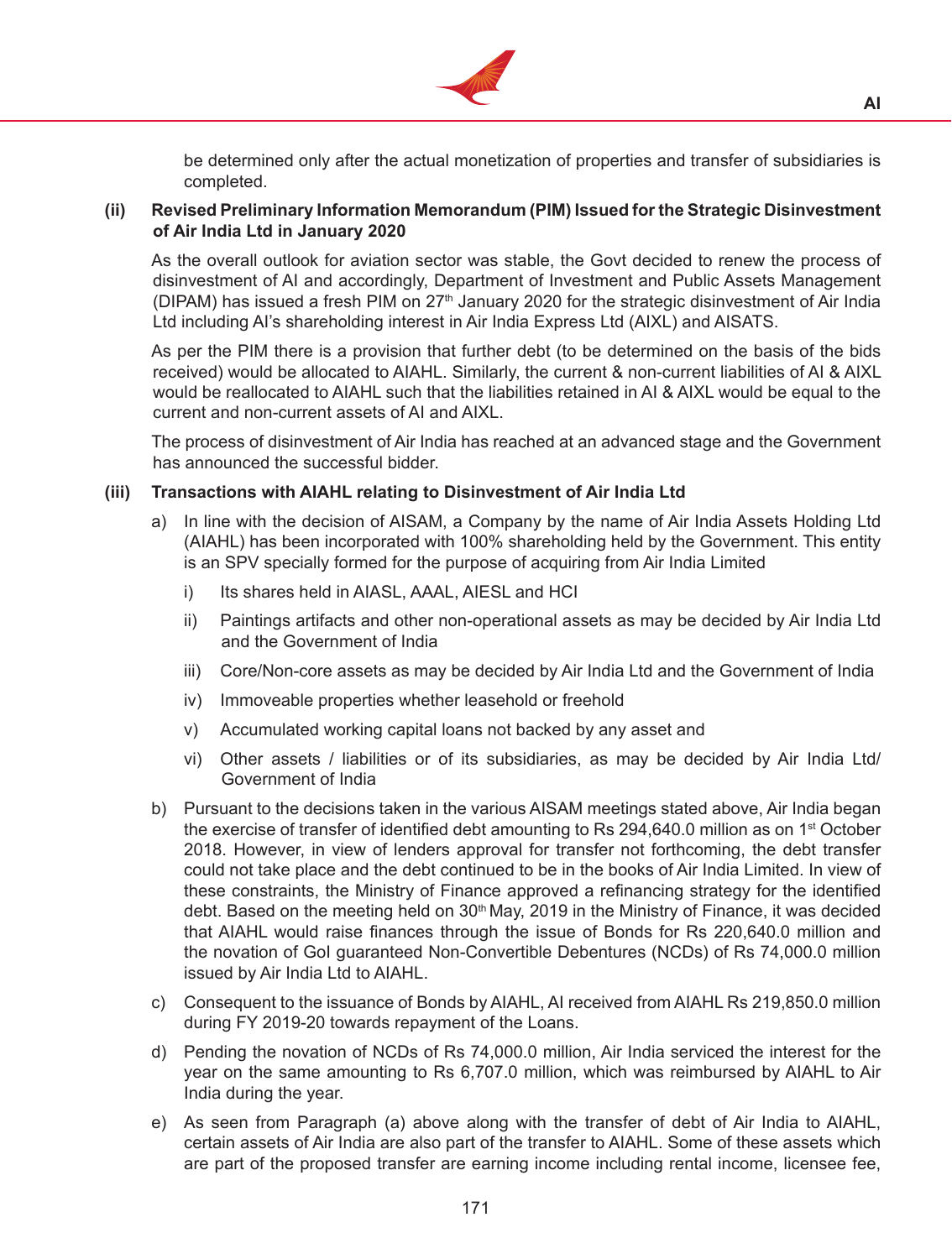

lease amount, revenue sharing or other revenues. These assets will be monetized and the proceeds received after  $1<sup>st</sup>$  October 2018 are to be credited to AIAHL through an escrow mechanism for ultimately servicing the transferred debts.

f) Air India, as on 31.03.2020, had identified 111 properties as non-core assets for monetization purposes. During the year, 1 more property at Kolkata has been constructed and provided by a third party which has also been taken to AHFS. Further, during the year, buildings amounting to Rs 202.7 million, on CTE Hyderabad land (already classified as AHFS) have also been transferred to AHFS. Out of these properties, 31 properties have already been sold and 5 properties have already been surrendered back to the respective allotting authorities. The 74 properties are reflected in 'Assets held for Sale/Transfer/Surrender' and remaining 2 properties under 'Investment Properties' as given hereunder:

| <b>Particulars</b>                                        | No of<br><b>Properties</b> | <b>Net Block Value As on</b><br>31.03.2021 (Rs in Million) |
|-----------------------------------------------------------|----------------------------|------------------------------------------------------------|
| Assets Held for Sale (Net of Diminution)<br>(*) (provided | 74                         | 68,961.7                                                   |
| Investment Properties (**)                                |                            | 4,373.7                                                    |

- (\*) Includes one property valued at cost given by third party.
- (\*\*) Being redeveloped under an agreement prior to monetization.

 Further, out of the above stated 74 properties included in Assets Held for Sale, 36 properties having a Net Book Value Rs 1,869.1 million as on 31<sup>st</sup> March, 2021 have further been identified for surrender to the respective allotting authorities and the proceeds of the same will be transferred to AIAHL. However, since in such properties most of the allotting authorities, with whom negotiations are on, have not indicated to offer any compensation to Air India Ltd citing that no such provisions are there in the respective lease deeds etc. the company as a matter of prudence and conservatism has provided for diminution in the value of these properties and brought them down to Re 1/- in the books of accounts. In case any compensation is received as a consequence of the on-going negotiations with them, the same shall be accounted for as and when received by the company.

- g) As per the Framework Agreement the beneficial interest in the identified assets remains with Air India until the legal effective date of transfer. Since the properties are still in the name of Air India, the Company i.e. Air India will be disposing off these properties and the sale proceeds of the same will be transferred to the AIAHL through the escrow mechanism as and when received. Air India will be recognizing the gains/loss on such sale in its financial statements. The Rental Income and the Revenue Sharing arrangements with the Subsidiary Company viz. AIASL is accounted for as income in the books of Air India. However, as per the Framework Agreement AI shall pay AIAHL such identified income (net of cost) on or after 1<sup>st</sup> October 2018, and hence the same has been adjusted in the Statement of Profit & Loss (refer Note 19, 20 and 25).
- h) As part of the proposal of transfer of debt to AIAHL, the investments in Subsidiary Companies including investment in Equity Shares and any balance receivable from the Subsidiaries will be transferred to the AIAHL. Accordingly, the investment in Subsidiary Companies along with receivables relating to the Subsidiary Companies which are proposed to be transferred to AIAHL, have been presented as "Assets held for Sale". Therefore, the following Subsidiary Companies balances will be transferred to the AIAHL: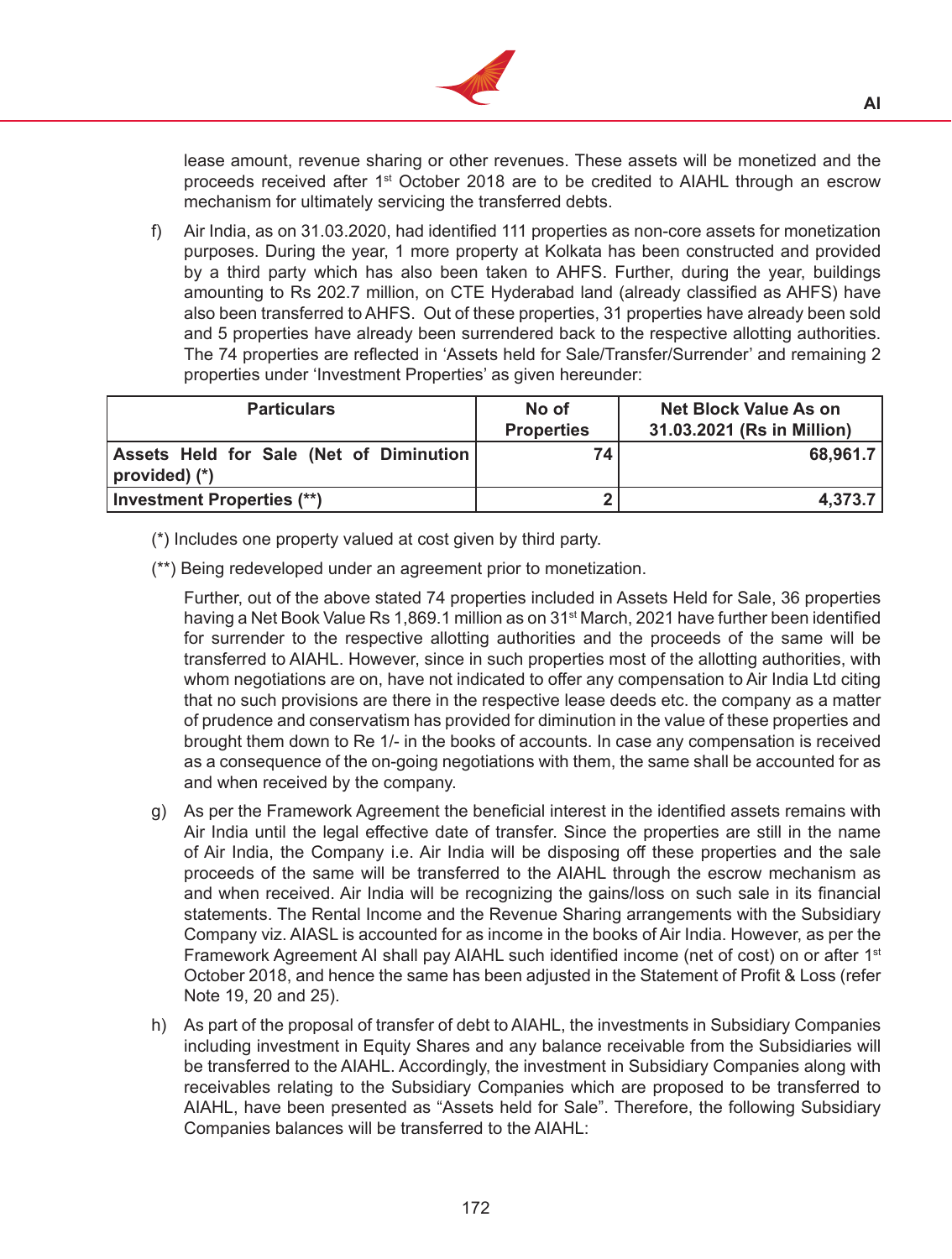

|               | (Rs in Million)                                                      |                    |                    |                        |                    |  |
|---------------|----------------------------------------------------------------------|--------------------|--------------------|------------------------|--------------------|--|
| <b>No</b>     | <b>Name of Subsidiary Company</b>                                    | <b>Investments</b> |                    | <b>Net Receivables</b> |                    |  |
|               |                                                                      | As on<br>31.3.2021 | As on<br>31.3.2020 | As on<br>31.3.2021     | As on<br>31.3.2020 |  |
| a)            | Alliance Air Aviation Ltd (AAAL)                                     | 4,022.5            | 4,022.5            | 20,586.2               | 17,060.7           |  |
|               | (Formerly known as Airline Allied Services)<br>Ltd (AASL))           |                    |                    |                        |                    |  |
| b)            | Al Airport Service Ltd (AIASL)                                       | 1,384.2            | 1,384.2            |                        |                    |  |
|               | (Formerly known as Air India Air Transport<br>Services Ltd (AIATSL)) |                    |                    |                        |                    |  |
| $\mathsf{c})$ | Al Engineering Services Ltd (AIESL)                                  | 1,666.7            | 1,666.7            | 15,043.7               | 14,942.5           |  |
| d)            | Hotel Corporation of India Limited (HCI)                             | 1,106.0            | 1,106.0            | 4,092.9                | 3,433.8            |  |
|               | <b>Total</b>                                                         | 8,179.4            | 8,179.4            | 39,722.8               | 35,437.0           |  |

 The Net amount payable to AIASL of Rs 808.5 million (PY: Rs 1,833.0 million) has been included in "Trade Payables" as only receivables from subsidiary Company have been classified as "Assets Held for Sale" in line with the Framework Agreement.

- i) The Framework Agreement executed between AI and AIAHL lists out the obligations of both the parties. The legal transfer of the Subsidiaries and non-core assets would follow the due process and requires approvals of the relevant authorities. It is agreed by both parties that on completion of all the obligations by AI listed in the Framework Agreement, the same would be full and adequate consideration for the obligations of AIAHL. As the entire process of transfer of Subsidiaries, Assets and novation of NCDs is not completed in the FY 2020-21, the receipt of funds from SPV and the proceeds of Assets monetized have been credited to an account "Receipts from AIAHL Towards Restructuring A/c" (RFATR). The balance in this account of Rs 217,549.5 million (PY: Rs 218,434.8 million) has been shown as a separate line item between "Equity" and "Liabilities" in the Financial Statements. After the entire transaction is completed the balance in the RFATR A/c will be transferred to "Other Equity".
- j) Similarly, the amounts due to AIAHL have been shown in the Financial Statements under the head "Liabilities" in the account namely "AIAHL Intermediary Settlement A/c".
- k) Two accounts have been opened to record the transactions relating to AIAHL namely "Receipts" from AIAHL Towards Restructuring (RFATR) A/c" and "AIAHL Intermediary Settlement A/c as on 31<sup>st</sup> March 2021 are summarized below:

| <b>No</b> | <b>Particulars</b>                                                                          | (Rs in Million) |
|-----------|---------------------------------------------------------------------------------------------|-----------------|
| $($ l     | Receipts from AIAHL towards Restructuring (RFATR) A/c                                       |                 |
|           | Receipts from AIAHL towards Repayment of Loans                                              | 219,850.0       |
|           | Add: Amount to be adjusted from monetization proceeds                                       | 790.0           |
|           | Total amount received towards repayment of identified Loans                                 | 220,640.0       |
|           | Less: Monetization proceeds from the sale/advance of identified properties                  | 2,205.2         |
|           | Net Balance in RFATR A/c as on 31.03.20                                                     | 218,434.8       |
|           | Less: Monetization proceeds from the sale/advance of identified properties<br>in FY 2020-21 | 885.3           |
|           | Net Balance in RFATR A/c as on 31.03.21                                                     | 217,549.5       |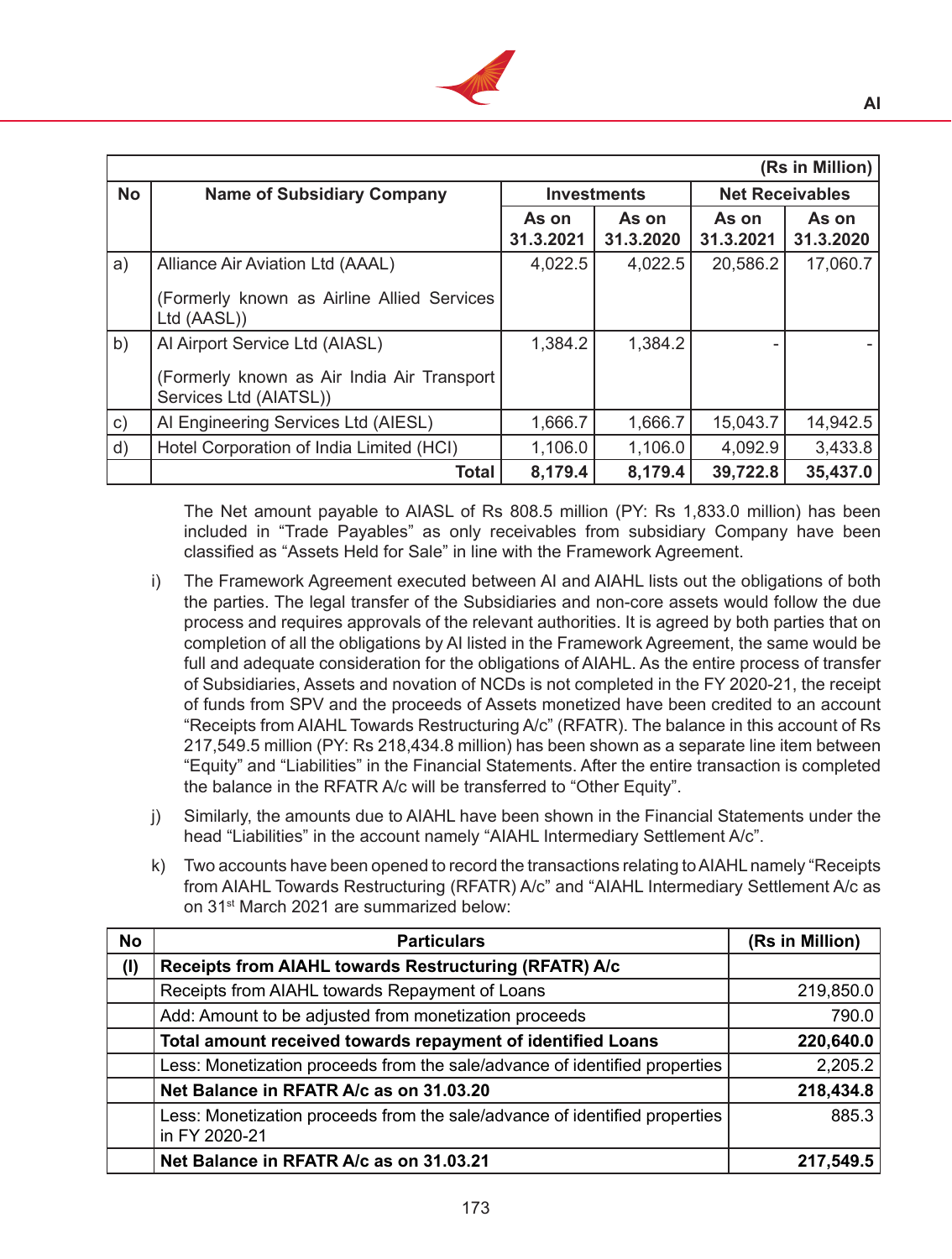

| <b>No</b>     | <b>Particulars</b>                                                                                                                                                                                         | (Rs in Million) |             |
|---------------|------------------------------------------------------------------------------------------------------------------------------------------------------------------------------------------------------------|-----------------|-------------|
| (II)          | Details of AIAHL Intermediary Settlement A/c                                                                                                                                                               |                 |             |
|               | <b>Total amount of identified Loans repaid</b>                                                                                                                                                             |                 | 2,20,640.0  |
| Less:         | Receipts from AIAHL towards Repayment of Loans                                                                                                                                                             |                 | 2,19,850.0  |
| Less:         | Reimbursement received from AIAHL towards Interest/Other                                                                                                                                                   |                 | 30,637.4    |
|               | Charges<br><b>Balance</b>                                                                                                                                                                                  |                 |             |
| Add:          |                                                                                                                                                                                                            |                 | (29, 847.4) |
|               | Interest due from AIAHL                                                                                                                                                                                    | 28,574.7        |             |
| a)            |                                                                                                                                                                                                            |                 |             |
| b)            | Maintenance expenses recoverable from AIAHL                                                                                                                                                                | 64.6            |             |
| c)            | Salary etc recoverable from AIAHL                                                                                                                                                                          | 1.6             |             |
| d)            | Legal Charges recoverable from AIAHL                                                                                                                                                                       | 43.4            | 28,684.3    |
| Less:         |                                                                                                                                                                                                            |                 |             |
| a)            | Rent payable to AIAHL                                                                                                                                                                                      | (1,424.8)       |             |
| b)            | Revenue Sharing amount payable to AIAHL                                                                                                                                                                    | (545.8)         |             |
| $\mathbf{c})$ | Monetization<br>proceeds<br><b>AIAHL</b><br>payable<br>to<br>(Rs 2205.2 million less Rs 312.7 million directly transferred to<br>AIAHL)                                                                    | (1,892.5)       | (3,863.1)   |
|               | Net Amount Receivable/(Payable) from/to AIAHL as on<br>31.03.20                                                                                                                                            |                 | (5,026.2)   |
|               | Opening Balance as on 01.04.2020                                                                                                                                                                           |                 | (5,026.2)   |
| Add:          |                                                                                                                                                                                                            |                 |             |
| a)            | Money transferred to AIAHL during the year for Rentals                                                                                                                                                     | 588.2           |             |
| b)            | Maintenance expenses recoverable from AIAHL                                                                                                                                                                | 36.2            |             |
| c)            | Payment to various vendors on behalf of AIAHL                                                                                                                                                              | 7.1             |             |
| d)            | Salary etc recoverable from AIAHL                                                                                                                                                                          | 0.9             | 632.4       |
| Less          |                                                                                                                                                                                                            |                 |             |
| a)            | Rent Income from Properties during FY 2020-21 credited to<br>AIAHL                                                                                                                                         | (1, 211.1)      |             |
| b)            | AIASL Revenue Sharing credited to AIAHL                                                                                                                                                                    | (213.6)         |             |
| $\mathbf{c})$ | Excess Interest (net) charged for Period Prior to 01.10.2018                                                                                                                                               | (18.7)          |             |
| d)            | Being the difference between the funds received (Rs 6,719.2)<br>million) less interest debited (Rs 6,707.0 million) during the<br>year in respect of servicing of interest on NCDs of Rs 74,000<br>million | (12.2)          |             |
| e)            | Interest earned on NCD FD's created out of funds for interest<br>servicing for Rs 74,000 million NCD - Oct 2018 to Nov 2020<br>credited to AIAHL                                                           | (30.1)          | (1,485.7)   |
|               | Net Amount Receivable/(Payable) from/to AIAHL as on<br>31.03.21                                                                                                                                            |                 | (5,879.5)   |

l) The above amount due to AIAHL will be reconciled after adjustment of all expenses incurred by Air India towards novation of Bonds of Rs 74,000.0 million, maintenance cost of properties, transfer charges, exchange adjustments if any, and impact of Net Receivables from Subsidiary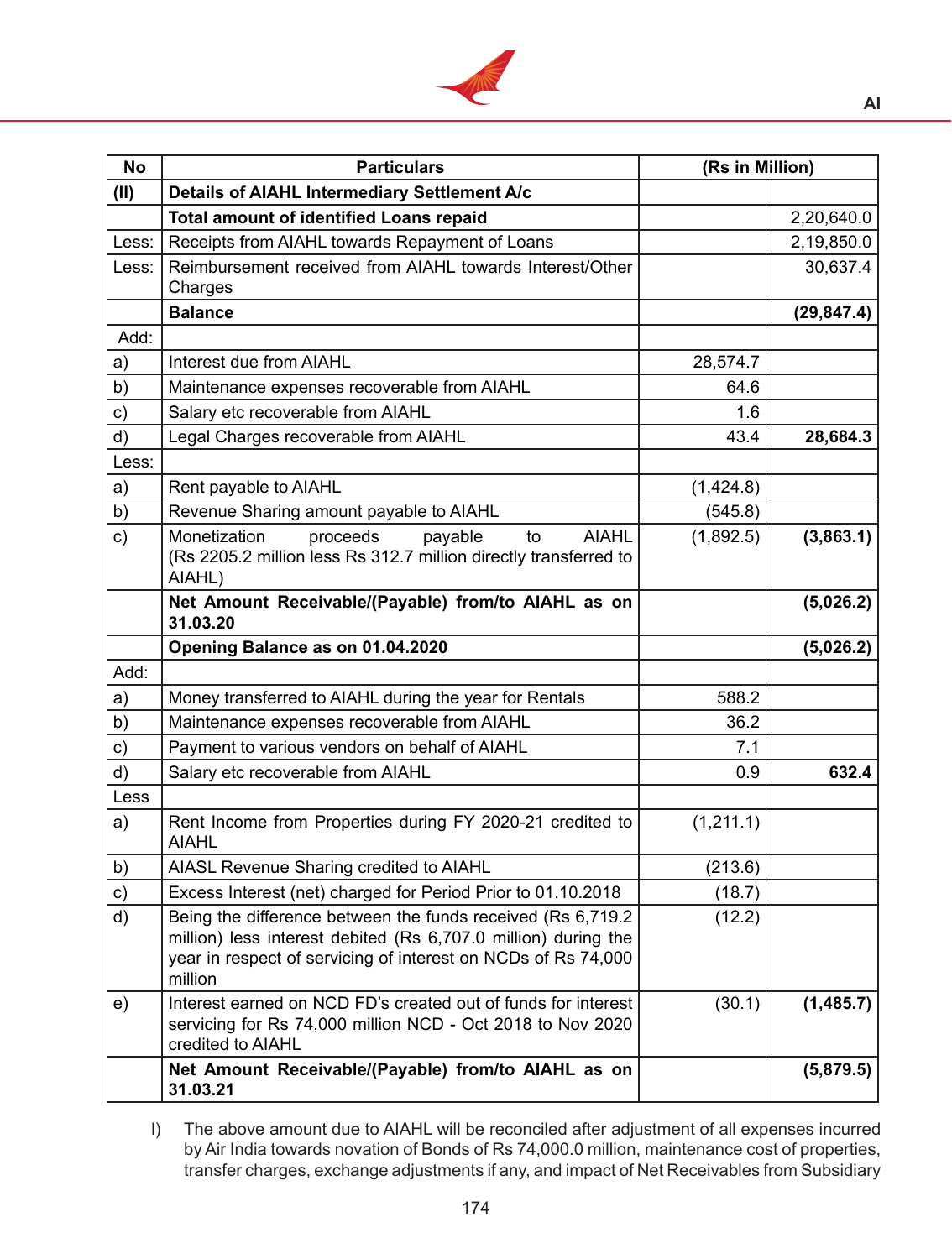

Companies like AIESL, AAAL, HCI and AIASL as well as any reimbursements received from AIAHL.

- m) The effect of all the decisions of various AISAM meetings and decisions of the Government stated above are reflected in the Financial Statements as summarized below:
	- i) Out of the identified loans proposed to be transferred to AIAHL, loans amounting to Rs 220,640.0 million have been repaid out of the amount of Rs 219,850.0 million received from AIAHL during the previous year and the same is being reflected in the RFATR A/c.
	- ii) During FY 2018-19 and 2019-20, Air India received a reimbursement of Rs  $30.637.4$ million from AIAHL towards interest and other loan related costs paid by Air India on the identified loans. Further, during the current year FY 2020-21, AIAHL has also reimbursed an amount of Rs 6,688.2 million (net of Excess Interest charged for Period Prior to 01.10.2018 of Rs 18.7 million) towards interest paid by AI on the NCDs of Rs 74,000.0 million pending their novation to AIAHL.
	- iii) The Rental Income of Rs 1,424.8 million in FY 2019-20 and Rs 1,211.1 million in FY 2020-21 received from the identified properties and the Revenue Sharing of Rs 545.8 million for the period from 1<sup>st</sup> October 2018 to 31<sup>st</sup> March 2020 payable to AIAHL and Rs 213.6 million in FY 2020-21 and related cost amounting to Rs 64.6 million in FY 2019- 20 and Rs 36.2 million in FY 2020-21 recoverable from AIAHL has been adjusted in the Statement of Profit & Loss (refer Note 19, 20 & 25).
	- iv) As stated above in  $28(iii)(f)$ , the book values of the 74 (PY: 84) identified properties amounting to Rs 68,961.7 million (PY: Rs 70,583.2 million) appearing under "Assets held for Sale" and the book values of 2 identified properties amounting to Rs 4,373.7 million (PY: Rs 4,375.7 million) are appearing under "Investment Properties".
	- v) The aggregate value of investments in 4 subsidiaries amounting to Rs  $8,179.4$  million (PY: Rs 8,179.4 million) and the net receivables from the Subsidiaries along with interest accrued thereon amounting to Rs 39,722.8 million (PY: Rs 35,437.0 million) are classified as "Assets held for Sale".
	- vi) Assets held for sale/transfer/surrender identified to be transferred to the AIAHL have also been carried at book value (net of diminution wherever provided) as on 31<sup>st</sup> March 2021. The gain/loss on assets which have been sold from 1<sup>st</sup> October 2018 to 31<sup>st</sup> March 2021 have been accounted for in the Financial Statements of AI.

### **29. Impact of COVID-19 on Air India Ltd**

The global outbreak of COVID-19 pandemic and the nation-wide lockdown imposed from 25<sup>th</sup>March 2020 and followed by multiple extensions in lockdown/ restrictions imposed by Central/State Governments had a major impact on the aviation industry. Similar lockdowns were imposed in the different parts of the world as well, leading to a severe dent on the business of the Company. AI had to cease all scheduled domestic and international operations in compliance with the directions issued by the DGCA in the aftermath of the pandemic.

 The suspension of all air traffic during this period saw the revenues of the Company plummeting and at the same time, committed and obligated expenditure such as loan repayments, payments to aircraft lessors, salaries etc had to be met during this period leading to a further dent in the already strained financial position of the Company.

 Nevertheless, the Company, during this period, on the directions of the Government, conducted some essential air operations to mitigate the hardships brought forward by the unprecedented pandemic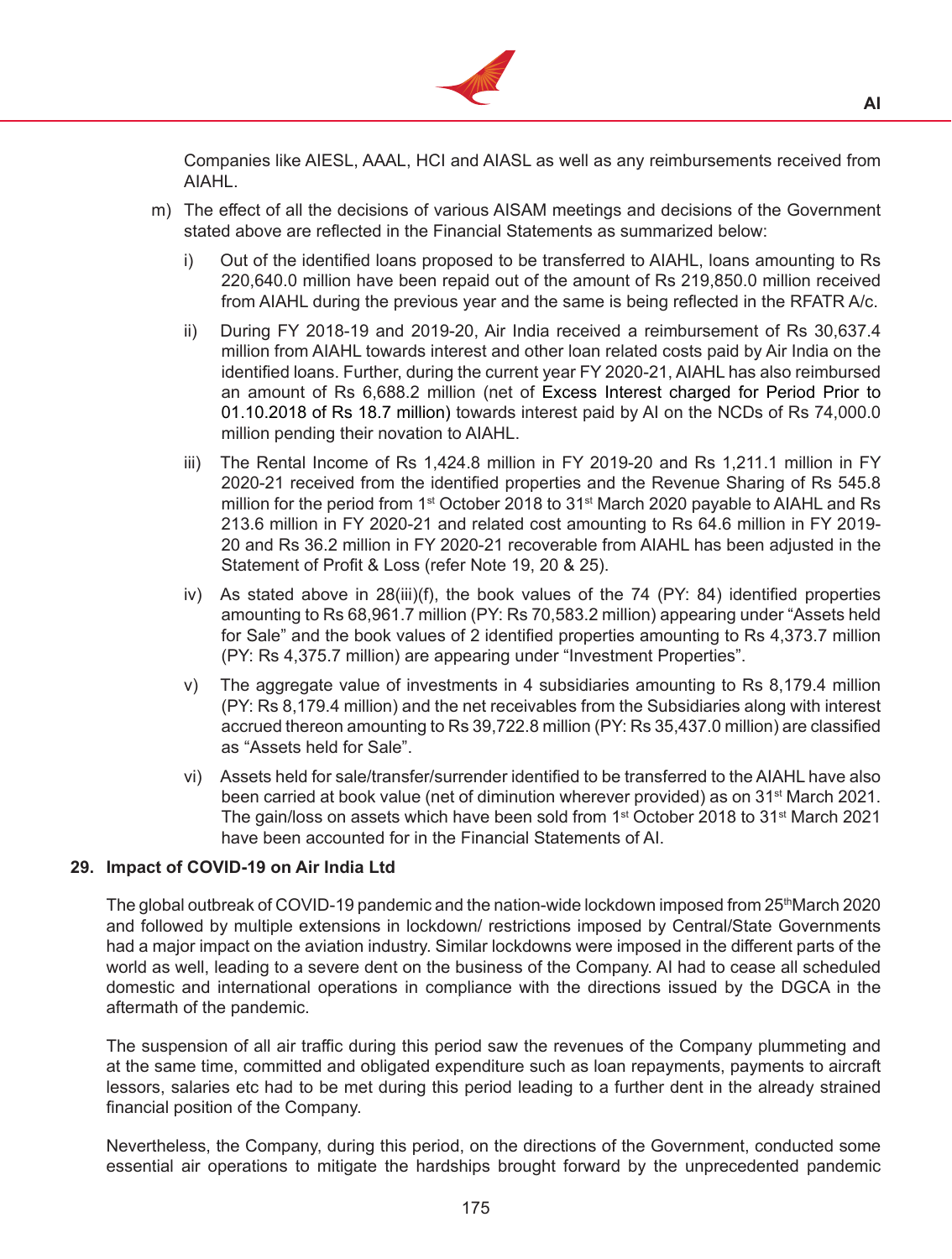

times. This included the operation of non-scheduled flights under the Vande Bharat Mission to evacuate stranded fellow citizens throughout the globe. In addition, AI also conducted special charter flights on domestic and some international sectors to facilitate the movement of essential medical and other supplies to various parts of the country and the world. Subsequently, the DGCAalso permitted resumption of domestic operations in a calibrated manner with effect from 25<sup>th</sup> May 2020.

 In light of the COVID 19 pandemic, GOI restrictions on domestic and international flights and the second wave of COVID, it is very difficult to assess the air passenger and cargo traffic volume for the coming years. This has directly affected the operations and revenues of aviation sector including AIL.

 However, on its own part, the Company during the COVID period has introduced various measures/ steps to partially offset the adverse financial impact arising out of these difficult times. These include the introduction of salary/allowance cuts across the board for all employees, suspension of all post retirement contractual engagements, introduction of the concept of shorter working week, encouraging the employees to take advantage of the Leave without Pay Scheme etc. The Company also engaged its aircraft lessors in negotiations to secure cuts in lease payments, exercised strict control over vendor payments to ensure best possible use of scarce funds availability.

 The estimates of recovery from the impact of COVID-19 have been made by various stakeholders and in most cases, normalcy is projected to return by only within 4 to 5 years. The rapidly growing vaccinated population, advancement in COVID testing, the re-opening of borders followed by elimination of quarantine measures would hold the key in restoration of normalcy of operations for airlines in the future.

The Company has also assessed the impact of COVID-19 on the impairment in the carrying value of its assets, inventories, receivables etc appearing in its financial statements. In developing the assumptions and estimates relating to the future uncertainties in the economic conditions manifested by the pandemic, the Company has relied on various internal and external sources of information. Based on the current indicators of future economic conditions, the management expects to fully recover the carrying value of all its assets. However, given the uncertainties, the final impact on the Company's Financial Statements and Cash Flows cannot be predicted at this time and in future may differ from that estimated as at the date of approval of these financial statements. Further, the impact assessment does not indicate any adverse impact on the ability of the Company to continue as a Going Concern.

The COVID-19 pandemic is still impacting all economic activities worldwide in varied ways and any current estimates to mitigate its impact need to be continuously monitored and reassessed. The management will continue to closely monitor any material changes based on the future economic conditions.

# **30. Property, Plant and Equipment, ROU and Investment Properties**

i) ROU Assets (Land Leasehold) in the previous included one property for which the title deed was not available. Details of the same is as under:

|                    |                   |                    |                            |                   |                              | (Rs in Million)            |
|--------------------|-------------------|--------------------|----------------------------|-------------------|------------------------------|----------------------------|
| <b>Particulars</b> | 31.03.2021        |                    |                            | 31.03.2020        |                              |                            |
|                    | Area (Sq<br>Mtrs) | <b>Gross Block</b> | <b>Net</b><br><b>Block</b> | Area (Sq<br>Mtrs) | <b>Gross</b><br><b>Block</b> | <b>Net</b><br><b>Block</b> |
| Land Leasehold (*) |                   |                    | -                          | 76,874.0          | 180.0                        | 180.0                      |

(\*) Transferred to Assets held for Sale during the year.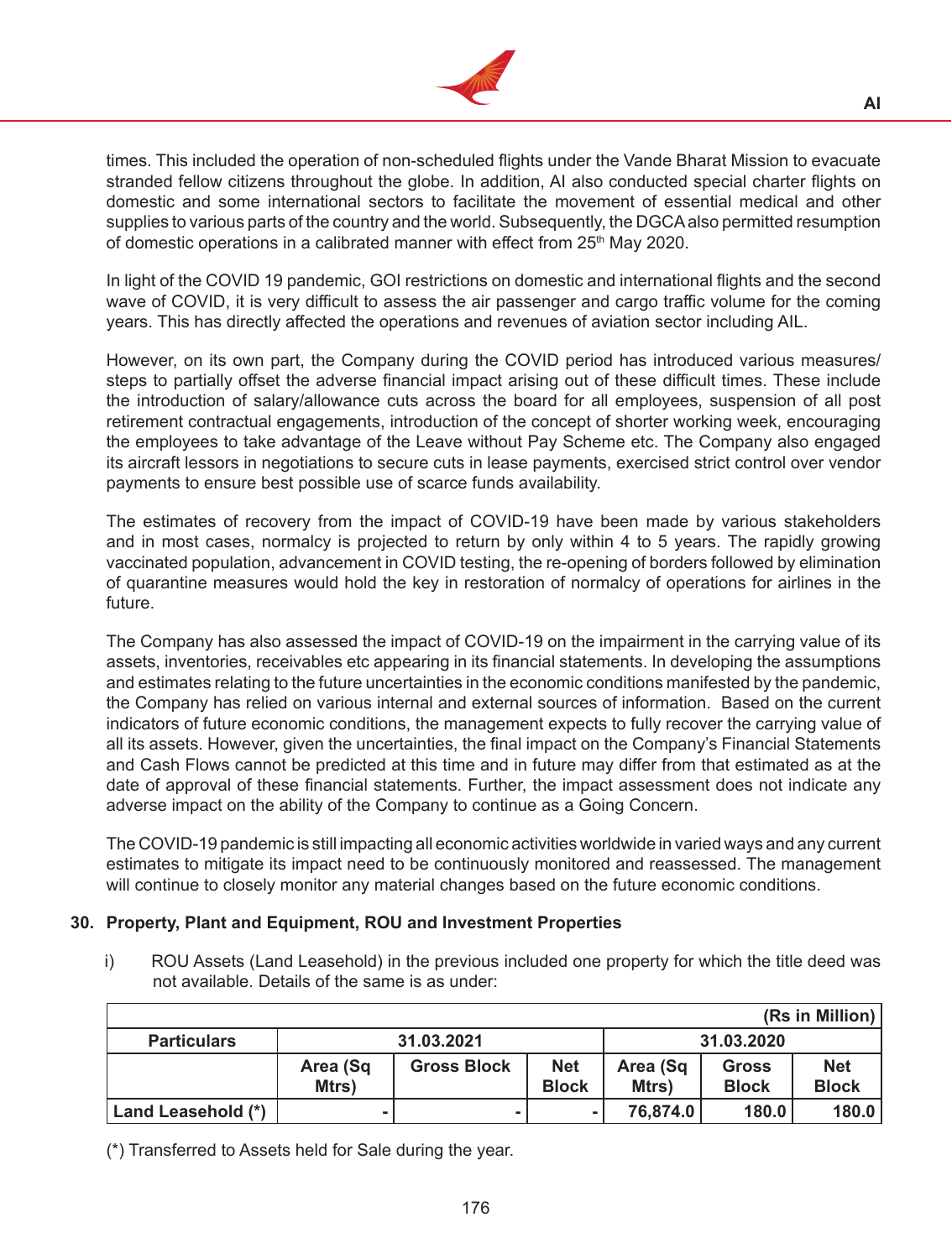

- ii) Air India was allotted leasehold land measuring 1,00,021.60 sq. mtrs. by CIDCO at Nerul for Staff Housing Colony. On the above referred land, Air India had constructed 508 flats on a portion of land admeasuring 28,626 sq. mtrs and it has been decided to sell these flats to the employees of the Company and organizations under the control of Ministry of Civil Aviation. In terms of the Orders of Hon'ble High Court at Bombay (the Court), the Company issued allotment letters to 334 allottees out of 508 flats. However, title to the underlying land can only be conveyed by a tripartite conveyance deed between Societies, Air India and CIDCO which is not yet done. Pending conveyance of title of land in favour of the registered societies and completion of all legal formalities necessary adjustments have been made on the Ind AS Transition date ( $1<sup>st</sup>$  April 2016). The value of this property is being carried as on 31st March 2021 as given hereunder:
	- a) Net Value of 334 flats (including cost of land) amounting to Rs.1,483.9 million allotted in earlier years were transferred to Assets held for Sale.
	- b) Carrying Value of the balance 174 flats and the vacant land amounting to Rs.4,174.5 million (PY: Rs 4,176.2 million) being depreciated cost has been shown under Investment Property.

Necessary entries for the sale of the flats will be made on the completion of the legal formalities.

 The Company had also paid an advance of Rs. 24.6 million (PY: Rs. 24.6 million) to CIDCO for purchase of another plot of lease hold land at Nerul for the purpose of construction of staff quarters. The possession of the plot allotted by CIDCO in this regard has not been handed over to the Company and no agreement / lease deed has been executed till date. The same continues to be shown as "Assets held for Sale-Others".

 The monetization proceeds would be credited to AIAHL, through escrow mechanism.

- iii) Under disinvestment plan, monetization of the identified properties is in the process, hence fair value of the investment properties could not be disclosed as a confidentiality measure.
- iv) The Board of Directors had in principle decided that the Core Engineering Assets namely MRO at Trivandrum, Hyderabad and Hangars at Delhi, Mumbai, Kolkata, Chennai and Hyderabad and all Engineering facilities including workshop equipment and buildings at all airports would be transferred to AIESL/AIAHL after approval/NOC from the Authorities concerned. Pending finalization of all related issues in this matter, these assets are appearing in PPE Note in their respective heads and the necessary adjustments shall be carried out when these issues are finally settled.
- v) The Board of Air India had given in principle approval for transfer of core engineering assets of Air India including MRO SEZ Nagpur Unit to AIESL. The MRO at Nagpur consists of Airframe maintenance facility, Engine Test facility for GE / GEnx engines which has already been commissioned and an Engine workshop which is under construction. As authorized by the Board, Air India had made necessary application to the Development Commissioner of MIHAN SEZ Unit and Chairman of Maharashtra Airport Development Company Ltd. (MADCL), Nagpur for the transfer of Nagpur MRO. The Company has received approval for change of entrepreneur from Air India to AIESL on 8th April, 2021 and is in the process of executing the documents / agreements.

As at the end of Financial Year 31<sup>st</sup> March, 2021, the book value of assets of MRO Nagpur, which includes Airframe maintenance facility, Engine Test facility and under construction Engine workshop amounts to Rs 6,740.0 million (PY: Rs Nil) [including Engine Workshop CWIP amounting to Rs 1,134.7 million (PY: Rs Nil)], have been transferred from PPE to Assets held for Sale.

 Further, in addition to Airframe maintenance facility and Engine Test facility, Air India had plans to purchase 19 acres of open land adjacent to MRO Facility for future expansion. Air India had already paid an advance of Rs 82.8 million towards the same pending allotment of land. During the current financial year, the Board had directed that Air India may pay the balance amount of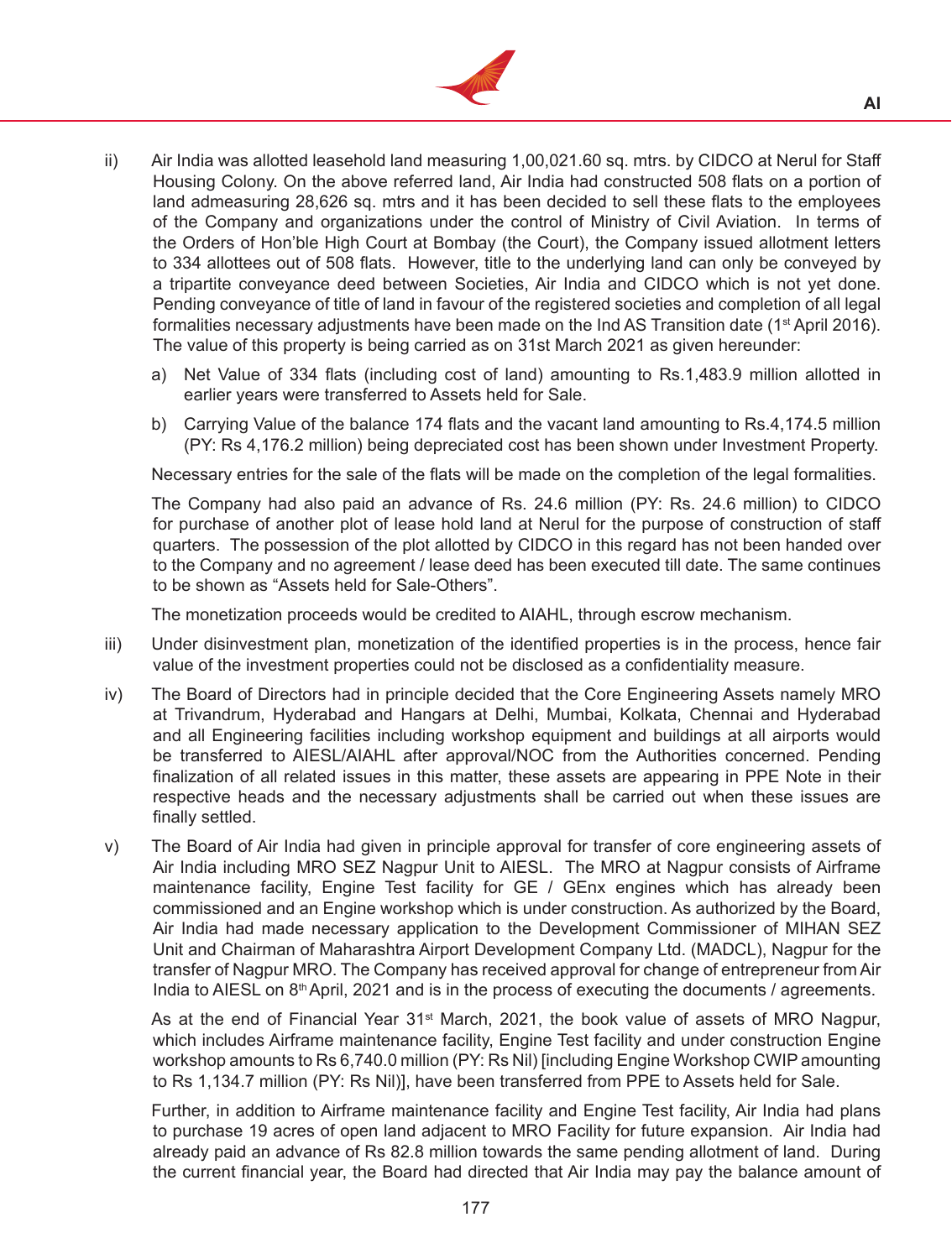

Rs 31.2 million taking allotment of land in the name of Air India Assets Holding Limited (AIAHL) as co-developer after seeking necessary approval from MADCL, Nagpur. Air India has already paid balance amount of Rs 31.2 million and total amount will be recovered from AIAHL through Receipts from AIAHL towards Restructuring A/c. (RFATR) on receiving approval from MADC, Nagpur, which is still awaited. Pending approval, the total advance of Rs 114.0 million paid to MADCL, Nagpur for this land has been reflected as Advance paid to MADCL.

# vi) Disclosure under IND-AS 40"Investment Property"

|               |                           |                                             |                                                 |                                             | (Rs in Million)                          |
|---------------|---------------------------|---------------------------------------------|-------------------------------------------------|---------------------------------------------|------------------------------------------|
| <b>No</b>     | <b>Particulars</b>        |                                             | 2020-21                                         |                                             | 2019-20                                  |
|               |                           | <b>Properties</b><br>Earning<br><b>Rent</b> | <b>Properties</b><br>not Earning<br><b>Rent</b> | <b>Properties</b><br>Earning<br><b>Rent</b> | <b>Properties</b><br>not Earning<br>Rent |
| A             | <b>Rent Earned</b>        | 35.5                                        |                                                 | 26.6                                        |                                          |
| B             | <b>Operating Expenses</b> |                                             |                                                 |                                             |                                          |
| $\mathsf{i}$  | <b>Security Services</b>  |                                             | 3.6                                             | ۰                                           | 3.1                                      |
| $\mathsf{ii}$ | <b>Property Taxes</b>     |                                             | 2.6                                             | ۰                                           | 2.6                                      |
| iii)          | Lease Premium             |                                             |                                                 | ۰                                           | 24.6                                     |

vii) The removal of charge on the Aircraft taken under finance lease, fully repaid during the previous year, is under process as lenders have not yet given the NOC for the title transfer due to crossdefault clause in other facilities.

# **31. Assets Held for Sale (AHFS)**

 Assets held for sale mainly includes:

i) Immovable Properties in respect of which the Board has accorded its approval for sale/monetization. Hence, these properties have been transferred to "Assets Held for Sale A/c" at lower of their carrying value and fair value less cost to sell. "Assets held for Sale" include certain properties for which title deeds are not available. The details of areas, book values (after diminution wherever applicable) are as under:

|     | (Rs in Million)                                      |                   |                              |                            |                   |                              |                  |
|-----|------------------------------------------------------|-------------------|------------------------------|----------------------------|-------------------|------------------------------|------------------|
| S.  | <b>Particulars</b>                                   | 31.03.2021        |                              |                            |                   | 31.03.2020                   |                  |
| No. |                                                      | Area (Sq<br>Mtrs) | <b>Gross</b><br><b>Block</b> | <b>Net</b><br><b>Block</b> | Area (Sq<br>Mtrs) | <b>Gross</b><br><b>Block</b> | <b>Net Block</b> |
| 1.  | Land/Buildings<br><b>Freehold</b>                    | 17,606.2          | 305.7                        | 305.7                      | 18,682.8          | 344.8                        | 344.8            |
|     | <b>Diminution</b><br><b>Less:</b><br><b>Provided</b> |                   | 305.7                        | 305.7                      |                   |                              |                  |
|     | Net Total (1)                                        | 17,606.2          | 0.0                          | 0.0                        | 18,682.8          | 344.8                        | 344.8            |
| 2.  | Land/Buildings<br>Leasehold                          | 153,642.7         | 56,475.9                     | 56,475.9                   | 153,642.7         | 56,475.9                     | 56,475.9         |
|     | <b>Less: Diminution</b><br><b>Provided</b>           |                   | 305.4                        | 305.4                      |                   |                              |                  |
|     | Net Total (2)                                        | 153,642.7         | 56,170.5                     | 56,170.5                   | 153,642.7         | 56,475.9                     | 56,475.9         |
|     | <b>Total (1+2)</b>                                   | 171,248.9         | 56,170.5                     | 56,170.5                   | 172,325.5         | 56,820.7                     | 56,820.7         |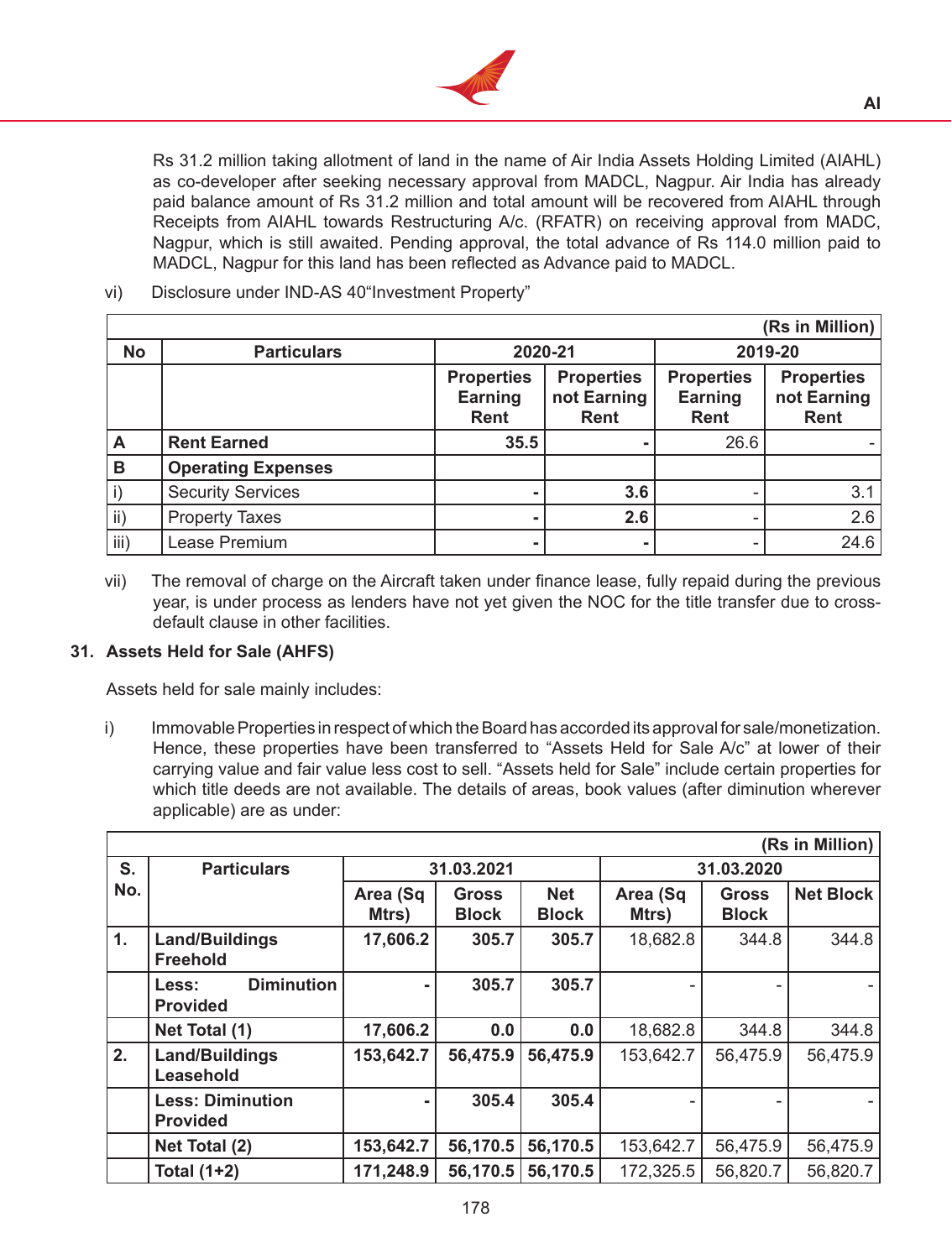

- ii) In terms of decision taken, as per the records of the discussions held in the Ministry of Finance on 1st June 2017for the development of assets of AI located at Vasant Vihar Housing Colony, 121410 sq mtrs Rs 51,295.1 million (PY: Rs 51,295.1 million) and Baba Kharag Singh Marg Land 14326.38 sq mtrs Rs 4,770.7 million (PY: Rs 4,770.7 million), these properties have been handed over to the Ministry of Urban Development (MoUD). The MoUD has been entrusted with the overall responsibility of sale of these two properties by the Government and the monetization proceeds will be transferred to AIAHL.
- iii) During FY 2020-21, the company has provided for a diminution in the value of 34 (PY: 2) properties under AHFS amounting to Rs 1,774.8 million (PY: Rs 94.3 million), which has been accounted for in the Statement of Profit and Loss. The total diminution provided against AHFS properties amounts to Rs 1,869.1 million.
- iv) For the purpose of disclosure of non-availability of title deeds in Note No 30 (i) and 31 (i) in respect of Land & Buildings included in AHFS, ROU, Investment Properties and PPE, certain properties for which photocopies are available or for which registration formalities are yet to be completed have not been included. Efforts are being made by the Company to obtain duplicate certified copies of such title deeds and other relevant records of properties in cases where original title deeds are not in possession of the Company. Further, the Company is also in the process of completing registration formalities in respect of such properties.
- v) Two Boeing-777-300 ER aircraft, which were procured on behalf of Government of India and were classified as Assets Held for sale have been transferred to Government of India during the year.

## **32. Vayudoot**

 After carrying out all disbursements as per the directions of the Ministry of Civil Aviation pertaining to the merger of Vayudoot with Air India Ltd, a balance amount of Rs 28.2 million (PY: Rs. 28.2 million) remains which has been reflected in the books of accounts of AI as "Liability" under "Vayudoot Settlement Account". However, necessary decision regarding the adjustment of this outstanding amount can be taken only when certain Contingent Liabilities relating to Vayudoot Ltd which continue to be disclosed in the Accounts of the AI are settled. This is mainly because these may lead to future liabilities for AI as they mainly pertain to legal cases pending against Vayudoot.

# **33. Physical Verification & Reconciliation**

 The Physical Verification of Assets is done on a rotational basis so that every asset is verified in block of two years and the discrepancies observed in the course of the verification adjusted in the year in which report is finalized. The current Physical Verification exercise carried out is for the Biennial Year 2020-22. The physical verification of aircraft and non- aircraft stores was conducted by five outsourced firms at Mumbai, Kolkata, Delhi, Chennai & Hyderabad for the Biennial Year 2020-22. The details of the same are as under:

- i) Fixed Assets:
	- a) Physical Verification and Reconciliation of major assets constituting around 98% viz. Airframes, Aero-engines, APUs and Simulators is carried out at the end of each year. The physical verification and reconciliation as on  $31<sup>st</sup>$  March, 2021 of major assets with the records of Finance and Engineering Department has been completed and no major discrepancies have been reported.
	- b) The Physical Verification and Reconciliation of assets other than above constituting around 2% of the gross block as on 31<sup>st</sup> March 2021 including assets migrated in the fixed assets register at block level as one item for which line item identification is under progress for the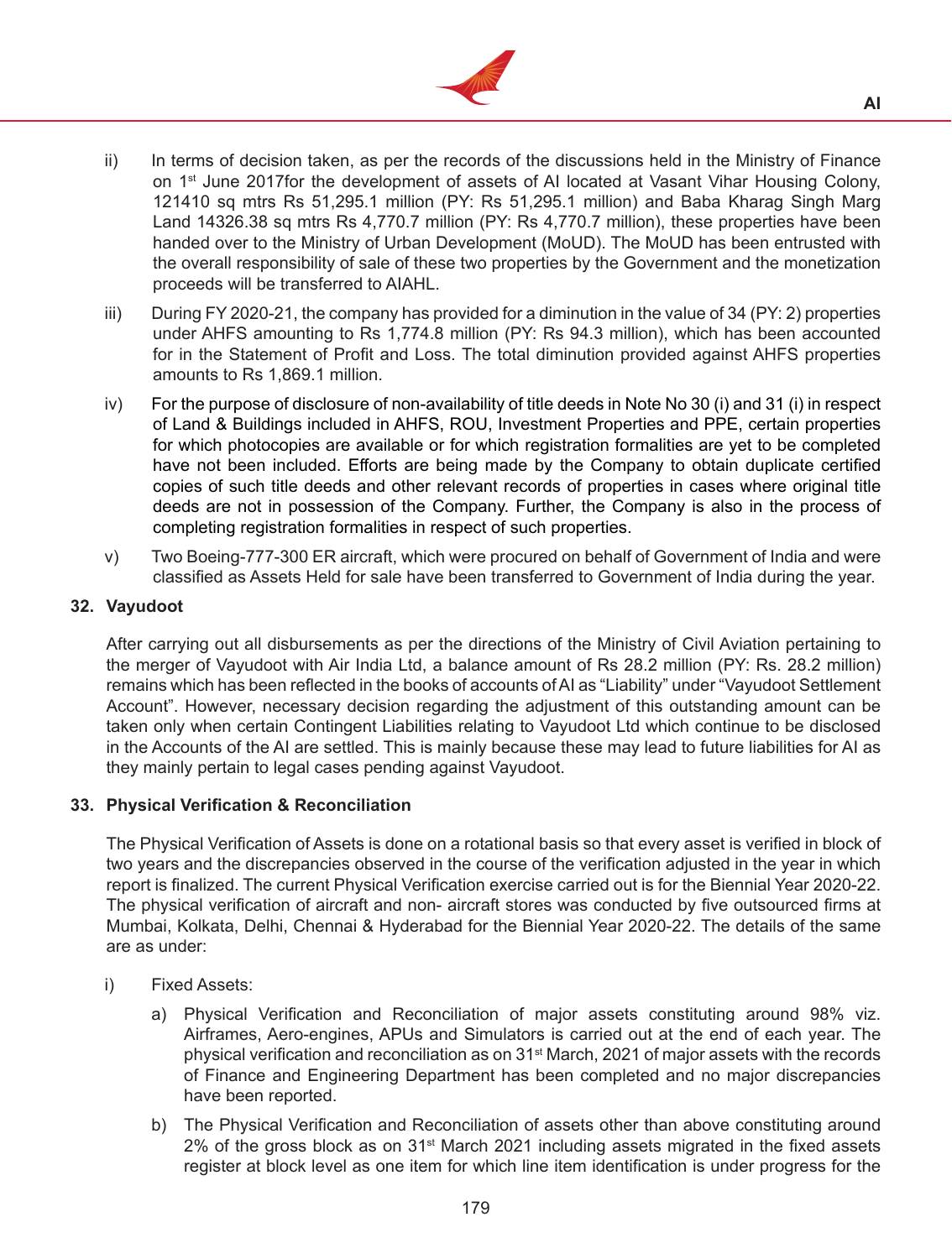

biennial period 2020-22. Further, the physical verification of the assets for the biennial period 2018-20 was completed in the previous year. However, necessary action on the Physical Verification Report of the biennial period 2018-20 is still under progress and necessary action on the same will be taken on the receipt of approval from the competent authority for shortages identified, at a book value of around Rs 111.7 million.

ii) Inventory:

 Physical Verification of Aircraft/Non-aircraft Inventory (except inventory lying with the third parties and some inventory lying in engineering workshops) for the biennial period 2020-22 has been completed and shortage of Rs 3.4 million (PY: Rs 32.2 million) and excesses of Rs. 1.7 million (PY Rs.15.5 million) have been observed. Pending approval from the Competent Authority a provision amounting to Rs.3.4 million (PY 29.8 million) for shortages have been made. Further, it has been proposed to also cover the inventory of phased out fleet of B-737-200 for physical verification in the biennial period 2020-22.

## **34. Effect of changes in Exchange rates (Ind AS-21)**

- i) Transactions relating to Foreign Inventory Procurements and closing balances of certain foreign currency monetary items have not been translated at the date of transaction, as required under Ind AS, due to complexity of transactions. The impact of translation of the same is not ascertained; however, the same is not likely to be material.
- ii) The Company has not adopted Appendix B to Ind AS 21 Foreign Currency Transactions and Advance Consideration which clarifies the date of transaction for the purpose of determining the exchange rate to use on initial recognition of the related asset, expense or income when an entity has received or paid advance consideration in a foreign currency. However, the effect on account of non-adoption of this amendment is not likely to be material.

### **35. Confirmations/Reconciliations**

- i) The reconciliation of receivables and payables including, suspense/control ledgers and staff related accounts is under process. Impact, if any, of consequential adjustment arising out of reconciliation will be dealt with in the year of completion of Reconciliation (also refer Note 39).
- ii) The Company has sought the confirmation of balances for major receivables, payables, advances and inventory lying with third parties. However, only some of the parties have responded. Wherever the balances confirmed by the parties are not in agreement with the books, reconciliation of difference is under process.
- iii) Tax Deducted at source (TDS) credits in respect of Income Tax and Provident Fund liability in respect of both employees' and employer's contribution are still pending to be reconciled with tax credit statement (Form 26AS) and Employees' Provident Fund Trusts books respectively.

### **36. Bank Accounts Confirmation**

(i) The Company has requested for confirmation/Bank Statements/Direct confirmation as on  $31<sup>st</sup>$ March 2021 to Statutory Auditors. The Company has obtained confirmation/bank statements in respect of bank accounts/fixed deposits/loan accounts except for 9 bank accounts (PY: 17 bank accounts) carrying aggregate balance of Rs. 2.2 million (PY: Rs 30.6 million). However, as per the Statutory Auditors they have not received the confirmations directly in respect of 139 bank accounts (PY: 219 Bank Accounts) carrying aggregate debit balance of Rs 1,589.2 million (PY: Rs 2,892.2 million) and 1 bank account (PY: Nil) carrying aggregate credit balance of Rs 3,669.2 million (PY: Nil). Fixed Deposit accounts carrying aggregate balance of Rs 1,158.7 million (PY: Rs 1,280.1 million) and Loans taken from 11 banks (PY: 1 bank) carrying balance amounting to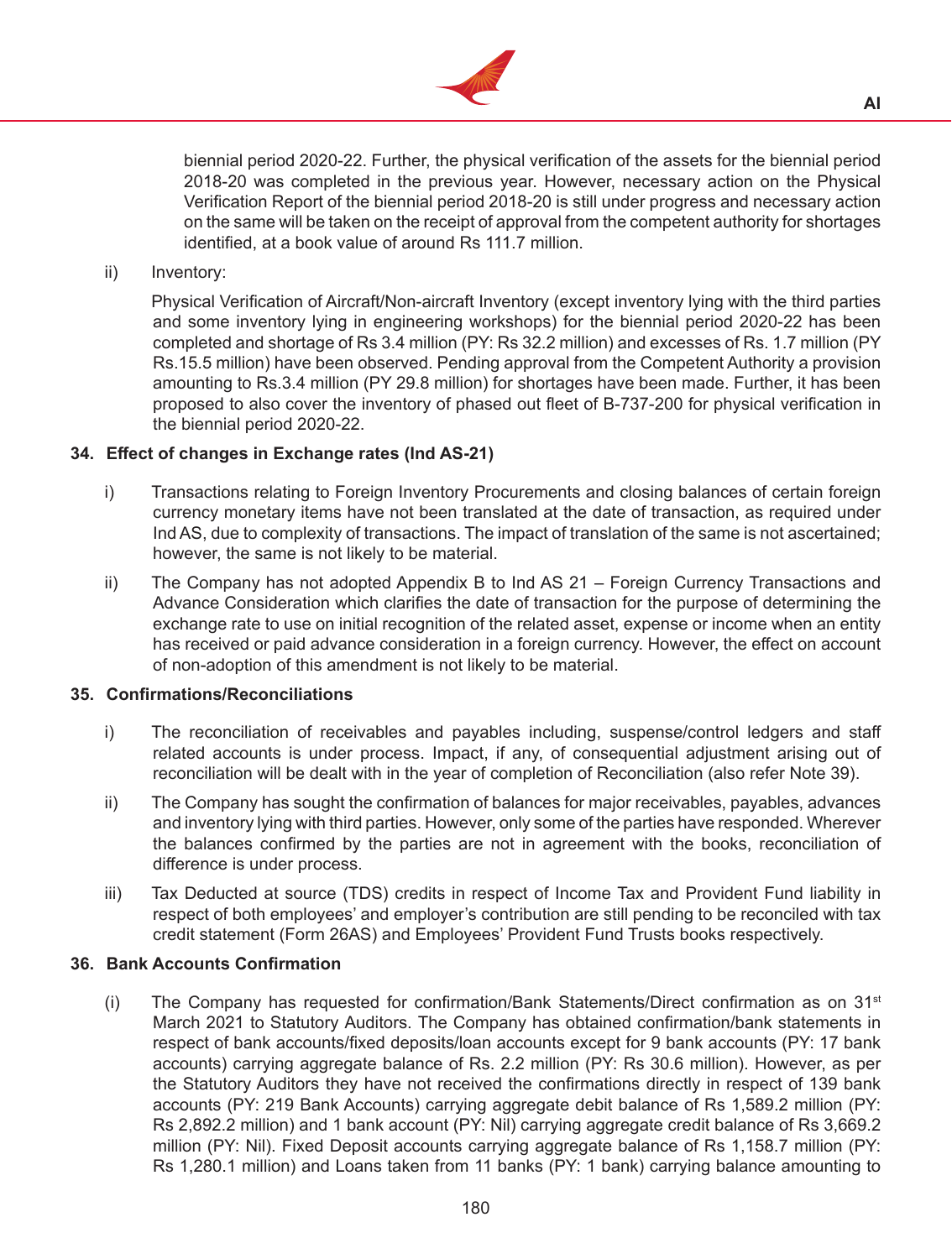

Rs 73,405.0 million (PY: Rs 3,662.0 million) as on 31st March 2021.

 $(ii)$  As on 31<sup>st</sup> March 2021, the Company has inoperative Bank accounts carrying a total balance of Rs 11.7 million (PY: Rs 5.8 million).

# **37. Internal Control**

The Company is in the process of strengthening the internal audit process so as to ensure the coverage of all the areas as envisaged in the Minimum Audit Programme and ensure effective internal controls at stations, regional offices, user departments and Central Accounts Office. To comply with the same, Independent Chartered Accountants firms have been appointed by the Company. System for uniform and timely accounting in SAP as well as other software, including interface with each other, is under process of being strengthened.

# **38. Inventories**

- i) The Work Order Suspense account includes items of Rs 1,274.7 million (PY: Rs 1,367.5 million) out of which provision has been made for Rs 1,153.8 million (PY: Rs 1,065.6 million) for all the items irrespective of work completion status upto September 2020, items in completed status upto March 2021, heavy checks upto December 2020 and in-transit checks/express checks upto March 2021.
- ii) Pending reconciliation/rectification, provision of Rs 252.5 million (PY: Rs 147.6 million) has been made towards the inventory balances lying under various intermediary /suspense accounts under RAMCO system for which consumption/issue/scrappage has not been updated until 31<sup>st</sup> March 2021. The amount lying in such accounts as at 31<sup>st</sup> March 2021 is Rs 534.7 million (PY: Rs. 472.7 million).
- iii) The accounting of FDI (Freight, Duty and Incidentals) in RAMCO is done on block level instead of at transaction level. At the year end, FDI is expensed out on the basis of ratio of the inventory consumed during the year to the total inventory. The total of FDI expensed out during the year amounts to Rs 377.2 million (PY: Rs 959.9 million). This practice has been followed consistently in view of bulk and consolidated movement of spares, and difficulty in identifying and allocating item wise FDI.

# **39. Status of Reconciliation with Airport Operators**

# A) **Reconciliation related**

i) The reconciliation with various Airport Operators has been carried out during the year and the status of the same as on  $31<sup>st</sup>$  March 2021 is given hereunder:

|              |                                            |                                                                    |                                                                              | (Rupees in Million) |
|--------------|--------------------------------------------|--------------------------------------------------------------------|------------------------------------------------------------------------------|---------------------|
| <b>No</b>    | <b>Name of Airport Operator</b>            | <b>Balance Payable as</b><br>per Air India Ltd as<br>on 31.03.2021 | <b>Balance Receivable</b><br>as per Airport<br>Operators as on<br>31.03.2021 | <b>Difference</b>   |
|              | Airport Authority of India (AAI)           | 17,707.4                                                           | 23,233.4                                                                     | (5,526.0)           |
| 2            | Mumbai International Airport Ltd<br>(MIAL) | 1,951.4                                                            | 2,139.5                                                                      | (188.1)             |
| $\mathbf{3}$ | Delhi International Airport Ltd<br>(DIAL)  | 2,014.6                                                            | 1,960.6                                                                      | 54.0                |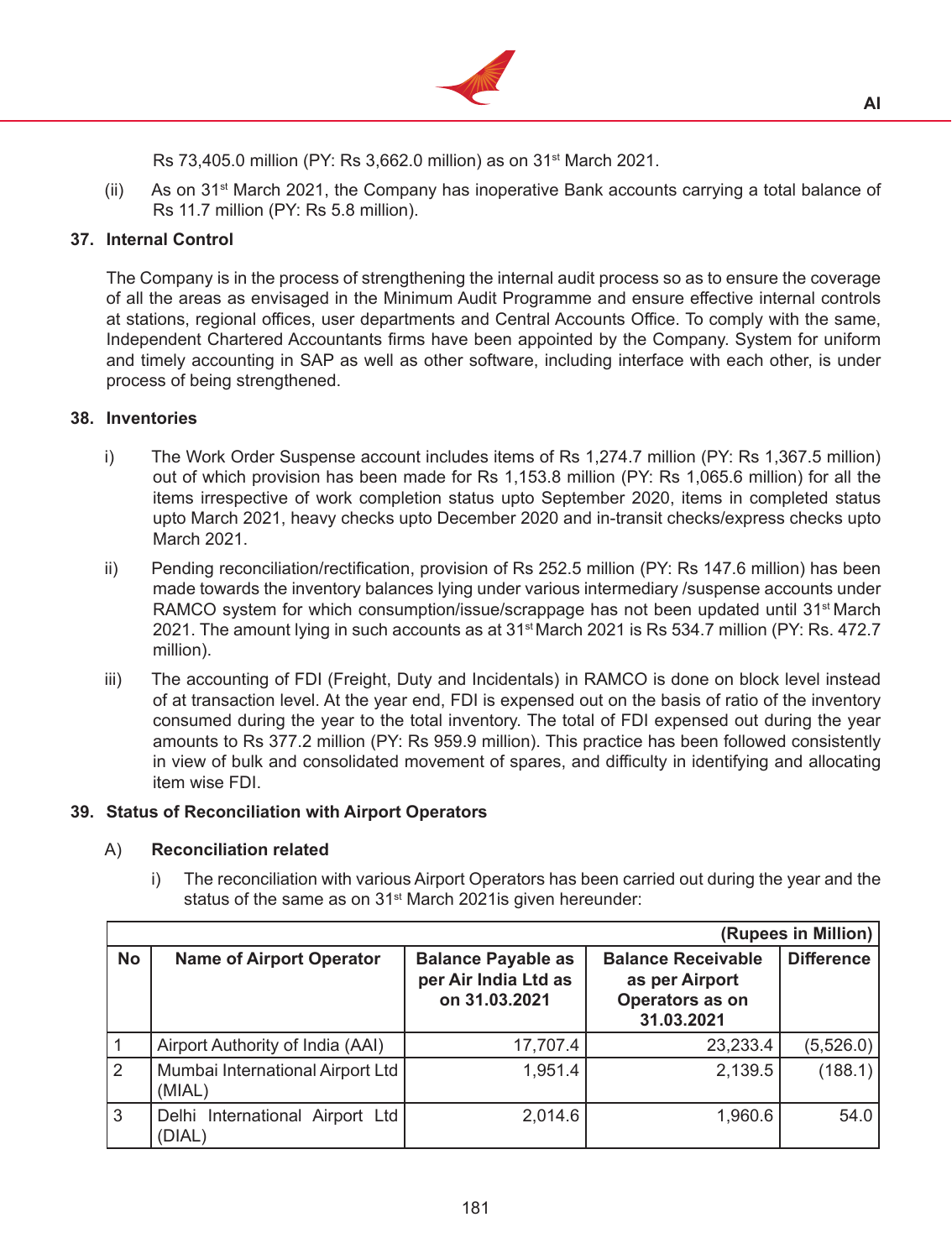

|                 |                                                        |                                                                    |                                                                              | (Rupees in Million) |
|-----------------|--------------------------------------------------------|--------------------------------------------------------------------|------------------------------------------------------------------------------|---------------------|
| <b>No</b>       | <b>Name of Airport Operator</b>                        | <b>Balance Payable as</b><br>per Air India Ltd as<br>on 31.03.2021 | <b>Balance Receivable</b><br>as per Airport<br>Operators as on<br>31.03.2021 | <b>Difference</b>   |
| $\vert 4 \vert$ | Cochin International Airport Ltd<br>(CIAL)             | 179.4                                                              | 179.4                                                                        |                     |
| 5               | Greater Hyderabad International<br>Airport Ltd (GHIAL) | 515.0                                                              | 529.2                                                                        | (14.2)              |
| 6               | Bangalore International Airport<br>Limited (BIAL)      | 103.2                                                              | 103.2                                                                        |                     |
| 7               | International<br>Airport<br>Kannur<br>Limited (KIAL)   | 8.7                                                                | 8.7                                                                          |                     |
| 8               | Adani Airport, Mangalore                               | 7.5                                                                | 7.5                                                                          |                     |
| 9               | <b>MIHAN Nagpur</b>                                    | 1.6                                                                | 49.6                                                                         | (48.0)              |

- ii) The major reasons for the difference are due to payments/credits given by AI up to  $31<sup>st</sup>$  March 2021 for which accounting effect by the Airport Operators is yet to be given and the difference due to disputes in rates applied for landing and parking charges, ground handling, royalty, space rentals, service tax on electricity charges, etc., wherever not provided for, which are not as per terms of the Agreements. In the case of some Airport Operators, wherever unreconciled difference is there, the same has been disclosed as Contingent Liability.
- iii) The company has provided for the interest on the outstanding of airport operators based on the invoice/information wherever made available by airport operators. The same are under verification/reconciliation through external consultants and adjustments, if any, shall be taken in the year of finalization of such verification/reconciliation.
- iv) The balances in respect of AAI are in the process of reconciliation. The differences are mainly on account of effect of, 'Umbrella Agreement' signed between AI and AAI in FY 2018-19, MoU relating to revenue sharing of Cargo Complex Mumbai and TDS credits not considered by AAI. The process of reconciliation and adjustment in regard to these issues is going on at all Regions with AAI and necessary effect for the same will be given on the completion of the reconciliation of all balances with AAI. However, the un-reconciled difference of Rs 49.5 million (PY: Rs 780.7 million) has been disclosed as Contingent Liability.
- v) An airport operator has raised invoice of Rs. 834.2 million towards parking charges and Rs.281.7 million towards Passenger Boarding Bridge (PBB) charges. A part of the parking charges has been disputed by the company on account of eligible credit for dedicated parking bays not given and the unusual circumstances arising out of COVID 19. Further, the company has also disputed the levy of PBB charges due to prolonged grounding of aircraft in view of lockdown situation arising out of COVID-19 and the airport being closed. The Company is in the process of ascertaining/ reconciling the same with the airport operator. However, on a prudence basis, the Company has made provision for full amount as invoiced by the airport operator.

### B) **Other Matters**

i) The company expects a reimbursement from an Airport Operator, of Rs 37.0 million (PY: Rs Nil) against property tax for construction of New Hanger at NEC, Mumbai for the period 2015- 2021, on account of the differential amount of property tax between the old and new rates.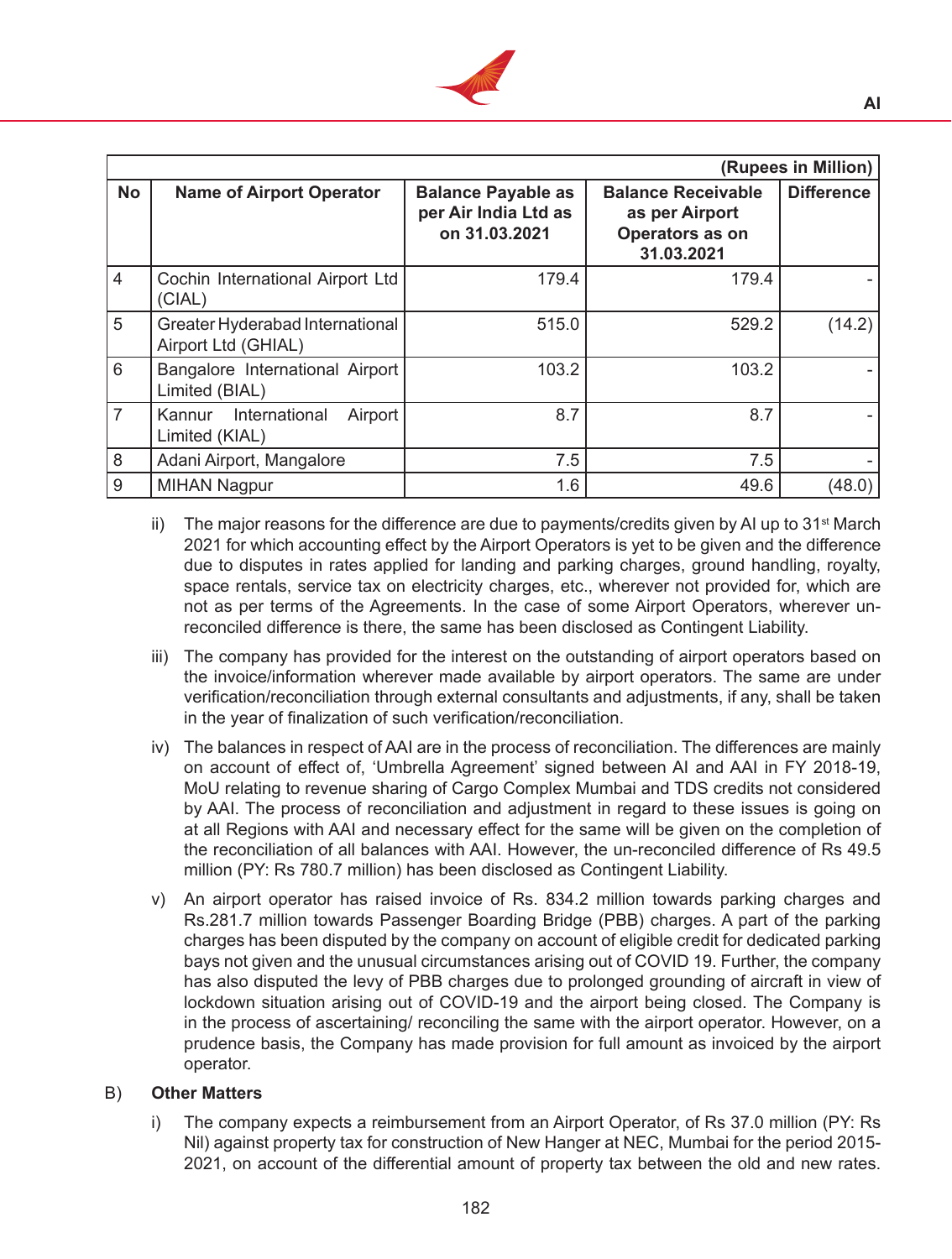

The necessary adjustments shall be carried out on confirmation from the Airport Operator.

ii) Other financial liabilities (Note 15) includes Rs.1,206.7 million in respect of levy on security handling income, which is payable to various airport operators. The obligation of making payment to the airport operators is dependent upon the recovery of the levy from the customer airlines. Necessary adjustments will be carried out on the reconciliation of the liability to airport operators vis-à-vis the recoverable from customer airlines is under process by the Company.

### **40. Segment Reporting:**

i) The Company is engaged in airline related business which is the only reportable segment. The details of geographical area wise revenue earned (derived by allocating revenue to the area in which the sales were made) are given hereunder:

|              |                                              |           | (Rs in Million) |
|--------------|----------------------------------------------|-----------|-----------------|
|              | <b>Particulars</b>                           | 2020-21   | 2019-20         |
| $\mathbf{a}$ | USA/Canada                                   | 9,603.3   | 32,171.1        |
| $\mathsf{b}$ | UK/Europe                                    | 4,407.3   | 25,902.7        |
| $\mathbf{C}$ | Asia (excluding India), Africa and Australia | 7,180.5   | 29,992.5        |
|              | India                                        | 82,241.9  | 189,039.8       |
|              | <b>Total</b>                                 | 103,433.0 | 277,106.1       |

- ii) Major revenue-earning asset of the Company is the aircraft fleet, which is flexibly deployed across its worldwide route network. Other non-current assets (other than financial instruments) located outside India are not material, hence, not disclosed.
- iii) There are no customers contributing to operating revenue exceeding 10% of total revenues in current year as well as previous year.

#### **41. Related Party Transactions:**

Disclosure of the names and relationship of the Related Parties as required under IndAS-24are as under:

### **A. Key Management Personnel & Relatives**:

### i) **Key Management Personnel & Relatives:**

|     | <b>Name</b>                  | <b>Particulars</b>                                                                          |
|-----|------------------------------|---------------------------------------------------------------------------------------------|
| (A) | <b>Whole-Time Directors</b>  |                                                                                             |
|     | Shri Ashwani Lohani          | Chairman & Managing Director<br>(Ceased to be CMD effective 14 <sup>th</sup> February 2020) |
| 2   | Shri Rajiv Bansal            | Chairman & Managing Director<br>(Appointed as CMD effective 14th February 2020)             |
| 3   | Shri Vinod Hejmadi           | Director - Finance                                                                          |
| 4   | Ms. Amrita Sharan            | Director-Personnel<br>(Appointed on the Board effective 14 <sup>th</sup> July 2020)         |
| 5   | Ms. Meenakshi Mallik         | Director-Commercial<br>(Appointed on the Board effective 14 <sup>th</sup> July 2020)        |
| 6   | Capt. Rajwinder Singh Sandhu | <b>Director Operations</b><br>(Appointed on the Board effective 24 <sup>th</sup> July 2020) |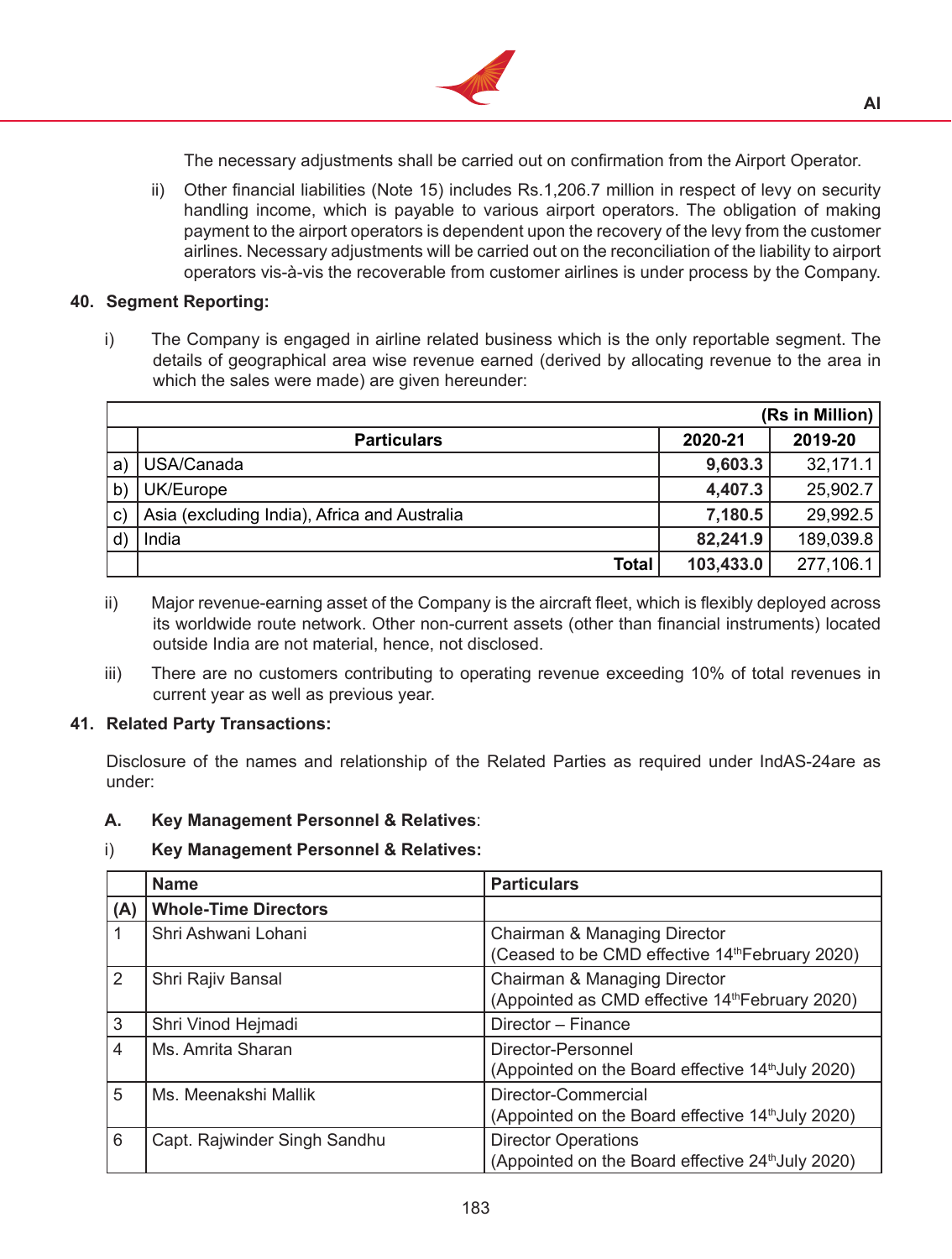

| (B)            | <b>Government Nominee Directors</b> |                                                                                                                                                                                                 |
|----------------|-------------------------------------|-------------------------------------------------------------------------------------------------------------------------------------------------------------------------------------------------|
| $\overline{7}$ | Shri Praveen Garg                   | Additional Secretary & Financial Advisor, Ministry of<br>Civil Aviation.<br>(Appointed on the Board effective 30th August,<br>2019 and ceased to be on the Board effective 18<br>February 2020) |
| 8              | Shri Vimalendra Anand Patwardhan    | Joint Secretary & Financial Advisor, Ministry of Civil<br>Aviation.<br>(Appointed on the Board effective 18th February<br>2020)                                                                 |
| 9              | Shri Satyendra Kumar Mishra         | Joint Secretary, Ministry of Civil Aviation.                                                                                                                                                    |
| 10             | Shri Arun Kumar                     | Additional Secretary & Financial Advisor, Ministry of<br>Civil Aviation.<br>(Ceased to be on the Board effective 10th July 2019)                                                                |
| (C)            | <b>Independent Directors</b>        |                                                                                                                                                                                                 |
| 11             | (Dr.) Shri Ravinder Kumar Tyagi     | Ceased to be on the Board effective 31 <sup>st</sup> May 2020                                                                                                                                   |
| 12             | (Dr.) Shri Syed Zafar Islam         | Ceased to be on the Board effective 31 <sup>st</sup> May 2020                                                                                                                                   |
| 13             | Shri Y.C. Deveshwar                 | Ceased to be on the Board effective 11 <sup>st</sup> May 2019                                                                                                                                   |
| 14             | Shri Kumar Mangalam Birla           | Ceased to be on the Board effective $7th$ August 2021                                                                                                                                           |
| 15             | Smt. Purandeswari Daggubati         |                                                                                                                                                                                                 |

### ii) **Transactions with Key Managerial Personnel**

- a) There are no transactions with key managerial personnel other than Remuneration and Perquisites to Chairman & Managing Director, Functional Directors and Sitting fees to Independent Directors.
- b) No loans or credit transactions were outstanding with Directors or officers of the Company or their Relatives as at 31<sup>st</sup> March, 2021 (PY: Rs Nil).

### iii) **Key Managerial Remuneration**

(a) Salary and Allowances

| <b>No</b>    | <b>Particulars</b>                                                                | (Rs in Million) |         |
|--------------|-----------------------------------------------------------------------------------|-----------------|---------|
|              |                                                                                   | 2020-21         | 2019-20 |
| (a)          | <b>Chairman &amp; Managing Director</b>                                           |                 |         |
|              | Salaries & Allowances                                                             | 3.3             | 17      |
|              | (including value of perquisites 2020-21: Rs Nil (PY: Rs 0.03 million)             |                 |         |
| (b)          | <b>Functional Directors</b>                                                       |                 |         |
| $\mathsf{i}$ | Salaries & Allowances                                                             | 15.9            | 3.0     |
|              | (including value of perquisites 2020-21: Rs 0.14million (PY: Rs 0.04)<br>million) |                 |         |
| ii)          | <b>Contribution to Provident Fund</b>                                             | 1.0             | 0.2     |
| (c)          | <b>Independent Directors</b>                                                      |                 |         |
|              | Sitting Fees paid to Independent Directors                                        | 0.2             | 0.5     |

Note: Transactions such as providing airline related services in the normal course of business are not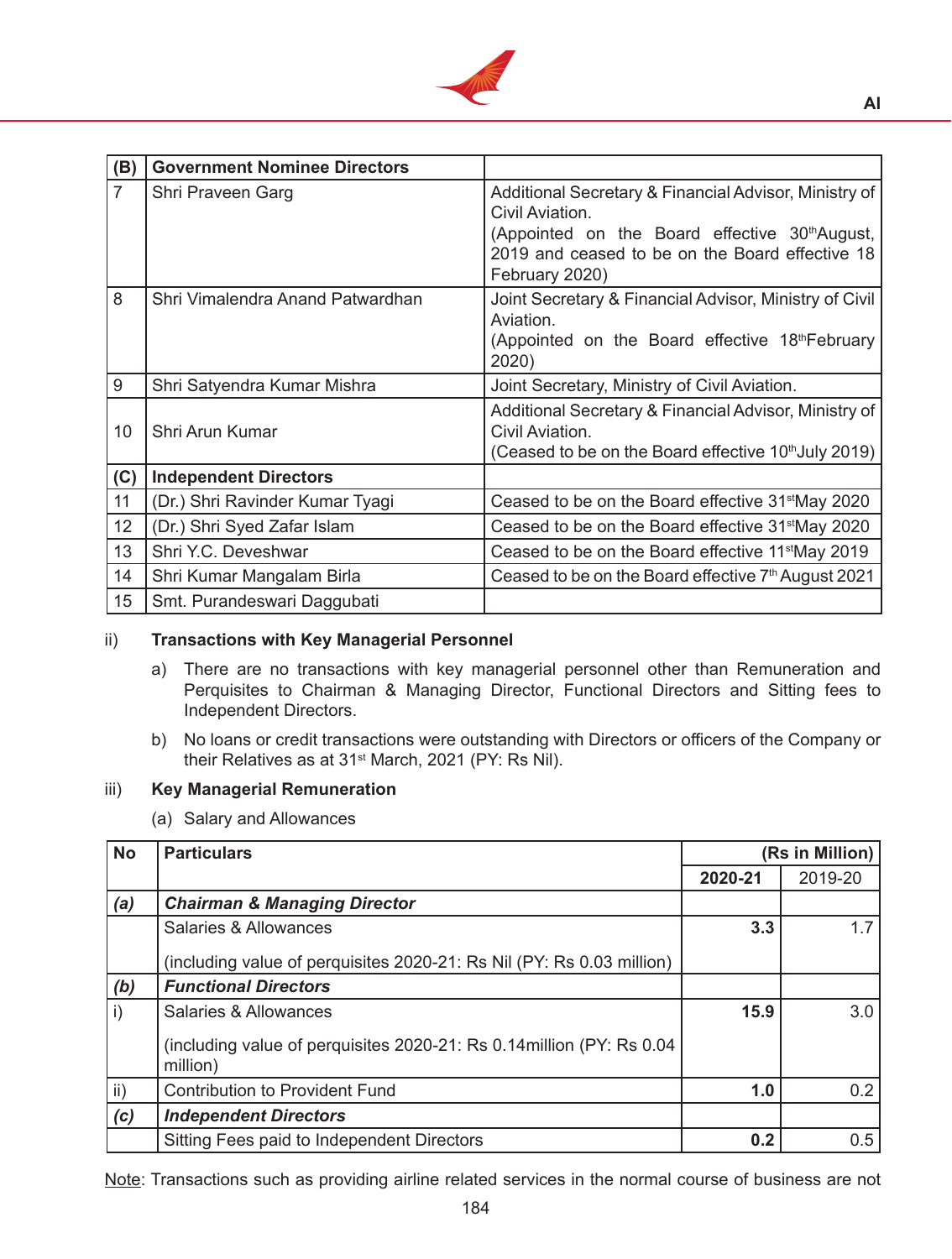

included above.

(b) Employee Benefits Obligations relating to KMP (Functional Directors)

|           |                                   |                  | (Rs in Million) |
|-----------|-----------------------------------|------------------|-----------------|
| <b>No</b> | <b>Particulars</b>                | 2020-21          | 2019-20         |
|           | Gratuity Provision                | 6.9              |                 |
| ii)       | <b>Leave Encashment Provision</b> |                  |                 |
| iii)      | Salary Outstanding at year end    | 1.4 <sub>1</sub> |                 |

# **B. Name and Relationship of Group Companies and Joint Venture**

| <b>No</b> | <b>Particulars</b>                                                | <b>Relationship</b>       |
|-----------|-------------------------------------------------------------------|---------------------------|
| i)        | Air India Express Ltd (AIXL)                                      | <b>Subsidiary Company</b> |
|           | (Formerly known as Air India Charters Ltd (AICL))                 |                           |
| ii)       | Al Airport Services Ltd (AIASL)                                   | <b>Subsidiary Company</b> |
|           | (Formerly known as Air India Air Transport Services Ltd (AIATSL)) |                           |
| iii)      | AI Engineering Services Ltd (AIESL)                               | <b>Subsidiary Company</b> |
| iv)       | Alliance Air Aviation Ltd (AAAL)                                  | <b>Subsidiary Company</b> |
|           | (Formerly known as Airline Allied Services Ltd (AASL))            |                           |
| V)        | Hotel Corporation of India Ltd (HCI)                              | <b>Subsidiary Company</b> |
| Vi)       | Air India SATS Airport Services Pvt Ltd                           | Joint Venture (JV)        |

Transactions with Group Companies

|                 |                                                    |          | (Rs in Million) |
|-----------------|----------------------------------------------------|----------|-----------------|
| <b>No</b>       | <b>Transactions</b>                                | 2020-21  | 2019-20         |
| 1               | Air India Express Ltd (AIXL)                       |          |                 |
| a)              | <b>Expenditure</b>                                 |          |                 |
| b)              | <b>Revenue</b>                                     |          |                 |
| $\mathsf{i}$    | Revenue Sharing with Air India Ltd                 | 2,402.4  | 3,500.0         |
| ii)             | <b>Interest Cost Reimbursement by Subsidiaries</b> | 1,029.8  | 984.3           |
| iii)            | Handling & Servicing                               | 62.1     | 163.2           |
| iv)             | <b>Others</b>                                      | 163.2    | 172.7           |
| $\mathbf{c})$   | Closing Balance as on 31 <sup>st</sup> March       |          |                 |
|                 | - Advances                                         | 12,567.6 | 11,347.0        |
|                 | - Investments                                      | 7,800.0  | 7,800.0         |
| $\overline{2}$  | <b>Alliance Air Aviation Ltd (AAAL)</b>            |          |                 |
| a)              | <b>Expenditure</b>                                 |          |                 |
| $\mathsf{i}$    | <b>Staff Cost Pay and Allowances</b>               |          | 6.7             |
| ii)             | <b>Staff Cost Travelling Expenses</b>              | 1.8      | 1.3             |
| b)              | <b>Revenue</b>                                     |          |                 |
| $\mathsf{i}$    | Interest Cost Reimbursement by Subsidiary          | 1,614.0  | 1,446.3         |
| $\mathsf{ii}$ ) | Handling & Servicing                               | 33.2     | 76.6            |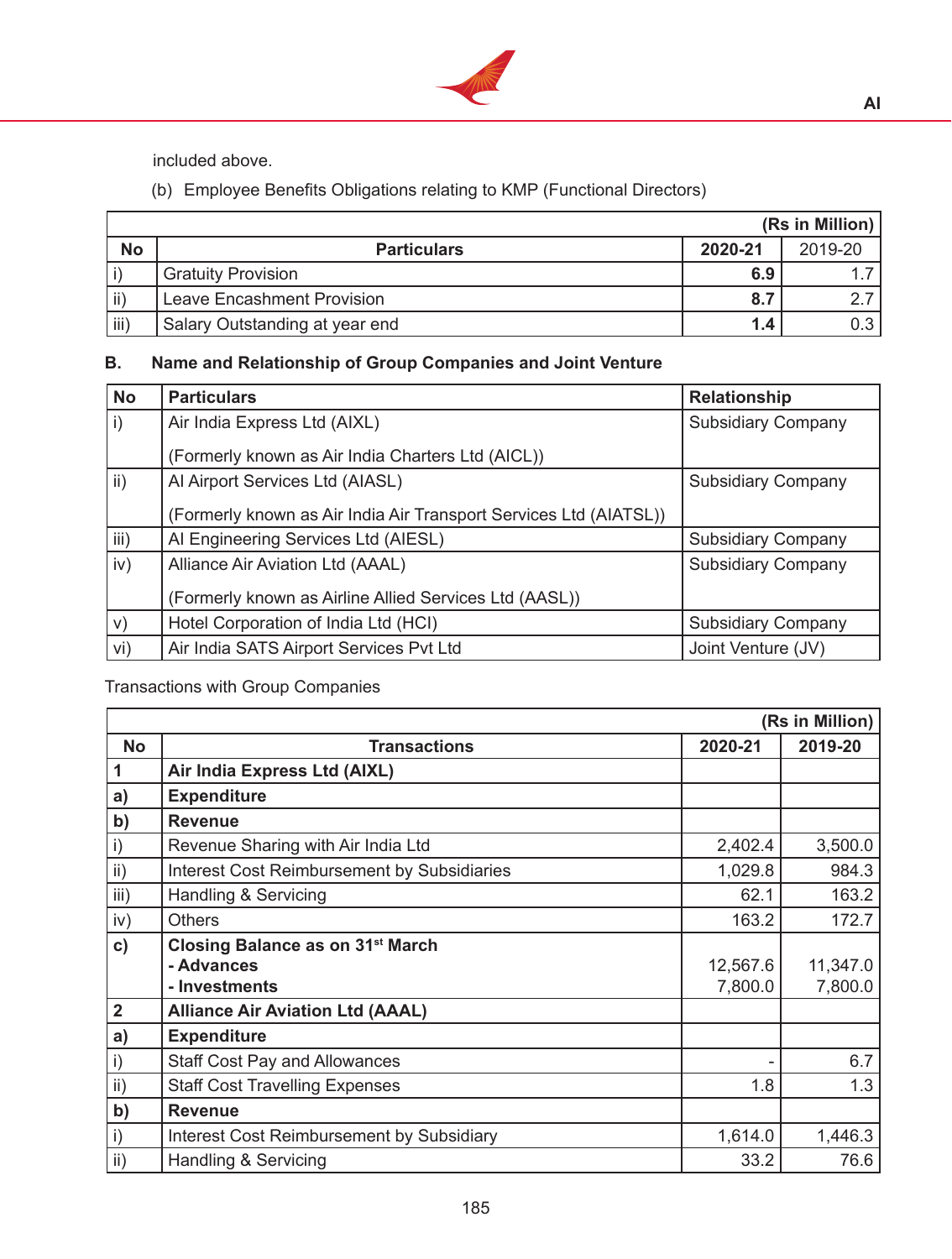

| iii)                    | Others                                                                                                 | 163.5    | 206.5    |
|-------------------------|--------------------------------------------------------------------------------------------------------|----------|----------|
| $\mathbf{c})$           | Closing Balance as on 31 <sup>st</sup> March                                                           |          |          |
|                         | - Advances                                                                                             | 20,586.2 | 17,060.7 |
|                         | - Investments                                                                                          | 4,022.5  | 4,022.5  |
| $\mathbf 3$             | <b>Hotel Corporation of India Ltd (HCI)</b>                                                            |          |          |
| a)                      | <b>Expenditure</b>                                                                                     |          |          |
| $\mathsf{i}$            | <b>Pax Amenities</b>                                                                                   | 80.9     | 403.0    |
| $\mathsf{ii}$ )         | <b>Others</b>                                                                                          | 66.3     | 109.6    |
| b)                      | <b>Revenue</b>                                                                                         |          |          |
| $\mathsf{i}$            | Interest Cost Reimbursement by Subsidiary/Others                                                       | 351.9    | 260.8    |
| $\mathsf{ii}$           | <b>Others</b>                                                                                          | 0.1      | 0.3      |
| $\mathbf{c})$           | <b>Closing Balance as on 31st March</b>                                                                |          |          |
|                         | - Advances                                                                                             | 4,092.9  | 3,433.8  |
|                         | - Investments                                                                                          | 1,106.0  | 1,106.0  |
| $\overline{\mathbf{4}}$ | Al Airport Services Ltd (AIASL)                                                                        |          |          |
| a)                      | <b>Expenditure</b>                                                                                     |          |          |
| $\mathsf{i}$            | <b>Handling Charges</b>                                                                                | 1,232.0  | 3,430.5  |
| $\mathsf{ii}$ )         | <b>Interest Paid to Subsidiary</b>                                                                     | 113.7    | 105.0    |
| iii)                    | <b>Others</b>                                                                                          | 84.9     | 136.3    |
|                         |                                                                                                        |          |          |
| b)                      | <b>Revenue</b>                                                                                         |          |          |
| $\mathsf{i}$            | Revenue Sharing with Air India                                                                         | 213.6    | 342.5    |
| $\overline{ii}$         | <b>Others</b>                                                                                          | 38.9     | 83.5     |
| c)                      | Closing Balance as on 31 <sup>st</sup> March                                                           |          |          |
|                         | - Liability                                                                                            | 808.5    | 1,833.0  |
|                         | - Investments                                                                                          | 1,384.2  | 1,384.2  |
| $\overline{\mathbf{5}}$ | Al Engineering Services Ltd (AIESL)                                                                    |          |          |
| a)                      | <b>Expenditure</b>                                                                                     |          |          |
| $\mathsf{i}$            | <b>Outside Repairs Aircraft</b>                                                                        | 6,251.3  | 10,321.5 |
| $\overline{ii}$         | <b>Others</b>                                                                                          | 9.6      | 174.2    |
| b)                      | <b>Revenue</b>                                                                                         |          |          |
| $\mathsf{i}$            | Interest Cost Reimbursement by Subsidiary                                                              | 1,291.3  | 1,381.7  |
| $\mathsf{ii}$           | <b>Others</b>                                                                                          | 515.0    | 605.9    |
| c)                      | Closing Balance as on 31 <sup>st</sup> March                                                           |          |          |
|                         | - Advances                                                                                             | 15,043.7 | 14,942.5 |
|                         | - Investments                                                                                          | 1,666.7  | 1,666.7  |
| 6                       | Joint Venture Air India SATS Airport Services Pvt Ltd                                                  |          |          |
| a)                      | For transactions with JV AI-SATS refer Note 42(i)<br>Also Refer Note No 27 (ii) for Other Commitments. |          |          |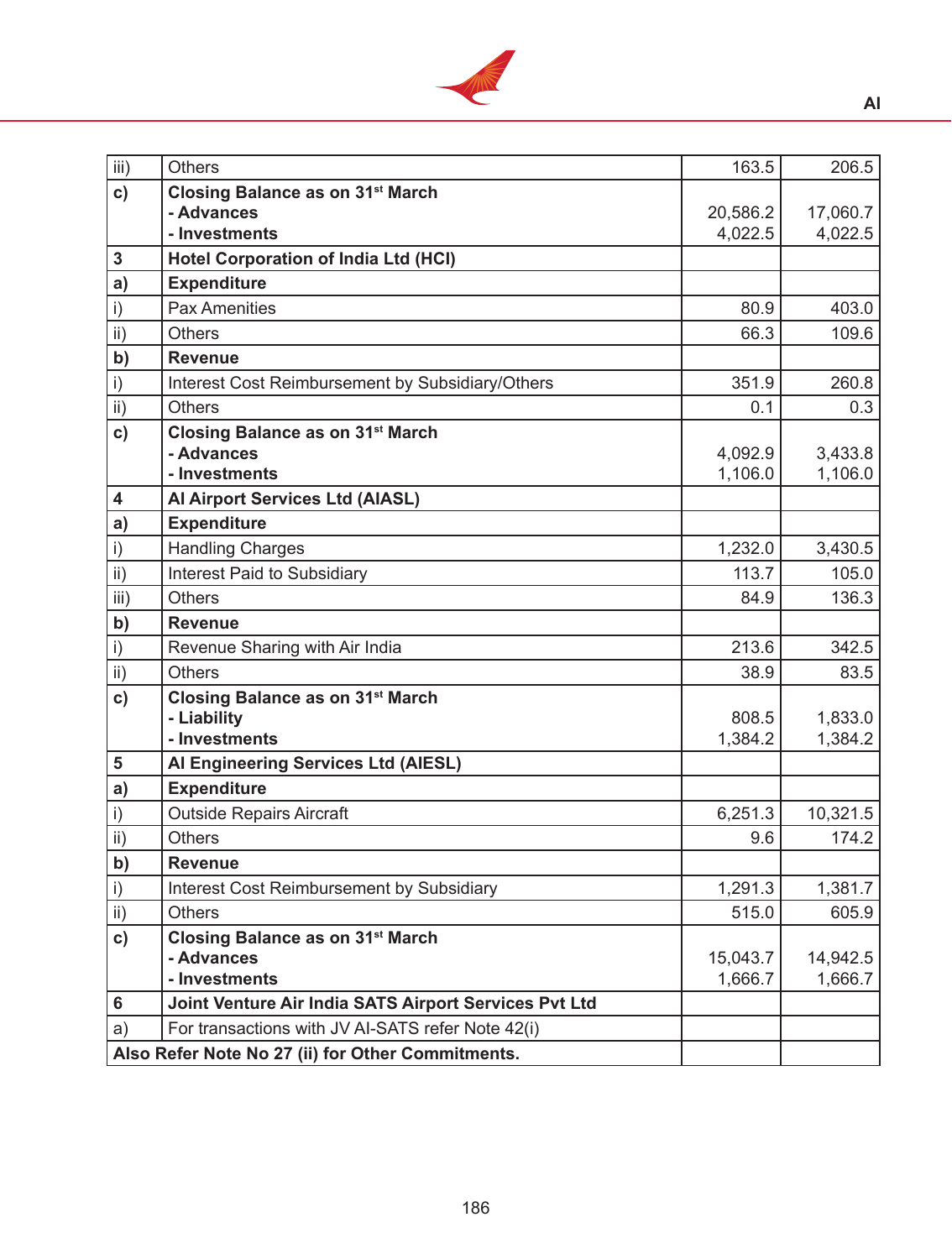

# **C. Transactions with Provident Fund Trusts**

|                       |                                           |               |                                                                                            | (Rs in Million) |
|-----------------------|-------------------------------------------|---------------|--------------------------------------------------------------------------------------------|-----------------|
| <b>Particulars</b>    | 2020-21                                   |               | 2019-20                                                                                    |                 |
|                       | <b>PF Contribution</b><br>during the Year | on 31.03.2021 | Outstanding as   PF Contribution   Outstanding as<br>during the Year $\vert$ on 31.03.2020 |                 |
| <b>PF Trusts Dues</b> | 915.2                                     | 504.4         | 951.1                                                                                      | 2,541.8         |

(Also refer Note No 47(vi))

# **D. Major Transactions with Govt/Govt Related Entities**

| S.<br><b>No</b> | <b>Name</b>                               | <b>Relationship</b>    |
|-----------------|-------------------------------------------|------------------------|
|                 | Airport Authority of India                | <b>Central PSU</b>     |
| $\mathcal{P}$   | Indian Oil Co Ltd                         | <b>Central PSU</b>     |
| 3               | Hindustan Petroleum Co Ltd                | <b>Central PSU</b>     |
| $\overline{4}$  | <b>Bharat Petroleum Co Ltd</b>            | <b>Central PSU</b>     |
| 5               | Air India Assets Holding Co Ltd           | <b>Central PSU</b>     |
| 6               | <b>National Small Savings Fund (NSSF)</b> | <b>Govt Department</b> |
|                 | Govt of India                             | Promoter               |

The details of the major transactions of Revenue and Expenditure of the Company with Govt Related Entities are given hereunder:

|                | (Rs in Million)                     |                                    |                                                 |                                                               |                                                          |                                                             |  |
|----------------|-------------------------------------|------------------------------------|-------------------------------------------------|---------------------------------------------------------------|----------------------------------------------------------|-------------------------------------------------------------|--|
| <b>No</b>      | <b>Name of Entity</b>               | <b>Nature of</b>                   |                                                 | 2020-21                                                       |                                                          | 2019-20                                                     |  |
|                |                                     | <b>Transactions</b>                | <b>Balance</b><br>as on 31st<br><b>Mar'2021</b> | <b>Amount of</b><br><b>Transactions</b><br>during the<br>year | <b>Balance</b><br>as on<br>31 <sup>st</sup> Mar'<br>2020 | <b>Amount</b><br>of Transa-<br>ctions<br>during the<br>year |  |
| 1              | Authority<br>of<br>Airport<br>India | Airport<br>Usage<br>Charges        | 17,707.4                                        | 3,511.8                                                       | 15,920.0                                                 | 4,268.2                                                     |  |
| $\overline{2}$ | Indian Oil Co Ltd                   | Fuel and ATF<br><b>Purchases</b>   | 21,548.6                                        | 11,015.0                                                      | 23,447.0                                                 | 41,312.5                                                    |  |
|                |                                     | Interest on<br>delayed<br>payments | 3,602.7                                         | 1,503.0                                                       | 1,466.8                                                  | 1,466.8                                                     |  |
| 3              | Hindustan<br>Petroleum<br>Co Ltd    | Fuel and ATF<br><b>Purchases</b>   | 7,241.6                                         | 2,824.5                                                       | 7,576.0                                                  | 9,831.7                                                     |  |
|                |                                     | Interest on<br>delayed<br>payments | 1,440.8                                         | 468.0                                                         | 491.1                                                    | 491.2                                                       |  |
| $\overline{4}$ | Bharat Petroleum Co<br>Ltd          | Fuel and ATF<br><b>Purchases</b>   | 7,781.0                                         | 2,981.1                                                       | 8,610.6                                                  | 8,203.6                                                     |  |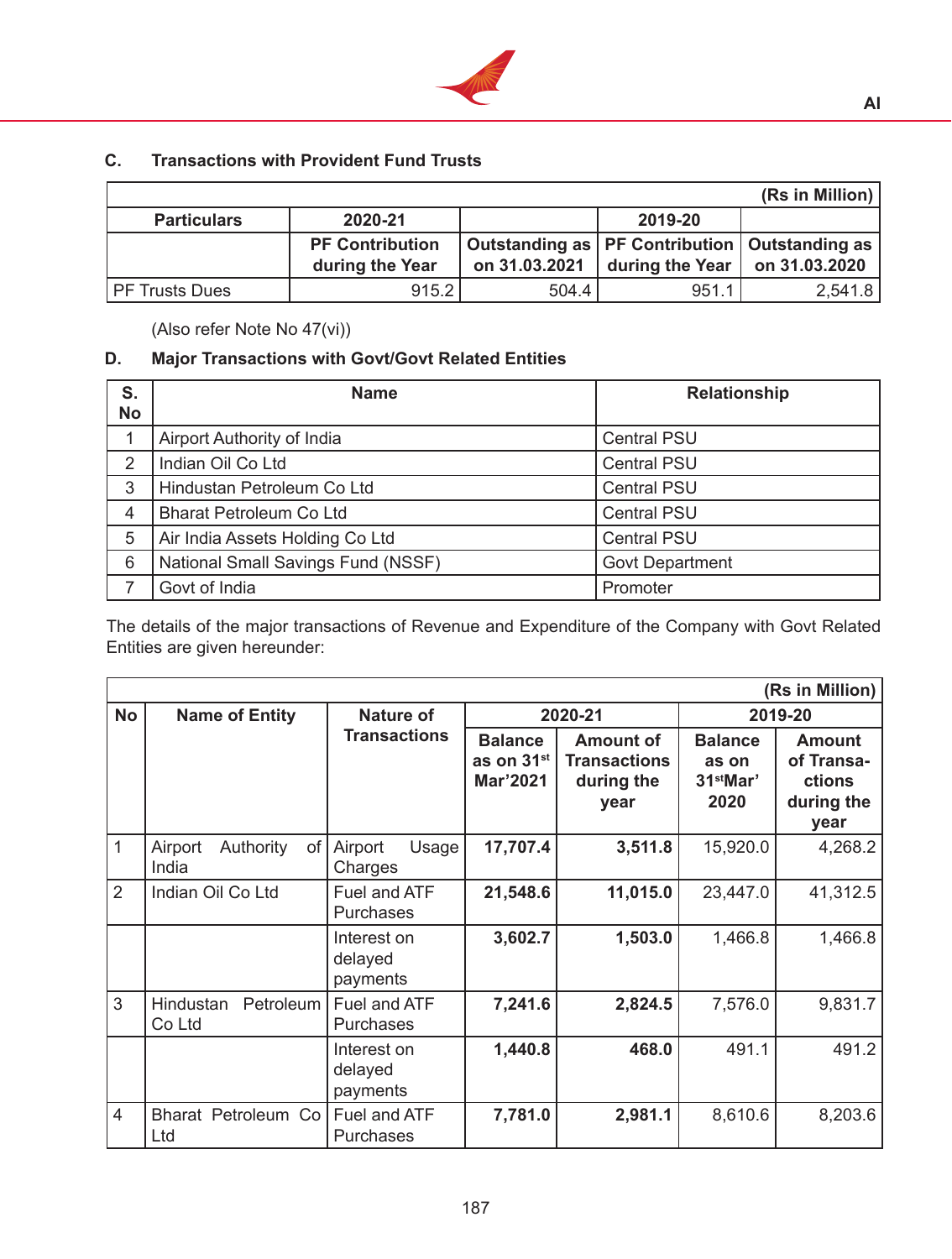

|           | (Rs in Million)                                              |                                                                                                         |                                                      |                                                               |                                                          |                                                             |
|-----------|--------------------------------------------------------------|---------------------------------------------------------------------------------------------------------|------------------------------------------------------|---------------------------------------------------------------|----------------------------------------------------------|-------------------------------------------------------------|
| <b>No</b> | <b>Name of Entity</b>                                        | <b>Nature of</b>                                                                                        |                                                      | 2020-21                                                       |                                                          | 2019-20                                                     |
|           |                                                              | <b>Transactions</b>                                                                                     | <b>Balance</b><br>as on 31 <sup>st</sup><br>Mar'2021 | <b>Amount of</b><br><b>Transactions</b><br>during the<br>year | <b>Balance</b><br>as on<br>31 <sup>st</sup> Mar'<br>2020 | <b>Amount</b><br>of Transa-<br>ctions<br>during the<br>year |
|           |                                                              | Interest on<br>delayed<br>payments                                                                      | 1,828.8                                              | 520.9                                                         | 569.8                                                    | 569.9                                                       |
| 5         | of<br>India<br>Govt<br>Various Ministries and<br>Departments | <b>SESF Flights</b><br>Revenue                                                                          | 902.6                                                | 7,865.1                                                       | 6,478.6                                                  | 9,082.0                                                     |
|           |                                                              | Charter<br>Revenue -<br><b>Others</b>                                                                   | 314.9                                                | 996.1                                                         | 926.7                                                    | 2,711.1                                                     |
|           |                                                              | <b>Mail Revenue</b>                                                                                     | 352.2                                                | 851.0                                                         | 204.8                                                    | 594.2                                                       |
|           |                                                              | Loan from<br><b>National Small</b><br><b>Savings Fund</b><br>(NSSF)                                     | 76,360.0                                             | 50,000.0                                                      | 26,360.0                                                 |                                                             |
|           |                                                              | Advance from<br><b>DRDO</b>                                                                             | 1,260.0                                              | 1,260.0                                                       |                                                          |                                                             |
|           |                                                              | Interest on Loan<br>from NSSF                                                                           | 2,513.1                                              | 3,817.7                                                       | 2,240.6                                                  | 2,240.6                                                     |
| 6         | India<br>Air<br><b>Assets</b><br><b>Holding Co Ltd</b>       | Reimbursement<br>of Interest on AI<br>Loans carved<br>out to AIAHL                                      | -                                                    |                                                               |                                                          | 17,637.4                                                    |
|           |                                                              | Rental Income<br>and Revenue<br>Sharing net off<br>related cost to<br>be transferred to<br><b>AIAHL</b> |                                                      | 1,388.5                                                       |                                                          | 1,906.0                                                     |
|           |                                                              | Monetization<br>Proceeds to be<br>transferred to<br><b>AIAHL</b>                                        |                                                      | 885.3                                                         |                                                          | 2,205.2                                                     |
|           |                                                              | Other misc.<br>transactions                                                                             |                                                      | 22.9                                                          |                                                          | 45.0                                                        |
|           |                                                              | Funds received<br>from AIAHL for<br>repayment of<br>identified Loans                                    | -                                                    |                                                               |                                                          | 219,850.0                                                   |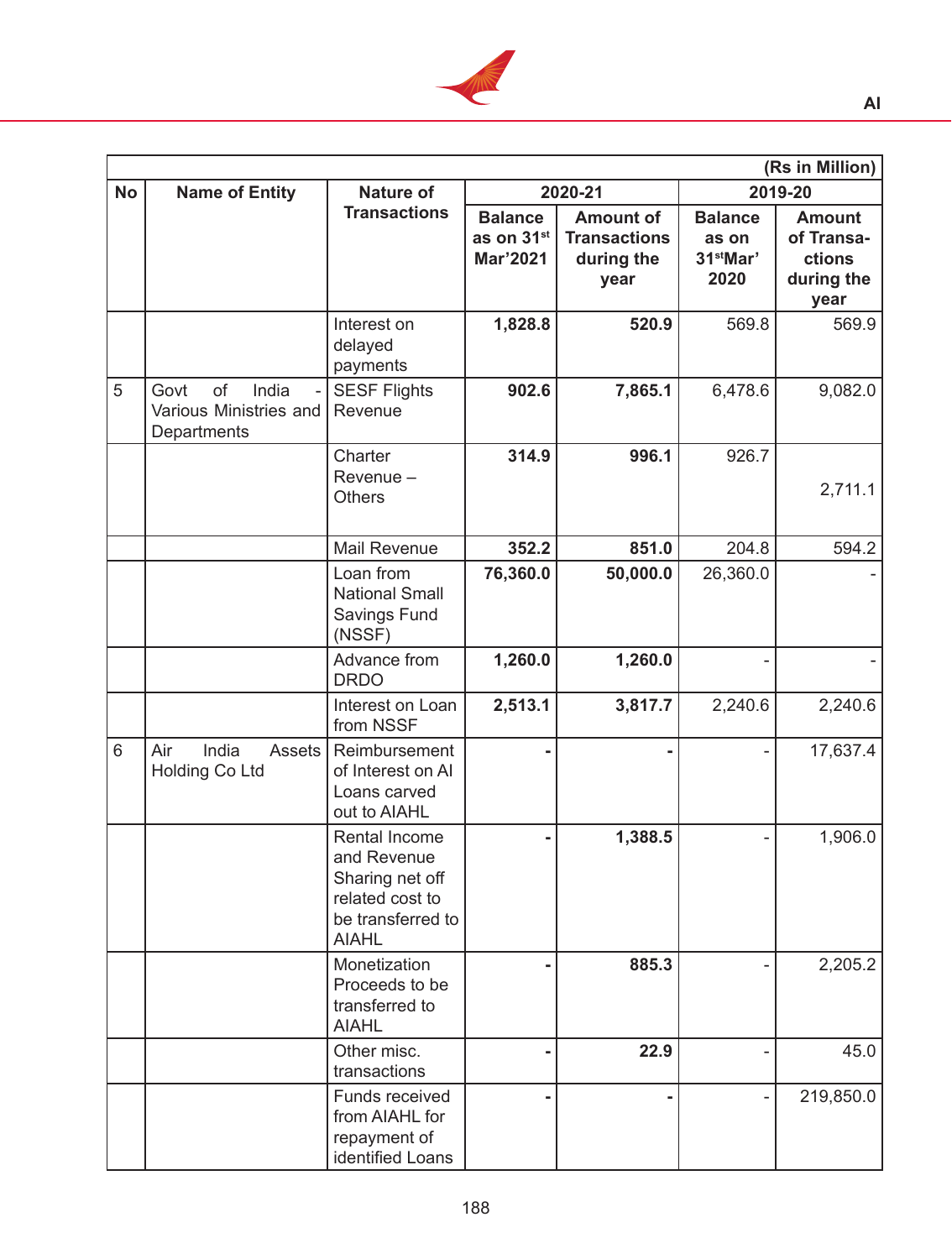

|                | (Rs in Million)       |                                                              |                                                             |                                                               |                                                          |                                                             |  |
|----------------|-----------------------|--------------------------------------------------------------|-------------------------------------------------------------|---------------------------------------------------------------|----------------------------------------------------------|-------------------------------------------------------------|--|
| <b>No</b>      | <b>Name of Entity</b> | <b>Nature of</b>                                             |                                                             | 2020-21                                                       |                                                          | 2019-20                                                     |  |
|                |                       | <b>Transactions</b>                                          | <b>Balance</b><br>as on 31 <sup>st</sup><br><b>Mar'2021</b> | <b>Amount of</b><br><b>Transactions</b><br>during the<br>year | <b>Balance</b><br>as on<br>31 <sup>st</sup> Mar'<br>2020 | <b>Amount</b><br>of Transa-<br>ctions<br>during the<br>year |  |
|                |                       | <b>Balance</b><br>in AIAHL<br>Intermediary<br>Settlement A/c | 5,879.5                                                     |                                                               | 5,026.2                                                  |                                                             |  |
|                |                       | Interest earned<br>on NCD FD's                               |                                                             | 30.1                                                          |                                                          |                                                             |  |
| $\overline{7}$ | Govt of India         | <b>Equity Infusion</b><br>from Govt                          | 326,652.2                                                   | 0.1                                                           | 326,652.1                                                |                                                             |  |
|                |                       | Share<br>Application<br>money pending<br>allotment           |                                                             |                                                               |                                                          | 0.01                                                        |  |
|                |                       | Advance<br>received for 2<br><b>SESF Aircraft</b>            |                                                             |                                                               | 37,398.6                                                 | 2,723.4                                                     |  |
|                |                       | Sale of 2 SESF<br>Aircraft                                   |                                                             | 44,148.4                                                      |                                                          |                                                             |  |
|                |                       | <b>Guarantee Fee</b>                                         | 21,595.2                                                    | 2,577.5                                                       | 18,275.0                                                 | 3,428.5                                                     |  |

**Note**: The above transactions with the Govt/Govt Related entities cover transactions that are significant individually and collectively. The Company also entered into other transactions with various other Govt related entities, however, these transactions are insignificant either individually or collectively and hence not disclosed.

# **42. Interest in Joint Venture Air India SATS Airport Services Pvt Ltd**

### i) **Disclosure relating to AI-SATS**

|               |                                               |         | (Rs in Million) |
|---------------|-----------------------------------------------|---------|-----------------|
| <b>No</b>     | <b>Transactions</b>                           | 2020-21 | 2019-20         |
| a)            | <b>Expenditure</b>                            |         |                 |
| $\mathsf{i}$  | <b>Handling Charges</b>                       | 1,398.6 | 2,893.8         |
| $\mathbf{b}$  | <b>Revenue</b>                                |         |                 |
| $\mathsf{i}$  | <b>Asset Usage Charges</b>                    | 100.9   | 42.6            |
| ii)           | <b>Dividend</b>                               |         | 12.1            |
| iii)          | <b>Others</b>                                 | 262.1   | 429.8           |
| $\mathbf{c})$ | Payable as per Al Books                       | 612.2   | 1,344.7         |
| $\mathbf{d}$  | Investments as at 31 <sup>st</sup> March 2021 | 436.2   | 436.2           |

 The Company has entered into Joint Venture (JV) agreement with SATS, Singapore in the equity ratio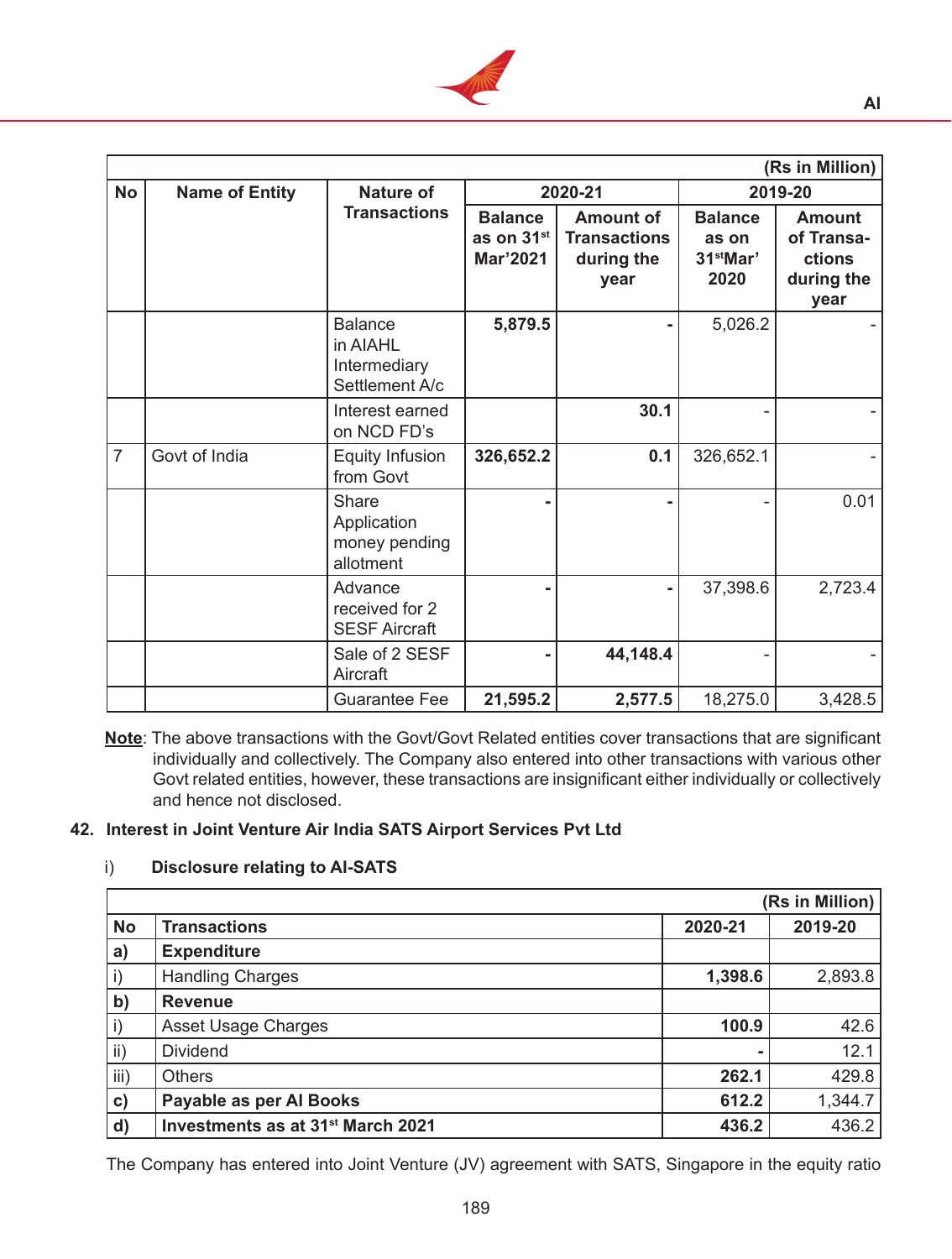

of 50:50 to provide ground handling services to airlines at certain airports and this was in pursuance of GOI notification on the ground handling policy.

ii) **Capital Commitments and Contingent Liabilities in respect of Company share in AI-SATS Joint Venture**

|  |  |  | (Rs in million) |  |
|--|--|--|-----------------|--|
|--|--|--|-----------------|--|

| <b>No</b> | <b>Particulars</b>                                                                                      | 31 <sup>st</sup> March,<br>2021 | 31 <sup>st</sup> March,<br>2020 |
|-----------|---------------------------------------------------------------------------------------------------------|---------------------------------|---------------------------------|
| 1.        | Estimated amount of contracts remaining to be executed in respect<br>of PPE and Other Intangible Assets | 34.1                            | 27.9                            |
| 2.        | Company's exposure in respect of performance bank guarantee<br>issued to various parties                | 244.3                           | 244.6                           |
| 3.        | Claims against the Company not acknowledged as debts.                                                   |                                 |                                 |
| 4.        | Taxation matters:                                                                                       |                                 |                                 |
| (i)       | Income Tax Appeals being contested by the JV                                                            | 509.0                           | 210.4                           |
|           | Less: Payment under protest in respect of these Appeals                                                 | (75.4)                          | (75.4)                          |
| (ii)      | <b>Other Income Tax Matters</b>                                                                         | 109.5                           | 109.5                           |
|           | Less: Payment under protest in respect of these Appeals                                                 | 26.7                            |                                 |
| 5.        | <b>Other than Taxation matters</b>                                                                      |                                 |                                 |
| (i)       | Demand against the ESIC                                                                                 | 11.0                            | 11.4                            |
|           | Less: Payment under protest in respect of these Demands                                                 | (4.3)                           | (1.7)                           |

**43. In compliance with Ind AS – 27 'Separate Financial Statements', the required information is as under:**

| <b>No</b>       | <b>Particulars</b>                                                                                        | <b>Country of</b><br>Incorporation | Percentage (%) of<br><b>Ownership Interest</b> |                                             |
|-----------------|-----------------------------------------------------------------------------------------------------------|------------------------------------|------------------------------------------------|---------------------------------------------|
|                 |                                                                                                           |                                    | As at 31 <sup>st</sup><br>March 2021           | As at 31 <sup>st</sup><br><b>March 2020</b> |
| (A)             | <b>Subsidiary Companies</b>                                                                               |                                    |                                                |                                             |
| i)              | Air India Express Ltd (AIXL)<br>(Formerly known as Air India Charters Ltd (AICL))                         | India                              | 100 %                                          | 100 %                                       |
| $\mathsf{ii}$ ) | Al Airport Services Ltd (AIASL)<br>(Formerly known as Air India Air Transport<br>Services Ltd (AIATSL)) * | India                              | 100 %                                          | 100 %                                       |
| iii)            | Al Engineering Services Ltd (AIESL)<br>(Formerly known at Air India Engineering Services<br>Ltd) $*$      | India                              | 100 %                                          | 100 %                                       |
| iv)             | Alliance Air Aviation Ltd (AAAL)<br>(Formerly known as Airline Allied Services Ltd<br>$(AASL))^*$         | India                              | 100%                                           | 100%                                        |
| V)              | Hotel Corporation of India Ltd (HCI) *                                                                    | India                              | 80.38 %                                        | 80.38 %                                     |
| (B)             | <b>Joint Venture (JV)</b>                                                                                 |                                    |                                                |                                             |
| $\mathsf{i}$    | Air India SATS Airport Services Pvt Ltd                                                                   | India                              | 50 %                                           | 50 %                                        |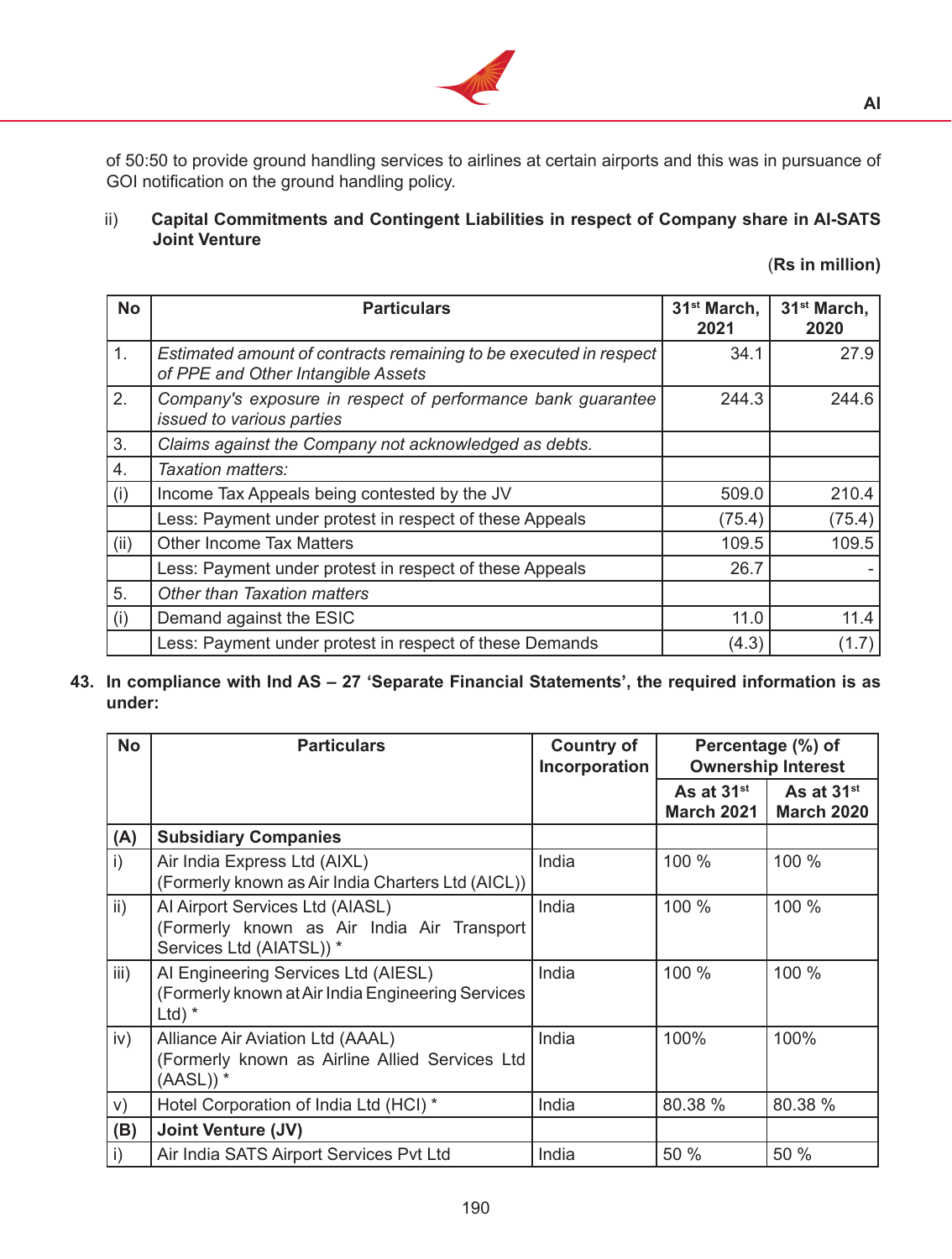

\* (Refer Note28(iii)(h) for Investments in Subsidiary presented as Asset held for Sale.)

# **44. Ind AS 116 Leases**

 The Company's leased asset classes primarily consist of leases for Aircrafts, Engines and Leasehold Land. In respect of other leases for various residential/commercial premises/vehicles/office equipment etc. (with option to purchase/renew but title of the same may or may not eventually be transferred) which are scattered at various locations/stations/regions, the management is in the process of collating the necessary information for evaluating the applicability of the Lease standard. Pending evaluation these have not been considered as ROU under Ind AS 116 and rent of the same has been charged systematically to the Statement of Profit &Loss within the lease period. The management is of the view that the impact of this is not expected to be material.

### a) **Disclosures under Ind AS 116:**

|                                                                                               |                                       | (Rs in Million)                       |
|-----------------------------------------------------------------------------------------------|---------------------------------------|---------------------------------------|
| <b>Maturity Analysis of Contractual Undiscounted</b><br><b>Cash Flows (Principal Portion)</b> | As at 31 <sup>st</sup> March,<br>2021 | As at 31 <sup>st</sup> March,<br>2020 |
| Less than one year                                                                            | 30,976.9                              | 34,454.4                              |
| One to Five years                                                                             | 116,092.8                             | 129,191.3                             |
| More than Five years                                                                          | 45,412.5                              | 75,462.6                              |

### (i) Maturity Analysis of Lease Liabilities in respect of Aircraft on Lease

# (ii) Amounts recognized in Statement of Profit and Loss and Net Impact of Ind AS 116

|                                                                                                              |           | (Rs in Million) |
|--------------------------------------------------------------------------------------------------------------|-----------|-----------------|
| <b>Particulars</b>                                                                                           | 2020-21   | 2019-20         |
| Interest on Lease Liabilities in Finance Costs                                                               | 3,067.9   | 6,255.3         |
| Interest on Re-delivery                                                                                      | 417.9     | 419.6           |
| Depreciation on ROU Assets                                                                                   | 25,752.8  | 29,919.4        |
| Foreign Exchange Loss/(Gain) on account of year-end<br>revaluation (on Lease Liability including Redelivery) | (7,305.5) | 20,014.8        |
| Total amount recognized in Statement of Profit and Loss for FY<br>2020-21                                    | 21,933.1  | 56,609.2        |

### (iii) Amounts recognized in Statement of Cash Flows

|                                       |            | (Rs in Million) |
|---------------------------------------|------------|-----------------|
| Particulars                           | FY 2020-21 | FY 2019-20      |
| <b>Total Cash Outflows for Leases</b> | 30,970.2   | 32,423.2        |

# **45. Re-Delivery of Aircraft**

Provision for re-delivery charges is made to meet the contractual maintenance and return conditions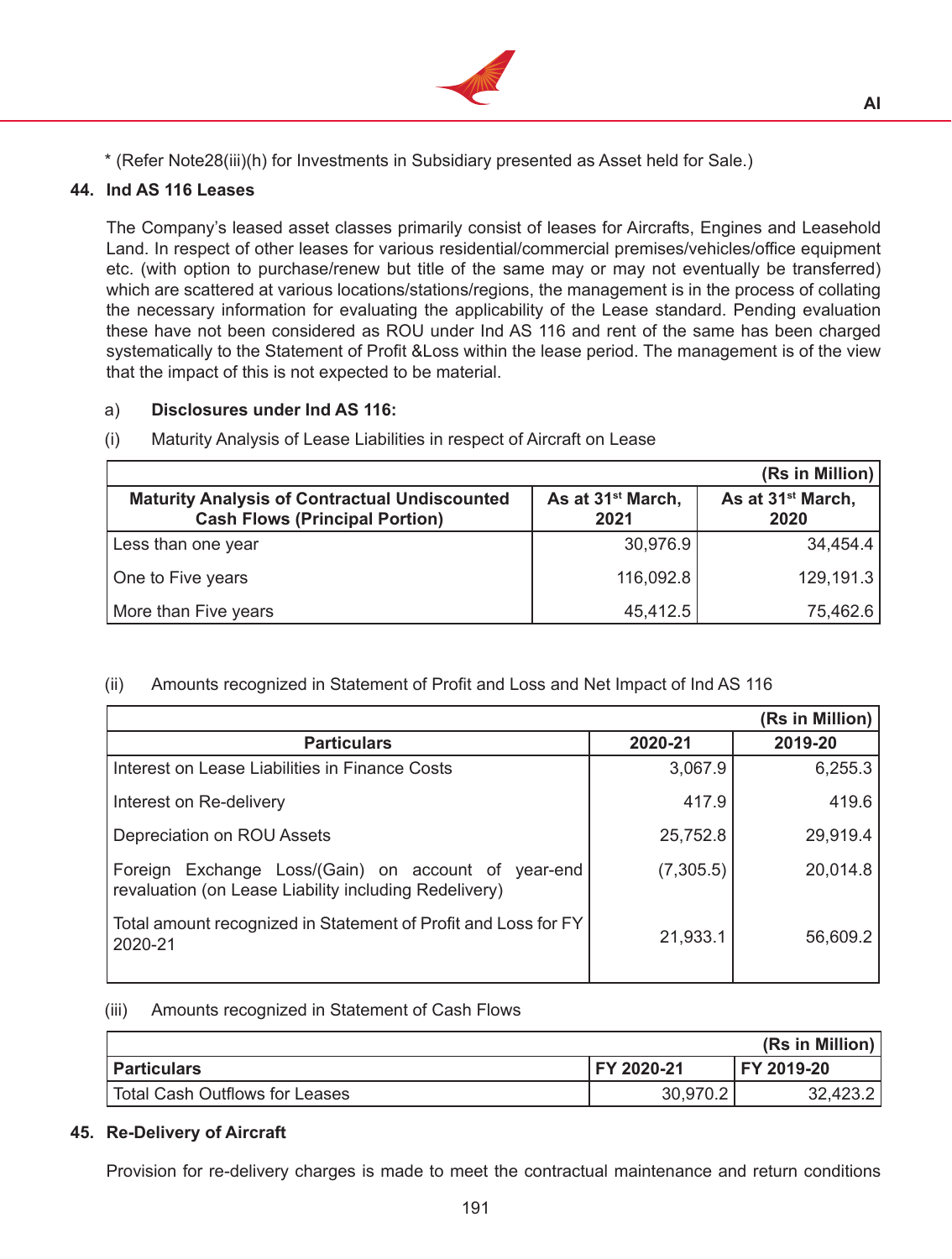

on aircraft held under operating leases. Such provisions are made based on management estimate of number of hours or cycles each engine will have flown at the return date, the cost of performing the required restoration work at that future date and discount rates commensurate with the expected obligation maturity schedules. Judgment is exercised by management given the long-term nature of assumptions that go into the determination of the provision. The assumptions made in relation to the current year are consistent with those in the previous year. Expected timing of resulting outflow of economic benefit is FY2021 to 2030.

 The movement in provision made is as given below:

|                                                              |            | (Rs in Million) |
|--------------------------------------------------------------|------------|-----------------|
| <b>Particulars</b>                                           | FY 2020-21 | FY 2019-20      |
| <b>Opening Balance</b>                                       | 14,336.0   | 7,572.2         |
| Add/(Less): Additional/(Reversal) Provisions during the year | (627.2)    | 5,104.9         |
| Add: Interest accretion on Provisions                        | 417.9      | 419.6           |
| Add/(less) Foreign Exchange Impact                           | (462.3)    | 1,239.3         |
| <b>Closing balance</b>                                       | 13,664.4   | 14,336.0        |

### **46. Subsidiary Companies**

The Four Subsidiary Companies of the Air India Ltd (excluding AIASL) namely AAAL, AIXL, AIESL and HCI are having accumulated losses and the net worth of these companies has eroded as on  $31<sup>st</sup>$  March 2021. The Company wise position of these subsidiaries is given hereunder:

i) Air India Express Ltd (AIXL): The primary mandate of Air India Express Ltd is to operate lowcost, direct, international services to Middle East / South East Asian destinations to serve expat population / migrant workers at competitive fares.

 The Financial Statements for FY 2020-21 of AIXL have been prepared on a Going Concern basis, though the Net worth of the Company is negative, due to following factors / reasons:

- The Company has recorded a net profit (including profit from insurance claim Rs.2,501.0 Million) of Rs. 1,001.0 Million during the FY 2020-21. The Company had achieved a net profit of Rs. 4,999.3 Million during the previous year FY 2019-20.
- With the finalization of Accounts for FY 2020-21, the Company has recorded Cash Profit of Rs.5,013.2 Million (including profit from insurance claim) and Operating profit of Rs.748.8 Million during the year. The Company has consistently earned profit for 5 years from FY 2015-16 to 2019-20 in a row through continuous improvement in efficiency and productivity of manpower and resources.
- As a result of the much-improved financial performance over the past six years, the Company's Net worth is fast approaching to positive figure. The Company should have achieved 'positive net worth' by the close FY 2022, but for the dramatic down turn in the air travel industry attributable to the COVID 19 pandemic the revenue had declined substantially. As the recovery of operations / traffic is expected to take about 12-18 months at least, it is now projected that the Company would become net worth positive by the end of FY 2023-24.
- The Company has initiated several cost-cutting measures to cope with the drastically reduced opportunities to operate scheduled services on account of travel bans implemented by most countries especially those in which the Airline has significant on-line presence.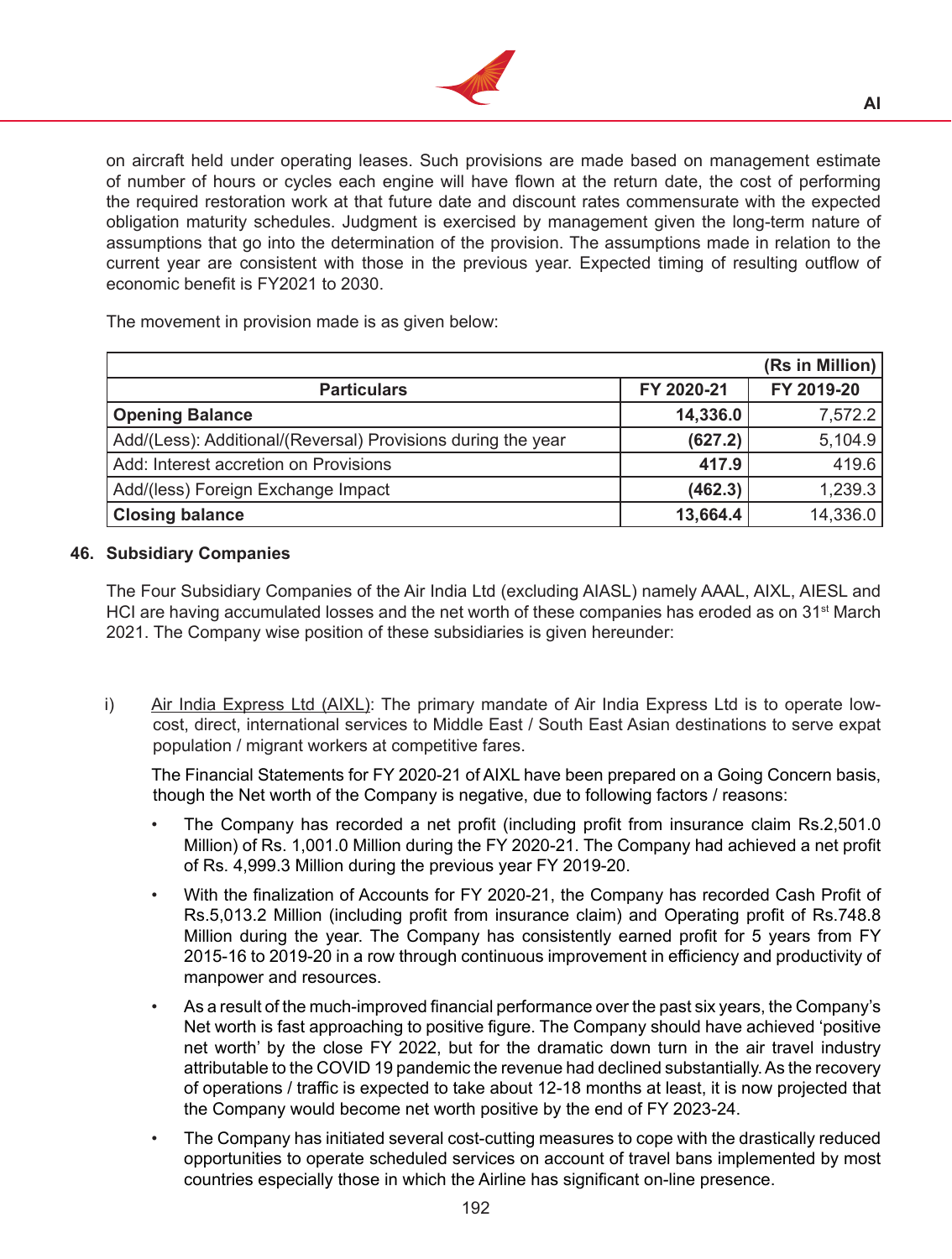

- Commencing from  $7<sup>th</sup>$ May 2020, the Airline had operated repatriation flights aimed at bringing distressed Indian nationals back to their homes under the Vande Bharat Mission (VBM) and through Air Bubble arrangement between countries.
- The Company has been constrained to temporarily place on hold the Medium to Long term fleet and network plan that had been developed on account of the pandemic situation and the on-going disinvestment exercise.
- The Company is hoping to renew the IOSA Registration which serves as measure of the Airline's adherence to Assurances and Quality of Services.
- The Company has 7 Aircraft on Finance Lease (Aircraft loan) as on  $1<sup>st</sup>$  April 2020. Out of 7 Aircrafts, Company has repaid the dues towards 4 Aircraft loan during the fiscal year 2020-21 and balance 3 aircrafts will be cleared during the financial year 2021-22. All the 16 Aircrafts would be free from debt in FY 2021-22.
- The Company has adequate funds at its disposal and the Management is confident of securing additional financing, as required, for the next 12 months to enable the Company to meet its debts and obligations as they fall due. Accordingly, the financial statements of the Company have been prepared on a Going Concern basis.
- ii) AIESL is the largest MRO set up in India that can serve as a one-stop-shop for all aircraft engineering requirements. At present, in India, major checks of every commercial wide body aircraft of Indian Operators are done by AIESL. The Company has got hangar facilities available in all major airports in Mumbai, Delhi, Chennai, Hyderabad, Kolkata, Trivandrum and Nagpur. AIESL commenced its operations from January 2015 after receiving its DGCA License.

Further to the above, Government of India under its recent initiatives under its 'Make in India' program, has reduced the GST rate from 18% to 5% w.e.f. 1st April, 2021, which is likely to boost up the revenue from MRO Services.

During the Financial Year 2020-21, the MRO Revenue from outside parties (i.e. other than revenue from group companies) has increased from Rs. 1,836.4 million in 2019-20 to Rs. 4,075.8 million in 2020-21, resulting an increase of 122% as compared to previous year.

AIESL has posted a Net Profit (including OCI) of Rs 119.4 million in FY 2020-21, as compared to the Net Profit (including OCI) of Rs 242.4 million (Re-casted) in FY 2019-20. Hence, in spite of impact due to pandemic, the company could maintain its profitability. With the Make in India thrust of the Govt. of India which will ensure that maintenance of aircraft is within the country, the rapid growth of Aviation in the country and large number of aircraft orders by Indian carriers, AIESL is best poised for taking advantage of the growth in maintenance activities and MRO business within India. In view of this AIESL is likely to earn enhanced revenues and be profitable in the near future.

iii) Alliance Air Aviation Ltd (AAAL): The company (being a wholly-owned subsidiary of Air India) has full support from the government of India to make the company fully operational after the disinvestment of Air India and also the company has taken various measures to improve its operational efficiencies and cost control measures. Since the company expects improvement in Operational and Financial Performances and the company has support from the government of India to make the company fully operational, hence the financial statements of the company have been prepared on the "Going Concern" basis in spite of having accumulated losses and net-worth being eroded.

The company has emerged as a major player in the Government of India's premier scheme UDAN, which connects to various Tier II and Tier III cities with the development of unserved / underserved airports. The growth in Tier II and Tier III cities is still largely untapped and Alliance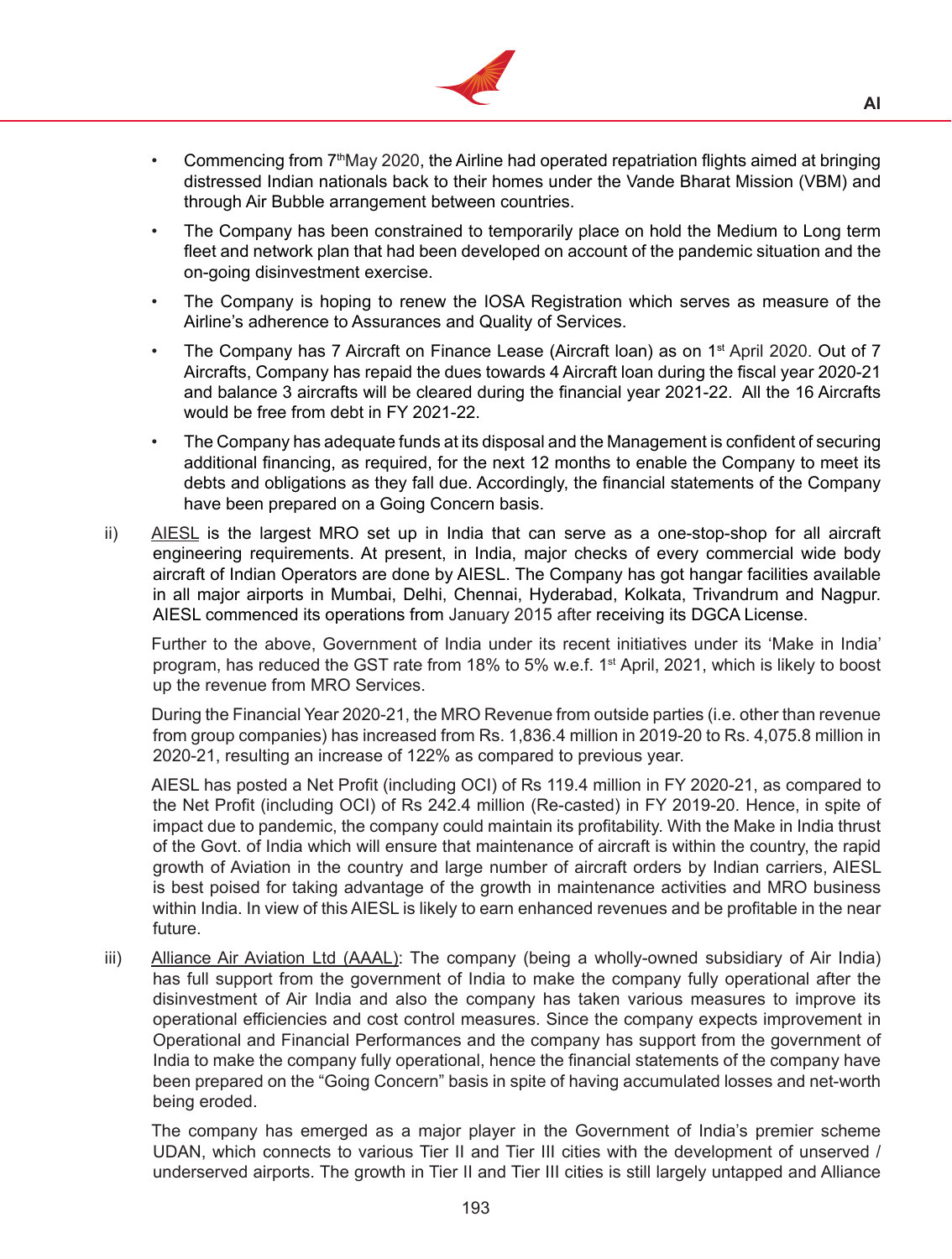

Air is likely to emerge as one of the largest players with its young ATR 72-600 fleet suitable for serving these smaller airports.

The company has strategized itself to invest major resources in Government of India's UDAAN scheme. The performance of the airline under UDAAN has been excellent wherein the company has been operationally positive. The total UDAAN route won by the Company now stands at 109. Out of allotted routes, the company operated 73 routes as on 31st March 2021, which were 61 routes till 31st March 2020. Out of the total route operated by AAAL in 2020-21, around 56% were under UDAN scheme. Alliance Air by deploying more resources on UDAAN sectors is moving towards profitability, as AAAL has been achieving operating profit on operation under UDAAN scheme. The Company has actively participated in UDAAN - 4.1 and awaiting final allotment.

Alliance Air is in the threshold of turnaround and poised to lead the regional connectivity in India in the next decade and be a leading regional carrier of Asia. Alliance Air is on its way to reverse the trend of adverse financial parameters in this financial year 2021-22 and there after further consolidate the gains.

iv) Hotel Corporation of India Ltd (HCI): HCI is primarily engaged in the business of owning, operating & managing Hotels and Flight Catering services. The Company has been facing severe liquidity crunch and its financial and operating performance has been affected in recent years due to a number of external and internal factors.

 The Company faces significant uncertainties due to COVID-19 which have impacted the operations of the Company adversely starting from the month of March 2020. Management has assessed the impact of existing and anticipated effects of COVID -19

However, in spite of the negative Net Worth of the Company as at 31<sup>st</sup> March2021, considering the continuous support of the Holding Company and the Government, the Company is and will continue to be able to meet its financial obligations as they fall due. Accordingly, the Company has prepared its accounts on a "Going Concern" basis. Various initiatives have also been taken by the management for improving the operational performance of the Company and increasing the revenues of the Company which are given hereunder:

- a) The Holding Company, Air India Limited (AIL)and Government of India is continuously supporting the Company by way of financial assistance in the form of equity infusion and providing financial assistance as and when required by HCI.
- b) AIL has been continuously supporting the Company by giving business which contributes to the operational revenue of the Company - nearly 80% of the revenue earned by the Company is from AIL and this would continue in the future also. The Company has signed Service Level Agreements (SLA) for its various units in Delhi, Mumbai and Srinagar with Air India for providing various services to Air India which are valid upto 31.12.2024. The Company is also in the process of signing a Master Service Agreement (MSA) with Air India. The signed SLAs will form part of the MSA.
- c) Also, in the process of disinvestment of AIL, HCI is one of the subsidiaries of AIL which would not be divested and would be transferred to AIAHL. Accordingly, upon disinvestment of AIL, the Company would be administered by AIAHL.
- v) The reconciliation/confirmation with the Subsidiary Cos and JV as on  $31<sup>st</sup>$  March 2021 is given hereunder: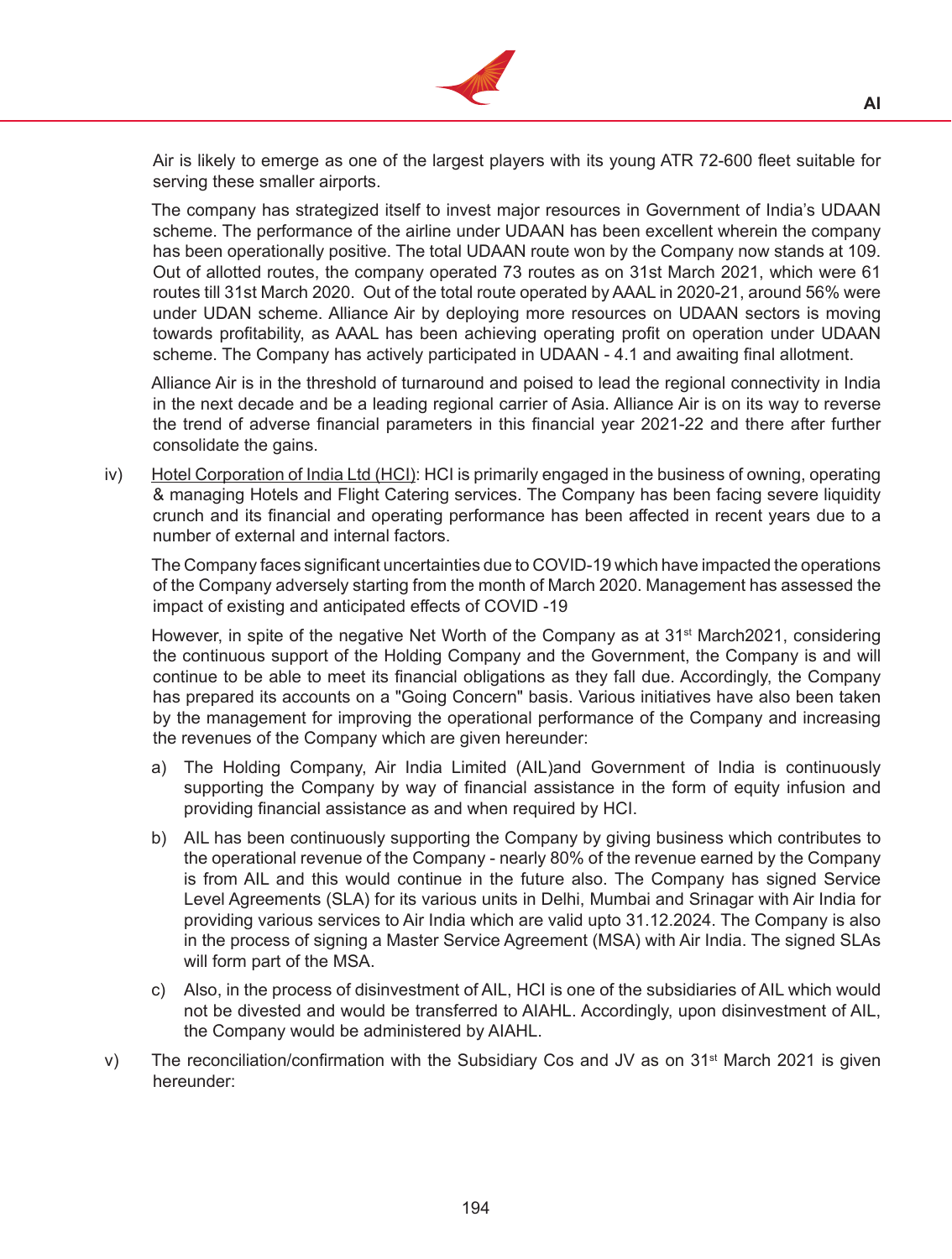

# (**Rs in million)**

| No             | <b>Name of Subsidiary/JV</b>                                                                                | <b>Balance (Payable)/</b><br>Receivable as per<br>Air India Ltd as on<br>31.3.2021 | <b>Balance (Payable)/</b><br>Receivable as per<br><b>Subsidiary Co. as</b><br>on 31.3.2021 | <b>Difference</b> |
|----------------|-------------------------------------------------------------------------------------------------------------|------------------------------------------------------------------------------------|--------------------------------------------------------------------------------------------|-------------------|
| 1              | Express Ltd (AIXL)<br>India<br>Air<br>(Formerly known as Air<br>India<br>Charters Ltd (AICL))               | 12,567.6                                                                           | (12, 567.6)                                                                                |                   |
| $\overline{2}$ | Alliance Air Aviation Ltd (AAAL)<br>(Formerly known as Airline Allied<br>Services Ltd (AASL)) *             | 20,586.1                                                                           | (20, 656.2)                                                                                | 70.1              |
| 3              | Hotel Corporation of India Ltd (HCI)                                                                        | 4,092.9                                                                            | (4,092.9)                                                                                  |                   |
| 4              | Al Airport Services Limited (AIASL)<br>(Formerly known as Air India Air<br>Transport Services Ltd (AIATSL)) | (808.5)                                                                            | 808.5                                                                                      |                   |
| 5              | Al Engineering Services Ltd<br>(AIESL)<br>(Formerly known as Air India<br><b>Engineering Services Ltd)</b>  | 15,043.7                                                                           | (15,043.7)                                                                                 |                   |
| 6              | Air India SATS (AI-SATS) JV                                                                                 | (612.2)                                                                            | 612.2                                                                                      |                   |

(\*) The difference will be accounted for in the FY 2021-22 as books of AAAL were finalized before AIL.

 In view of continuity of the operations of these Subsidiary Companies, the total advances outstanding as stated above are, in the opinion of the management, considered good and realizable in the normal course of business.

### **47. Payments to and Provisions for Employees:**

- i) Liability for wage arrears includes Rs 2,076.3 million (Net), (PY Rs. 2,076.3 million Net) arrived on ad-hoc basis towards wage settlement up to period 31<sup>st</sup> December 2006 pending finalization of actual liability.
- ii) In view of Department of Public Enterprises (DPE) guidelines applicable to PSUs no wage revision can be granted to the employees of loss-making PSUs. The Company has been making losses since  $1<sup>st</sup>$  January 2007 hence no provision has been made towards wage revision/settlement.
- iii) Revised Basic Pay on the basis of Justice Dharamadhikari Committee Report

 Based on Justice Dharamadhikari Committee (JDC) recommendations, the Revised Basic Pay (RBP) had been implemented for all the categories of the employees from different dates. During the year, the company has recalculated the amount and made additional provision of Rs 165.0 million towards this liability. Accordingly, the total provision towards the balances payable to the employees on account of the implementation of the JDC recommendations as on 31<sup>st</sup> March 2021 now stands at Rs 13,484.1 million (PY: Rs 13,319.1 million). In the opinion of the Company, this provision will substantially cover all liabilities arising on the implementation of the JDC recommendations. Air India has made an adhoc payment in previous years of Rs 258.4 million to employees against the referred provision.

iv) Atotal amount of Rs 479.4 million (PY: Rs 478.8 million) is recoverable from Pilots as on 31.03.2021 on account of Pilots Training Cost. The same is recoverable in installments as per each individual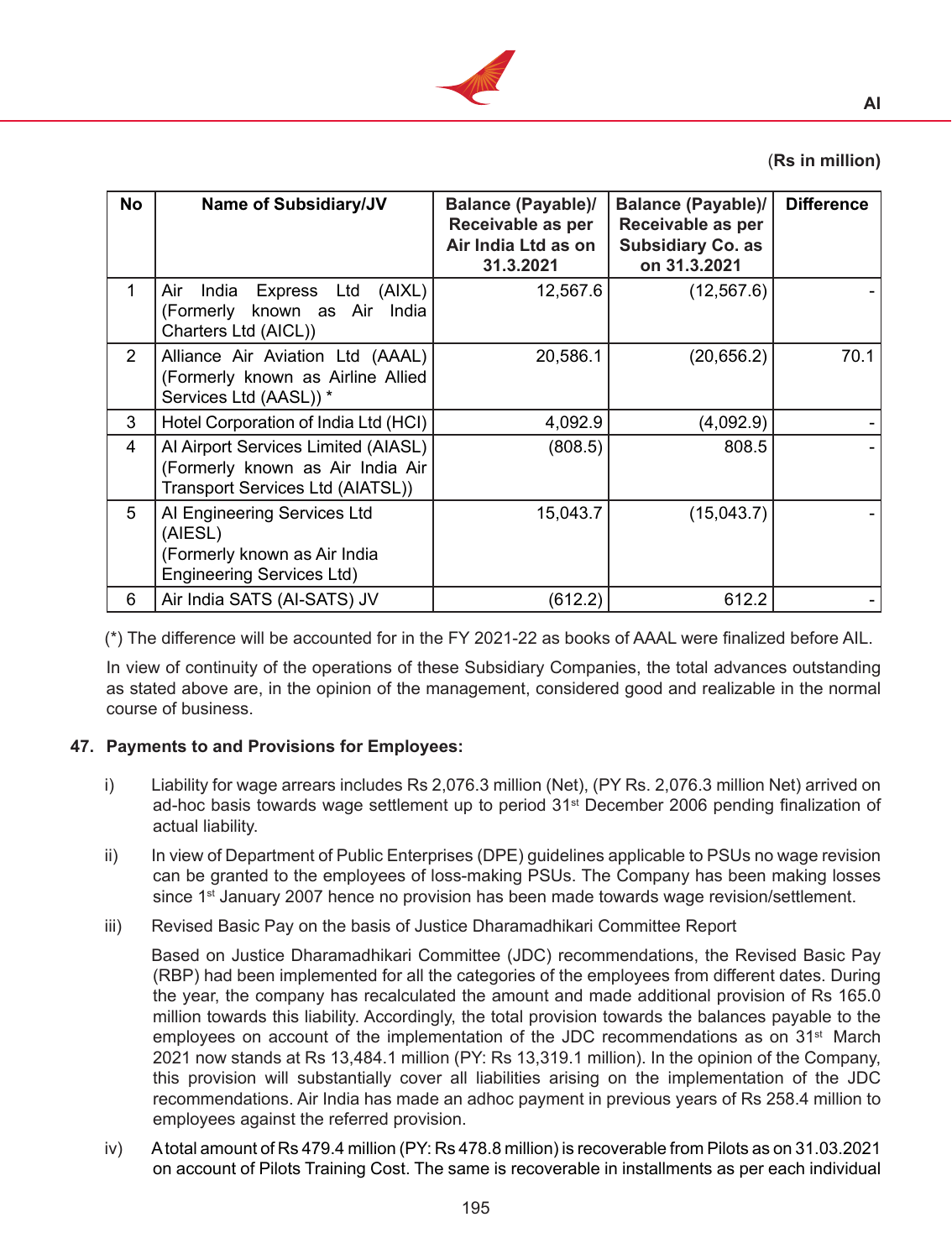

Pilot's terms of employment. The same is being reconciled and reviewed for any non- recovery. Further, in view of the pandemic, all pilot recovery has been deferred effective from July 2020 till date.

 In addition to the above, there is an outstanding of Rs 171.8 million (PY: Rs 171.8 million) as on 31.03.2021 due to pending litigation in Delhi High Court, and the training cost recovery has been in abeyance as per Stay Order received. Pending decision by the High Court, on a prudence basis, full provision for these amounts has been made in the books of accounts.

v) Liability on Pilots Retrenchment.

During the year, some pilots, whose resignations were accepted by the company, challenged the Company's action in Delhi High Court and the court ordered reinstatement of these pilots with back wages till the date of their reinstatement. Air India has challenged the judgement by way of an SLP. Pending final judgement, Air India has made a provision of Rs. 120.0 million both for Salary and Flying Allowance towards the same.

vi) Ministry of Civil Aviation, Govt. of India, has directed Air India vide its letter dated 21<sup>st</sup> August, 2021 for the voluntary transfer of the Provident Fund operated through two separate trusts to Employees Provident Fund Organization (EPFO) before disinvestment. Further, as per the said directions, in case of shortfall in liquidation values of investments of the existing PF trusts, the same would be made good by Air India Ltd/ Govt. of India, if need be through budgetary support. Accordingly, the company has made provision amounting to Rs 1,423.6 million towards anticipated shortfall in the realization of investments of the two PF Trusts and the settlement of liabilities.

### **48. Employee Benefits**

# i) **General description of Defined Benefit Plan**

- a) **Gratuity**: Gratuity is payable to all eligible employees of the Company on superannuation, death, or permanent disablement. in terms of the provisions of the Payment of Gratuity Act.
- b) **Post-Retirement Medical Benefits**: The Company has a Post-Retirement Medical Benefit Scheme under which medical benefits are provided to retired employees and their spouse.
- ii) **Defined Contribution Plan** 
	- a) **Employees Provident Fund**: The Company has Employees Provident Fund Trusts under the Provident Fund Act 1925, which governs the Provident Fund Plans for eligible employees. The Company as well as the employees contribute 10% of the PF Pay to the Fund out of which Provident Fund is paid to the employees. Also refer to Note 47 (vi).
- iii) **Other Long-Term Employee Benefits**
	- a) **Privilege Leave Encashment**: Privilege Leave Encashment is payable to all eligible employees at the time of retirement upto a maximum of 300 days.
	- b) **Sick Leave Encashment**: Sick Leave encashment is payable to all eligible employees at the time of retirement upto a maximum of 120 days subject to the condition that the employee should have at least 60 days of Sick Leave to his credit. However, the Company had decided to freeze the encashment of sick leave standing to the credit of all existing employees as on 01.07.2012. Accordingly, provision for sick leave has also been computed at these frozen sick leave numbers.
- iv) **Defined Benefit Plans Gratuity & Post-Retirement Medical Benefits (Unfunded)**
- a) **Disclosure as per Ind AS-19 (For Staff in India)**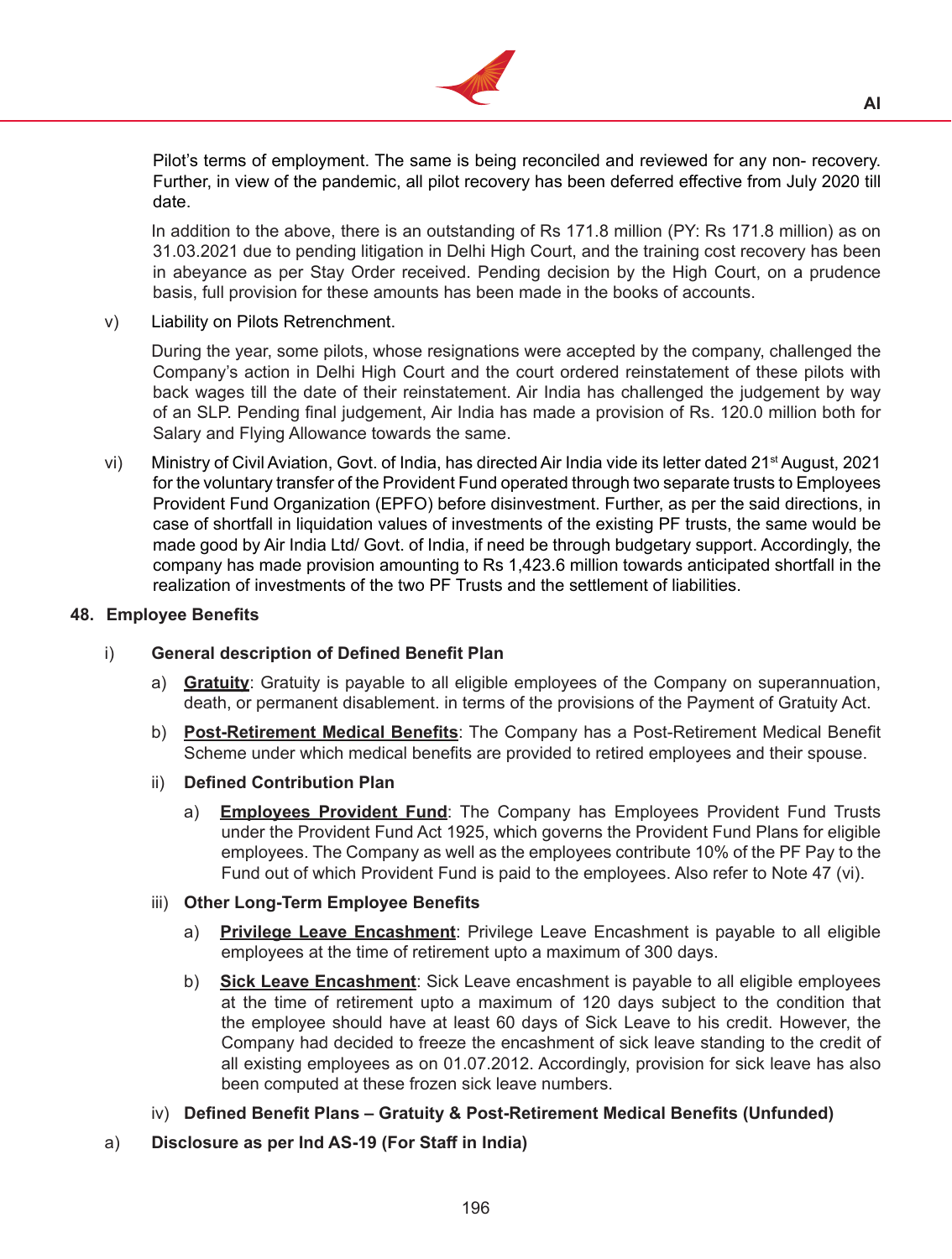

|     | (Rs in Million)                                                            |                                                                     |                                                                     |                                                                     |                                                                        |  |
|-----|----------------------------------------------------------------------------|---------------------------------------------------------------------|---------------------------------------------------------------------|---------------------------------------------------------------------|------------------------------------------------------------------------|--|
|     | <b>Particulars</b>                                                         |                                                                     | <b>Gratuity</b>                                                     | <b>Post-Retirement Medical</b><br><b>Benefits</b>                   |                                                                        |  |
|     |                                                                            | As at 31.03.21                                                      | As at 31.03.20                                                      | As at 31.03.21                                                      | As at<br>31.03.20                                                      |  |
| (A) | <b>Actuarial Assumptions for</b><br>the year:                              |                                                                     |                                                                     |                                                                     |                                                                        |  |
|     | <b>Discount Rate</b>                                                       | 6.33%                                                               | 6.04%                                                               | 6.91%                                                               | 6.83%                                                                  |  |
|     | <b>Salary Escalation Rate</b>                                              | 5.50%                                                               | 5.50%                                                               |                                                                     |                                                                        |  |
|     | <b>Medical Cost Inflation Rate</b>                                         |                                                                     |                                                                     | 4.00%                                                               | 4.00%                                                                  |  |
|     | Attrition Rate/ Rate of<br><b>Employee Turnover</b>                        | 2.00%                                                               | 2.00%                                                               | 2.00%                                                               | 2.00%                                                                  |  |
|     | Mortality rate during<br>employment                                        | Indian assured<br>lives Mortality<br>$(2006-08)$<br><b>Ultimate</b> | Indian assured<br>lives Mortality<br>$(2006-08)$<br><b>Ultimate</b> | Indian assured<br>lives Mortality<br>$(2006-08)$<br><b>Ultimate</b> | Indian<br>assured lives<br>Mortality<br>$(2006-08)$<br><b>Ultimate</b> |  |
|     | Mortality rate during<br>employment                                        |                                                                     |                                                                     | Indian<br><b>Individual AMT</b><br>$(2012 - 15)$                    | Indian<br>assured lives<br>Mortality<br>$(2006-08)$<br><b>Ultimate</b> |  |
| (B) | <b>Other Details</b>                                                       |                                                                     |                                                                     |                                                                     |                                                                        |  |
|     | <b>Number of Active Members</b>                                            | 8721                                                                | 9440                                                                | 7930                                                                | 8889                                                                   |  |
|     | Per Month Salary for Active<br><b>Members</b>                              | 554.7                                                               | 600.9                                                               | 542.8                                                               | 594.0                                                                  |  |
|     | <b>Weighted Average Duration</b><br>of the Projected Benefit<br>Obligation | 6 years                                                             | 6 years                                                             | 30                                                                  | 30                                                                     |  |
|     | <b>Average Expected Future</b><br>Service                                  | 9 years                                                             | 8 years                                                             | 30                                                                  | 30                                                                     |  |
|     | <b>Projected Benefit Obligation</b><br>(PBO)                               | 6748.4                                                              | 7397.4                                                              | 14256.7                                                             | 13402.6                                                                |  |
|     | <b>Prescribed Contribution for</b><br><b>Next Year</b>                     |                                                                     |                                                                     |                                                                     |                                                                        |  |
|     | $(12 \text{ Month})$                                                       |                                                                     |                                                                     |                                                                     |                                                                        |  |
| (C) | <b>Table for Change in</b><br><b>Benefit Obligation:</b>                   |                                                                     |                                                                     |                                                                     |                                                                        |  |
|     | Liability at the beginning of<br>the year                                  | 7397.4                                                              | 7051.1                                                              | 13402.6                                                             | 12120.8                                                                |  |
|     | <b>Interest Cost</b>                                                       | 446.8                                                               | 538.7                                                               | 915.4                                                               | 943.0                                                                  |  |
|     | <b>Current service cost</b>                                                | 210.3                                                               | 210.4                                                               | 118.1                                                               | 125.2                                                                  |  |
|     | Past Service Cost (Vested<br>Benefit)                                      |                                                                     |                                                                     |                                                                     |                                                                        |  |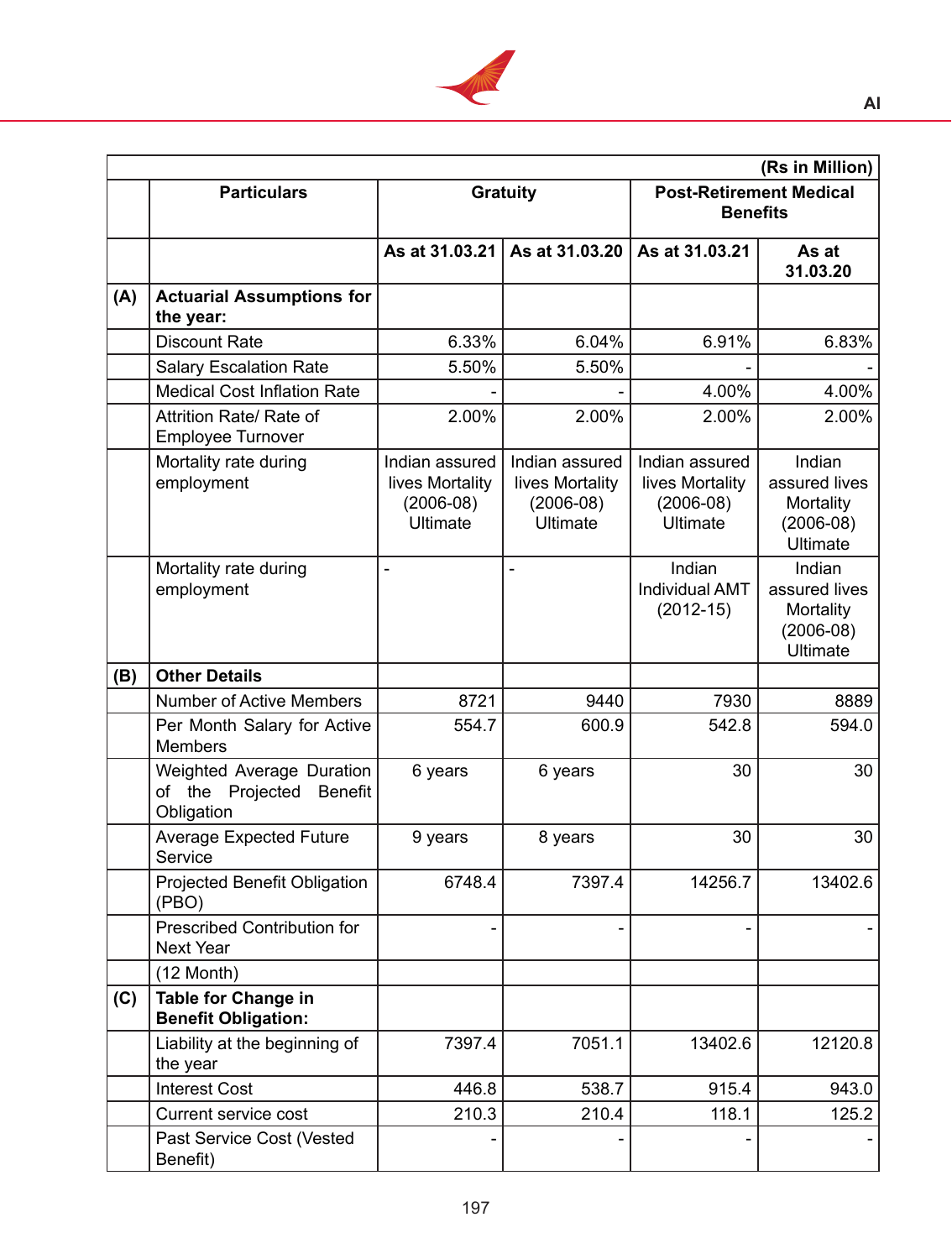

|     | Benefit paid                                                                                  | $-1128.7$ | $-967.5$  | $-952.1$   | $-1164.9$  |
|-----|-----------------------------------------------------------------------------------------------|-----------|-----------|------------|------------|
|     | Actuarial (gain)/loss on<br>obligations -<br>Due to Change in<br>Demographic Assumptions      |           |           | 1199.5     |            |
|     | Actuarial (gain)/loss on<br>obligations -<br>Due to Change in Financial<br><b>Assumptions</b> | $-97.0$   | 160.4     | $-115.7$   | 1285.6     |
|     | Actuarial (gain)/loss on<br>obligations -<br>Due to Experience                                | $-80.3$   | 404.3     | $-310.9$   | 93.0       |
|     | Liability at the end of the<br>year                                                           | 6748.4    | 7397.4    | 14256.7    | 13402.6    |
| (D) | <b>Amount Recognized in the</b><br><b>Balance Sheet:</b>                                      |           |           |            |            |
|     | Liability at the end of the<br>year                                                           | $-6748.4$ | $-7397.4$ | $-14256.7$ | $-13402.6$ |
|     | Fair value of Plan Assets at<br>the end of the year                                           |           |           |            |            |
|     | <b>Funded Status (Surplus/</b><br>(Deficit)                                                   | $-6748.4$ | $-7397.4$ | $-14256.7$ | $-13402.6$ |
|     | Amount Recognized in the<br><b>Balance Sheet</b>                                              | $-6748.4$ | $-7397.4$ | $-14256.7$ | $-13402.6$ |
| (E) | <b>Net Interest Cost for</b><br><b>Current Period</b>                                         |           |           |            |            |
|     | <b>Present Value of Benefit</b><br>Obligation at the Beginning<br>of the Period               | 7397.4    | 7051.1    | 13402.6    | 12120.8    |
|     | (Fair Value of Plan Asset at<br>the Beginning of the Period)                                  |           |           |            |            |
|     | Net Liability (Asset) at the<br>beginning                                                     | 7397.4    | 7051.1    | 13402.6    | 12120.8    |
|     | Interest cost                                                                                 | 446.8     | 538.7     | 915.4      | 943.0      |
|     | (Interest Income)                                                                             |           |           |            |            |
|     | Net Interest Cost for current<br>period                                                       | 446.8     | 538.7     | 915.4      | 943.0      |
| (F) | <b>Expense recognized in the</b><br>P & L Account:                                            |           |           |            |            |
|     | Current service cost                                                                          | 210.3     | 210.4     | 118.1      | 125.2      |
|     | Interest cost                                                                                 | 446.8     | 538.7     | 915.4      | 943.0      |
|     | Expected return on Plan<br>Assets                                                             |           |           |            |            |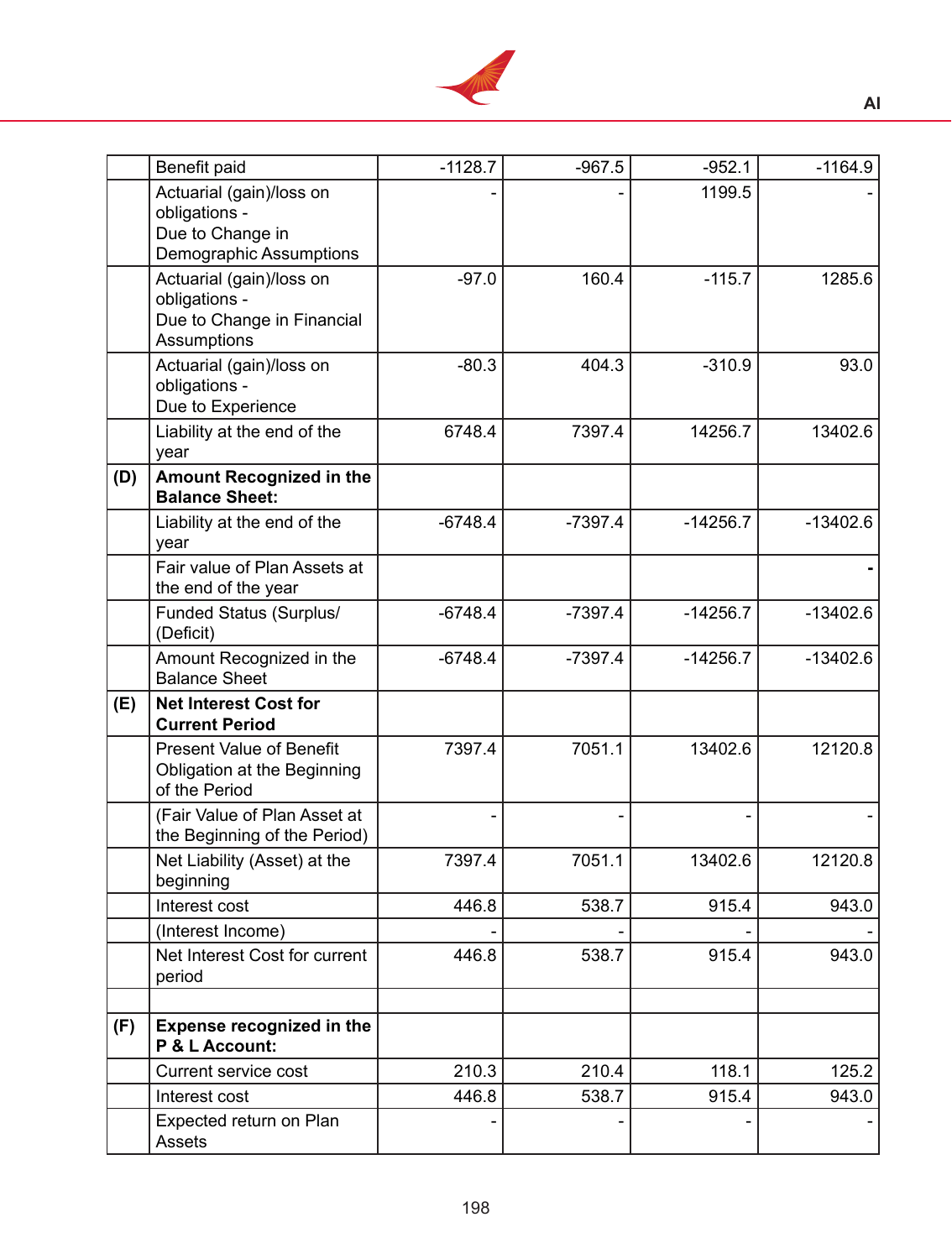

|     | Net actuarial (gain)/loss to<br>be recognized                                                        |           |          |          |           |
|-----|------------------------------------------------------------------------------------------------------|-----------|----------|----------|-----------|
|     | Past Service Cost (Vested<br>Benefit)                                                                |           |          |          |           |
|     | Adjustment relating to AAAL<br>for earlier period                                                    |           | $-8.6$   |          |           |
|     | Expense recognized in the<br>P & L Account                                                           | 657.1     | 740.5    | 1033.5   | 1068.2    |
| (G) | <b>Expense recognized in</b><br>the Other Comprehensive<br>Income (OCI) for Current<br><b>Period</b> |           |          |          |           |
|     | Actuarial (Gains)/Losses on<br>obligation for the period                                             | $-177.3$  | 564.7    | 772.8    | 1378.5    |
|     | Return on Plan Assets,<br><b>Excluding Interest Income</b>                                           |           |          |          |           |
|     | <b>Change in Asset Ceiling</b>                                                                       |           |          |          |           |
|     | Net (Income)/Expense For<br>the period recognized in<br>OCI                                          | $-177.3$  | 564.7    | 772.8    | 1378.5    |
|     |                                                                                                      |           |          |          |           |
| (H) | <b>Balance Sheet</b><br><b>Reconciliation:</b>                                                       |           |          |          |           |
|     | <b>Opening Net Liability</b>                                                                         | 7397.4    | 7051.1   | 13402.6  | 12120.8   |
|     | <b>Expense Recognized in</b><br><b>Statement of Profit or Loss</b>                                   | 657.0     | 749.1    | 1033.5   | 1068.2    |
|     | <b>Expense Recognized in OCI</b>                                                                     | $-177.3$  | 564.7    | 772.8    | 1378.5    |
|     | <b>NET Liability /(Asset)</b><br><b>Transfer In</b>                                                  |           |          |          |           |
|     | <b>NET Liability /(Asset)</b><br><b>Transfer Out</b>                                                 |           |          |          |           |
|     | <b>Benefit Paid</b>                                                                                  | $-1128.7$ | $-967.5$ | $-952.1$ | $-1164.9$ |
|     | Expense recognized in OCI                                                                            |           |          |          |           |
|     | Net Liability/(Asset) as per<br><b>Balance Sheet</b>                                                 | 6748.4    | 7397.4   | 14256.7  | 13402.6   |
| (1) | <b>Net Interest Cost for Next</b><br>Year                                                            |           |          |          |           |
|     | <b>Present Value of Benefit</b><br>Obligation at the Beginning<br>of the Period                      | 6748.4    | 7397.4   | 14256.7  | 13402.6   |
|     | (Fair Value of Plan Asset at<br>the Beginning of the Period)                                         |           |          |          |           |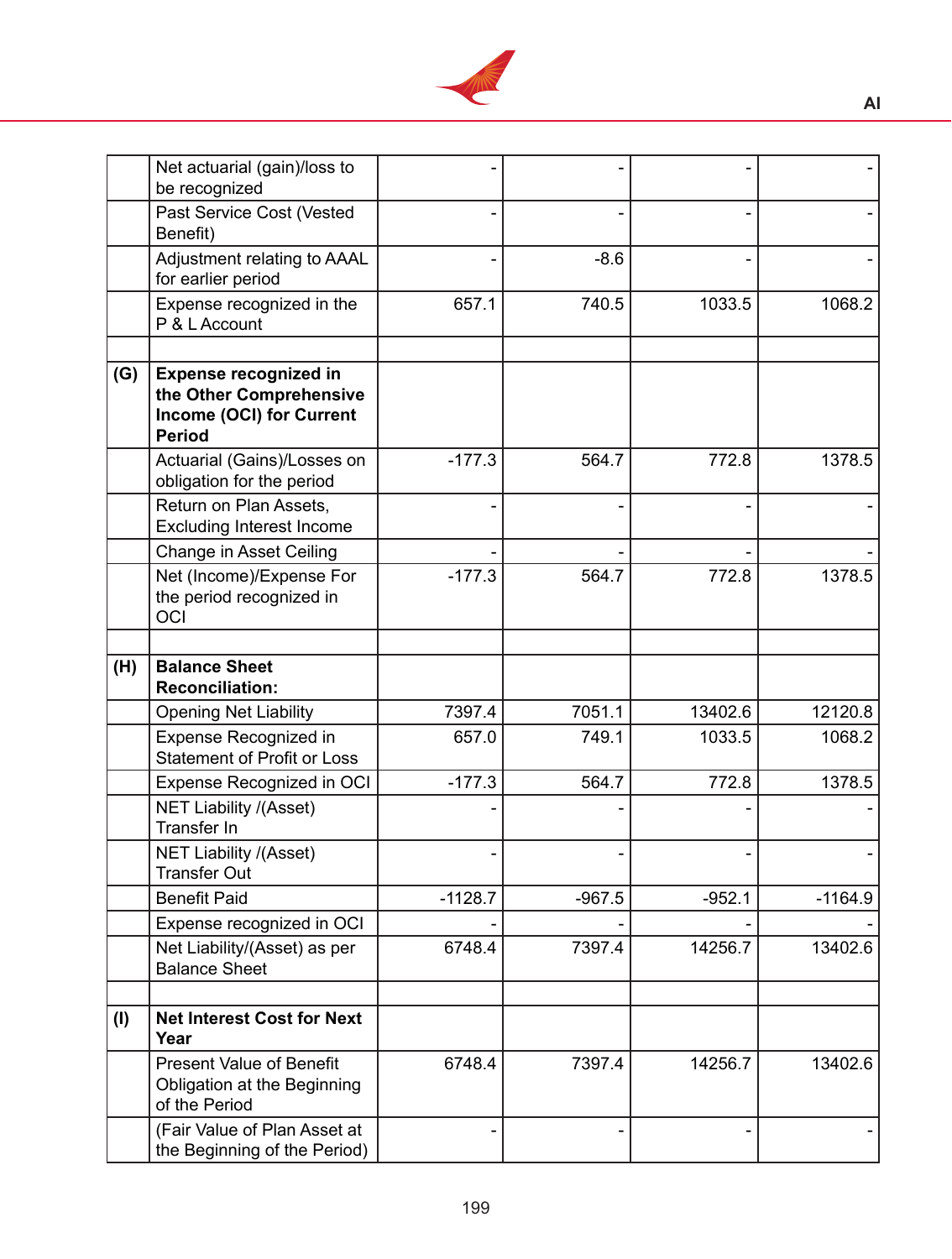

|                | Net Liability (Asset) at the<br>End of the period                                | 6748.4   | 7397.4   | 14256.7   | 13402.6   |
|----------------|----------------------------------------------------------------------------------|----------|----------|-----------|-----------|
|                | Interest cost                                                                    | 427.2    | 446.8    | 985.1     | 915.4     |
|                | (Interest Income)                                                                |          |          |           |           |
|                | Net Interest Cost for Next<br>Year                                               | 427.2    | 446.8    | 985.1     | 915.4     |
| $(\mathsf{J})$ | <b>Expense to be recognized</b><br>in the Statement of                           |          |          |           |           |
|                | P & L A/C for Next Year                                                          |          |          |           |           |
|                | <b>Current service cost</b>                                                      | 182.2    | 210.3    | 208.4     | 118.1     |
|                | Interest cost                                                                    | 427.2    | 446.8    | 985.1     | 915.4     |
|                | (Expected Contribution by<br>the Employees)                                      |          |          |           |           |
|                | Expenses recognized                                                              | 609.3    | 657.1    | 1193.5    | 1033.5    |
| (K)            | <b>Maturity Analysis of the</b><br><b>Benefit Payments: From</b><br>the Employer |          |          |           |           |
|                | Projected Benefits Payable<br>in future Year from the Date<br>of Reporting       |          |          |           |           |
|                | 1st Following Year                                                               | 1064.1   | 1024.0   | 922.7     | 641.2     |
|                | 2nd Following Year                                                               | 646.6    | 659.9    | 945.4     | 661.7     |
|                | 3rd Following Year                                                               | 998.6    | 1057.8   | 973.4     | 700.2     |
|                | 4th Following Year                                                               | 932.7    | 1011.4   | 1000.9    | 738.3     |
|                | 5th Following Year                                                               | 859.5    | 927.9    | 1027.3    | 775.6     |
|                | Sum of Years 6 to 10                                                             | 2469.0   | 2982.1   | 5414.5    | 4310.0    |
|                | Sum of Years 11 and above                                                        | 2918.4   | 3092.5   |           |           |
|                |                                                                                  |          |          |           |           |
| (L)            | <b>Sensitivity Analysis</b>                                                      |          |          |           |           |
|                | <b>Projected Benefit</b><br><b>Obligation on Current</b><br><b>Assumptions</b>   | 6748.4   | 7,397.4  | 14256.7   | 13,402.6  |
|                | Delta Effect of +1% Change<br>in Rate of Discounting                             | $-311.9$ | $-356.2$ | $-1315.4$ | $-1346.7$ |
|                | Delta Effect of -1% Change<br>in Rate of Discounting                             | 348.2    | 397.7    | 1577.5    | 1,661.3   |
|                | Delta Effect of +1% Change<br>in Rate of Salary Increase                         | 244.1    | 287.2    |           |           |
|                | Delta Effect of -1% Change<br>in Rate of Salary Increase                         | $-241.8$ | $-283.4$ |           |           |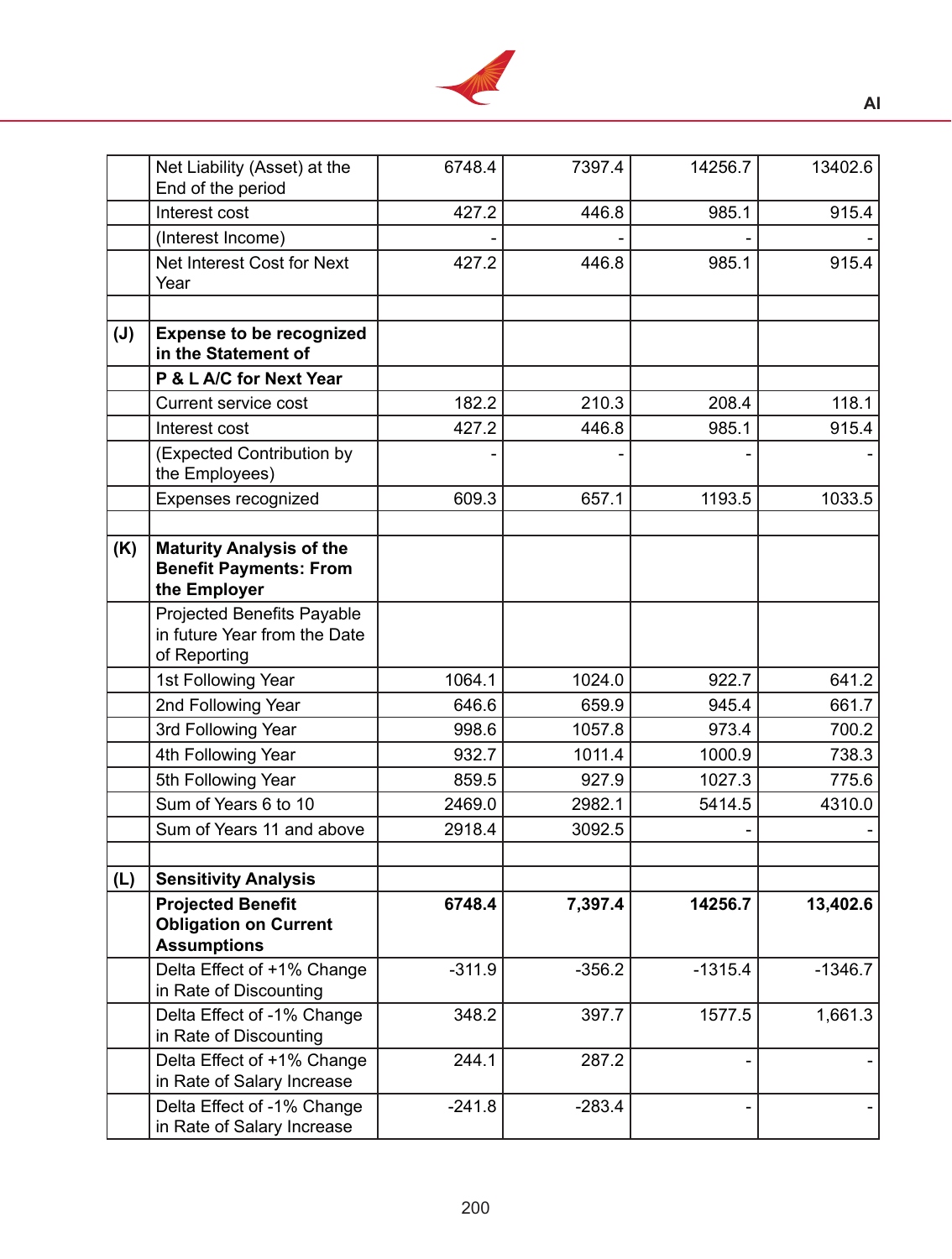

| Delta Effect of +1% Change<br>in Rate of Employee<br>Turnover | 40.5    | 35.7    |           |            |
|---------------------------------------------------------------|---------|---------|-----------|------------|
| Delta Effect of -1% Change<br>in Rate of Employee<br>Turnover | $-45.0$ | $-39.9$ |           |            |
| Delta Effect of +1% Change<br>in Medical Cost Inflation       |         |         | 1707.3    | 1,693.6    |
| Delta Effect of -1% Change<br>in Medical Cost Inflation       |         |         | $-1305.1$ | $-1,391.8$ |

#### b) **Risk Table**

 These plans typically expose the Company to actuarial risks such as: Investment Risk, Interest Rate Risk, Longevity Risk and Salary Risk.

| <b>Investment Risk</b> | As the defined benefit plans are not funded, the Company is not exposed to<br>any investment risk.                                                                                                                                                                                             |
|------------------------|------------------------------------------------------------------------------------------------------------------------------------------------------------------------------------------------------------------------------------------------------------------------------------------------|
| <b>Interest Risk</b>   | A decrease in the Government Securities bond interest rate will increase the<br>plan liability.                                                                                                                                                                                                |
| Longevity Risk         | The present value of the defined benefit plan liability is calculated by reference<br>to the best estimate of the mortality of plan participants both during and after<br>their employment. An increase in the life expectancy of the plan participants<br>will increase the plan's liability. |
| <b>Salary Risk</b>     | The present value of the defined benefit plan liability is calculated by reference<br>to the future salaries of plan participants. As such, an increase in the salary<br>of the plan participants will increase the plan's liability.                                                          |

### v) **Movement of Provisions of Employee Benefits**

|                              |                                                                       |                            | (Rs in Million) |
|------------------------------|-----------------------------------------------------------------------|----------------------------|-----------------|
| <b>Particulars</b>           | <b>Post-Retirement</b><br><b>Medical and Other</b><br><b>Benefits</b> | Leave<br><b>Encashment</b> | <b>Gratuity</b> |
| As at 1st April 2020         | 13,432.9                                                              | 4,467.3                    | 7,513.1         |
| Add: Created during the year | 851.3                                                                 | 220.7                      | 539.0           |
| Less: Paid during the year   |                                                                       | (640.1)                    | (1, 128.7)      |
| As at 31st March 2021        | 14,284.2                                                              | 4,047.9                    | 6,923.4         |

## **49. DEFERRED TAX ASSETS / (LIABILITY)**

The Company has recognized Deferred Tax Assets in earlier years amounting to Rs 28,425.2 million. In the subsequent years, the Company has continued to carry this balance of Net Deferred Tax Assets and no further amounts have been recognized as a matter of prudence. The details of the same are given below: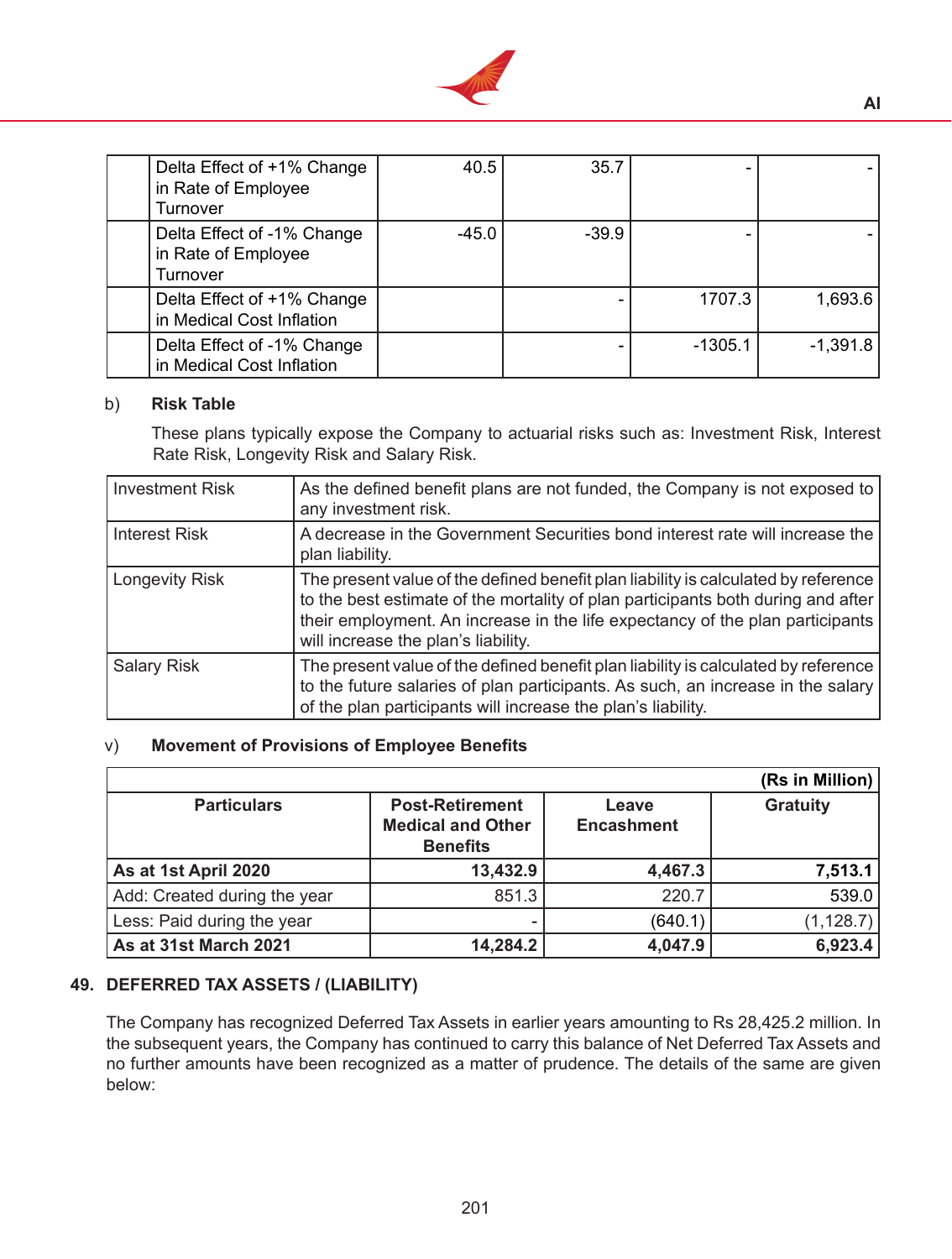

## i) **Deferred Tax Assets/Liabilities**

|       |                                                   |                                             | (Rs in Million)                             |
|-------|---------------------------------------------------|---------------------------------------------|---------------------------------------------|
| S. No | <b>Particulars</b>                                | As at 31 <sup>st</sup><br><b>March 2021</b> | As at 31 <sup>st</sup><br><b>March 2020</b> |
| (A)   | <b>Deferred Tax Liability</b>                     |                                             |                                             |
| (i)   | <b>Related to Fixed Assets</b>                    | 50,688.8                                    | 56,701.7                                    |
| (ii)  | Related to Foreign Currency Monetary Items (FCMI) |                                             | 81.1                                        |
|       | Sub-Total (A)                                     | 50,688.8                                    | 56,782.8                                    |
| (B)   | <b>Deferred Tax Assets</b>                        |                                             |                                             |
| (i)   | <b>Other Temporary Differences</b>                | 16,013.4                                    |                                             |
| (i)   | <b>Unabsorbed Depreciation</b>                    | 63,100.6                                    | 85,208.0                                    |
|       | Sub-Total (B)                                     | 79,114.0                                    | 85,208.0                                    |
|       | <b>Net Deferred Tax Asset/(Liability)</b>         | 28,425.2                                    | 28,425.2                                    |

 Although, the Company is in the process of evaluating adoption of the concessional tax regime but as a matter of prudence the Company has re-computed Deferred Tax Assets/ Liabilities in consonance with the new concessional tax regime and accordingly computed the above figures at the net tax rate of 25.168%.

# ii) **Details of the Total DTA not recognized as on 31st March 2021:**

The Total DTA available against Depreciation/Business/Other Disallowances Losses as on  $31<sup>st</sup>$ March 2021 are Rs 195,839.7 million (PY: Rs 200,738.1 million). Out of this available DTAamount, the Company has only recognized DTA amounting to Rs 79,114.0 million (PY: Rs 85,208.0 million) (Gross) as detailed above against Other Temporary Differences and Unabsorbed Depreciation Losses only. Accordingly, as at 31<sup>st</sup> March 2021 the Company still has got total unrecognized DTA amounting to Rs 116,725.7 million (PY: Rs 115,530.1 million), which as a matter of prudence has not been recognized in the books. The details of the unrecognized DTA balances are given below:

|           |                                        |                                       | (Rs in Million)                       |
|-----------|----------------------------------------|---------------------------------------|---------------------------------------|
| S.<br>No. | <b>Particulars</b>                     | As at 31 <sup>st</sup> March,<br>2021 | As at 31 <sup>st</sup> March,<br>2020 |
| (i)       | <b>Other Temporary Differences</b>     |                                       | 17,904.1                              |
| (ii)      | <b>Unabsorbed Depreciation</b>         | 33,096.5                              | 7,792.9                               |
| (iii)     | <b>Brought Forward Business Losses</b> | 83,629.2                              | 89,833.1                              |
|           | <b>TOTAL</b>                           | 116,725.7                             | 115,530.1                             |

 The unused tax losses and unabsorbed depreciation considered above are based on the tax records and returns of the Company and does not consider the potential effect of matters under dispute/litigation with the tax authorities which are currently sub-judice at various levels.

The Govt of India approved the Revival Plan of the Company through which a series of measures were introduced to improve the operational and financial efficiencies as detailed in Note 28 and 53. Further, the Company is under the disinvestment process as approved by the Govt of India which is in an advanced stage of completion. The Company is therefore hopeful of showing improved performance in the future and accordingly, has reasonable certainty that the deferred tax assets recognized will be realized against future profits. Further, the Deferred Tax Assets have been created against Other Temporary differences and subsequently against Carry Forward Depreciation Losses only which are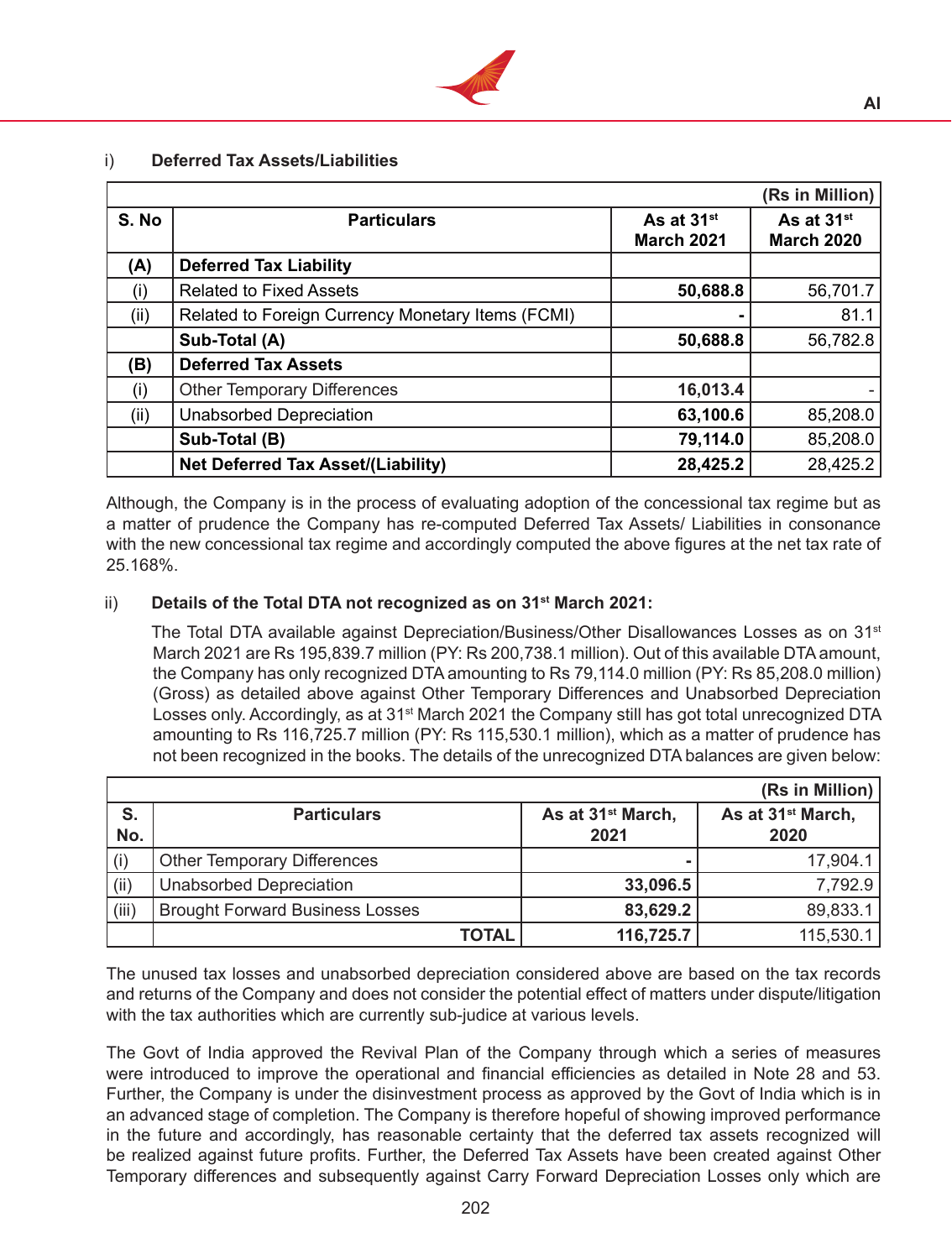

available to the company indefinitely as per the provisions of the Income Tax Act.

## iii) **Reconciliation of Effective Tax Rate**

Reconciliation of tax expense and the accounting profit / (loss) multiplied by India's domestic tax rate as adopted by the Company for the year ended 31<sup>st</sup> March 2021and 31<sup>st</sup> March 2020:

|                                               |                                              |               |                 | (Rs in Million)                              |
|-----------------------------------------------|----------------------------------------------|---------------|-----------------|----------------------------------------------|
| <b>Particulars</b>                            | For the year ended 31st<br><b>March 2021</b> |               |                 | For the year ended 31st<br><b>March 2020</b> |
|                                               | Rate $(\%)$                                  | <b>Amount</b> | <b>Rate (%)</b> | <b>Amount</b>                                |
| Profit/(Loss) Before Tax                      |                                              | (70, 174.2)   |                 | (77, 657.3)                                  |
| Applicable Tax Rate                           | 31.20%                                       | 21,894.4      | 31.20%          | 24,229.7                                     |
| Deferred Tax asset not recognized on<br>above |                                              | (21, 894.4)   |                 | (24, 229.7)                                  |
| Tax expense for the year                      | Nil                                          | Nil           | Nil             | Nil                                          |
| <b>Effective Tax Rate</b>                     | Nil                                          | Nil           | Nil             | Nil                                          |

### **50. Earnings Per Share**

| <b>Particulars</b>                                                   | <b>For Year ended</b><br>31.03.2021 | <b>For Year ended</b><br>31.03.2020 |
|----------------------------------------------------------------------|-------------------------------------|-------------------------------------|
| Profit/(Loss) After Tax for the year (Rs in<br>Million)              | (70, 174.2)                         | (77, 657.3)                         |
| Weighted Average No. of Equity Shares of<br>Face Value of Rs 10 each | 32,665,214,849                      | 32,665,210,000                      |
| EPS (Rs. per Share) (Basic)                                          | (2.15)                              | (2.38)                              |
| EPS (Rs. per Share) (Diluted)                                        | (2.15)                              | (2.38)                              |

### **51. The Micro and Small Enterprises Development Act**

Information as required to be furnished as per Section 22 of the Micro, Small and Medium Enterprises Development Act, 2006 (MSMED Act) is given below. This information has been determined to the extent such parties have been identified on the basis of information available with the Company.

Amount remaining unpaid to supplier covered under MSMED Act at the end of the year.

|  |  |  | (Rs in Million) |
|--|--|--|-----------------|
|--|--|--|-----------------|

| <b>Particulars</b>                                               | As at 31st         | As at 31st         |
|------------------------------------------------------------------|--------------------|--------------------|
|                                                                  | <b>March, 2021</b> | <b>March, 2020</b> |
| Principal                                                        | 157.8              | 267.1              |
| Interest                                                         | <b>Nil</b>         | <b>Nil</b>         |
| <b>Total</b>                                                     | 157.8              | 267.1              |
| The amount of interest paid by the buyer in terms of section 16, |                    |                    |
| of the MSMED Act, 2006 along with the amounts of the payment     |                    |                    |
| made to the supplier beyond the appointed day during each        |                    |                    |
| accounting year.                                                 |                    |                    |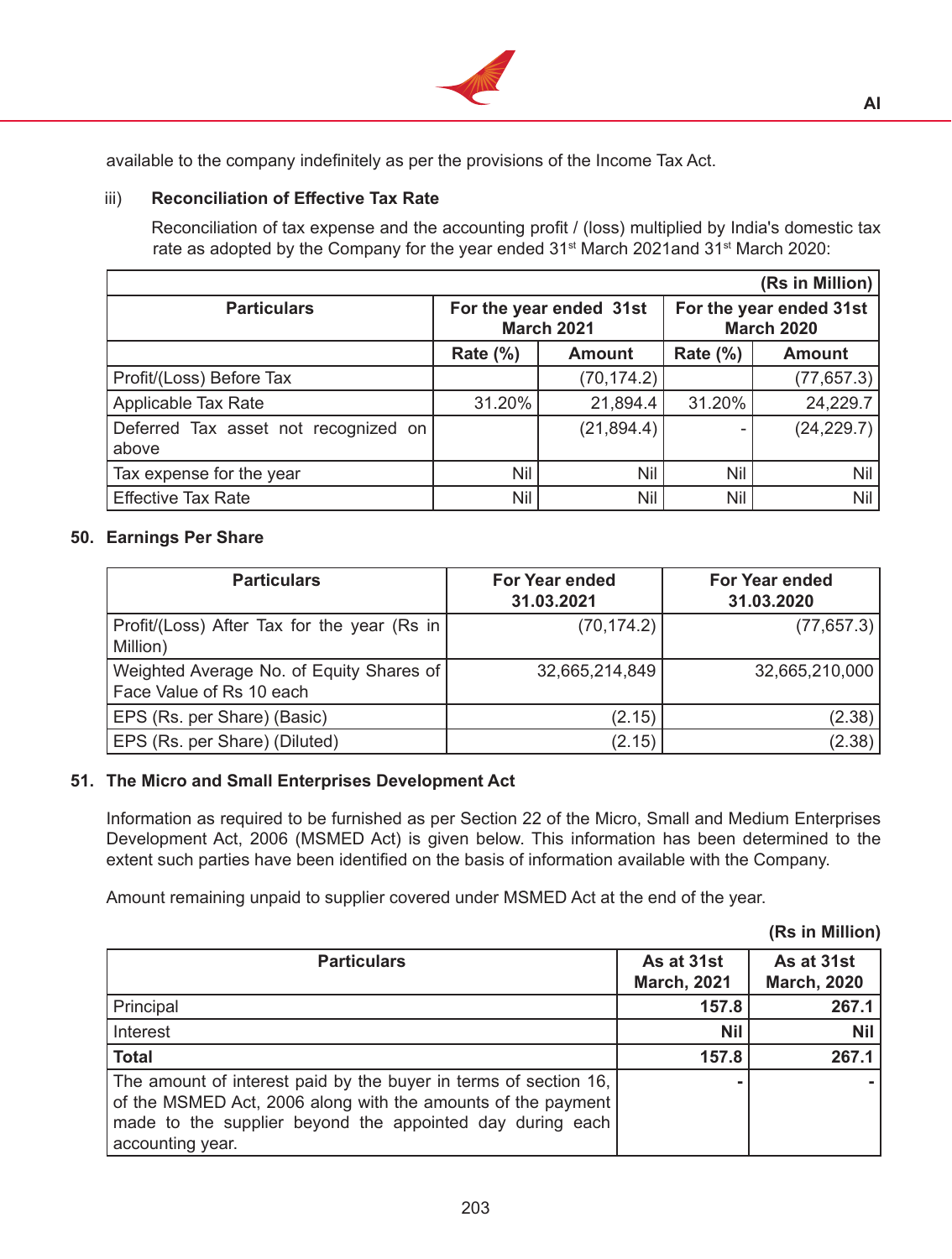

| The amount of interest due and payable for the period of delay in<br>making payment (which have been paid but beyond the appointed<br>day during the year) but without adding the interest specified under<br><b>MSMED Act.</b>                                                                   |  |
|---------------------------------------------------------------------------------------------------------------------------------------------------------------------------------------------------------------------------------------------------------------------------------------------------|--|
| The amount of interest accrued and remaining unpaid at the end<br>of each accounting year.                                                                                                                                                                                                        |  |
| The amount of further interest remaining due and payable even in<br>the succeeding years, until such date when the interest dues as<br>above are actually paid to the small enterprise for the purpose of<br>disallowance as a deductible expenditure under section 23 of the<br>MSMED Act, 2006. |  |

**Note:** There have been delays in making payments to some of these enterprises, however, in the opinion of the management the interest is not expected to be material.

### **52. Remuneration to Auditors**

 The details of the audit fees and expenses of the Auditors: -

|                         |         | (Rs in Million) |
|-------------------------|---------|-----------------|
| <b>Particulars</b>      | 2020-21 | 2019-20         |
| Audit Fee for the year* | 16.5    | 16.5            |
| Other Expenses          | 2.3     | 2.3             |
| Total                   | 18.8    | 18.8            |

\* includes FY 2019-20 arrears of Rs 1.5 million (PY: Rs 3.0 million)

### **53. Going Concern**

The Company has received continuous support from the Government of India (GoI) initially through the introduction of the Turnaround Plan (TAP)/Financial Restructuring Plan (FRP) approved in 2012 and then under the Strategic Revival Plan in FY 2018-19 which has helped the Company to improve its operating and financial parameters.

 The objective of the Strategic Revival Plan was to establish a strong competitive and self-sustaining airline which can be strategically divested or listed in the next few years. Focus on increasing the operational efficiencies whereby substantial increase in revenue or cost saving can be achieved. The Revival Plan contained the following major components:

- a) Organizational Reforms
- b) Financial Package
- c) Disinvestment of Subsidiaries
- d) Sale of non-core Assets
- e) Improving Internal Efficiencies
- f) Tapping the human resource potential to the fullest

The Govt. of India has continued to support Air India in various ways to partly ameliorate the strained financial position of the company under the Strategic Revival Plan and also during the COVID Pandemic. This support has been extended in the following measures:

Loans of Air India Ltd amounting to Rs 294,640.0 million have been approved to be transferred to the Air India Assets Holding Ltd (AIAHL) under the disinvestment plan of Air India Ltd. Out of this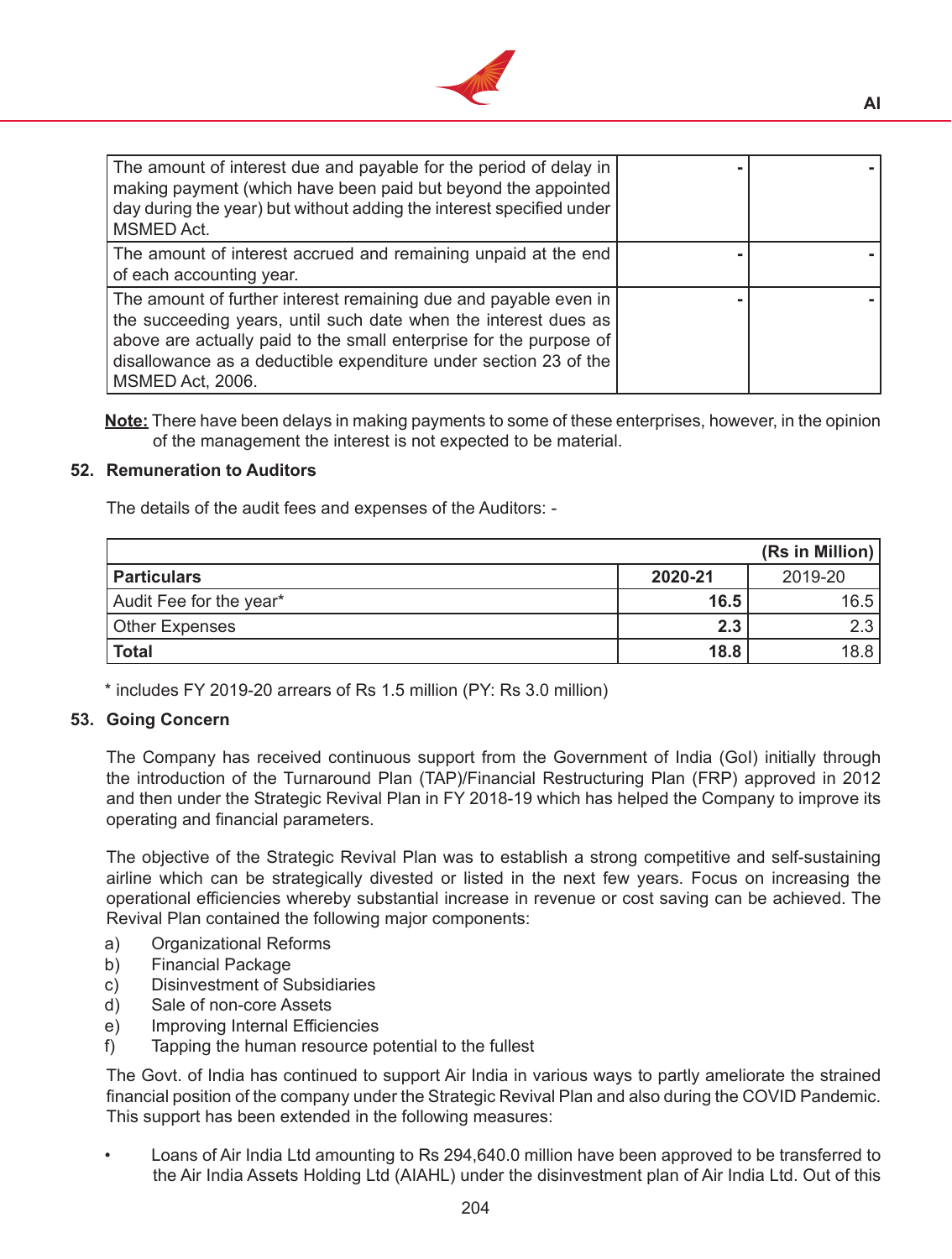

amount Loans amounting to Rs 220,640.0 million have already been paid off in FY 2019-20 and the process of transferring the balance amount of Rs 74,000.0 million is underway.

- The Govt has during FY 2020-21 renewed the GoI Guarantee Support for various existing AIL Working Capital Loans and the Govt has issued fresh Govt support for raising new Working Capital Loans from Banks and NSSF amounting to Rs 59,640.0 million. The Govt has continued its support during FY 2021-22.
- The Govt has further renewed the GoI Guarantee for USD 819 million (Rs 61,500.0 million) for aircraft bridge loans for 7 aircraft in December 2020.
- Further, the Govt during the COVID period asked AI to operate Passenger Flights to international destinations under the Vande Bharat Mission and therefore Air India Ltd and its Subsidiary Companies got much needed relief and liquidity.

 The Company has regularly received Equity Infusion from the GoI. Hence, it is evident that the GoI is committed to pursue the path of disinvestment and through various steps taken above is aiding the Company in clearing its balance sheet and as mentioned in the PIM for disinvestment there may be further re-allocation of debts and liabilities of the Company. Further steps taken by the Company and also the GoI in light of the process of disinvestment have been discussed in detail in Note 28. All these steps are aimed at creating a positive environment for the Disinvestment of the company, which is in a very advanced stage and the Government has announced the successful bidder.

 In view of the above and the financial support from the Govt of India and various measures taken by the Company to improve its operational efficiencies and revenue enhancing measures, cost control measures undertaken etc. the Company expects improvement in its Operational and Financial Performance, in the near future and hence, the Financial Statements of the Company have been prepared on the 'Going Concern' basis.

#### **54. Impairment of Assets**

The Company has carried out an assessment of the impairment of its non-financial assets as on the Balance Sheet date in accordance with Ind AS 36. For the purpose of such impairment testing, all assets of the Company have been considered as a single Cash Generating Unit (CGU) and the value in use has been determined based on the future projections/forecast having regard to the Revival Plan for Operational & Financial Efficiency as described in detail in Note 28 & 29. Based on such assessment, there is no impairment in the carrying value of the assets to be recognized at this stage.

 Further, the Company has also assessed the impact of COVID on the impairment in the carrying value of its assets, inventories, receivables etc appearing in its financial statements. In developing the assumptions and estimates relating to the future uncertainties in the economic conditions manifested by the pandemic, the Company has relied on various internal and external sources of information. Based on these estimates, the Company as of now expects to recover the carrying value of all its assets.

#### **55. Capital Management:**

The objective of the Company is to maximize the shareholders' value by maintaining an optimum capital structure. Management monitors the return on capital as well as the debt equity ratio and makes necessary adjustments in the capital structure for the development of the business.

During the financial year ended  $31<sup>st</sup>$  March 2021, no significant changes were made in the objectives, policies or processes relating to the management of the Company's capital structure.

#### **Debt-Equity Ratio:**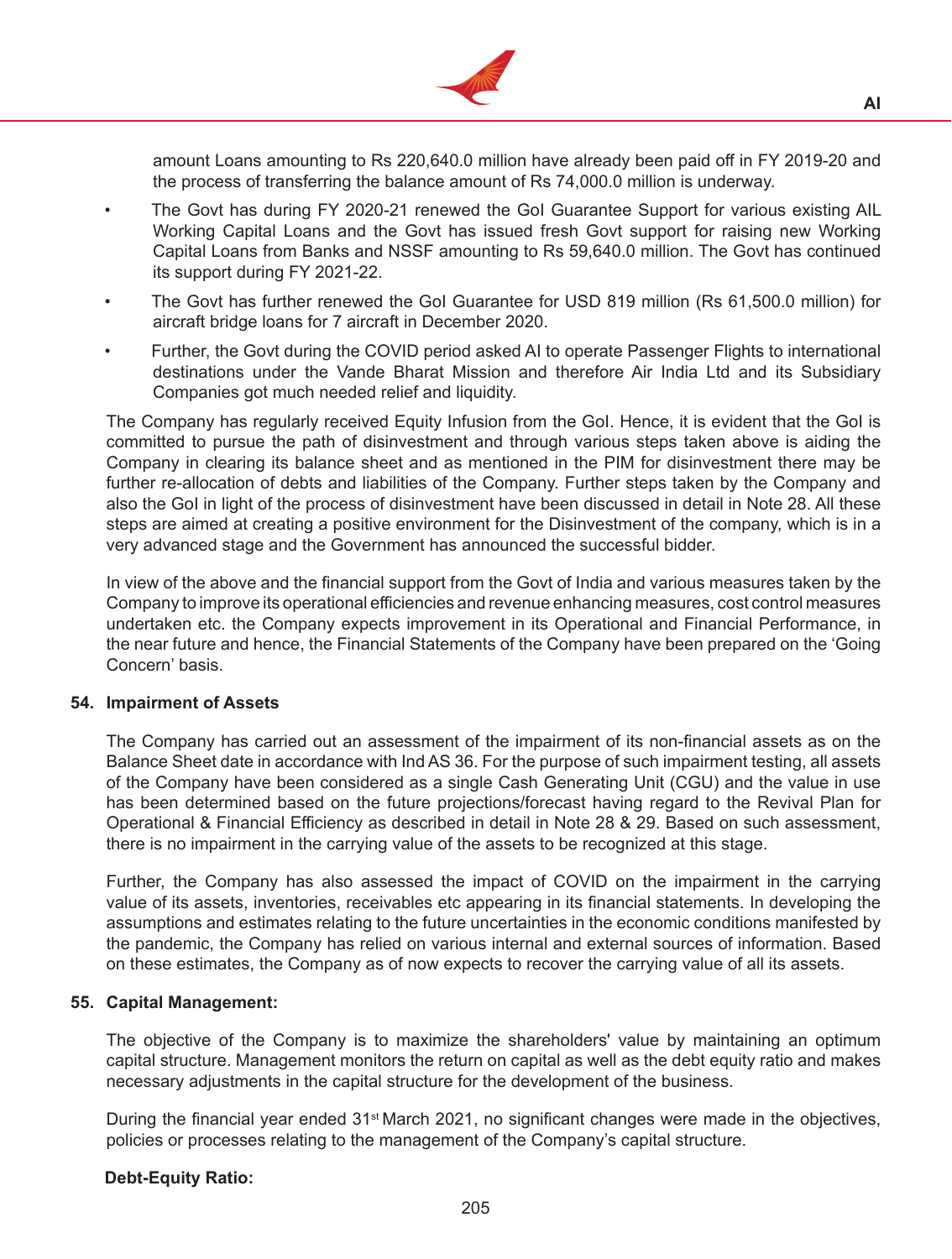

|                                                        |                                      | (Rs in Million)                             |
|--------------------------------------------------------|--------------------------------------|---------------------------------------------|
| <b>Particulars</b>                                     | As at 31 <sup>st</sup> March<br>2021 | As at 31 <sup>st</sup><br><b>March 2020</b> |
| Long term Borrowings                                   | 55,110.7                             | 55,118.4                                    |
| Short term borrowings                                  | 307,165.5                            | 250,869.4                                   |
| <b>Current maturity of Long-term Borrowings</b>        | 74,013.5                             | 77,676.1                                    |
| <b>Current maturities of Finance Lease Obligations</b> |                                      |                                             |
| <b>Total Debt (A)</b>                                  | 436,289.7                            | 383,663.9                                   |
| <b>Equity Share Capital</b>                            | 326,652.2                            | 326,652.1                                   |
| <b>Other Equity</b>                                    | (772, 101.0)                         | (701, 203.2)                                |
| Share Application money pending Allotment              |                                      | 0.1                                         |
| <b>Total Equity (B)</b>                                | (445, 448.8)                         | (374, 551.1)                                |
| <b>Debt Equity Ratio (A/B)</b>                         | (1.0)                                | (1.0)                                       |

**Note:** The Company is highly leveraged due to negative Net Worth and the nature of the business due to which the Debt Equity Ratio is negative.

 Pursuant to adoption of Ind AS 116, Finance Lease Obligations has been reclassified from borrowings and presented as a part of lease liabilities which are not considered as debt.

## **56. Fair Value Measurement and Financial Instruments**

### i) **Financial instruments – by category and fair value hierarchy**

 The following table shows the carrying amounts and fair value of financial assets and financial liabilities, including their levels in the fair value hierarchy.

| (Rs in Million)         |             |              |                                    |          |                              |       |         |          |  |  |
|-------------------------|-------------|--------------|------------------------------------|----------|------------------------------|-------|---------|----------|--|--|
| <b>Particulars</b>      | <b>Note</b> |              | <b>Carrying Value</b>              |          | Fair value measurement using |       |         |          |  |  |
|                         |             | <b>FVTPL</b> | <b>FVTOCII</b><br><b>Amortized</b> |          | <b>Total</b>                 | Level | Level 2 | Level 3  |  |  |
|                         |             |              |                                    | Cost     |                              |       |         |          |  |  |
| <b>Financial Assets</b> |             |              |                                    |          |                              |       |         |          |  |  |
| <b>Non-Current</b>      |             |              |                                    |          |                              |       |         |          |  |  |
| a) Investments          | 2           |              | 797.2                              | 8,236.2  | 9,033.4                      | 338.2 | 459.0   | 8,236.2  |  |  |
| b) Loans                | 4           |              |                                    | 4,477.2  | 4,477.2                      |       |         | 4,477.2  |  |  |
| c) Other Financial      | 5           |              |                                    | 11,764.4 | 11,764.4                     |       |         | 11,764.4 |  |  |
| <b>Assets</b>           |             |              |                                    |          |                              |       |         |          |  |  |
| d)Trade Receivables     | 3           |              |                                    |          |                              |       |         |          |  |  |
| <b>Current</b>          |             |              |                                    |          |                              |       |         |          |  |  |
| a) Trade Receivables*   | 3           |              |                                    | 11,368.1 | 11,368.1                     |       |         | 11,368.1 |  |  |
| b) Cash and Cash        | 9           |              |                                    | 5,294.1  | 5,294.1                      |       |         | 5,294.1  |  |  |
| Equivalents*            |             |              |                                    |          |                              |       |         |          |  |  |
| c) Bank Balance other   | 10          |              |                                    | 7,060.1  | 7,060.1                      |       |         | 7,060.1  |  |  |
| than (b) above*         |             |              |                                    |          |                              |       |         |          |  |  |
| d) Loans *              | 4           |              |                                    | 86.3     | 86.3                         |       |         | 86.3     |  |  |

### a) **As on 31st March 2021**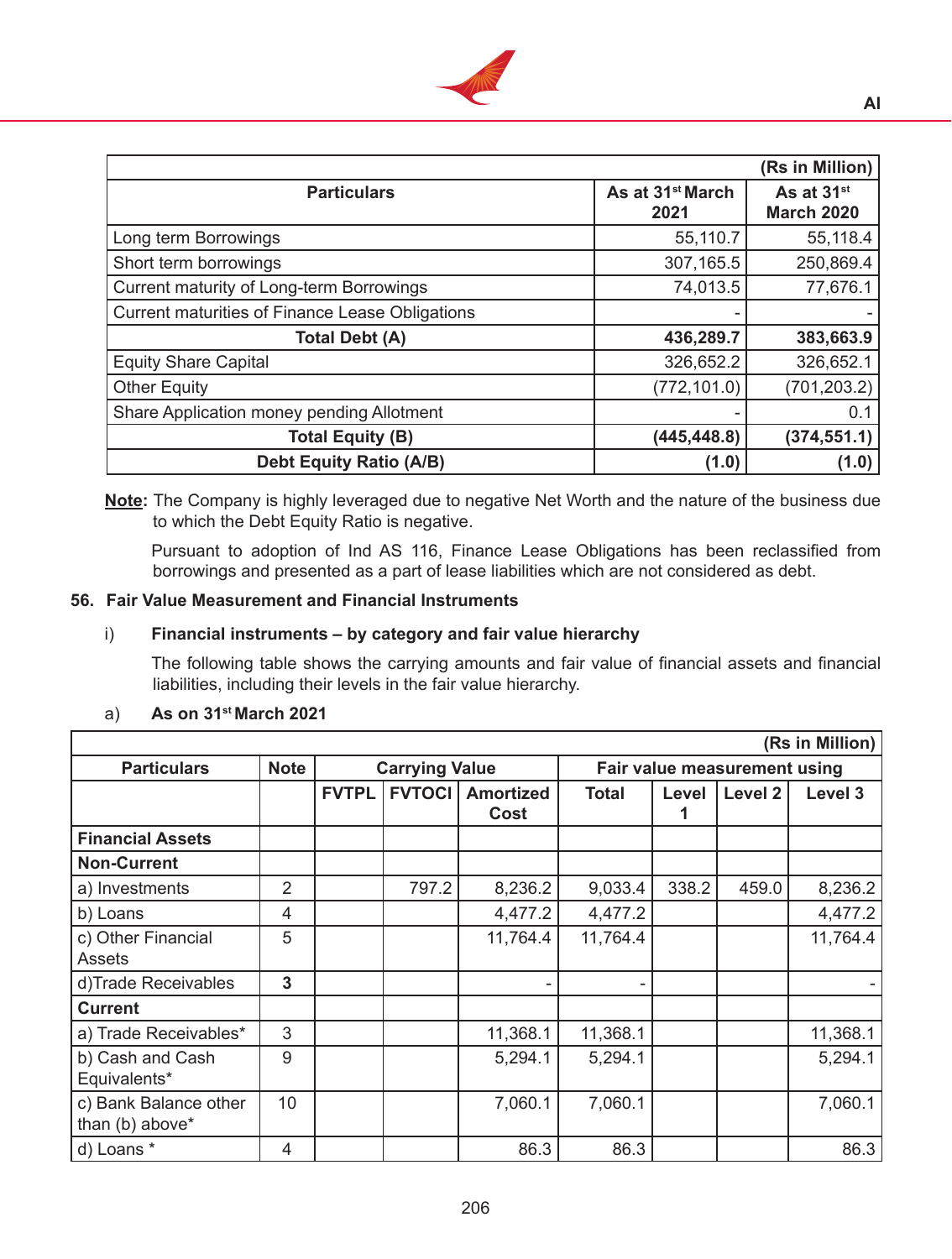

| e) Others Financial<br><b>Assets</b>               | 5       |       | 2,839.8   | 2,839.8   |       |       | 2,839.8   |
|----------------------------------------------------|---------|-------|-----------|-----------|-------|-------|-----------|
| <b>Total Financial</b><br><b>Assets</b>            |         | 797.2 | 51,126.2  | 51,923.4  | 338.2 | 459.0 | 51,126.2  |
| <b>Financial liabilities</b>                       |         |       |           |           |       |       |           |
| <b>Non-Current</b>                                 |         |       |           |           |       |       |           |
| a) Borrowings#                                     | 13      |       | 55,110.7  | 55,110.7  |       |       | 55,110.7  |
| b) Lease Liabilities                               |         |       | 152,018.6 | 152,018.6 |       |       | 152,018.6 |
| c) Others*                                         | 15      |       | 51.3      | 51.3      |       |       | 51.3      |
| <b>Current</b>                                     |         |       |           |           |       |       |           |
| a) Borrowings#                                     | 18      |       | 307,165.5 | 307,165.5 |       |       | 307,165.5 |
| b) Lease Liabilities                               |         |       | 27,328.7  | 27,328.7  |       |       | 27,328.7  |
| c) Trade Payables*                                 | 14      |       | 92,716.0  | 92,716.0  |       |       | 92,716.0  |
| d) AIAHL Intermediary<br><b>Settlement Account</b> | 28(iii) |       | 5,879.5   | 5,879.5   |       |       | 5,879.5   |
| e) Others*                                         | 15      |       | 147,443.7 | 147,443.7 |       |       | 147,443.7 |
| <b>Total Financial</b><br><b>Liabilities</b>       |         |       | 787,714.0 | 787,714.0 |       |       | 787,714.0 |

Note: The above disclosures do not include balance in RFATR A/c of Rs 217,549.5 million (PY: Rs 218,434.8 million), refer note no 28(iii).

# b) **As on 31st March 2020**

| (Rs in Million)                          |                |                       |               |                          |                              |       |         |          |  |  |
|------------------------------------------|----------------|-----------------------|---------------|--------------------------|------------------------------|-------|---------|----------|--|--|
| <b>Particulars</b>                       | <b>Note</b>    | <b>Carrying Value</b> |               |                          | Fair value measurement using |       |         |          |  |  |
|                                          |                | <b>FVTPL</b>          | <b>FVTOCI</b> | <b>Amortized</b><br>Cost | <b>Total</b>                 | Level | Level 2 | Level 3  |  |  |
| <b>Financial Assets</b>                  |                |                       |               |                          |                              |       |         |          |  |  |
| <b>Non-Current</b>                       |                |                       |               |                          |                              |       |         |          |  |  |
| a) Investments                           | $\overline{2}$ |                       | 866.8         | 8,236.2                  | 9,103.0                      | 346.0 | 520.8   | 8,236.2  |  |  |
| b) Loans                                 | 4              |                       |               | 4,039.9                  | 4,039.9                      |       |         | 4,039.9  |  |  |
| c) Other Financial<br><b>Assets</b>      | 5              |                       |               | 10,676.7                 | 10,676.7                     |       |         | 10,676.7 |  |  |
| d)Trade Receivables                      | 3              |                       |               |                          |                              |       |         |          |  |  |
| <b>Current</b>                           |                |                       |               |                          |                              |       |         |          |  |  |
| a) Trade Receivables*                    | 3              |                       |               | 13,756.1                 | 13,756.1                     |       |         | 13,756.1 |  |  |
| b) Cash and Cash<br>Equivalents*         | 9              |                       |               | 6,248.4                  | 6,248.4                      |       |         | 6,248.4  |  |  |
| c) Bank Balance other<br>than (b) above* | 10             |                       |               | 6,855.7                  | 6,855.7                      |       |         | 6,855.7  |  |  |
| d) Loans *                               | 4              |                       |               | 175.5                    | 175.5                        |       |         | 175.5    |  |  |
| e) Others Financial<br>Assets            | 5              |                       |               | 2,874.6                  | 2,874.6                      |       |         | 2,874.6  |  |  |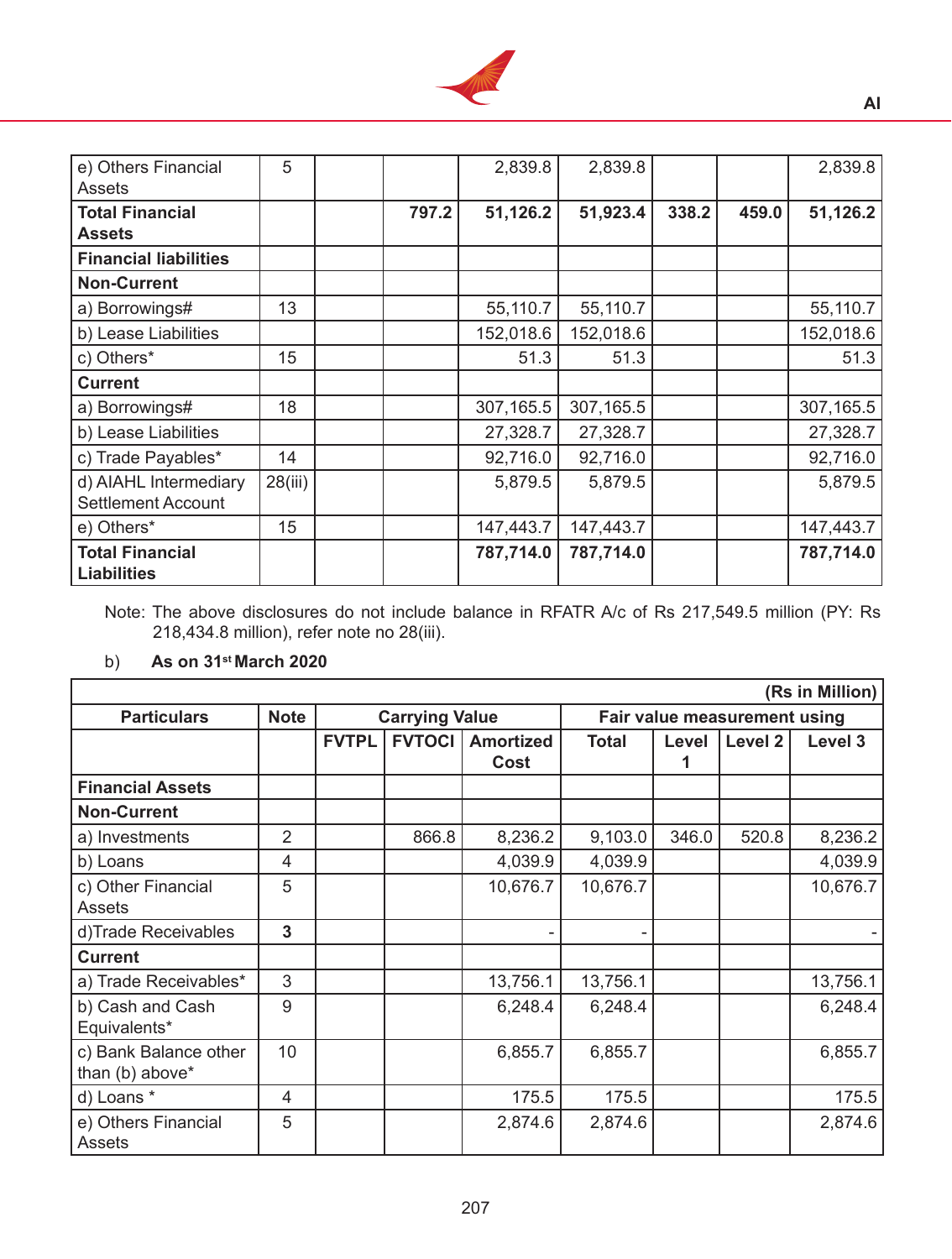

**AI**

| <b>Total Financial</b><br><b>Assets</b>            |    | 866.8 | 52,863.1  | 53,729.9  | 346.0 | 520.8 | 52,863.1  |
|----------------------------------------------------|----|-------|-----------|-----------|-------|-------|-----------|
| <b>Financial liabilities</b>                       |    |       |           |           |       |       |           |
| <b>Non-Current</b>                                 |    |       |           |           |       |       |           |
| a) Borrowings#                                     | 13 |       | 55,118.4  | 55,118.4  |       |       | 55,118.4  |
| b) Lease Liabilities                               |    |       | 184,416.1 | 184,416.1 |       |       | 184,416.1 |
| c) Others*                                         | 15 |       | 43.5      | 43.5      |       |       | 43.5      |
| <b>Current</b>                                     |    |       |           |           |       |       |           |
| a) Borrowings#                                     | 18 |       | 250,869.4 | 250,869.4 |       |       | 250,869.4 |
| b) Lease Liabilities                               |    |       | 27,684.2  | 27,684.2  |       |       | 27,684.2  |
| c) Trade Payables*                                 | 14 |       | 100,934.8 | 100,934.8 |       |       | 100,934.8 |
| d) AIAHL Intermediary<br><b>Settlement Account</b> |    |       | 5,026.2   | 5,026.2   |       |       | 5,026.2   |
| c) Others*                                         | 15 |       | 143,062.1 | 143,062.1 |       |       | 143,062.1 |
| <b>Total Financial</b><br><b>Liabilities</b>       |    |       | 767,154.7 | 767,154.7 |       |       | 767,154.7 |

Note: The above disclosures do not include balance in RFATR A/c of Rs 218,434.8 million, refer note no 28(iii).

#### **Notes:**

- (#) The companies' borrowings and advances to Subsidiaries have been contracted at market rate of interest, which resets at regular intervals. Accordingly, the carrying value of such borrowings (including interest accrued) approximates fair value.
- (\*) The carrying amount of trade receivables, trade payables, cash and cash equivalents, bank balance other than cash and cash equivalents and other financial assets and liabilities approximates the fair values, due to their short-term nature.
- The fair values for loan were calculated based on discounted cash flow using a current lending rate. They are classified as level 3 fair values in the fair value hierarchy due to the inclusion of unobservable.
- There have been no transfers between level 1, level 2 and level 3 for the year ended  $31<sup>st</sup>$  March 2021 and 31<sup>st</sup> March 2020.

#### ii) **Valuation Technique used to determine Fair Value:**

 The specific valuation techniques used to value financial instruments include:

- For unquoted Equity Shares, Net Assets Value (NAV) from the latest available Financial Statements of the entity.
- The Fair Value of remaining financial instruments is determined using Discounted Cash Flow method.

#### **57. Financial Risk Management Objective and Policies**

The Company has exposure to following risks arising from its business and financial instruments:

- i) Credit Risk
- ii) Liquidity Risk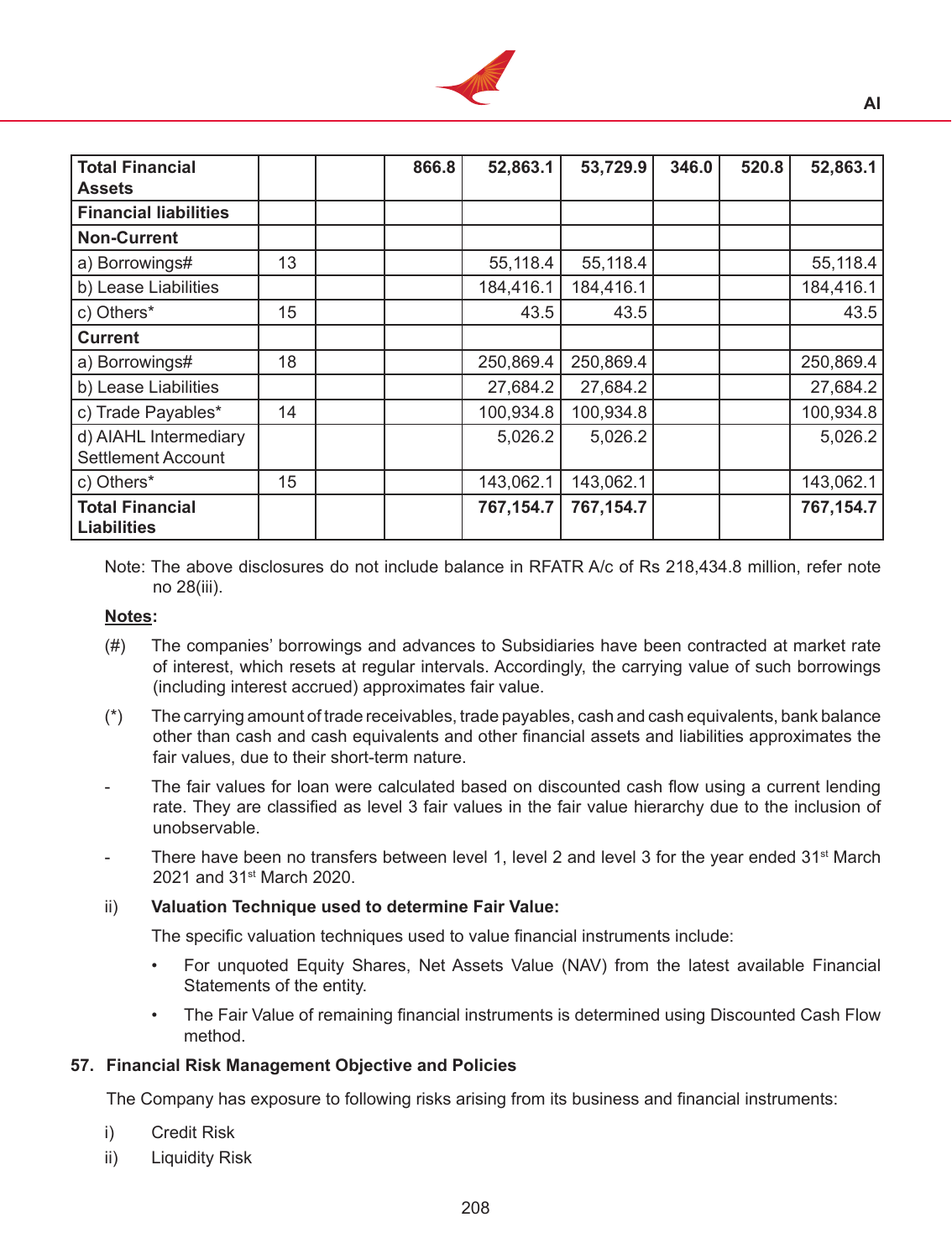

**AI**

# $iii)$  Market Risk – (a) Foreign Currency and (b) Interest Rate

 The Company operates to various international destinations in multi-currency, dynamic and challenging environment The Company's principal financial liabilities comprise of loans and borrowings, trade and other payables. The Long term borrowing for the aircraft purchase is mainly US Dollar related. A part of the borrowings for the working capital are US Dollar denominated. Nearly 70% of the Company's expenses are related to the US Dollar. The main purpose of these financial liabilities is to finance aircraft acquisition, receivable and cash and cash equivalents that derive directly from its operations.

 The Company is exposed to credit risk, liquidity risk, market risk and Commodity risk. The Company's senior management oversees the management of these risks. The Company's senior management is supported by a treasury team. The Treasury Team provides assurance to the Company's senior management that the Company's financial risk activities are governed by appropriate policies and procedure and that financial risks are identified, measured and managed in accordance with the Company's policies and risk objective.

## i) **Credit Risk**

Credit risk is the risk of financial loss to the Company if a customer or counterparty to a financial instrument fails to meet its contractual obligation.

 The Company is exposed to credit risk from its operating activities (primarily trade receivables) and from its investing activities, including deposits with banks and financial institutions, foreign exchange transactions and other financial instruments.

 The maximum exposure to the credit at the reporting date is primarily from trade receivables. Trade receivables are mostly from travel agents including IATAAgents and General Sales Agents, Government Parties and Credit Card Companies which are typically unsecured as no coverage is held by the Company and are derived from revenue earned from customers. General Sales/ Cargo Agents dues are secured by Bank Guarantees by Airline and/or IATA. The Company does monitor the economic environment in which it operates. The Company manages its credit risk through credit approvals, establishing credit limits and continuously monitoring credit worthiness of agents to whom the Company brands credit terms in the normal course of the business.

 The Company sells majority of its passenger/cargo services against credit worthiness and financial guarantees made by agents (customers) to IATA though individual guarantees are also taken in certain cases. The Company also extends credit to the Government on flights operated and which are realized over a period of time depending on budgetary provisions made by the Govt to the respective departments

 The Company uses expected credit loss model to assess the impairment on financial Instruments. The Company uses a provision matrix to compute the expected credit loss allowance for trade receivable. The provision matrix considers available internal credit risk factors such as the Company's historical experience for customers. Based on the business environment in which the Company operates, management considers that the trade receivable is in default (credit impaired) if the payments are more than 36 months past due (in case of IATA dues more than 6 months past dues)

 The Companies exposure to credit risk for Trade Receivables is as follows: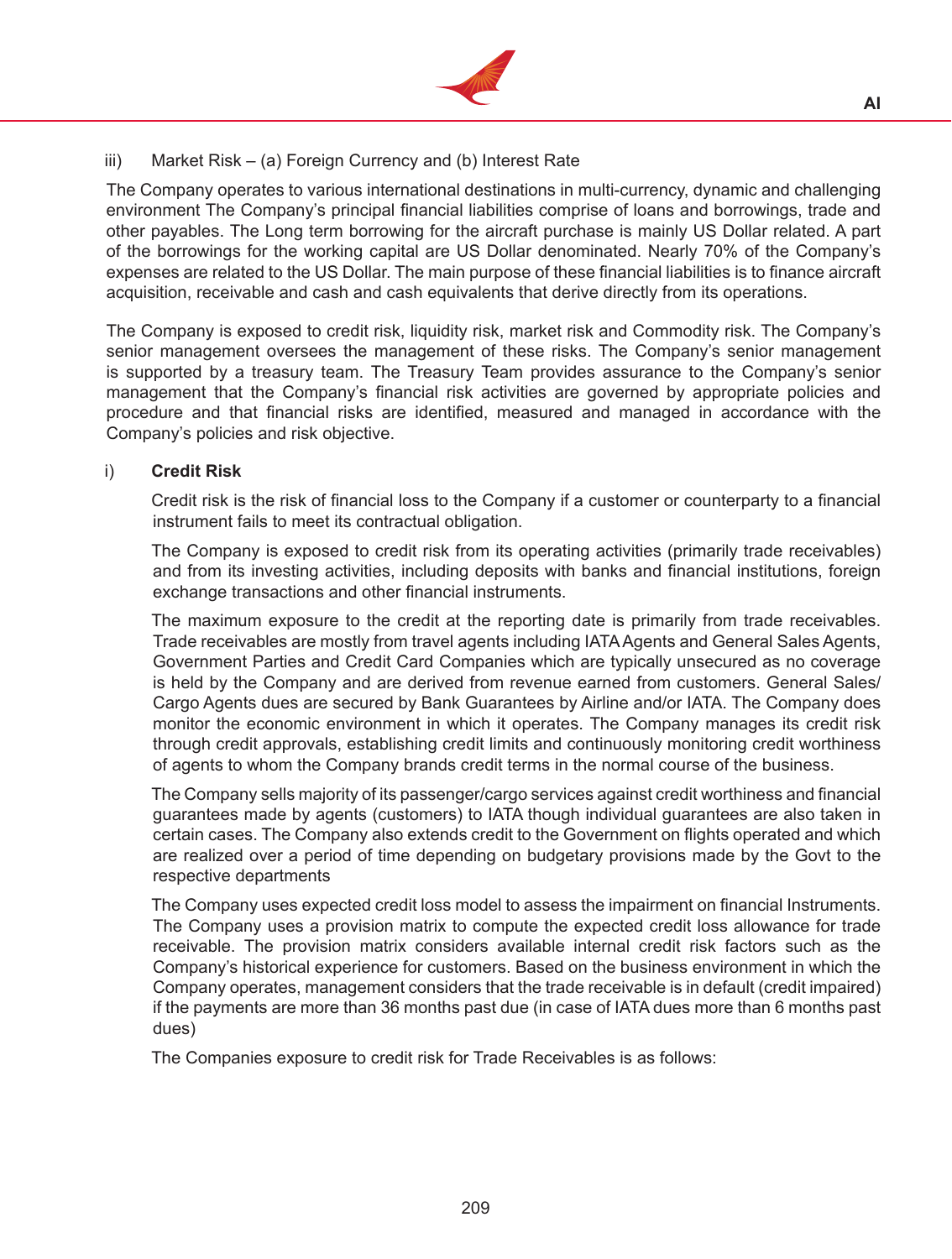

| (Rs in Million)    |                       |                  |                       |           |  |  |  |  |  |
|--------------------|-----------------------|------------------|-----------------------|-----------|--|--|--|--|--|
| <b>Particulars</b> | As at 31/03/2021      |                  | As at 31/03/2020      |           |  |  |  |  |  |
|                    | <b>Gross Carrying</b> | <b>Loss</b>      | <b>Gross Carrying</b> | Loss      |  |  |  |  |  |
|                    | <b>Amount</b>         | <b>Allowance</b> | Amount                | Allowance |  |  |  |  |  |
| Debts not due      | 2,679.7               |                  | 1,937.8               |           |  |  |  |  |  |
| Debts over due     | 19,649.6              | 10,961.2         | 23,230.8              | 11,412.5  |  |  |  |  |  |

Movement in the allowance for impairment in respect of Trade Receivables:

|                                      |                             | $(Rs in$ Million)           |
|--------------------------------------|-----------------------------|-----------------------------|
| <b>Particulars</b>                   | For the year ended          | For the year ended          |
|                                      | 31 <sup>st</sup> March 2021 | 31 <sup>st</sup> March 2020 |
| Balance at the beginning of the Year | (11, 412.5)                 | (10,789.0)                  |
| Movement during the year             | 451.3                       | (623.5)                     |
| Balance at the end of the Year       | (10, 961.2)                 | (11, 412.5)                 |

#### ii) **Liquidity Risk**

Liquidity risk is the risk that the Company will encounter difficulty in meeting the obligation associated with its Financial Liabilities that are settled by delivering cash or another Financial Assets.

 The Company's approach to manage Liquidity is to have sufficient liquidity to meet its liabilities when they are due, under both normal and stressed circumstances, without incurring unacceptable losses or risking damage to the Company's reputation.

 The Company has been experiencing liquidity problems due to delayed equity infusion by the Govt and the high debt burden

 The Company believes that its liquidity position, including total cash and cash equivalent and bank balances of Rs 12,354.2 million as at 31st March 2021 (PY: Rs 13,104.1 million) anticipated future internally generated funds from operations, and its fully available, revolving undrawn credit facility will enable it to meet its future known obligation in the ordinary course of business provided there is equity infusion and assistance from the Government. However, if liquidity needs were to arise, the Company believes it has access to financing arrangement, value of unencumbered assets, which should enable it to meet its ongoing capital, operating, and liquidity requirement. The Company will continue to consider various borrowing or leasing options to maximize liquidity and supplement cash requirement as necessary. However, the Company relies on Government support to conserve its liquidity position.

 The Company's liquidity management process as monitored by management includes the following: -

- a) Day to day funding, managed by monitoring future cash flows to ensure that requirement can be met.
- b) Maintaining rolling forecast of the Company's liquidity position on the basis of expected cash flows.
- c) Maintaining diversified credit lines.

#### **Exposure to Liquidity Risk**

 The following are the remaining contractual maturities of financial liabilities at the reporting date.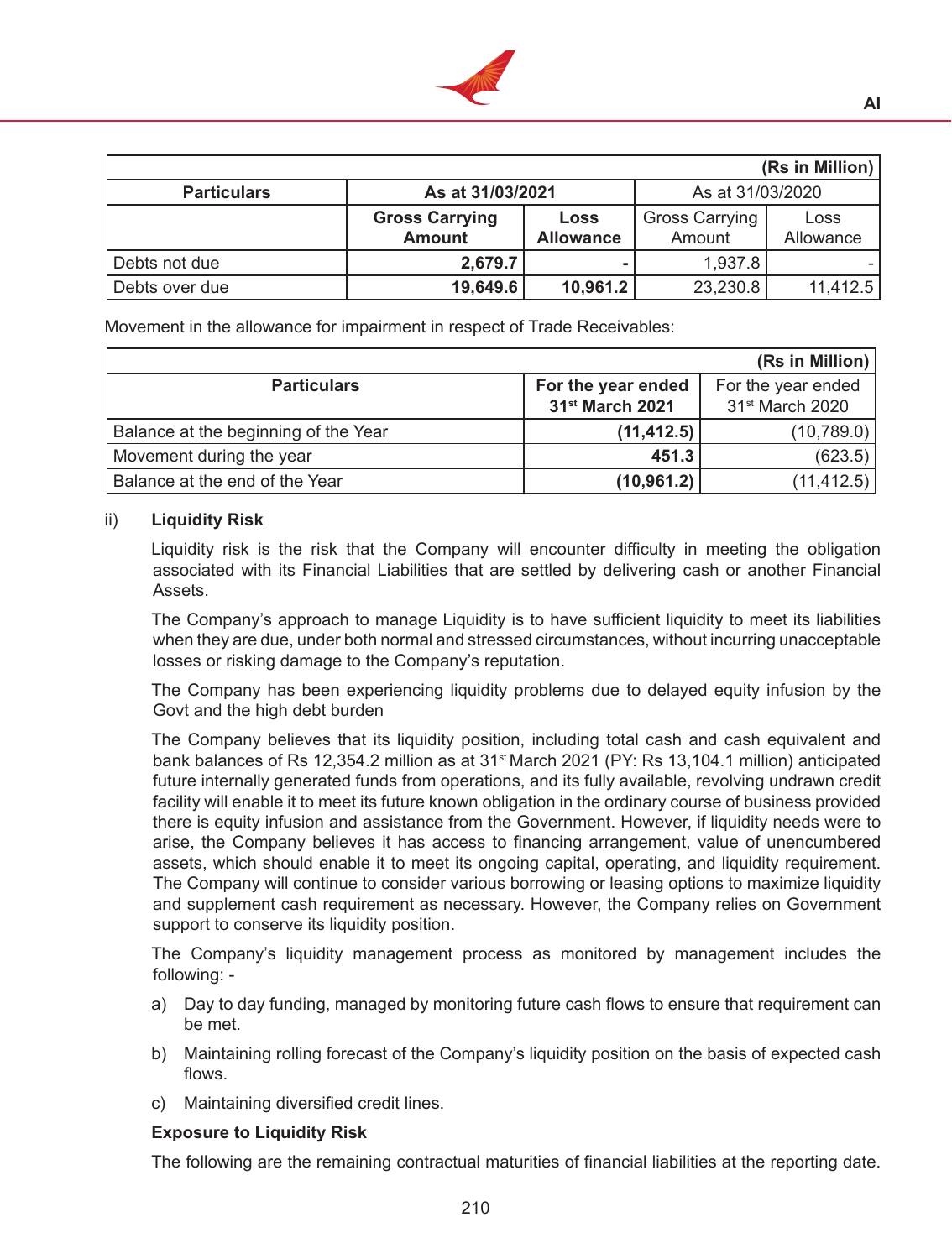

The contractual cash flow amount is gross and undiscounted (except Lease Liabilities), and excludes interest accrued

| As at 31 <sup>st</sup>                                            | <b>Carrying</b>                                 |                |                         |                         |                         | <b>Contractual Cash Out Flows (Rs in Millions)</b> |                                |              |
|-------------------------------------------------------------------|-------------------------------------------------|----------------|-------------------------|-------------------------|-------------------------|----------------------------------------------------|--------------------------------|--------------|
| <b>March 2021</b>                                                 | <b>Amount as</b><br>per Trial<br><b>Balance</b> | Upto 1<br>year | $1 - 2$<br><b>Years</b> | $2 - 3$<br><b>Years</b> | $3 - 4$<br><b>Years</b> | $4 - 5$<br><b>Years</b>                            | <b>More</b><br>than 5<br>years | <b>Total</b> |
| <b>Borrowings</b>                                                 |                                                 |                |                         |                         |                         |                                                    |                                |              |
| a) Non-<br><b>Convertible</b><br><b>Debentures</b><br>(Note - 13) | 129,000.0                                       | 74,000.0       |                         |                         |                         |                                                    | 55,000.0                       | 129,000.0    |
| b) Long Term<br><b>Borrowings</b><br>(Note - 13)                  |                                                 |                |                         |                         |                         |                                                    |                                |              |
| - From Banks<br>(Unsecured)                                       |                                                 |                |                         |                         |                         |                                                    |                                |              |
| - From Other<br><b>Parties</b>                                    | 124.2                                           | 13.5           | 7.6                     | 11.4                    | 15.2                    | 19.1                                               | 57.4                           | 124.2        |
| c) Short Term<br><b>Borrowings</b><br>(Note - 18)                 |                                                 |                |                         |                         |                         |                                                    |                                |              |
| - From Banks<br>(Secured)                                         | 83,783.5                                        | 83,783.5       |                         |                         |                         |                                                    |                                | 83,783.5     |
| - From Banks<br>(Unsecured)                                       | 147,022.0                                       | 147,022.0      |                         |                         |                         |                                                    | -                              | 147,022.0    |
| - From Other<br><b>Parties</b><br>(Unsecured)                     | 76,360.0                                        | 76,360.0       |                         |                         |                         |                                                    |                                | 76,360.0     |
| d) Lease<br><b>Liabilities</b>                                    | 179,347.3                                       | 27,328.7       | 29,371.9                | 29,420.8                | 27,691.6                | 25,465.9                                           | 40,068.4                       | 179,347.3    |
| e) Trade<br><b>Payables (Note</b><br>$-14)$                       |                                                 |                |                         |                         |                         |                                                    |                                |              |
| <b>Trade Payables</b>                                             | 92,716.0                                        | 92,716.0       |                         |                         |                         |                                                    |                                | 92,716.0     |
| <b>Other Financial</b><br><b>Liabilities</b><br>(Note - 15)       |                                                 |                |                         |                         |                         |                                                    |                                |              |
| a) Interest<br><b>Accrued but</b><br>not due on<br>borrowings     | 6,290.6                                         | 6,290.6        |                         |                         |                         |                                                    |                                | 6,290.6      |
| b) Interest<br><b>Accrued</b><br>and due on<br>borrowings         | 11,519.4                                        | 11,519.4       |                         |                         |                         |                                                    |                                | 11,519.4     |
| c) Other<br><b>Liabilities</b>                                    | 55,671.5                                        | 55,620.2       |                         |                         |                         |                                                    | 51.3                           | 55,671.5     |
|                                                                   |                                                 |                |                         |                         |                         |                                                    |                                |              |
| <b>Totals</b>                                                     | 781,834.5                                       | 574,653.9      | 29,379.5                | 29,432.2                | 27,706.8                | 25,485.0                                           | 95,177.1                       | 781,834.5    |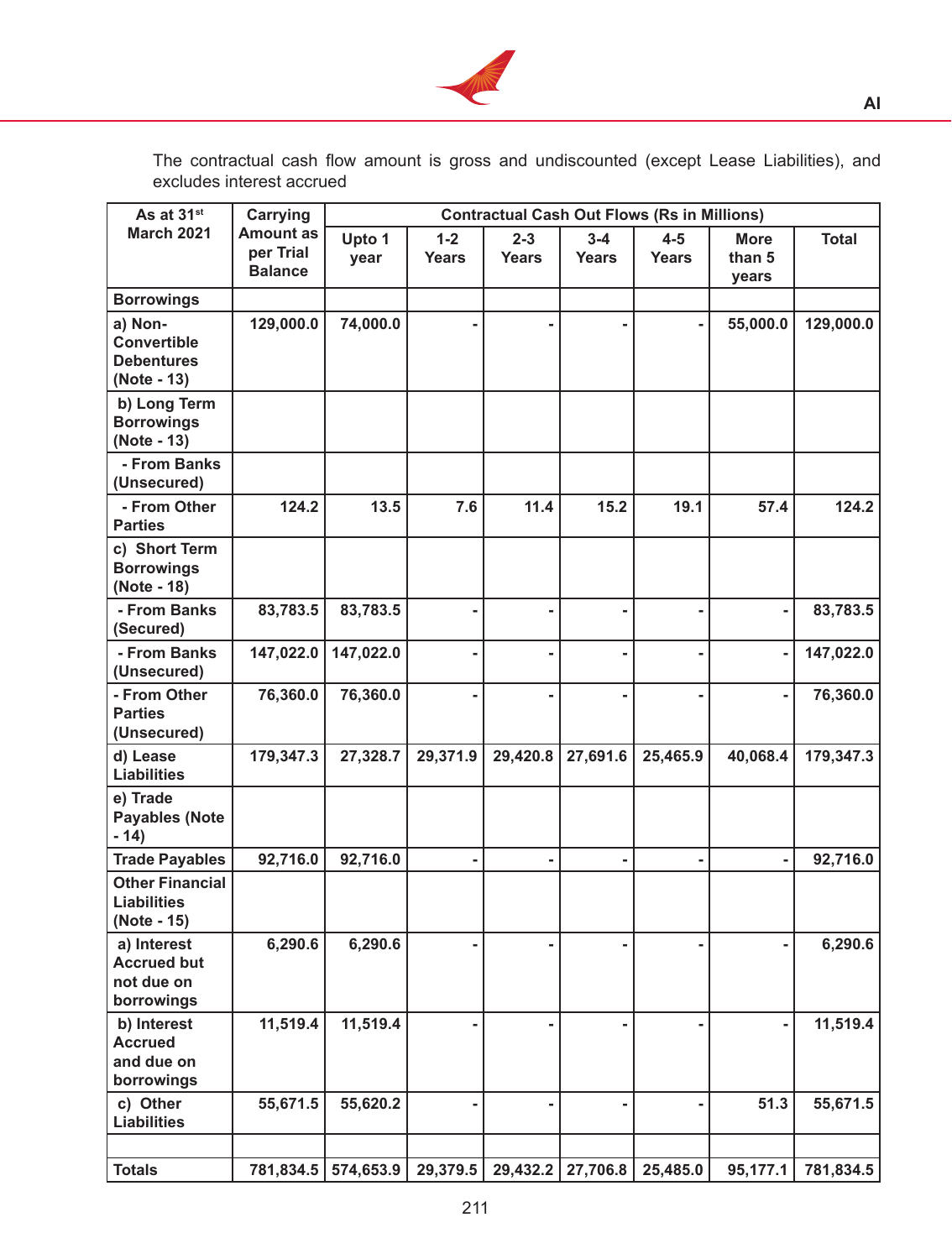

| As at 31 <sup>st</sup>                                      | <b>Carrying</b>                                 |                |                  |                         |                         | <b>Contractual Cash Out Flows (Rs in Millions)</b> |                                |              |
|-------------------------------------------------------------|-------------------------------------------------|----------------|------------------|-------------------------|-------------------------|----------------------------------------------------|--------------------------------|--------------|
| <b>March 2020</b>                                           | <b>Amount as</b><br>per Trial<br><b>Balance</b> | Upto 1<br>year | $1 - 2$<br>Years | $2 - 3$<br><b>Years</b> | $3 - 4$<br><b>Years</b> | $4 - 5$<br>Years                                   | <b>More</b><br>than 5<br>years | <b>Total</b> |
| <b>Borrowings</b>                                           |                                                 |                |                  |                         |                         |                                                    |                                |              |
| a) Non-<br>Convertible<br><b>Debentures</b><br>(Note - 13)  | 129,000.0                                       | 74,000.0       |                  |                         |                         |                                                    | 55,000.0                       | 129,000.0    |
| b) Long Term<br><b>Borrowings</b><br>(Note - 13)            |                                                 |                |                  |                         |                         |                                                    |                                |              |
| - From Banks<br>(Unsecured)                                 | 3,662.2                                         | 3,662.2        |                  |                         |                         |                                                    |                                | 3,662.2      |
| - From Other<br>Parties                                     | 132.3                                           | 14.0           | 9.0              | 8.0                     | 8.0                     | 7.0                                                | 86.3                           | 132.3        |
| c) Short Term<br><b>Borrowings</b><br>(Note - 18)           |                                                 |                |                  |                         |                         |                                                    |                                |              |
| - From Banks<br>(Secured)                                   | 74,479.2                                        | 74,479.2       |                  |                         |                         |                                                    | ÷,                             | 74,479.2     |
| - From Banks<br>(Unsecured)                                 | 150,030.2                                       | 150,030.2      |                  |                         |                         |                                                    |                                | 150,030.2    |
| - From Other<br>Parties<br>(Unsecured)                      | 26,360.0                                        | 26,360.0       |                  |                         |                         |                                                    |                                | 26,360.0     |
| d) Lease<br>Liabilities                                     | 212,100.3                                       | 27,684.0       | 28,004.0         | 28,601.0                | 28,955.0                | 27,481.0                                           | 71,375.3                       | 212,100.3    |
| <b>Trade Payables</b><br>(Note - 14)                        |                                                 |                |                  |                         |                         |                                                    |                                |              |
| a) Trade<br>Payables                                        | 100,934.8                                       | 100,934.8      |                  |                         |                         |                                                    |                                | 100,934.8    |
| <b>Other Financial</b><br><b>Liabilities</b><br>(Note - 15) |                                                 |                |                  |                         |                         |                                                    |                                |              |
| a) Interest<br>Accrued but<br>not due on<br>borrowings      | 5,452.8                                         | 5,452.8        |                  |                         |                         |                                                    |                                | 5,452.8      |
| b) Interest<br>Accrued<br>and due on<br>borrowings          | 7,728.2                                         | 7,728.2        |                  |                         |                         |                                                    |                                | 7,728.2      |
| c) Other<br>Liabilities                                     | 52,248.5                                        | 52,205.0       |                  |                         |                         |                                                    | 43.5                           | 52,248.5     |
| <b>Totals</b>                                               | 762,128.5                                       | 522,550.4      | 28,013.0         | 28,609.0                | 28,963.0                | 27,488.0                                           | 126,505.1                      | 762,128.5    |

# iii) **Market risk**

 Market risk is that the fair value and future cash flows of financial instrument will fluctuate because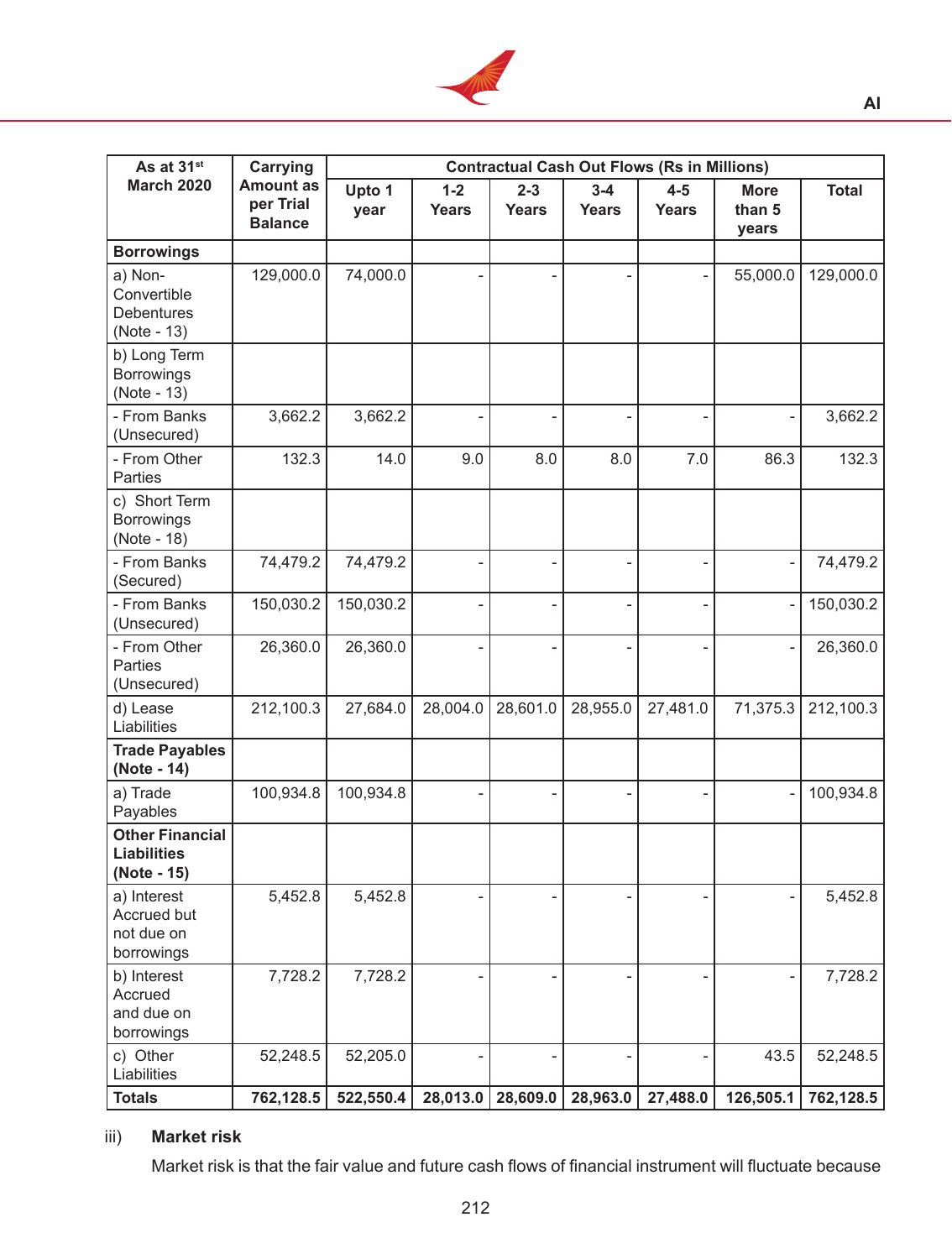

of changes in market prices. Market risk comprises two type of risk namely: currency risk and interest rate risk. The objective of market risk management is to manage and control market risk exposure within acceptable parameters, while optimizing the return.

### a) **Interest Rate Risk**

 Interest rate risk is the risk that the future cash flows of a financial instrument will fluctuate because of changes in market interest rates. The Company's exposure to the risk of changes in market interest rates relates primarily to the Company's borrowings with floating interest rates.

 The Company's interest rate risk arises majorly from the foreign currency term loan and finance lease carrying floating rate of interest which is linked to LIBOR. These obligations expose the Company to cash flow interest rate risk. The exposure of the Company's borrowings to interest rate changes at the end of the reporting period are as follows:

|                                                     |          | (Rs in Million)                                            |
|-----------------------------------------------------|----------|------------------------------------------------------------|
| <b>Particulars</b>                                  |          | As at $31^{st}$ As at $31^{st}$<br>March 2021   March 2020 |
| Variable-rate instruments                           |          |                                                            |
| Long Term Borrowings from Bank                      |          |                                                            |
| (Secured & Unsecured, including current maturities) |          |                                                            |
| Short term borrowings                               | 21,654.3 | 68,072.3                                                   |
| Finance lease obligation                            |          |                                                            |
| (including current maturities)                      |          |                                                            |
| <b>Total Variable Rate Instruments</b>              | 21,654.3 | 68,072.3                                                   |

## **Interest Rate Sensitivity Analysis**

A reasonably possible change of 0.50 % in interest rates at the reporting date would have affected the profit or loss by the amounts shown below. This analysis assumes that all other variables, in particulars foreign currency exchange rates, remains constant.

|                                                                                                                      |                      | (Rs in Million)                                 |
|----------------------------------------------------------------------------------------------------------------------|----------------------|-------------------------------------------------|
| Increase / (decrease) in the interest on foreign currency term<br>loans-from others and on finance lease obligation. |                      | <b>Statement of Profit and</b><br><b>losses</b> |
|                                                                                                                      | Increase by<br>0.50% | <b>Decrease</b><br>by 0.50 %                    |
| For the year ended 31 <sup>st</sup> March 2021                                                                       | 108.3                | (108.3)                                         |
| For the year ended 31 <sup>st</sup> March 2020                                                                       | 340.4                | (340.4)                                         |

#### b) **Currency Risk**

Currency risk is the risk that the future cash flows of a financial instrument will fluctuate because of changes in foreign exchange rates. The Company is exposed to multi currencies on its operations and hence is exposed to the effects of fluctuation in the prevailing foreign currency rates on its financial position and cash flows. Exposure arises primarily due to exchange rate fluctuation between the functional currency and other currencies from the Company's operating, investing and financing activities.

## **Exposure to Foreign Currency Risk**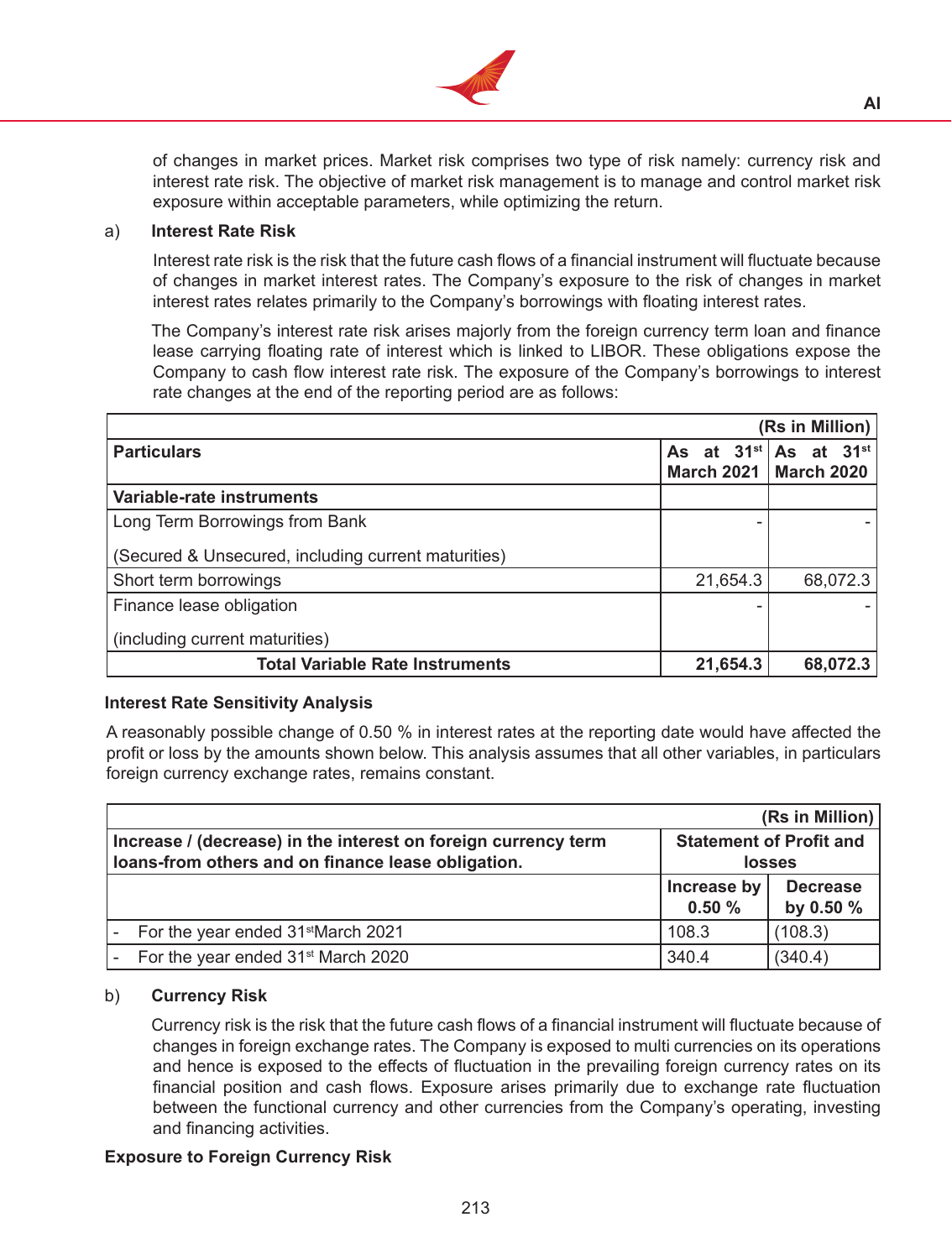

The summary of quantitative data about the Company's exposure to currency risk, as expressed in Indian Rupees, as at 31<sup>st</sup> March 2021 and 31<sup>st</sup> March 2020 are as below:

| As at 31 <sup>st</sup> March 2021            |            |            |            |                |            |            |            |            |      |            | (Rs in Million) |
|----------------------------------------------|------------|------------|------------|----------------|------------|------------|------------|------------|------|------------|-----------------|
| <b>Particulars</b>                           | <b>USD</b> | <b>EUR</b> | <b>GBP</b> | <b>AED</b>     | <b>OMR</b> | <b>SGD</b> | <b>THB</b> | <b>CHF</b> | QAR  | <b>AUD</b> | <b>OTHERS</b>   |
| <b>Financial Assets</b>                      |            |            |            |                |            |            |            |            |      |            |                 |
| <b>Trade</b><br><b>Receivables</b>           | 8,417.8    | 609.7      | 339.7      | 447.7          | 330.1      | 40.2       | 76.7       | 29.7       | 71.8 | (20.2)     | 2,535.3         |
| <b>Cash and Cash</b><br>equivalents          | 452.7      | 362.0      | 63.0       | 8.6            | 0.6        | 40.4       | 82.4       | 4.3        |      | 145.1      | 421.9           |
| <b>Bank Balances</b><br>other than<br>above  | 865.4      |            |            | $\blacksquare$ |            |            |            |            |      | 56.0       | 16.3            |
| Loans                                        | 3,778.8    | 44.3       | 1.8        | 11.0           | ۰          | 4.0        | 0.9        | 0.1        | 0.4  |            |                 |
| <b>Other Financial</b><br><b>Assets</b>      | 786.4      | 21.3       | 6.6        | 3.7            | 1.0        | 5.1        | 0.1        |            |      | 16.9       | 24.2            |
| <b>Total Financial</b><br><b>Assets</b>      | 14,301.1   | 1,037.3    | 411.1      | 470.9          | 331.7      | 89.7       | 160.0      | 34.2       | 72.2 | 197.8      | 2,997.7         |
| <b>Financial</b><br><b>Liabilities</b>       |            |            |            |                |            |            |            |            |      |            |                 |
| <b>Borrowings</b>                            | 21,776.3   |            | ۰          |                |            |            |            |            |      |            |                 |
| <b>Other Financial</b><br><b>Liabilities</b> | 1,197.1    | 100.0      | 35.2       | 19.6           | 3.3        | 2.8        | (3.5)      | 0.4        | 1.1  | 13.6       | 29.8            |
| <b>Trade Payables</b>                        | 24,356.6   | 375.4      | 360.7      | 68.6           | 55.1       | 13.4       | 61.6       | (1.6)      | 5.7  | 126.6      | 341.6           |
| <b>Total Financial</b><br>Liabilities        | 47,330.0   | 475.4      | 395.9      | 88.2           | 58.4       | 16.2       | 58.1       | (1.2)      | 6.8  | 140.2      | 371.4           |

| As at 31 <sup>st</sup> March 2020        |            |            |            |            |            | (Rs in Million) |            |                          |      |            |               |
|------------------------------------------|------------|------------|------------|------------|------------|-----------------|------------|--------------------------|------|------------|---------------|
| <b>Particulars</b>                       | <b>USD</b> | <b>EUR</b> | <b>GBP</b> | <b>AED</b> | <b>OMR</b> | SGD             | <b>THB</b> | <b>CHF</b>               | QAR  | <b>AUD</b> | <b>OTHERS</b> |
| <b>Financial Assets</b>                  |            |            |            |            |            |                 |            |                          |      |            |               |
| Trade<br><b>Receivables</b>              | 11,828.0   | 936.4      | 35.1       | 289.4      | 87.0       | 55.0            | 43.2       | 27.4                     | 10.1 | 42.9       | 1,093.3       |
| Cash and Cash<br>equivalents             | 438.9      | 794.0      | 337.5      | 9.5        | 31.5       | 19.2            | 11.6       | 3.0                      |      | 99.4       | 588.1         |
| <b>Bank Balances</b><br>other than above | 872.6      | -          |            |            |            |                 |            | $\overline{\phantom{0}}$ |      | 45.9       | 63.1          |
| Loans                                    | 3,552.2    | 64.0       | 1.6        | 12.4       |            | 4.3             | 1.2        | 0.1                      | 0.4  | 0.1        | 76.1          |
| <b>Other Financial</b><br>Assets         | 3,865.9    | 26.1       | 21.3       | 4.2        | 1.0        | 5.0             | 0.1        | $\overline{\phantom{0}}$ |      | 15.5       | 30.5          |
| <b>Total Financial</b><br>Assets         | 20,557.5   | 1,820.5    | 395.5      | 315.5      | 119.5      | 83.5            | 56.1       | 30.5                     | 10.5 | 203.8      | 1,851.1       |
| Financial<br>Liabilities                 |            |            |            |            |            |                 |            |                          |      |            |               |
| <b>Borrowings</b>                        | 69,531.7   | -          |            |            |            |                 |            | -                        |      | -          |               |
| <b>Other Financial</b><br>Liabilities    | 2,276.8    | 34.8       | 67.0       | 16.7       | 3.4        | 2.7             | 0.9        | $\overline{\phantom{0}}$ | 1.1  | 9.5        | 93.8          |
| <b>Trade Payables</b>                    | 10,291.8   | (10.8)     | 567.5      | 263.8      | (64.0)     | 82.9            | (240.6)    | (5.5)                    | 4.2  | 214.1      | 433.3         |
| <b>Total Financial</b><br>Liabilities    | 82,100.3   | 24.0       | 634.5      | 280.5      | (60.6)     | 85.6            | (239.7)    | (5.5)                    | 5.3  | 223.6      | 527.1         |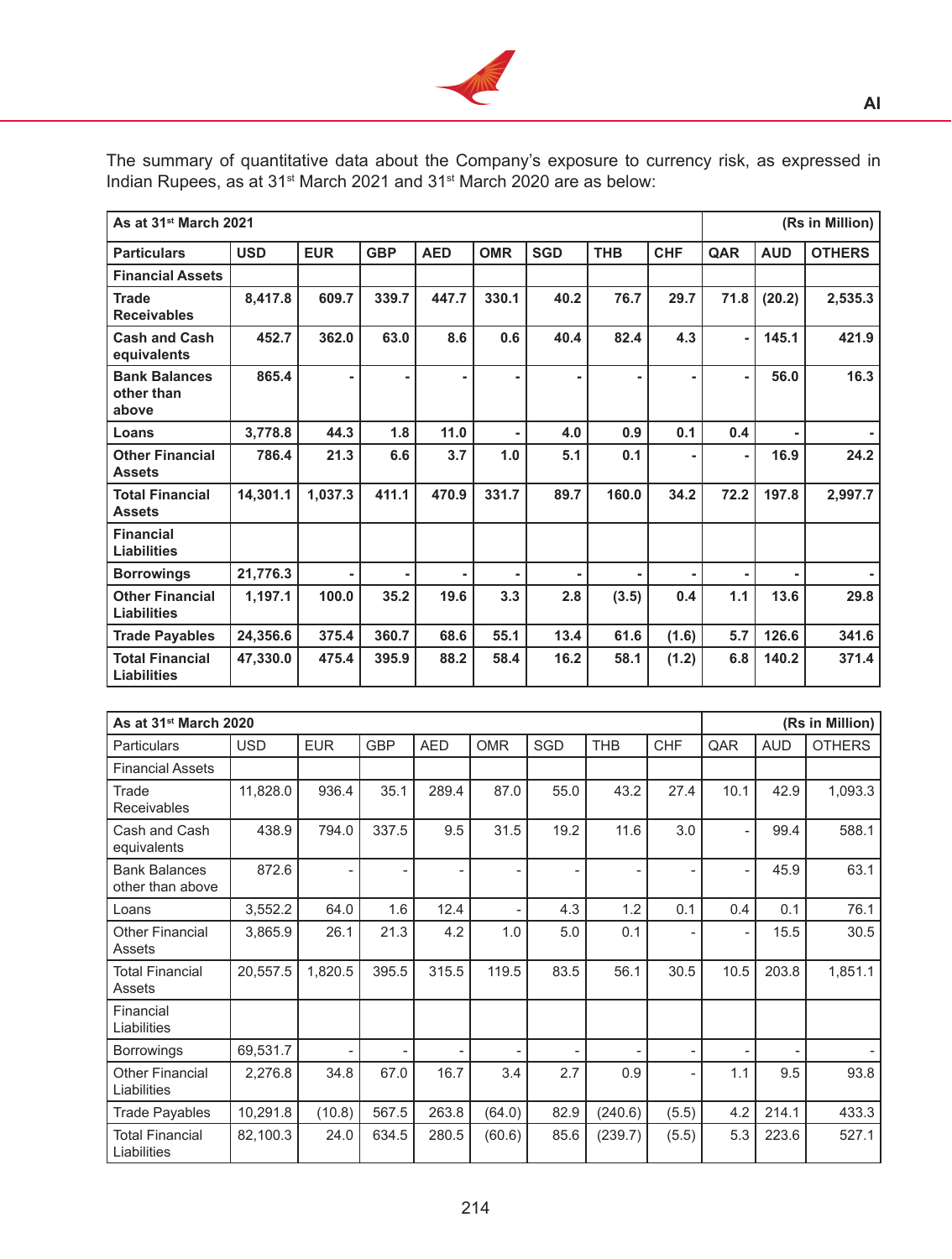

## **Foreign Currency Sensitivity Analysis**

 A reasonably possible strengthening (weakening) of the Indian Rupee against below currencies at 31st March 2021 and 31st March 2020 would have affected the measurement of financial instruments denominated in foreign currency and affected Statement of Profit and Loss by the amounts shown below. This analysis is performed on foreign currency denominated monetary financial assets and financial liabilities outstanding as at the year end. This analysis assumes that all other variables, in particular interest rates, remain constant and ignores any impact of forecast sales and purchases.

|                                                                                         |                                        |                                                                            |                                                                         | (Rs in Million)                        |  |
|-----------------------------------------------------------------------------------------|----------------------------------------|----------------------------------------------------------------------------|-------------------------------------------------------------------------|----------------------------------------|--|
| 0.5% Depreciation /<br><b>Appreciation in Indian</b><br><b>Rupees against following</b> |                                        | <b>Statement of Profit and Loss</b><br>for the year ended 31 March<br>2021 | <b>Statement of Profit and Loss for</b><br>the year ended 31 March 2020 |                                        |  |
| foreign currencies:                                                                     | Gain/ (loss) on<br><b>Appreciation</b> | Gain/ (loss) on<br><b>Depreciation</b>                                     | Gain/ (loss) on<br><b>Appreciation</b>                                  | Gain/ (loss) on<br><b>Depreciation</b> |  |
| <b>USD</b>                                                                              | 165.1                                  | (165.1)                                                                    | 307.7                                                                   | (307.7)                                |  |
| <b>EUR</b>                                                                              | (2.8)                                  | 2.8                                                                        | (9.0)                                                                   | 9.0                                    |  |
| <b>GBP</b>                                                                              | (0.1)                                  | 0.1                                                                        | 1.2                                                                     | (1.2)                                  |  |
| <b>AED</b>                                                                              | (1.9)                                  | 1.9                                                                        | (0.2)                                                                   | 0.2                                    |  |
| <b>OMR</b>                                                                              | (1.4)                                  | 1.4                                                                        | (0.9)                                                                   | 0.9                                    |  |
| <b>SGD</b>                                                                              | (0.4)                                  | 0.4                                                                        | 0.0                                                                     | (0.0)                                  |  |
| <b>THB</b>                                                                              | (0.5)                                  | 0.5                                                                        | (1.5)                                                                   | 1.5                                    |  |
| <b>CHF</b>                                                                              | (0.2)                                  | 0.2                                                                        | (0.2)                                                                   | 0.2                                    |  |
| QAR                                                                                     | (0.3)                                  | 0.3                                                                        | (0.0)                                                                   | 0.0                                    |  |
| <b>AUD</b>                                                                              | (0.3)                                  | 0.3                                                                        | 0.1                                                                     | (0.1)                                  |  |
| <b>Other</b>                                                                            | (13.1)                                 | 13.1                                                                       | (6.6)                                                                   | 6.6                                    |  |

**Note**: USD: United States Dollar, GBP: Great British Pound, AED: Arab Emirates Dirhams, OMR: Omani Riyal, THB: Thai Baht, CHF: Swiss Franc, SGD: Singapore Dollar, EUR: Euro, AUD: Australian Dollar, QAR: Qatari Riyal.

#### **58. Frequent Flyer Programme (FFP)**

The Company has a Frequent Flyer Programme under which members who travel on revenue tickets earn miles per travel as per Frequent Flyer Program (FFP). Such miles can be redeemed either on Air India or Star Alliance carriers as per the redemption chart. As per FFP program, the life of these miles is 3 years, and if a Member does not use these miles within 3 years such miles get lapsed. The unredeemed miles which has not lapsed, at the end of the Financial Year are provided for. Due to Covid, life of all expiring miles as on 31<sup>st</sup> March 2021 was extended till 31<sup>st</sup> December, 2021.

The company has carried out Actuarial Valuation for unredeemed miles of flying returns as on  $31<sup>st</sup>$ March, 2021 and the movement of the same is as under:

|                                 |                        | (Rs in Million)        |
|---------------------------------|------------------------|------------------------|
| <b>Details of FFP Provision</b> | As at 31 <sup>st</sup> | As at 31 <sup>st</sup> |
|                                 | <b>March, 2021</b>     | March, 2020            |
| <b>Opening Balance</b>          | 1,236.0                | 828.7                  |
| Add: Additions during the year  | 474.9                  | 407.3                  |
| Closing Balance                 | 1,710.9                | 1,236.0                |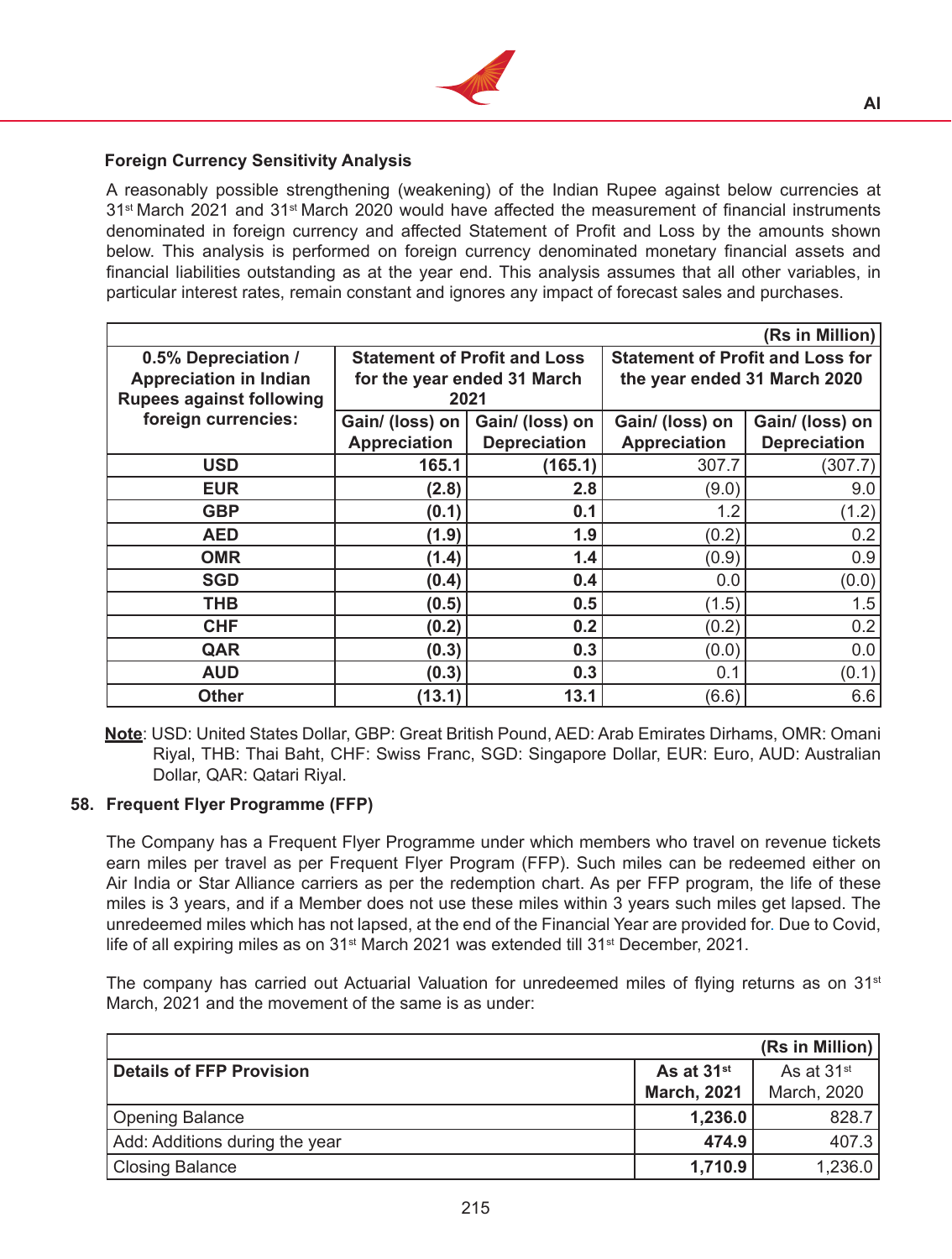

# **59. IND AS 115: Performance Obligations and remaining Performance Obligations**

The remaining performance obligation disclosure provides the aggregate amount of the transaction price yet to be recognized as at the end of reporting period and an explanation as to when the Company expects to recognize these amounts in revenue. Remaining performance obligation estimates are subject to change and are affected by the several factors, including terminations of contract, changes in scope of contracts etc.

The aggregate value of performance obligations that are completely or partially unsatisfied as at  $31<sup>st</sup>$ March, 2021, is Rs 28,657.1 million (PY: Rs 23,326.6 million) and forward sales of which performance obligation are completely unsatisfied as at the end of reporting period is Rs 26,946.2 million (PY: Rs 22,090.6 million) which has been classified as "Forward Sale under Current Liabilities", as detailed in table given below:

|                                                  |                        | (Rs in Million)        |
|--------------------------------------------------|------------------------|------------------------|
| <b>Particulars</b>                               | As at 31 <sup>st</sup> | As at 31 <sup>st</sup> |
|                                                  | <b>March, 2021</b>     | <b>March, 2020</b>     |
| <b>Contractual Liabilities Forward Sales</b>     |                        |                        |
| <b>Opening Balance</b>                           | 22,090.6               | 24,690.1               |
| Add: Additions                                   | 88,300.0               | 232,769.2              |
| Less: Revenue Recognized                         | (83, 444.4)            | (235, 368.7)           |
| Closing Balance towards Forward Sales (A)        | 26,946.2               | 22,090.6               |
| Add: Provision for FFP (Refer Note 58) (B)       | 1,710.9                | 1,236.0                |
| Aggregate value of Performance Obligations (A+B) | 28,657.1               | 23,326.6               |

#### **60. Other Matters related to Legal Suits and Data Breach**

a) Cairns Energy Law Suit

 Cairn Energy PLC and Cairn UK Holdings Ltd (both UK entities and collectively called 'Cairn Energy') are seeking to execute an arbitral award of USD 1.2 billion plus interest and other expenses, against the Government of India (GoI) in a tax related dispute. Cairn Energy has initiated proceedings against the GoI in the US for an Order recognizing and confirming the award and a money judgement against the GoI for the same. The Suit is pending for effecting service of process as per the Hague Service Convention.

 The petitioners have stated that Air India being a fully owned GoI company, is an "alter ego" of the GoI and have hence filed a petition in New York on Air India Limited stating that AI is liable for the amount recoverable from GoI by the petitioners. The petition was served in AILs New York office on 18<sup>th</sup> May 2021. Air India is contesting the suit in the Court of New York

b) Devas Law Suit

 Devas (Mauritius) Ltd, Devas Employees Mauritius Pvt Ltd, Telecom Devas Mauritius Ltd are companies incorporated in Mauritius (Mauritius Entities) and are shareholders in Devas Multimedia Pvt Ltd (Devas), an India incorporated entity. In 2005, Devas signed an agreement with Antrix (a GoI company under the Department of Space), wherein it leased transponder capacity on two satellites to be built by the latter. In 2011, Antrix annulled the agreement leading to a dispute with GoI. In 2012, Mauritius Entities commenced arbitration against India, under India and Mauritius Bilateral Agreement and the arbitral award of 2020 in this matter was granted in favour of the Mauritius Entities. The award in these cases totals to an amount of USD 673.5 million plus interest. The petitioners as in the case of Cairn Energy are seeking declaratory judgement against AIL as